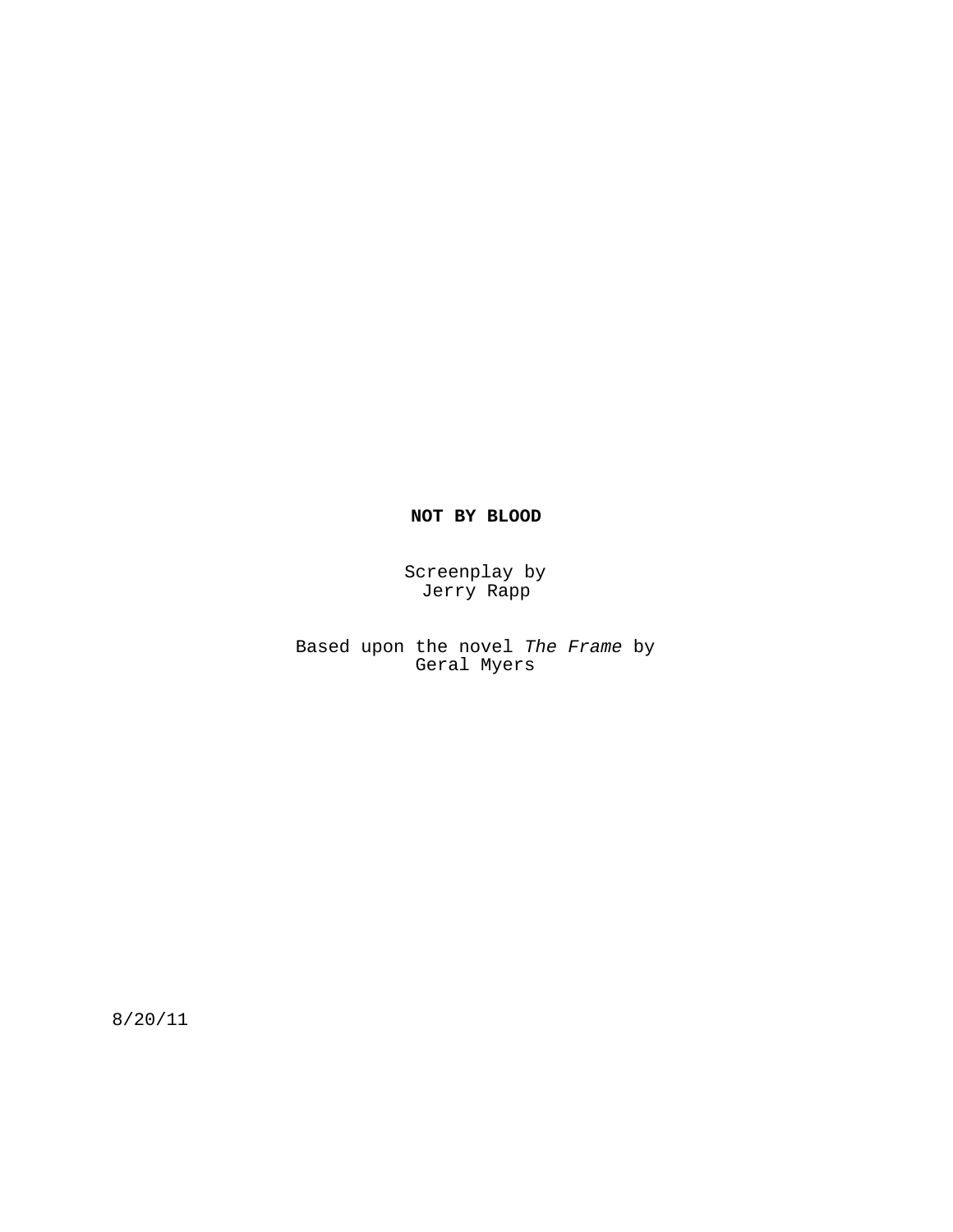### **NOT BY BLOOD**

BLACK SCREEN - a THUDDING, muffled, rhythmic SOUND...

MARC'S VOICE (V.O.) The heartbeat contains more knowledge about the organ in the pauses between the beat than in the beat itself...

FADE IN:

EXT. WOODED PARK TRAIL - DAY

RUNNING SHOES... pounding down on a trail.

MARC'S VOICE (V.O.) It is these interims, these times of assessment... which are perhaps the most important to listen to.

TILT UP to reveal MARC BEDNAR, 40's, decked out in serious runner's wear, jogging along the path.

THE WOODS envelops Marc as he picks up his pace.

MARC'S VOICE (V.O.) The space between each breath... each heartbeat... each step... must be just as revered - if not more so - than the action itself--

MICHAEL'S VOICE (O.S.) -- Moishe Bednar!

Marc slows his pace, reverie lost. He glances around to see--

A muscular MAN (MICHAEL PERELLI, 40's) and an athletic WOMAN emerge from another path. Michael smiles, taking in Marc.

> MICHAEL Bet you haven't heard someone call you that in a while, huh?

MARC (dawning recognition) ... Michael?

Michael laughs, draws him in for a hug. History clearly hangs between them.

> MARC Hey... what are you up to?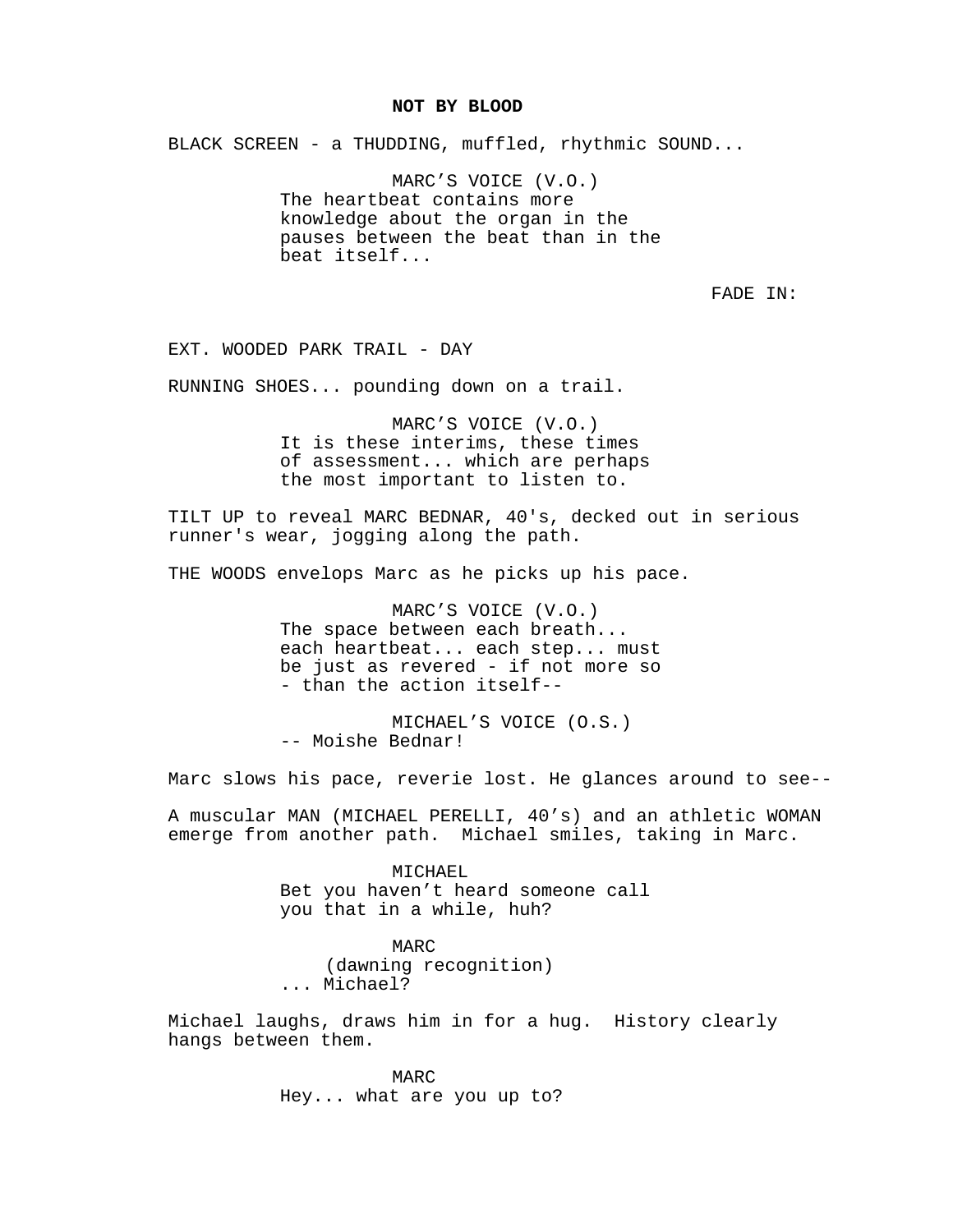MICHAEL I would say 'no good,' but it's not true. I work as a personal trainer now, over at Body of Fitness. (gives him card) Call me, yeah? We'll catch up.

MARC Wow- that's... good to hear.

Michael nods. Marc seems flustered. The woman awaits.

MICHAEL Oh - Marc - my client, Julie. Julie, meet my buddy, my brother - Mr. Marc Bednar. Aka 'Moishe.'

Marc eyes Michael a beat, shakes her hand briskly.

MARC Hello. (back to Michael) Well... it's really good to see you, Michael.

MICHAEL

Is it?

Michael's eyes seem to bore into him.

MARC Well. I gotta --

MICHAEL

-- oh, yeah. You probably gotta get to your article or something... (to Julie) This kid is a big shot columnist for Runner's World magazine.

MARC

(nodding, uneasy)) Yeah. Speaking of... don't want to lose my momentum...

MICHAEL 'Course not. (giving him a card) I would love to catch up, though.

MARC Sure. Sounds good.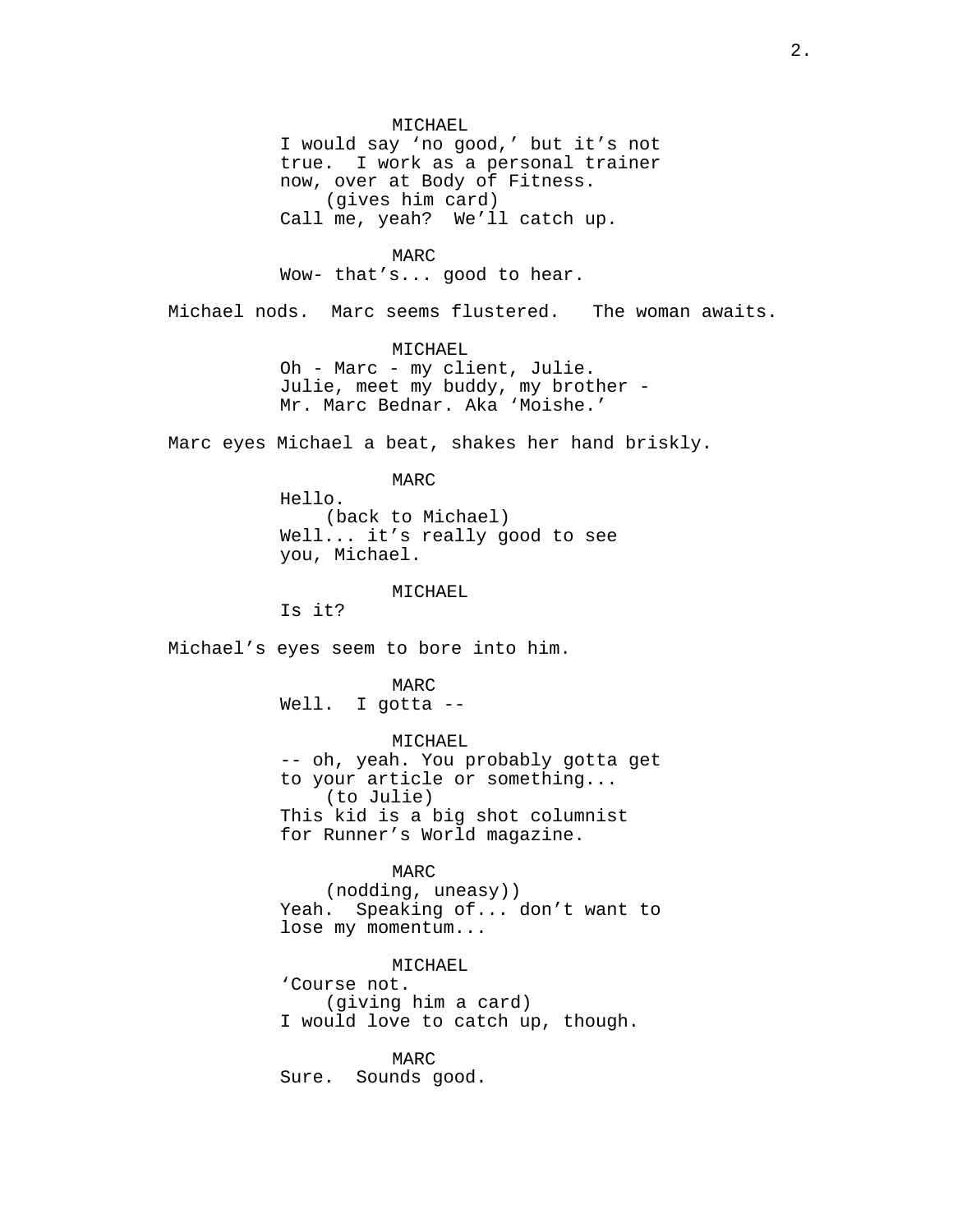Agitated, Marc starts to run in place.

MARC (CONT'D) Good to meet you.

# MICHAEL Let's do it again soon, huh?

Marc nods, leaves Michael quickly behind in a sprint. He shoots a look back and sees them jogging off the other direction. Marc stops on the grade... looks back agam...

Michael's form being swallowed by a setting SUN.

MARC (V.O.) That was the first time I'd seen of him since that long string of summers. Since the time when Michael Perelli's life became mine.

Back to MARC'S SHOES. The SOUND of an ICE CREAM TRUCK melody begins to build... DIRT segues to SIDEWALK... the FEET and SHOES losing age...

EXT. INNER CITY - STREET - DAY (PAST)

... racing along a sidewalk, heading toward an ICE CREAM TRUCK, parked across a BUSY STREET. YOUNG MARC, 10, nimbly cuts through moving cars.

> MOMMON (O.S.) IN HEBREW: Moishe be careful!

Marc looks back and waves to his grandmother, MOMMON, leaning out of the window of a BROWNSTONE BUILDING... over a sign reading ZEYDA'S GROCERY.

Marc gives her an impatient "okay sign." He nears the window of the TRUCK. At the window is YOUNG MICHAEL, 11, with carrot-colored hair and a wiry frame.

> MICHAEL I just say you're marking up your goods. That's all.

> VENDOR Hey - you got the same overhead I do, you'd do the same thing, kid. Now either buy it or beat it. Let's go.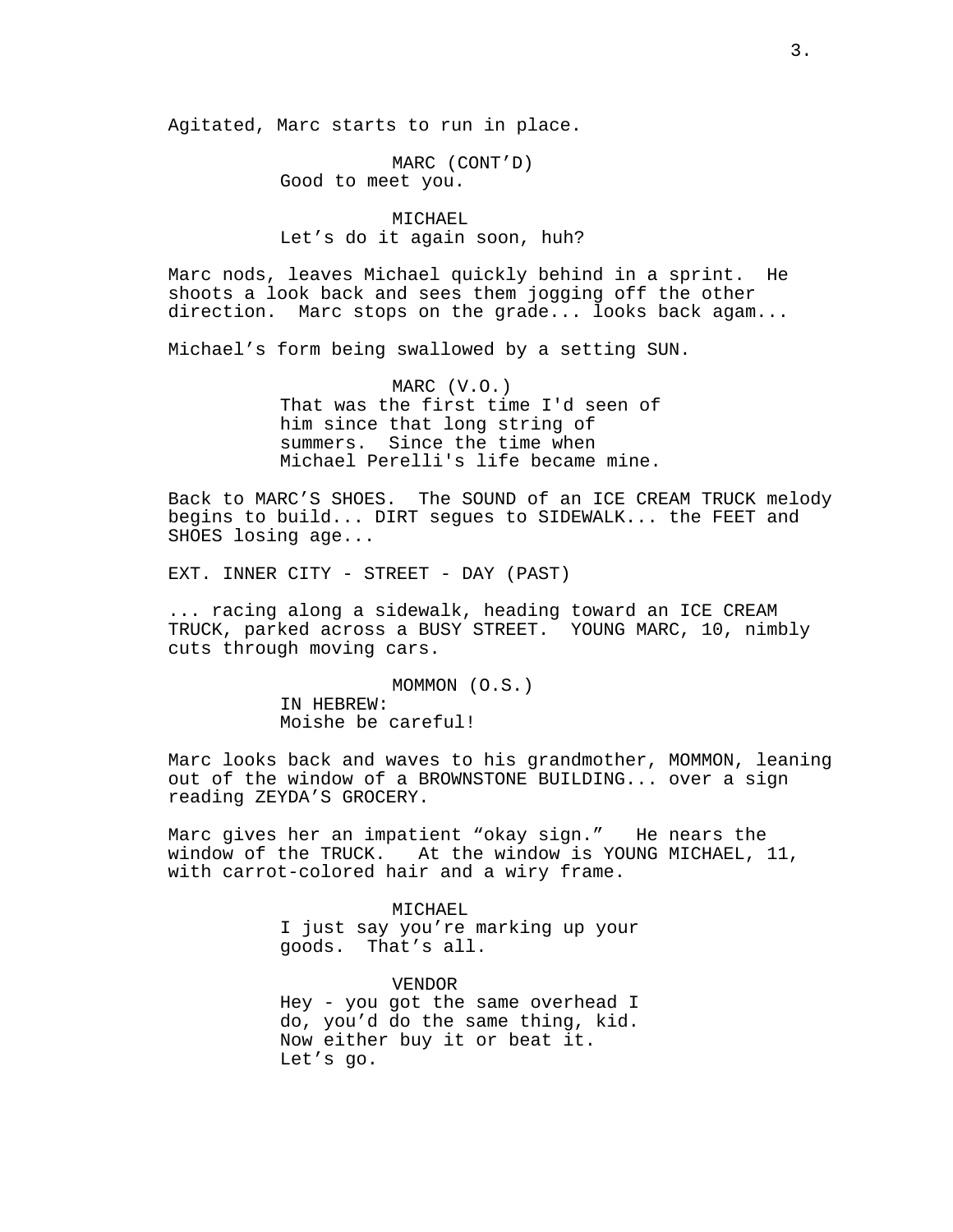Michael eyes the vendor darkly. The vendor shakes his head looks to Marc.

> VENDOR (CONT'D) What can I get ya, chief?

MICHAEL Hold on - you're telling me you won't sell me a Bomb Pop at cost but would instead have me go away?

VENDOR (ignoring him - to Marc) Kid - speak. What'll it be?

MICHAEL (readying to leave) I tell you, that's one helluva way to treat a Perelli. I'll just say that.

VENDOR Whoa-whoa. What'd you say? You're a Perelli?

The Vendor's demeanor changes. Michael says nothing. Marc watches the exchange. The vendor grabs a pop sickle.

> VENDOR (CONT'D) Here you go, buddy. On the house.

> > MICHAEL

You sure?

VENDOR Yeah, yeah. It's been a rough day, is all. Got a lot on my mind. G'head. Here --

Michael takes it. Looks at Marc. Back to Vendor.

MICHAEL And one for my friend here, too.

The Vendor hesitates. Michael hands his to Marc.

# VENDOR

Sure thing.

The Vendor hands him another. Michael pulls off the wrapper, stuffs it into the window and saunters off. He shoots Marc a winky grin and walks through traffic, effortlessly navigating the cars.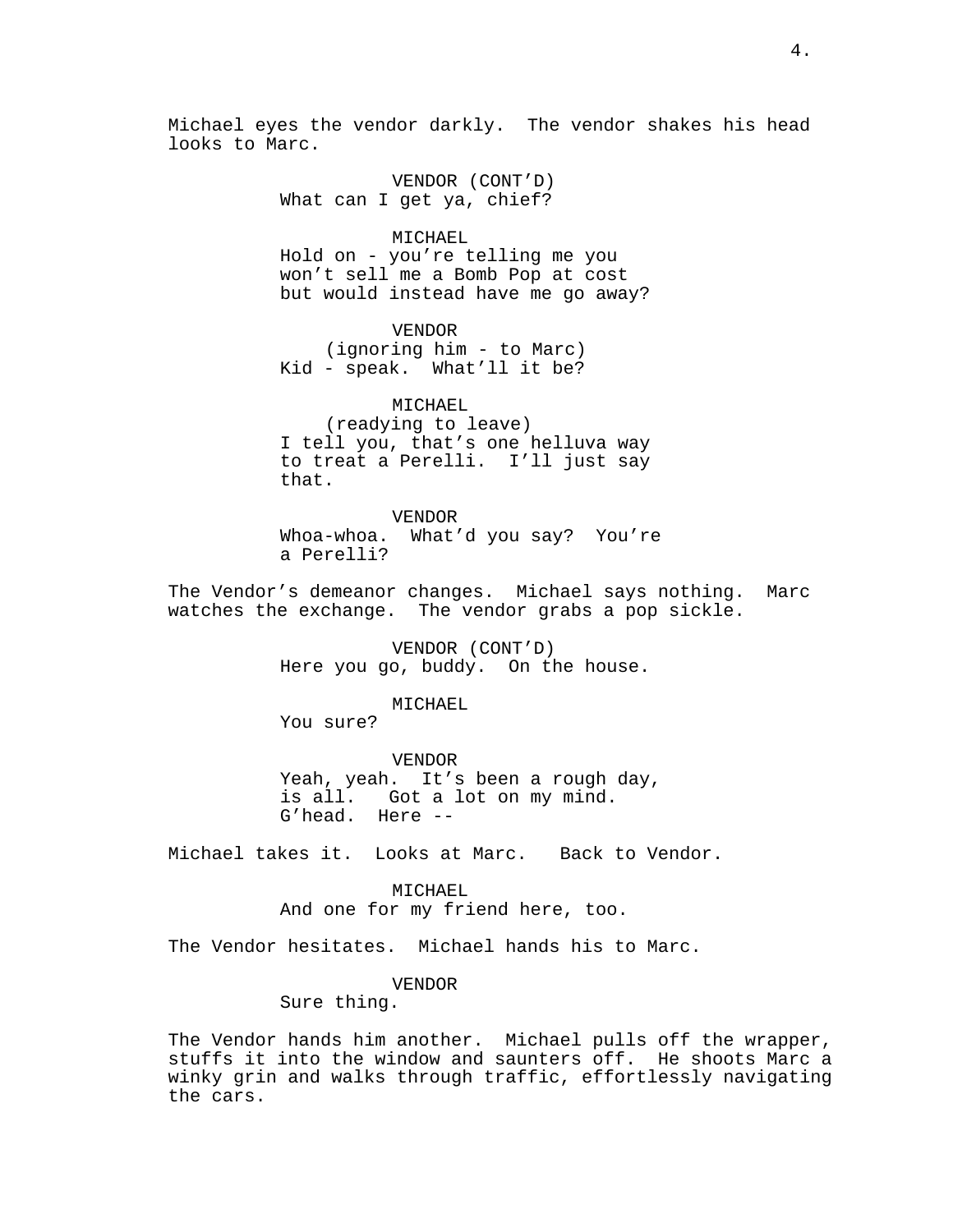Marc hesitates a moment, then begins following, unwrapping the popsickle as he goes.

> MARC (V.O.) From that point we were pretty much inseparable for four years.

# INT. MARC'S APARTMENT - NIGHT

Marc is at his desk, in his apartment. He has paused long enough to talk to his girlfriend. LELA, in sweats, who has paused in a cleaning mode.

> MARC It just sort of shook me for a minute, okay? We good now?

LELA You're sure that's all that's bothering you?

MARC I'm sure, babe. Well, if you want to count the fifteen deadlines I have, that too. But, yeah. That's all.

Lela nods. He extends his arm. She lets herself be pulled in for a hug. He holds her, his eyes distracted.

# INT. LIVING ROOM - LATER

Marc and Lela eat together. He is going over some copy, making notations. She sips wine, studies him.

> LELA So what happened after four years?

MARC (glancing up) ... hm?

LELA That separated you and Michael. What happened?

MARC (indicating papers) Lela... lemme just... can I--?

He holds up his work. Lela nods, eats. He tries to go back to work, but can't.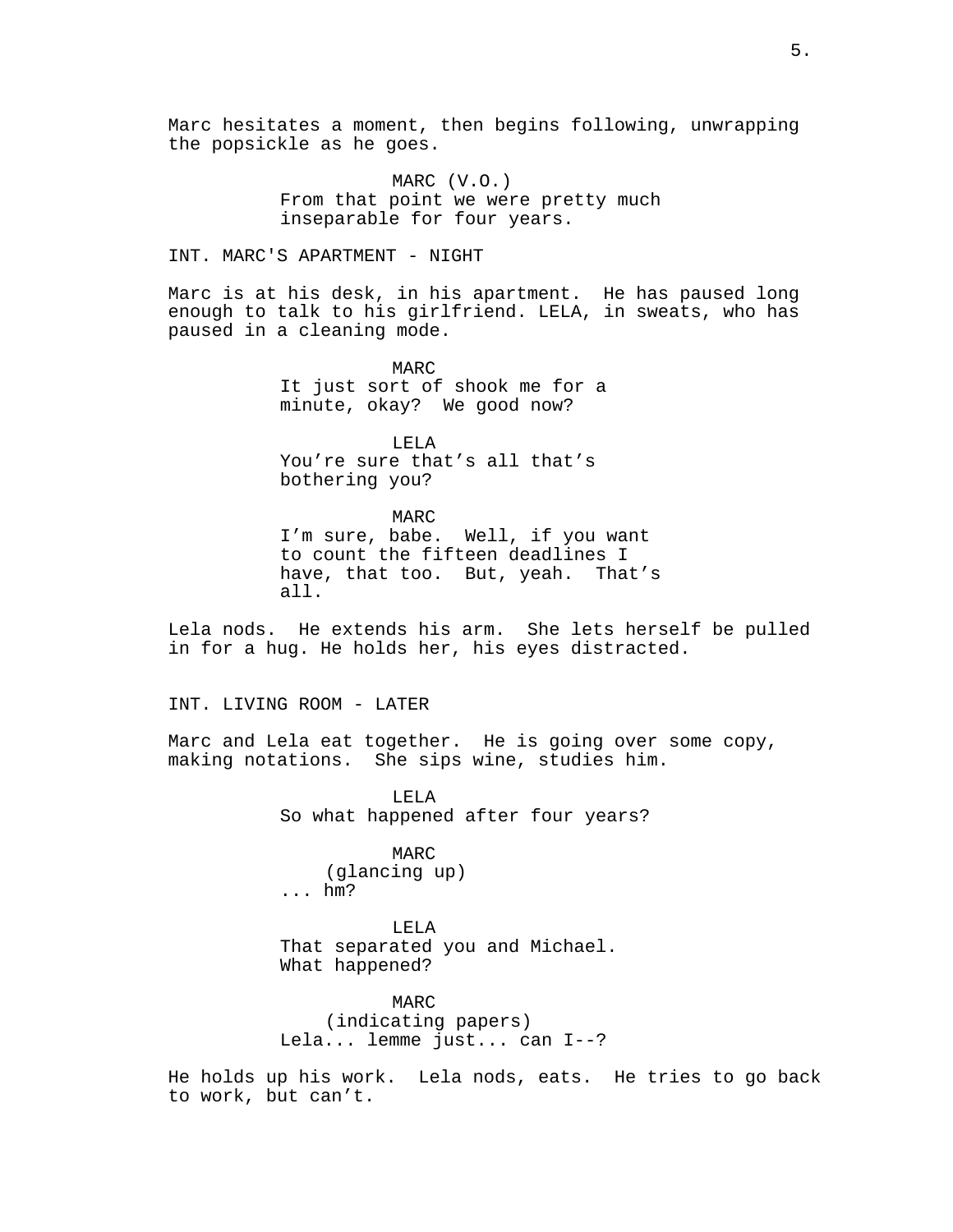MARC (CONT'D) I dunno. Michael's was the first place I'd go when I went to see my grandparents. But one day I showed up and there was a new family there. Nobody knew how to find him...

Marc drifts... then shrugs, busies himself in eating.

MARC When I saw him again, Michael had changed...

The CRACK of of BALL on a BAT--

EXT. BASEBALL FIELD - DAY

YOUNG MARC, now 16, wearing a yarmulke, runs back to catch a ball. It flies over his head and bounces into a woods as the batter circles the bases. BOYS have collected for a neighborhood game.

Marc hops a fence, heads deep into the brush. His eyes adjust, as he catches sight of the ball on the ground, next to an overturned BEER BOTTLE.

As Marc reaches for it, a meaty black HAND juts in and halts him. A menacing-looking teen, ROYCE (TORCH), glares at him.

> ROYCE This some kind of Jew-boy league we got goin' here?

Marc notices another teen - SKAR - and several YOUTHS emerging from the trees.

> SKAR Maybe he's one of those Matzo Balls we keep hearing about. (kicking the bottle) And now our beer's baptized it.

Skar laughs grabs up the ball. They toss it between them, forming a ring around Marc. The others CALL for him. Marc stands his ground.

> ROYCE What you wanna give me for this, boy? Huh? What you wanna give me?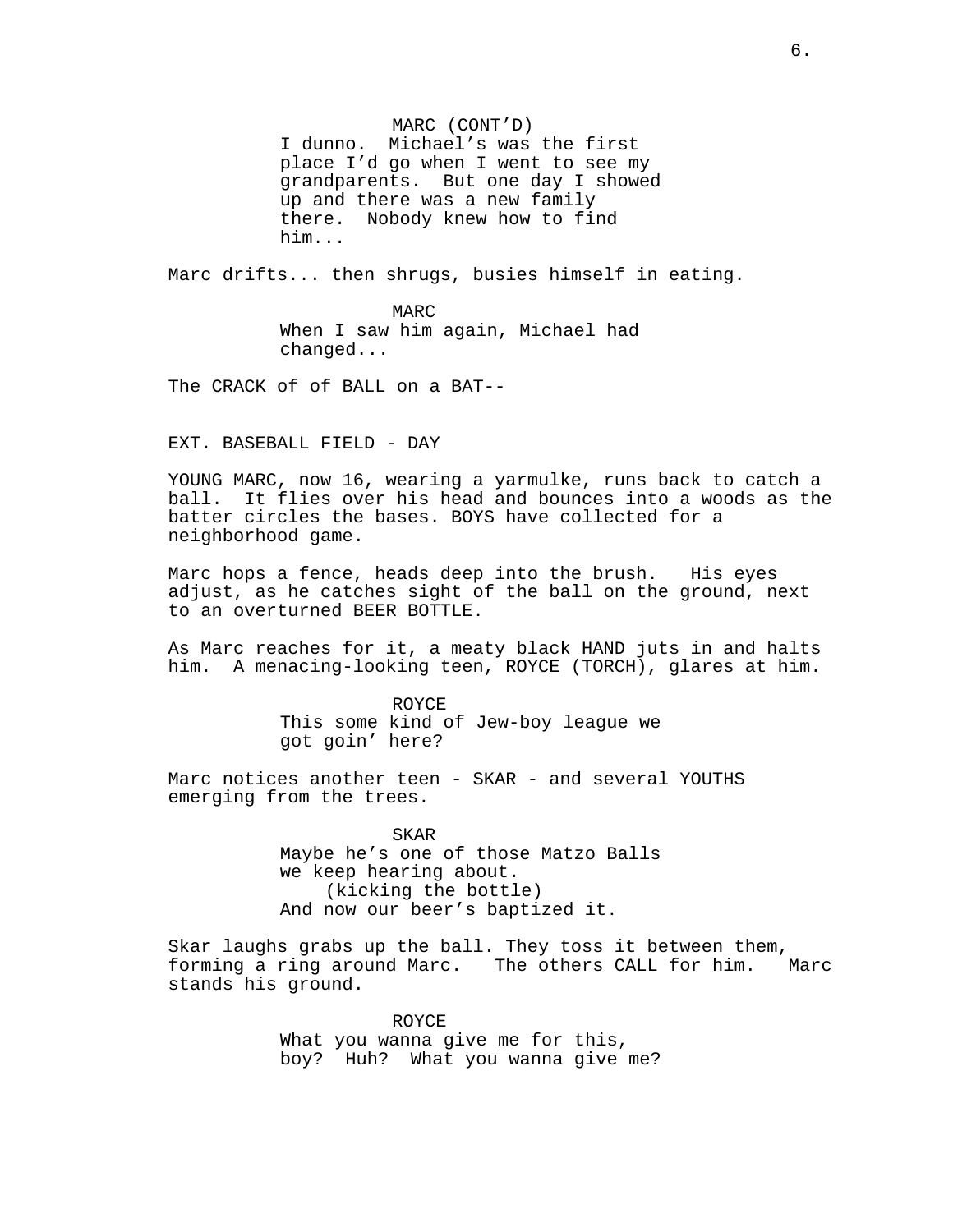SKAR Gonna have to buy it back now, man.

ROYCE Speak! What you wanna give me?

MICHAEL (O.S.) Hey -- Torch!

Everyone looks over, to see Michael, 16, emerging from the trees. He is sinewy, with cropped hair and dark clothes.

> MICHAEL (CONT'D) Who made the rule that you have to be an asshole all the time? Huh? 'Cause they lied to you, man.

ROYCE Stay outta this, Spiderman.

MICHAEL (stepping closer) Stay outta this? Man, I'm in it

already. This is my family you're fucking with. And that means you're fucking with me.

Michael shoots Marc a grin. Marc is relieved.

ROYCE This ain't none o' your business.

MICHAEL Business. Okay. Let's talk business.

He steps up, Skar and the others back up. Michael gets noseto-nose with Royce.

> MICHAEL (CONT'D) Here's the deal: You take your pussy-ass and your ladies the fuck away from here, or you get ZERO of my business. You dig?

Royce eyes him a moment, looks back at Marc, nods, and motions for the others. They disperse, wilted. Michael looks to Marc. Marc shakes his head, smiles.

> MICHAEL (CONT'D) Long time, no see, brother.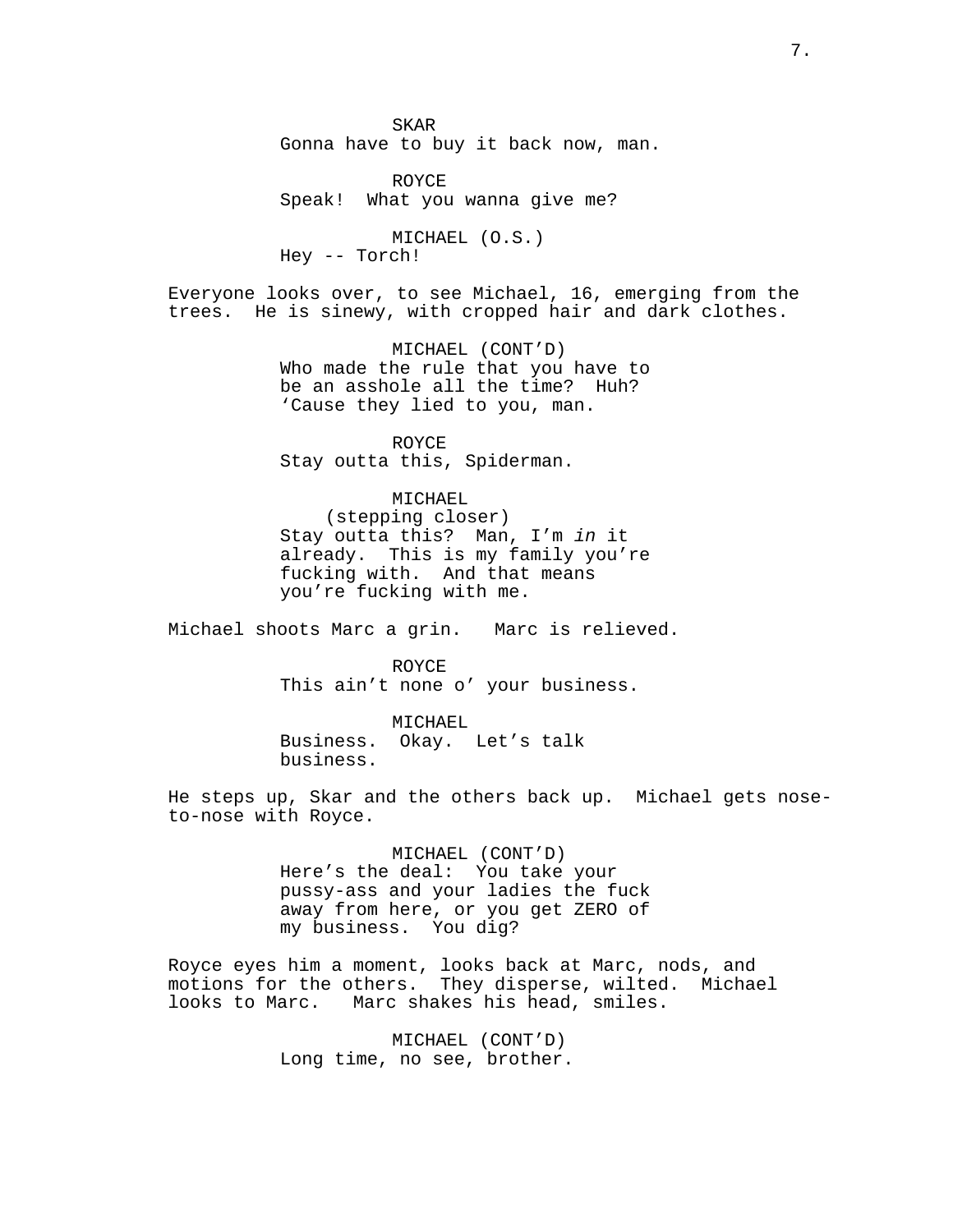INT. RUNNERS JOURNAL OFFICES - DAY

Adult Marc furiously transposes from a pad into his computer. A CALL rings on his land line. He picks it up.

> MARC This is Marc.

MICHAEL (V.O.) Hey, man - it's Michael.

Marc's work flow halts, fingers hesitating on the keyboard.

MARC Yeah. Mike. What can I do for you?

MICHAEL (V.O.) Well... was just... wondering if you had time for lunch today.

MARC Ah, boy. Afraid I can't, man. Super busy this week. Can we check in next week?

MICHAEL (V.O.) (pause) Sure, man, y'know and if you're feeling spontaneous anytime...

CUT TO:

INT. TAVERN - SAME TIME

Michael, hunched over the BAR, sits with his phone and a couple of empty glasses before him.

> MICHAEL ... I mean feel free to call, y'know. Anytime. This is my cell.

MUSIC comes on a jukebox. Michael frowns at someone.

INT. RUNNERS WORLD OFFICES

Marc listens for a moment to the twangy MUSIC.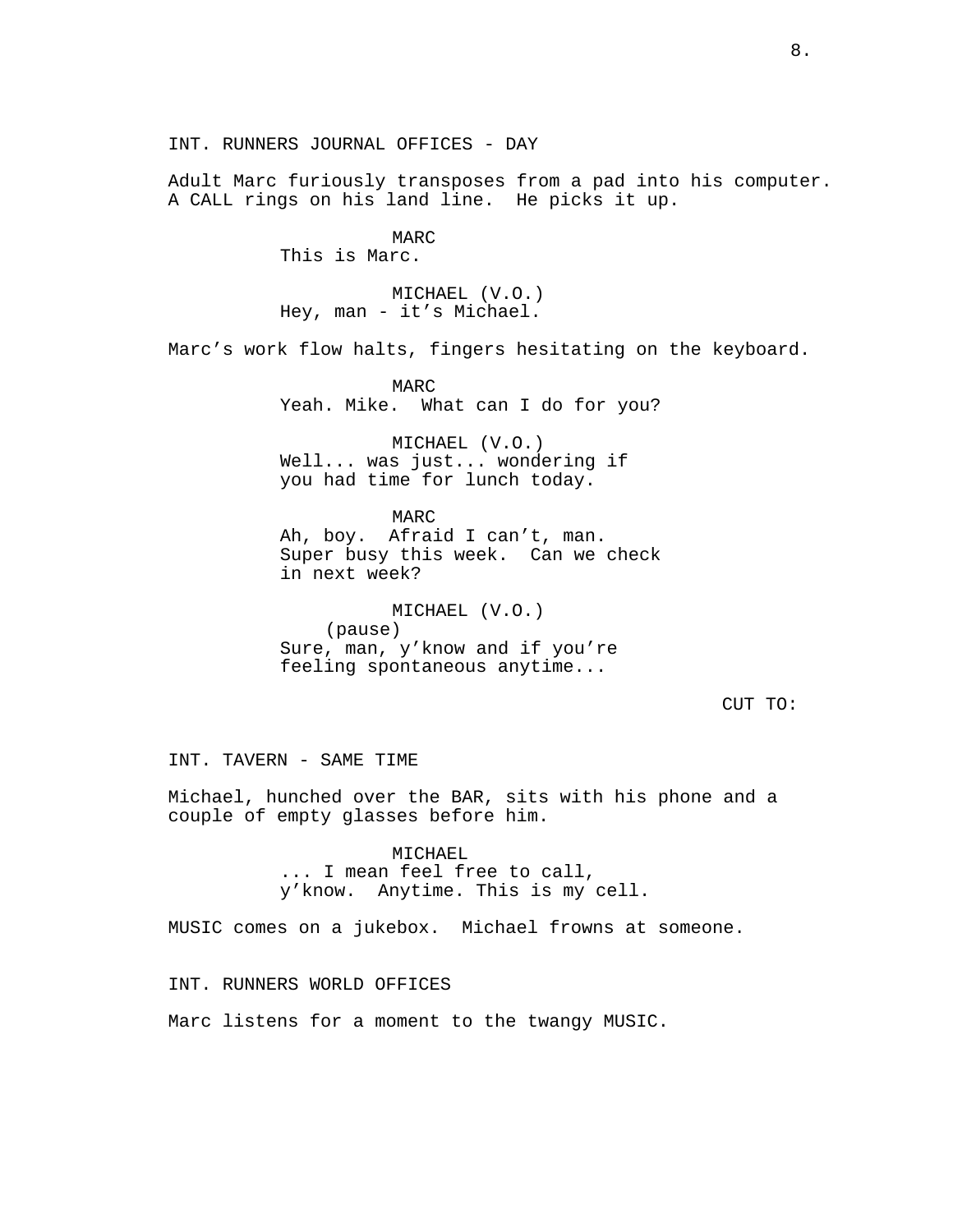MARC ... sure. Just let me get through a few things and I'll be in touch. That sound good?

MICHAEL Will do. And it was good to --

Marc hangs up abruptly. He sits staring at the phone. The sound of a SIREN starts to build --

INT. ZEYDA'S APARTMENT - DUSK

CANDLES illuminate the room. Young Marc is hurrying down the HALLWAY... through the LIVING ROOM. Mommon follows after him, wiping her hands on a towel. They pass ZEYDA, his grandfather, in a chair, lowering the newspaper. The SIREN grows louder. Marc moves toward the window, stares out.

POV - Below POLICE CARS crawl through the streets. A couple of OFFICERS are prowling around with flashlights.

Marc looks off, into the buildings and alleys, and sees --

POV - A FIGURE slinking across a roof... ducking away.

Marc finds a flashlight in a drawer, moves toward a DOOR.

ZEYDA Where are you going?

MARC Gonna make sure the doors and windows are locked in the store.

ZEYDA Good. Just be careful, Moishe. And don't turn on any lights.

Marc nods, takes a candle, and heads down some steps.

INT. ZEYDA'S STORE - DUSK

Marc steps inside, approaches the WINDOW. The SIRENS wail through the city. He locks the door, stands looking out for a moment -- when a hand clamps over his mouth. Marc freezes.

> HOARSE VOICE One peep and I'll rip your tongue out...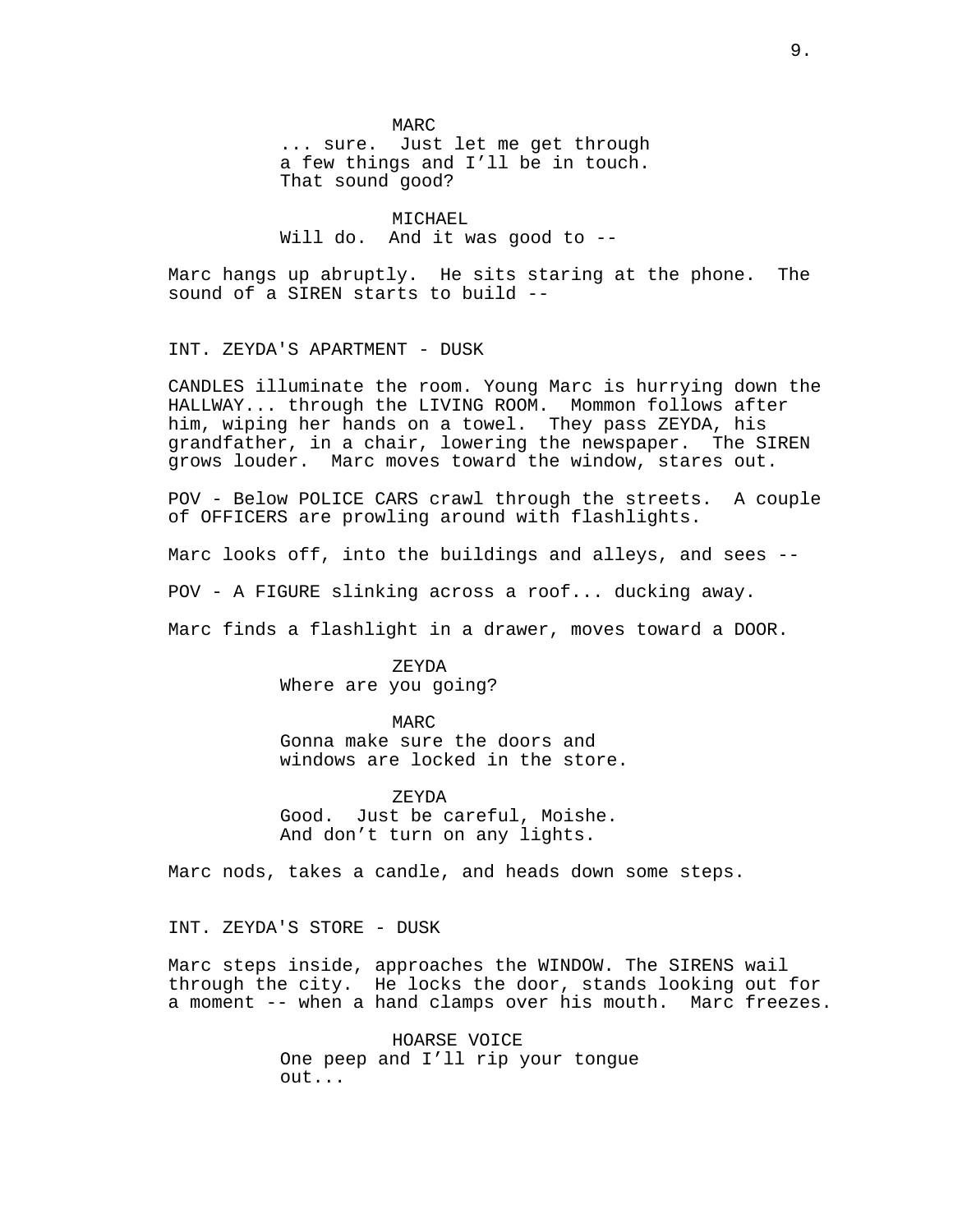Marc complies, puts up his hands. He is whirled around by a pair of hands.

Michael, sweaty, grins at him. Marc whaps him in the chest.

# MARC

You asshole.

Marc drops his voice. Looks Michael over.

MARC (CONT'D) What are you doing?

MICHAEL Me? Y'know... I just realized lately that I've never been into see your store. That's all. Thought I'd surprise you.

MARC Well, you did.

Michael's smile is contagious. Marc shakes his head, then notices the backpack Michael wears around his shoulder.

> MARC Hey-- what is--

MICHAEL (avoiding the question) Bro - can I get some water from you something...?

ZEYDA (O.S.) Marc? Who are you talking to?

Zeyda stands in the stairwell, looking down.

Marc looks at Michael, suspicion starting to creep in.

MARC It's my friend, grandpa.

ZEYDA Doesn't your friend know to respect our Sabbath?

MARC He'll just be here a minute... until it's safer outside.

Marc and Michael trade a knowing look.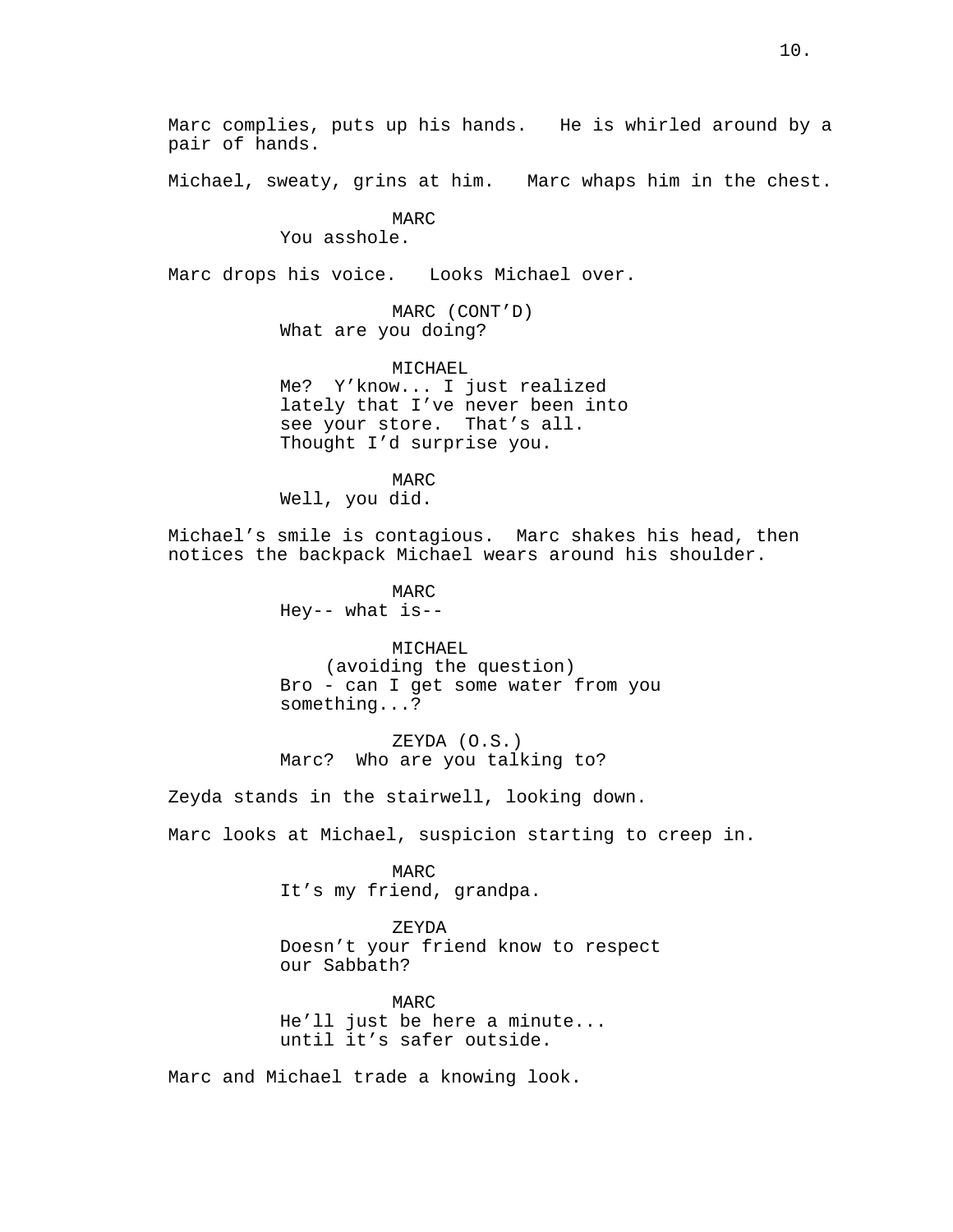Zeyda comes downstairs further, eyes taking in Michael.

ZEYDA

Michael.

MICHAEL Yes sir. You've heard of me?

ZEYDA You're the fellow who saved Marc's tucous in the woods. That was you?

Michael looks at Marc. He shrugs.

MICHAEL Hey - anything for my brother.

Zeyda considers. Then - a RAPPING SOUND.

A POLICEMAN is peering inside the window. tapping with his nightstick. Marc notices Michael ducking deeper into the shadows. Neither moves as policeman taps again.

Puzzled, Zeyda comes down the stairs, shooting Marc a looka s he moves for the door. Opens it.

ZEYDA

Can I help you?

POLICEMAN

Sorry to trouble you, sir. I saw some people moving around in the dark in here...

The Policeman looks past Zeyda, taking in Marc.

ZEYDA No lights for Sabbath, sorry.

The officer gives him the once-over, looking around.

## POLICEMAN

Yeah, well. Three punks in ski masks robbed the hardware store. We think they're still in the neighborhood somewhere.

Marc looks around and notices that Michael has vanished. He hears a click and sees the door to Zeyda's office shutting.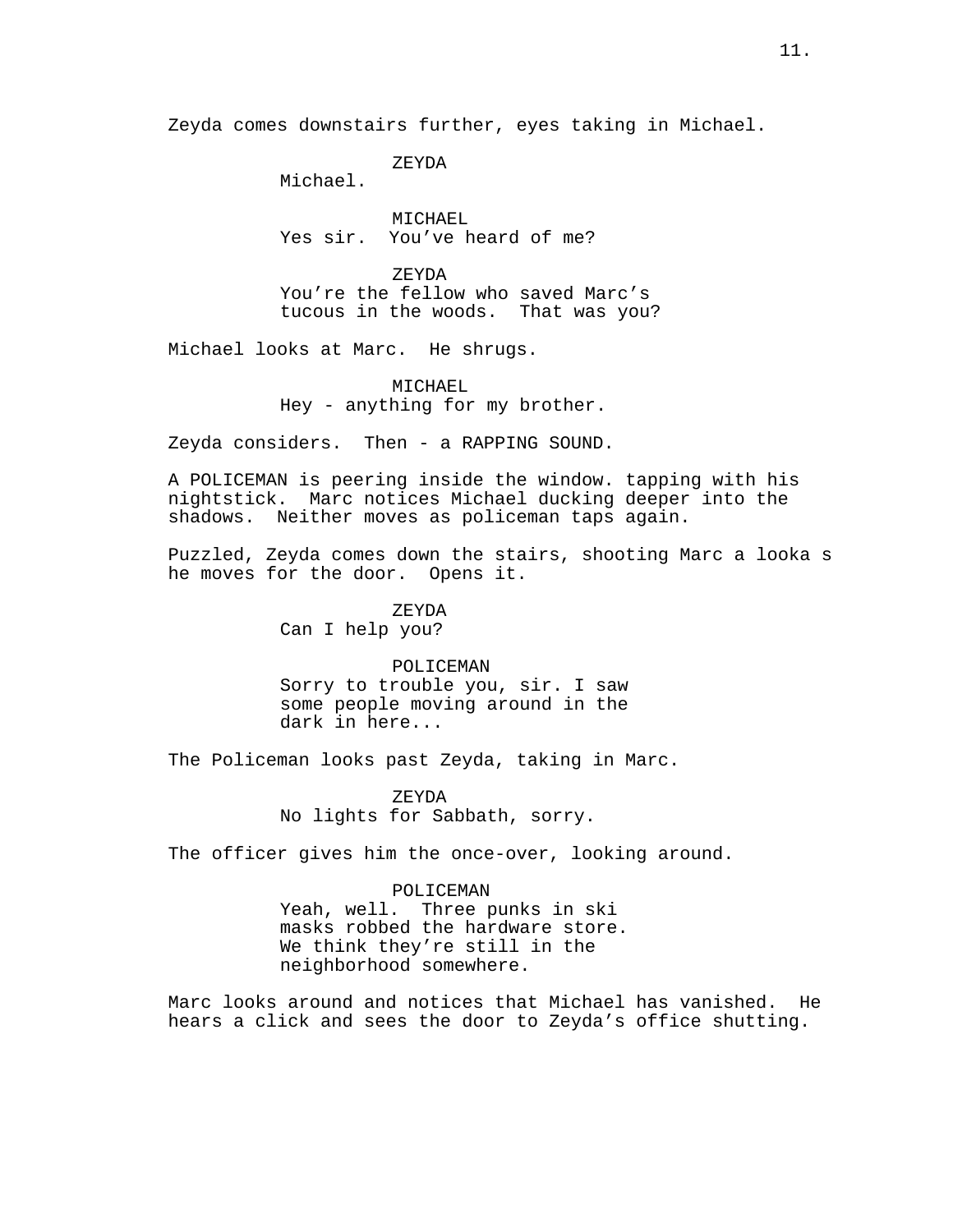POLICEMAN (CONT'D) Well... if you see anyone that looks suspicious... we would like to know.

Zeyda looks to Marc. A moment between them.

ZEYDA

It's just me and my grandson here. My wife's upstairs.

POLICEMAN (nods) Sorry to bother you. Have a good night.

Zeyda nods, and ushers him out the door. He stands, thinking.

> ZEYDA Moishe... tell your friend he can come out of my office now. Maybe he would like to join us for dinner.

Marc nods, as Zeyda moves up the steps. He looks back toward the closed offie door.

INT. ZEYDA'S APARTMENT - DUSK

Michael sits awkwardly at the TABLE, now donned in a yarmulke. Zeyda is at the head of the table, CHANTING from a prayer book, as Michael's eyes dart around, uncomfortable. Marc looks amused at his unease.

AT THE TABLE - LATER

Mommon passes Michael a plate explaining in Hebrew the dish. Marc translates.

> MARC And this is matzo ball soup.

MICHAEL Oh, yeah, yeah - matzo. Like how they call the Jew gang the matzo balls, right?

Marc looks uneasily at Zeyda, who stares into his plate.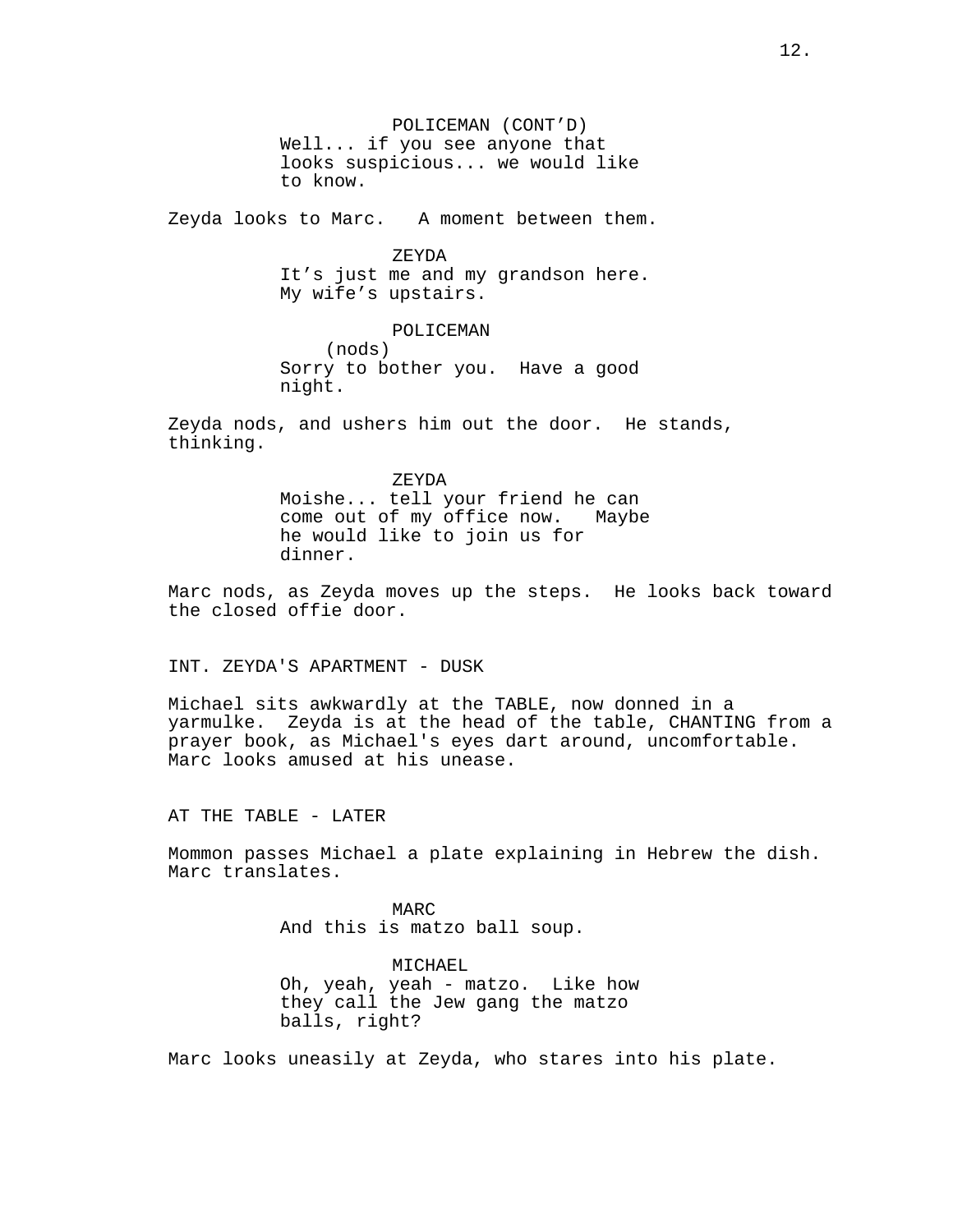MICHAEL (CONT'D) I'm... I didn't mean to--

Mommon senses the tension and taps Michael on the shoulder.

MOMMON Fun vanen shtamt ir?

MARC She wants to know where you moved to?

MICHAEL Oh - another city. After my mom was laid off...

Zeyda TRANSLATES. Mommon listens, suspect.

MICHAEL (CONT'D) But I had to come back... I dunno. I can't keep too far away from a friend like Marc, here.

ZEYDA Yes. Moishe is certainly a trusted friend.

MICHAEL

"Moishe?"

MARC It's my Hebrew name. Come on, finish up.

ZEYDA It's another term for Moses.

MICHAEL (tickled) Moses? Yeah? Like walkin' through the middle of the sea, Moses?

MARC That's the one.

Zeyda is looking less amused. Michael senses the discomfort.

MICHAEL Well. I really thank you folks for this meal. It sure is nice to feel included in something...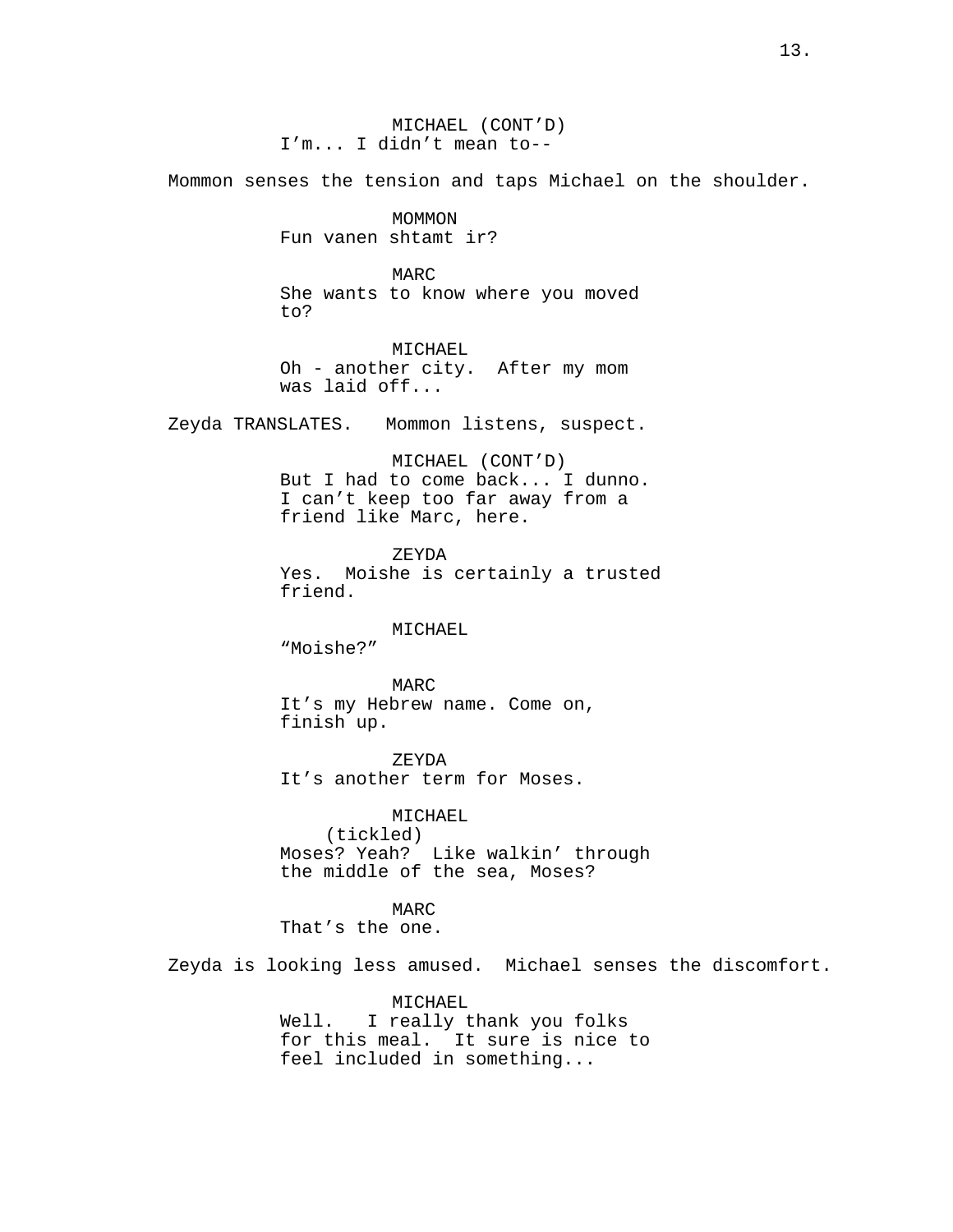ZEYDA

A good meal keeps a good man off bad streets. And any friend of Marc's we consider a family member.

Michael meets his eyes a moment, then keeps eating. Zeyda and Marc trade a look across the table. They hear some sniffling. Both glance over.

Michael is trying to avoid crying. A tear drips onto his plate. More tears run down his hands.

# MICHAEL

I'm sorry.... sorry, folks...

Michael wipes his face, struggles for his composure. Marc and Zeyda look moved.

# EXT. ROOFTOP - EARLY EVENING

Michael and Marc sit on the edge of the roof, their backs against one another, gazing out over a vista of staggered row homes, as the last trails of the sun disappear. Michael seems troubled. He lights a cigarette.

> MICHAEL So... you buy all that crap, huh?

> > MARC

Hmm?

#### MICHAEL

I mean, it's just a different form... but all that ritualistic garbage... having to do something at a certain time in a certain way or God will look down on us... it's the same shit they try to feed us in church, man...

Marc turns to look back at him, waiting for more.

MICHAEL (CONT'D) Don't get me wrong -- I love your grandfolks. Good people. But the whole religious thing... (drifts) Guess I just don't see the reason to have faith anymore.

MARC After you lost your brother?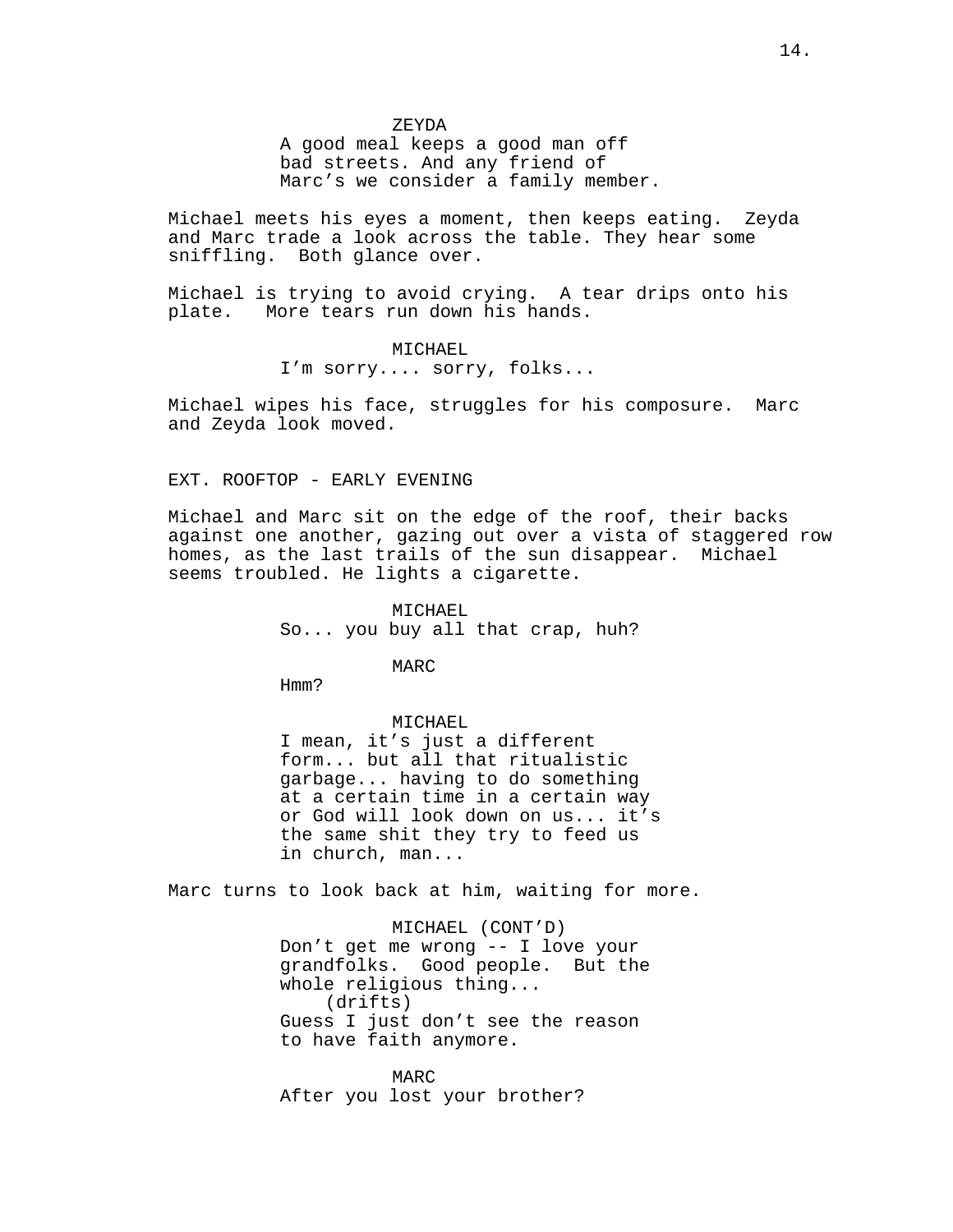Michael looks at him, at first harshly. Then, he lightens.

MICHAEL It wasn't the losing him. It was the way. He was butchered at Hamburger Hill. He was betrayed by some guys he trusted. (beat) Tony had this utility belt. Every time he saw a sunrise he'd put a notch in it for each day he lived. When they mailed the belt back with his body, there were 340 notches. 25 days shy of the end of his tour. The damn thing is still hanging in my closet.

Mommon calls from the stairwell --

MOMMON (O.S.) Moishe! Es shpet. Es iz fertl nokh tsen. Dir geinin shlofn?

Marc gets up, brushes off.

MARC She said it's ten-fifteen. Time to go to bed. It's late for them.

MICHAEL Late? Brother, we're just getting started.

Marc doesn't move. Michael shrugs.

MICHAEL (CONT'D) Okay. Thanks. For everything.

MARC

Hey - what are friends for?

Marc offers his hand. Michael lets him help him up.

EXT. ZEYDA'S STORE - NIGHT

Marc sees off Michael, who is strapping on his bag. Michael pulls out a few bills, offers some to Marc.

> MICHAEL Here - get yourself some ice cream or something.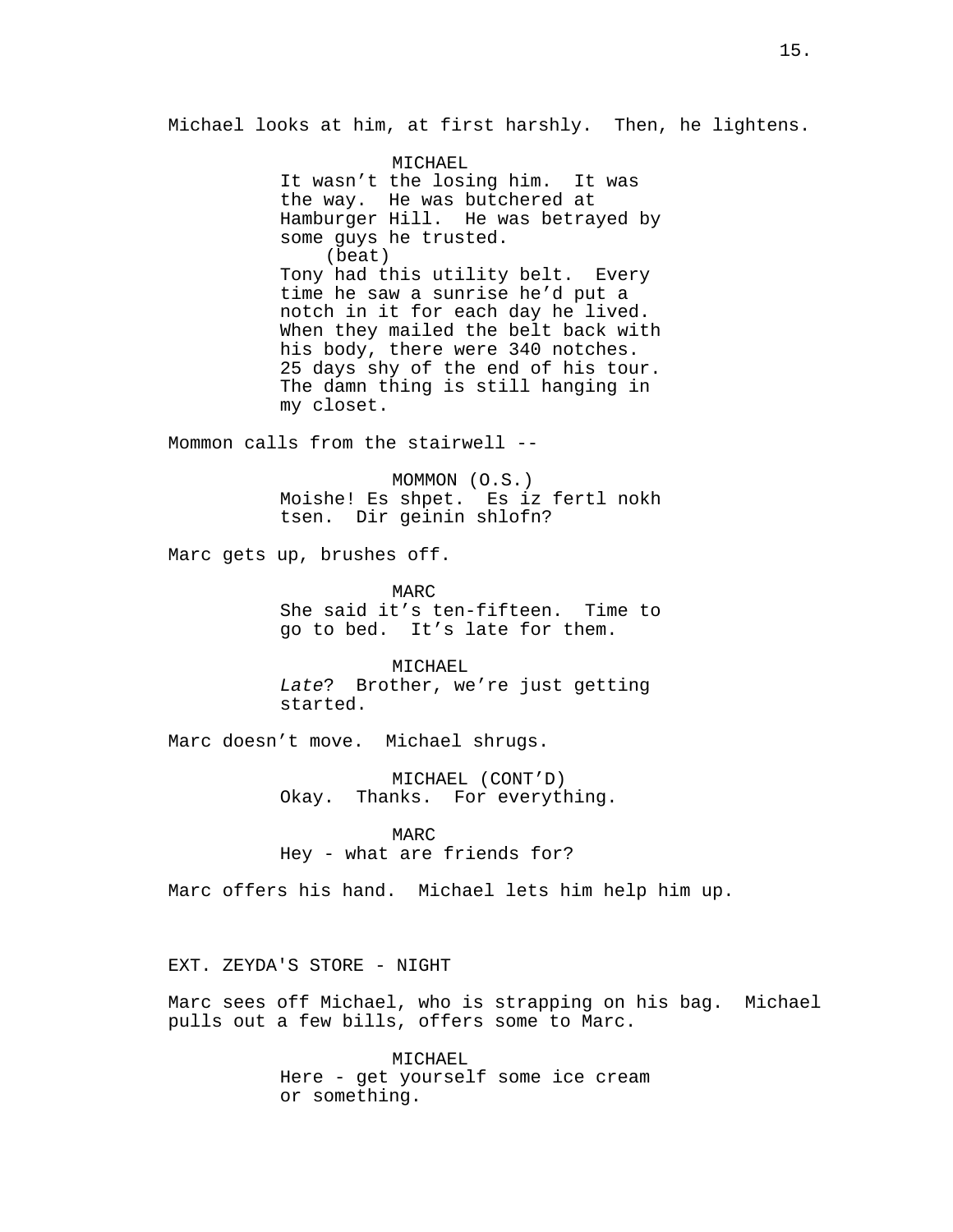MARC Hmm? Oh, no - I can't take that. Thank you.

MICHAEL What? Against Sabbath rules? G'head--

After a long consideration, Marc takes them. Michael grins and heads off. Marc follows.

INT. ZEYDA'S STORE - LATER

Marc sees Michael to the door.

MARC You gonna be okay out there?

# MICHAEL

Me? I'll be fine. This is my turf. Besides - I have a little friend who rides along with me...

Michael reaches back and pulls a blade - a serrated, intimidating-looking knife.

> MICHAEL (CONT'D) Meet my sweet. "The Slasher. We've survived several street encounters together. And people know how I handle her...

Marc is unsettled, but tries not to show it.

MARC Looks wicked.

MICHAEL Mm. May you never know the full power of its wickedness...

Michael's look unsettles Marc. Michael sheathes it, winks, pats him, walks out. Marc watches as he crosses the street... his form vanishing into the shadows. He is troubled to his soul...

-- a CELL PHONE RINGS --

SMASH CUT TO: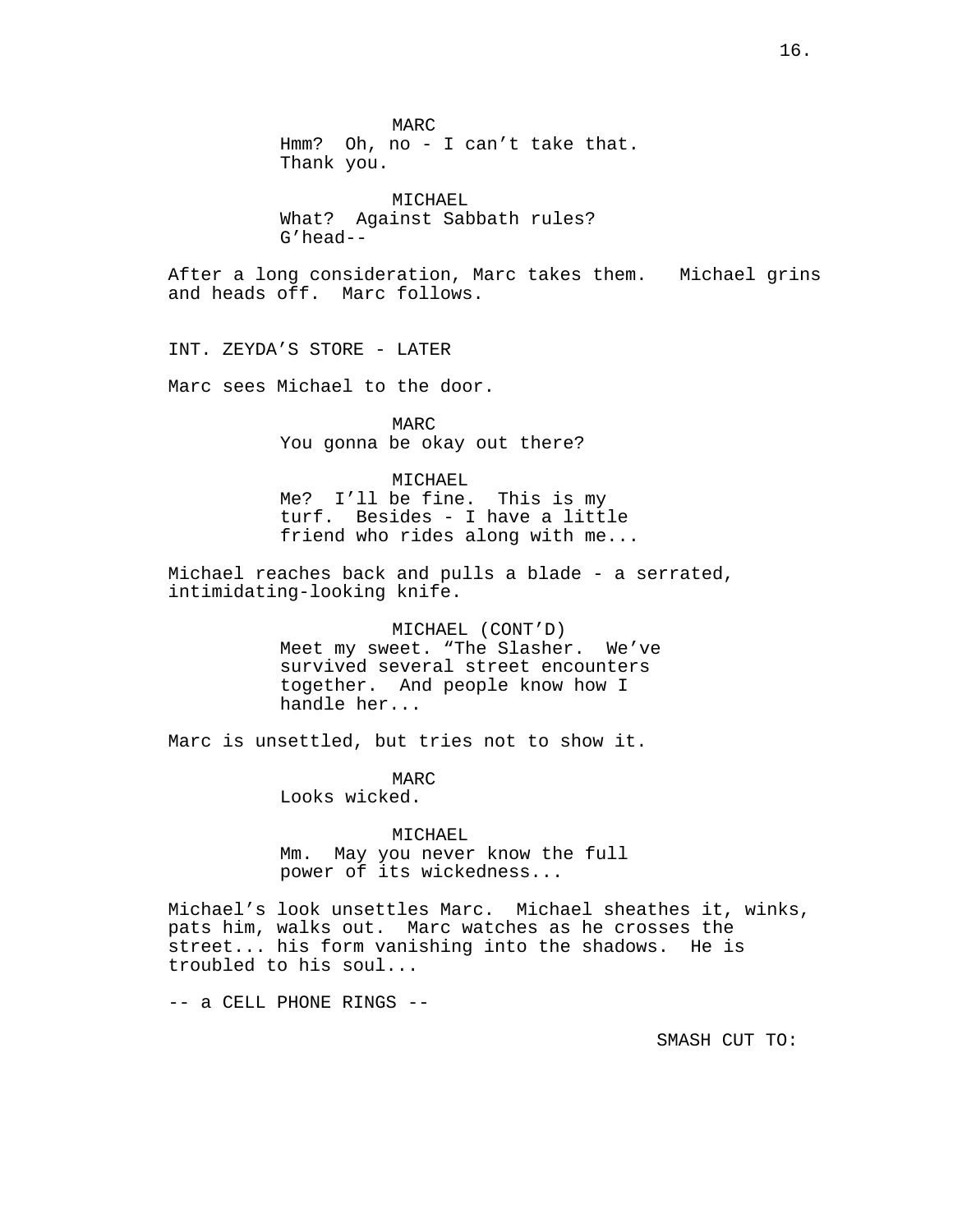Adult Marc sits up, dazed. He has fallen asleep on the couch in front of a movie with Lela. The PHONE rings again. Marc grabs it up, stares at the readout. His demeanor shifts.

> LELA (O.S.) It's him. Isn't it?

Marc nods his demeanor growing visibly agitated.

LELA Honey... maybe you need to reconnect with this person somehow right now. Who knows why...?

MARC

No.

Lela sits up, alarmed by his shift in tone.

MARC (CONT'D) I... I'm sorry, Lela, I... I spent a long time trying to get out of the vortex of Michael Perelli. I want to keep my distance from all that... (beat) You have to understand that Michael gives just as easily as he takes away...

Lela considers. She turns off the TV, turns on a lamp.

LELA This isn't about bringing Michael back into your life. It's about something else... isn't it?

Marc thinks a moment, then, shaking his head, gets up.

MARC I need to go for a run.

LELA

Marc --

MARC I don't want to talk right now!

Marc heads out the door, leaving her flummoxed.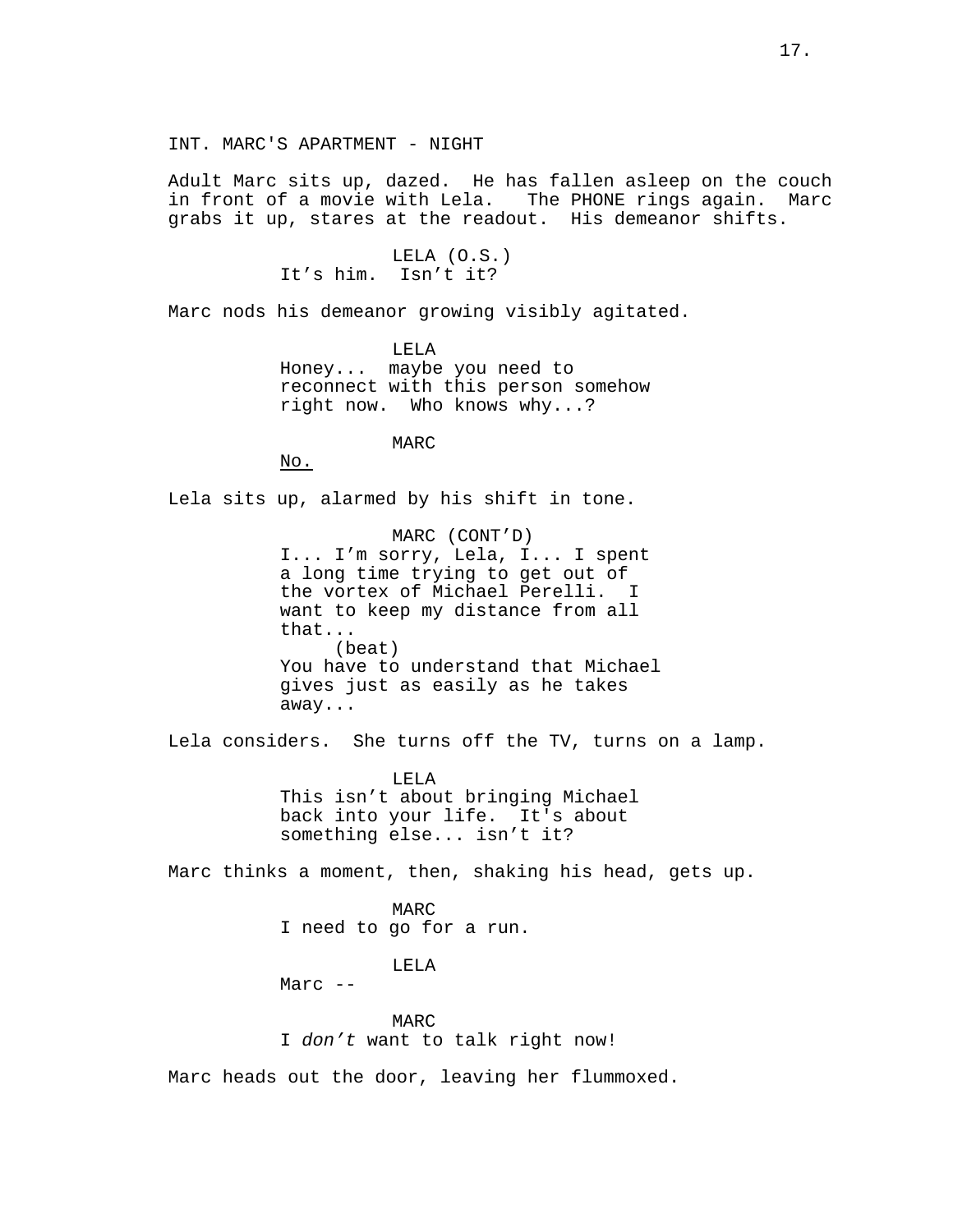EXT. STREET - NIGHT

Marc jogs along... lost in thought... we leave him below... as the STREET ages... to a previous time... we move into the window of a BROWNSTONE.

DISSOLVE TO:

INT. ZEYDA'S APARTMENT - MICHAEL'S ROOM - DUSK

Young Marc sits at a beaten desk, trying to peck out prose on a manual typewriter. He looks to his SHOES, tapping in anxiety on the floor. He stops moving -- but the TAPPING continues. He looks to his window. Now one is there.

Curious, Marc approaches his window, sees no one. He steps  $out$   $--$ 

EXT. APARTMENT - FIRE ESCAPE PLATFORM

Marc leans on the railing, gazing into the street, but no one is visible. Suddenly, he is aware of a figure standing behind him. Michael is there, wearing a grin.

MARC

Jesus!

MICHAEL Been called worse.

Marc tries to calm down as Michael chuckles, patting him.

MICHAEL (CONT'D) I need your help, bro. Right now.

# **MARC**

... with what?

### MICHAEL

With a girl. (off his reaction) With two girls. I got a chance to hook up with this honey, Lucy, but she's got a friend over. They work together at Palumbo's... you need to keep her occupied so I can do my thang, ya dig?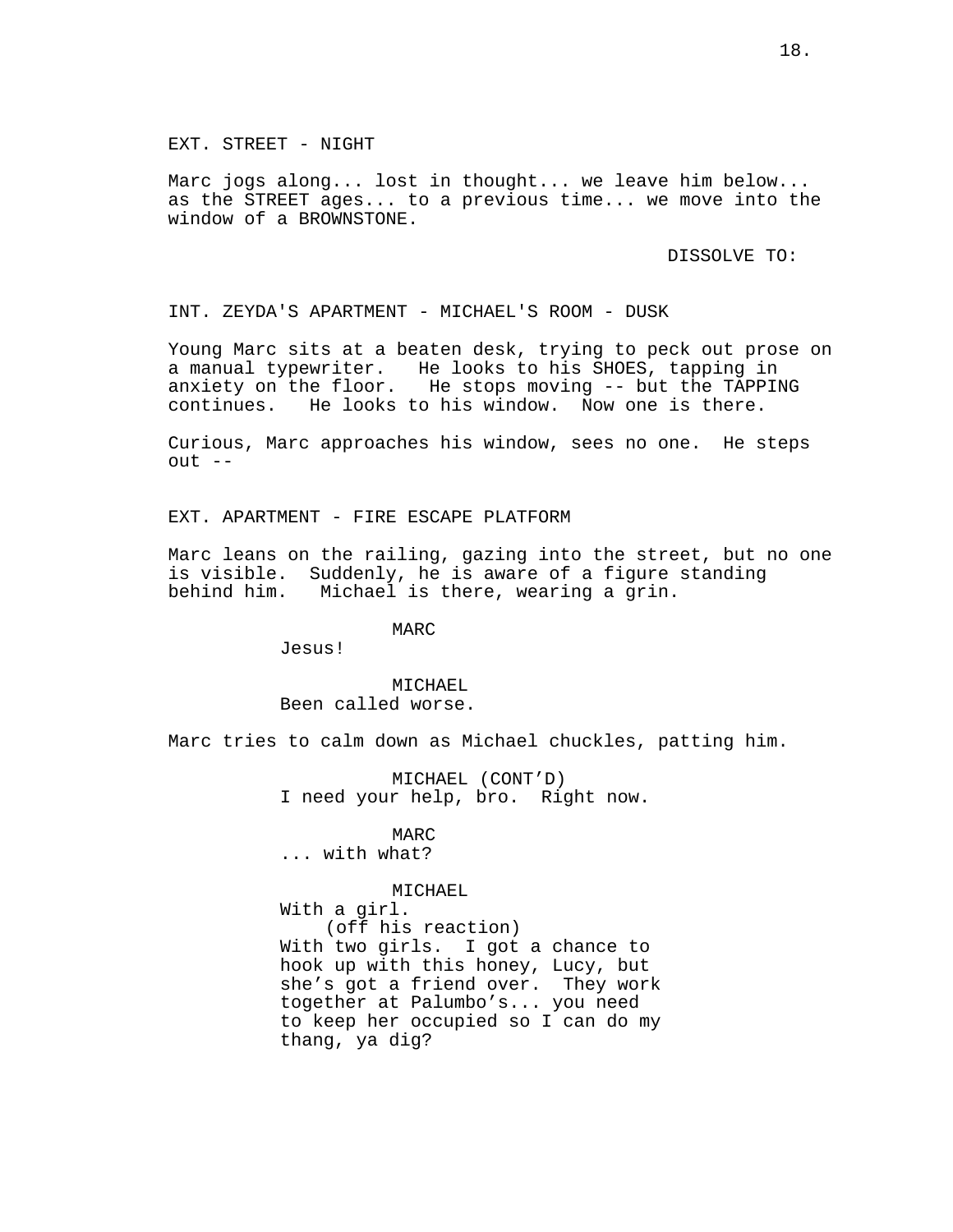MARC I can't, Mikey. Want to try to get some writing done...

MICHAEL

C'mon, you can always do that. She's beautiful. You'll love her. She's looking for something steady in her life. Maybe it's you...

Marc looks like he's wavering.

MICHAEL (CONT'D) There's liquor.

EXT. BROWNSTONE APARTMENT BUILDING - NIGHT

Michael approaches a bank of buttons, Marc uneasily in tow. Michael presses one. After a moment --

GIRL'S VOICE

Who is it?

MICHAEL It's Spiderman! Open up!

A gleeful SHRIEK emerges on the other end. Michael shrugs at Marc. Then --

> GIRL'S VOICE Yo, Spiderman!

A plump Latina girl, LUCY, drops a set of keys over the edge. Michael deftly picks them from the air. They head inside.

> MARC Why do people call you that anyway?

MICHAEL Keep your eyes open, and maybe you'll see.

# INT. BUILDING - HALLWAY/APARTMENT

Lucy, buxom and short, throws open the door. She leaps into his arms. Michael laughs and carries her inside. She jumps off him and regards the trailing Marc dubiously.

> MICHAEL Lucy de Garza, this is my best bro on the planet, Mr. Moishe Bednar.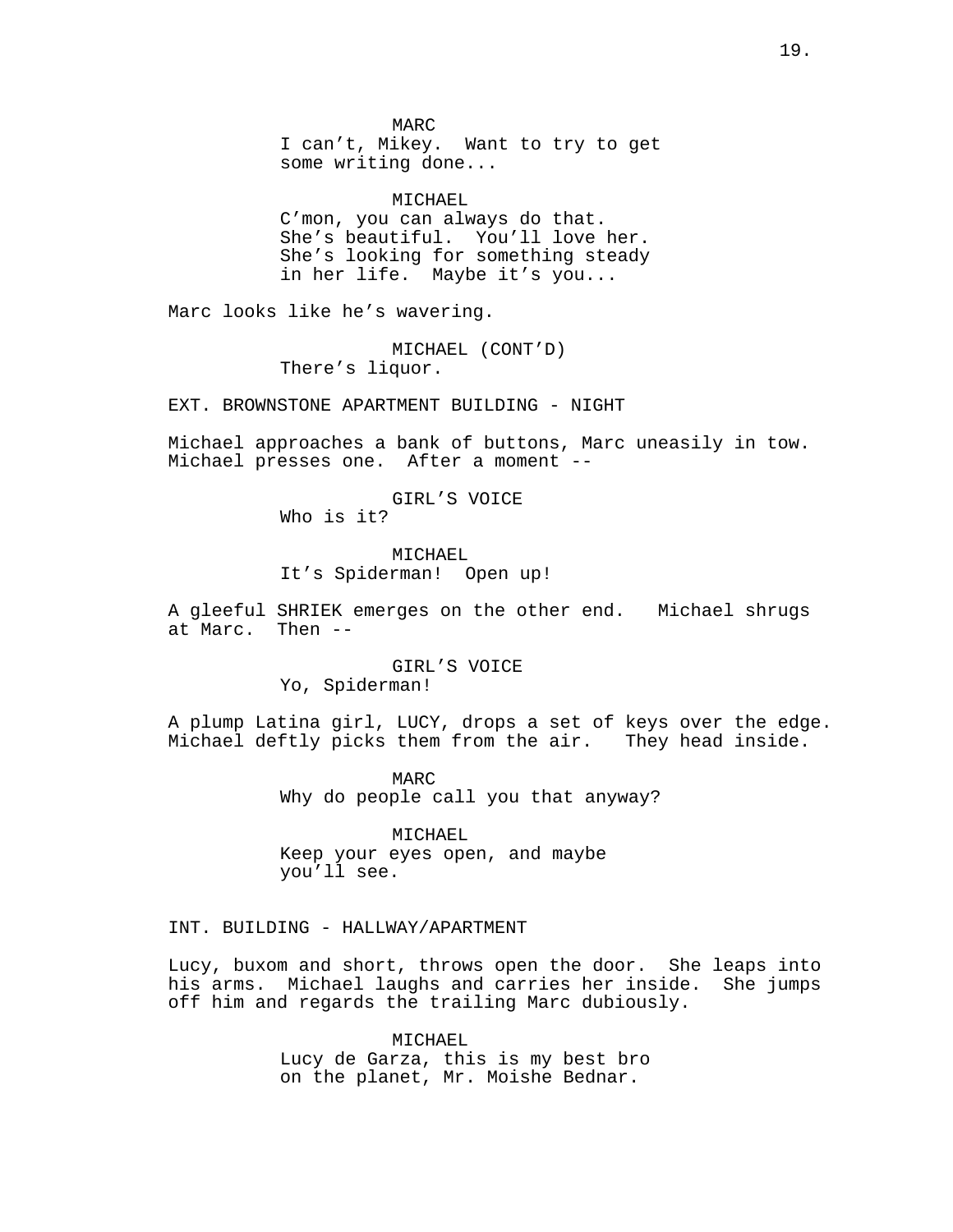Marc scowls, as Lucy sizes him up. LUCY Well, welcome, Moishe. You better crank it up. You gonna bore your company.... She turns her attention back to Michael. Marc looks around -- INT. LIVING ROOM Gloomier and lit with candles and incense. A lithe figure (SHIONA) is lounged in a winged-back chair. Michael sees Marc looking and calls out: MICHAEL Hey - Shi... come and meet my buddy, here. SHIONA The name's Shiona, dickweed. **LUCY** And she ain't shy. (nudging Marc) You better not be either... MICHAEL (toward Shiona) Well - whatever your name is tonight, my friend here wants to meet you. Shiona, taking her time, floats to her feet. She saunters into the light. She is 18, olive skinned and lovely. Her eyes scan Marc, saying "you'll do." INT. APARTMENT - LIVING ROOM - NIGHT A TURNTABLE plays an album. Michael, already drunk, tips back a beer in a fluid motion, then gives Lucy a sloppy kiss. Marc, on the end of the couch, restless, looks toward --Shiona, in the room's center, moving fluidly to the music.

> MICHAEL This guy here? Closest thing I have to a brother. He's family. (grabbing for Lucy) His grandparents made me the best meal I've had in months.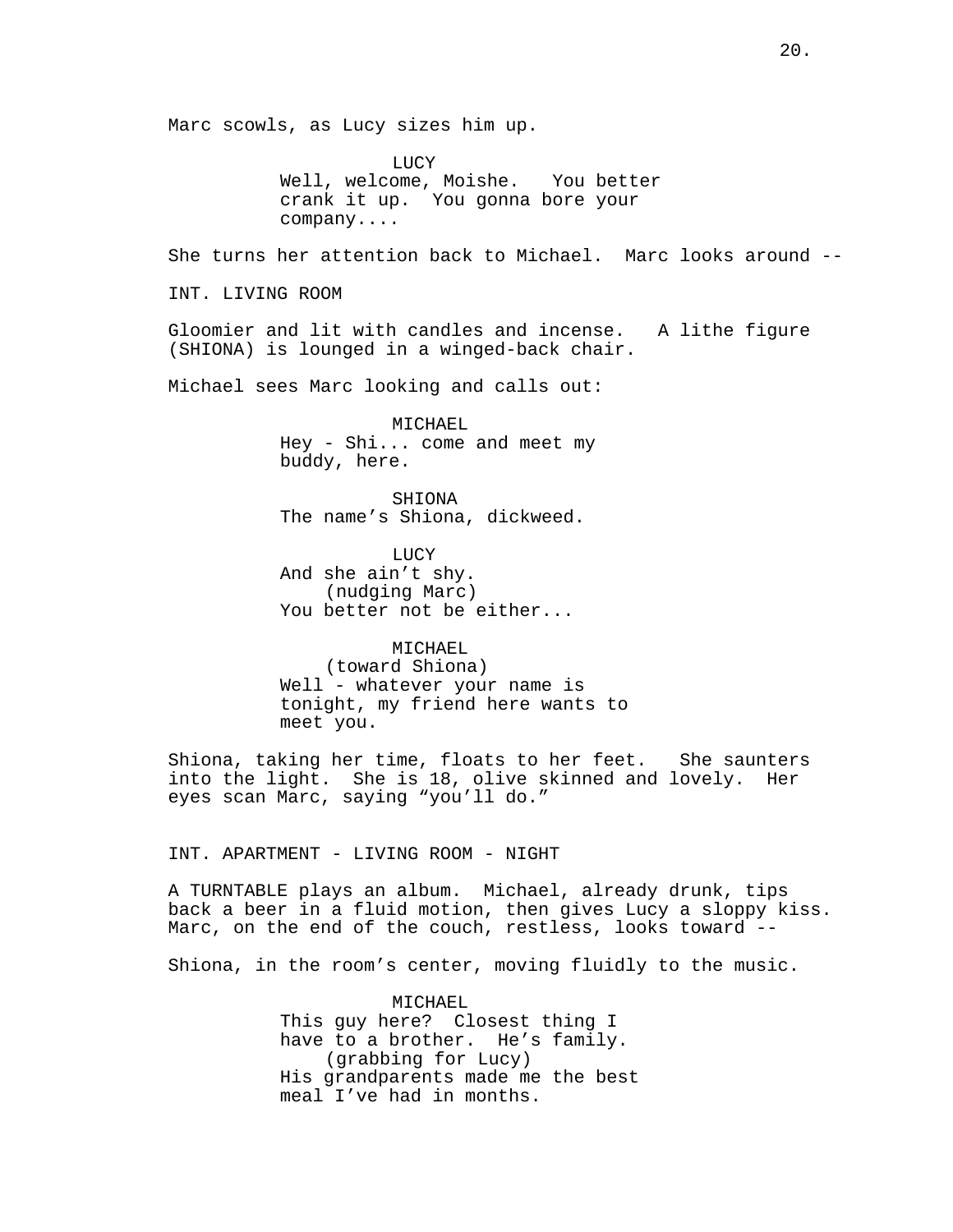**LUCY** (tickling him) What about us? Don't we make you feel at home?

MICHAEL Aw, baby, course you do... we just don't have as many meals together. No disrespect, darlin'...

Shiona saunters over, pulling a rolled joint from her bra.

SHIONA

I sure hope not.

MICHAEL Ah ha - now the party starts.

Shiona lights the joint, passes it to Lucy. Michael brightens and sits up, popping a new beer for Marc. Marc is puzzled, as the smoke reaches his nostrils. Michael takes a long drag, holds it out for Marc.

> MARC Is that... marijuana?

Lucy giggles. Shiona raises an eyebrow at Michael.

SHIONA Oh, shit. You did not just say that.

MICHAEL (still extending it) C'mon man - let's go.

MARC Naw. I'm cool.

SHIONA That remains to be seen...

Michael holds it out a beat longer. Marc doesn't respond. Shiona, impatient, grabs it away.

> SHIONA (CONT'D) He don't want it, that's his problem. But don't give it to the air.

Shiona takes a big puff. She cozies up next to Marc, looking into his eyes. Marc shifts nervously.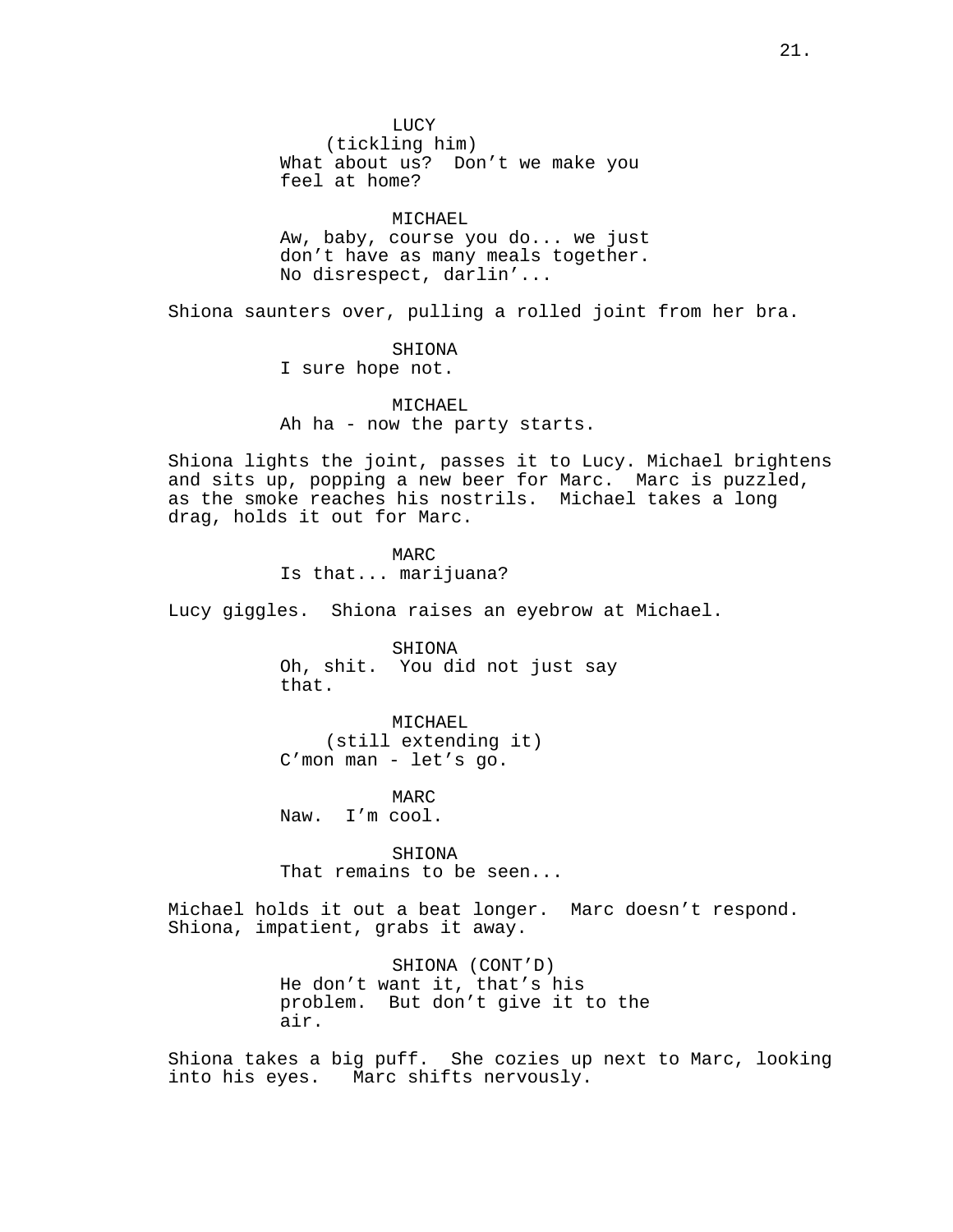SHIONA (CONT'D) Ain't nothing to be frightened about, honey. Easy as breathing. Here... watch how I do it.

Shiona takes a big deep drag of the joint, as he watches her, transfixed. She puts her arm around him, gently pushes her lips toward his.

> SHIONA (CONT'D) Just breathe in, baby...

Marc inhales her breath, his eyes closing. Their lips brush. Then, he begins to cough. Shiona smiles, looks to Michael.

> SHIONA (CONT'D) Think there's hope for this one, Spiderman.

INT. APARTMENT - LATER

Shiona and Marc are slow dancing to music, moving against each other. The lights are low. Michael and Lucy grope each other on the couch. Marc is very glassy eyed, trying to relax. Shiona takes the lead, helping him glide around the room. She leans into his ear, purring.

> SHIONA Can I ask you something, honey?

Marc, blissful, pulls back.

MARC

Anything.

SHIONA (CONT'D) Are you a virgin?

Marc sobers slightly, blinking to lucidity. .

SHIONA (CONT'D) I mean with the weed.

Marc smiles sheepishly. Shiona's smile disarms him. She holds him, dancing. In the distance, Michael leads a wobbly Lucy off to the bedroom.

Shiona takes a drag off the joint, taps Marc. He opens his mouth to accept, taking in her smoke. This time, she presses her mouth to his... he responds.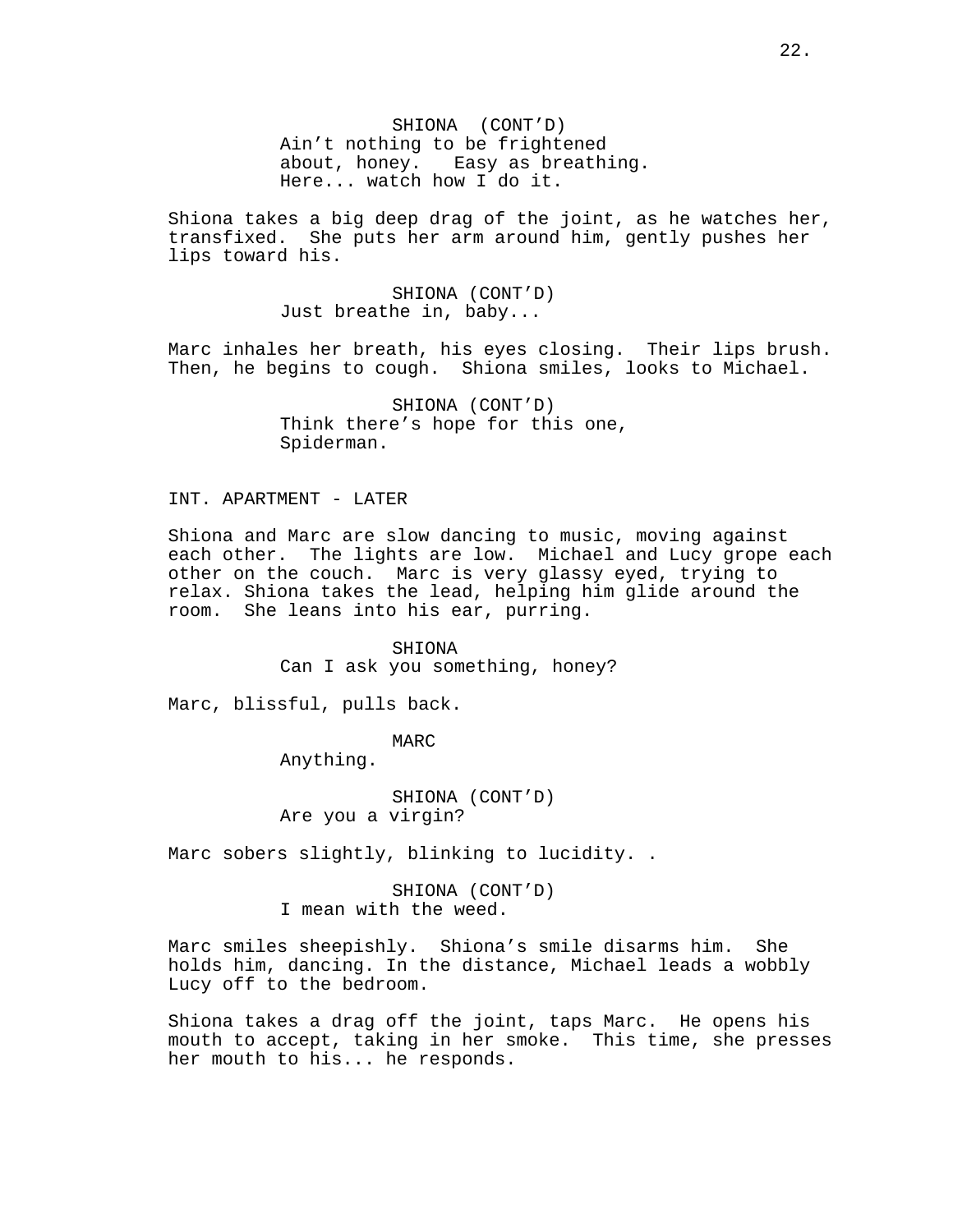INT. SHIONA'S BEDROOM - MORNING

Marc opens hangover encrusted eyes. He looks over to see Shiona - next to him, stroking his hair, smoking.

### SHIONA

Moishe. That's a funny name...

# MARC And Shiona isn't?

SHIONA Not around my people.

MARC

Exactly.

She smiles. Tips her ash into a heavy glass ASHTRAY.

#### SHIONA

Your brother Mikey said that "Moishe" is another name for "Moses."

Marc thinks about it a moment.

MARC He's not my real brother. Not by blood.

SHIONA Sometimes real blood don't matter. All I know is, you're a lucky boy to have a Perelli watching your back.

Shiona rubs his chest, looking him over fondly.

SHIONA (CONT'D) Oh well... 'spose Moses could be your nickname.

MARC I don't need a nickname.

SHIONA Sure you do. Everybody round here got one. Like how Michael is Spiderman... and how they call my brother 'Torch."

Marc's smile drops. He sits up.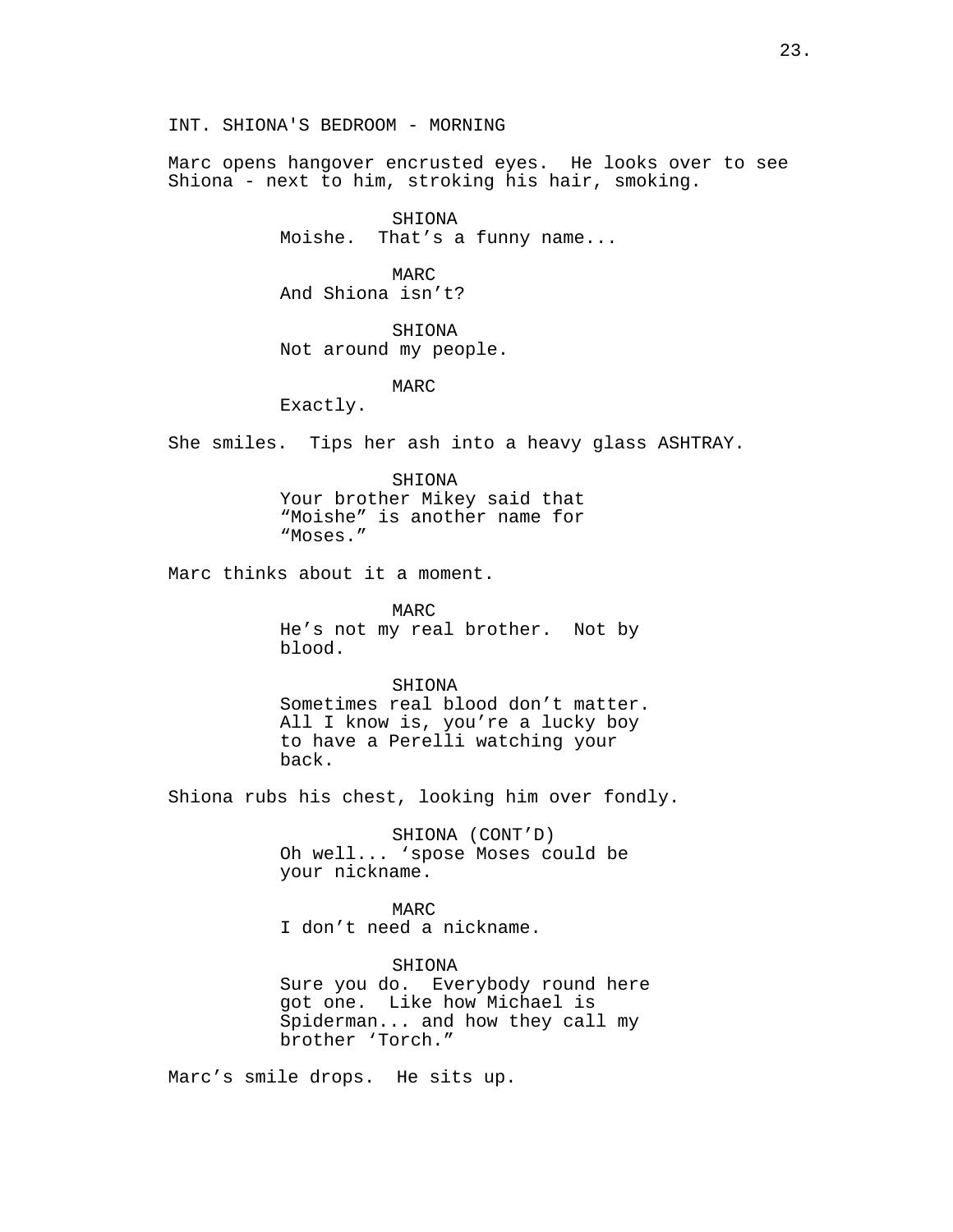Shiona nods, puzzled. Marc gets out of bed, starting to grab up his things.

> MARC (CONT'D) Holy... shit --

SHIONA Somethin' wrong with that?

MARC Huh? No -- I just... I gotta go work in the store. I forgot...

SHIONA Alright, well... guess I'll see you again, then... ?

Shiona is puzzled, as Marc hurries out. Shiona frowns.

EXT. SIDEWALK - MORNING

Marc is buttoning his shirt, quickly walking away, as Michael catches up to him.

> MICHAEL. Hey -- hey! Where's the fire?

MARC You asshole! You knew she was Royce's sister and you didn't tell me?!

MICHAEL

So?

MARC So? You did it to get back at him! Didn't you? And you used me to do it!

Michael stops him from walking.

MICHAEL No - YOU did it. All yourself. Because you dig her and you wanted to! And yes, maybe by doing so you said, 'hey, fuck you man' but that's not such a bad--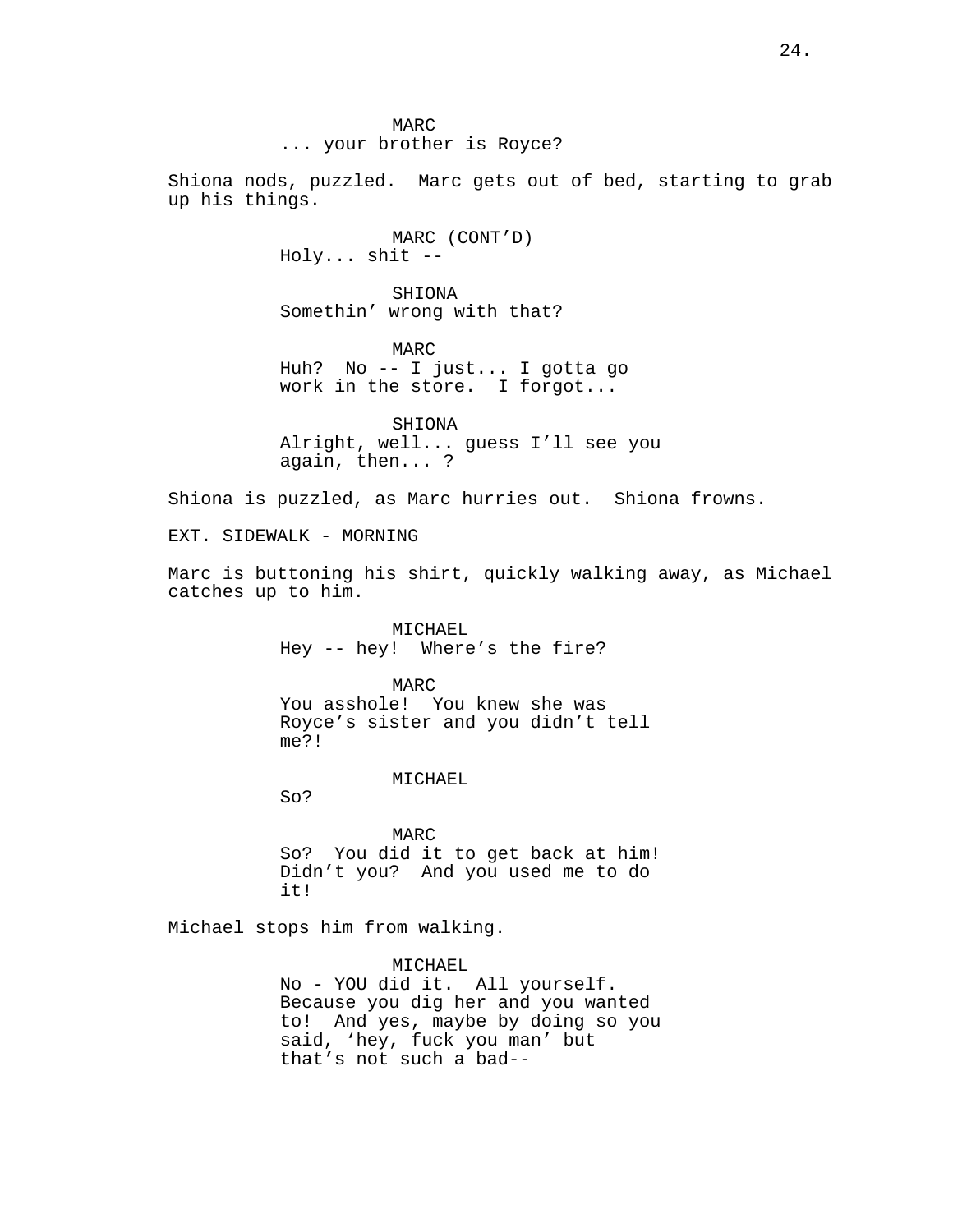Marc shoves Michael back against a wall. Michael is calm. Marc has the realization of what he is doing and releases his grip. He hesitates a moment, then begins to run away.

> MICHAEL (CONT'D) Yo - we'll hang tonight, okay?

Marc keeps going.

INT. ZEYDA'S STORE - MORNING

Marc quietly into the BACK DOOR of the shop. He listens for signs of life... doesn't hear anything. He tries to stealth his way up the steps, when there is a CREAK behind him.

Zeyda has stepped out of his office and stands somberly staring up at him.

INT. ZEYDA'S OFFICE

Marc sits in a chair, being reprimanded by Zeyda. The old man is red-faced, sweating.

> ZEYDA Visiting with friends? Who are these friends, who keep you out all night?

> > MARC

I'm sorry, grandfather. I didn't mean to fall asleep... I was tired from working in the store...

ZEYDA

And, you're late for your next day! I rely on you to help me in the mornings, and I have no one! You worried your grandmother to death! You should be ashamed!

MARC Please tell her I'm sorry, grandfather.

ZEYDA You will tell her. You will apologize on your knees to that poor woman.

Zeyda looks him over with skeptical eyes.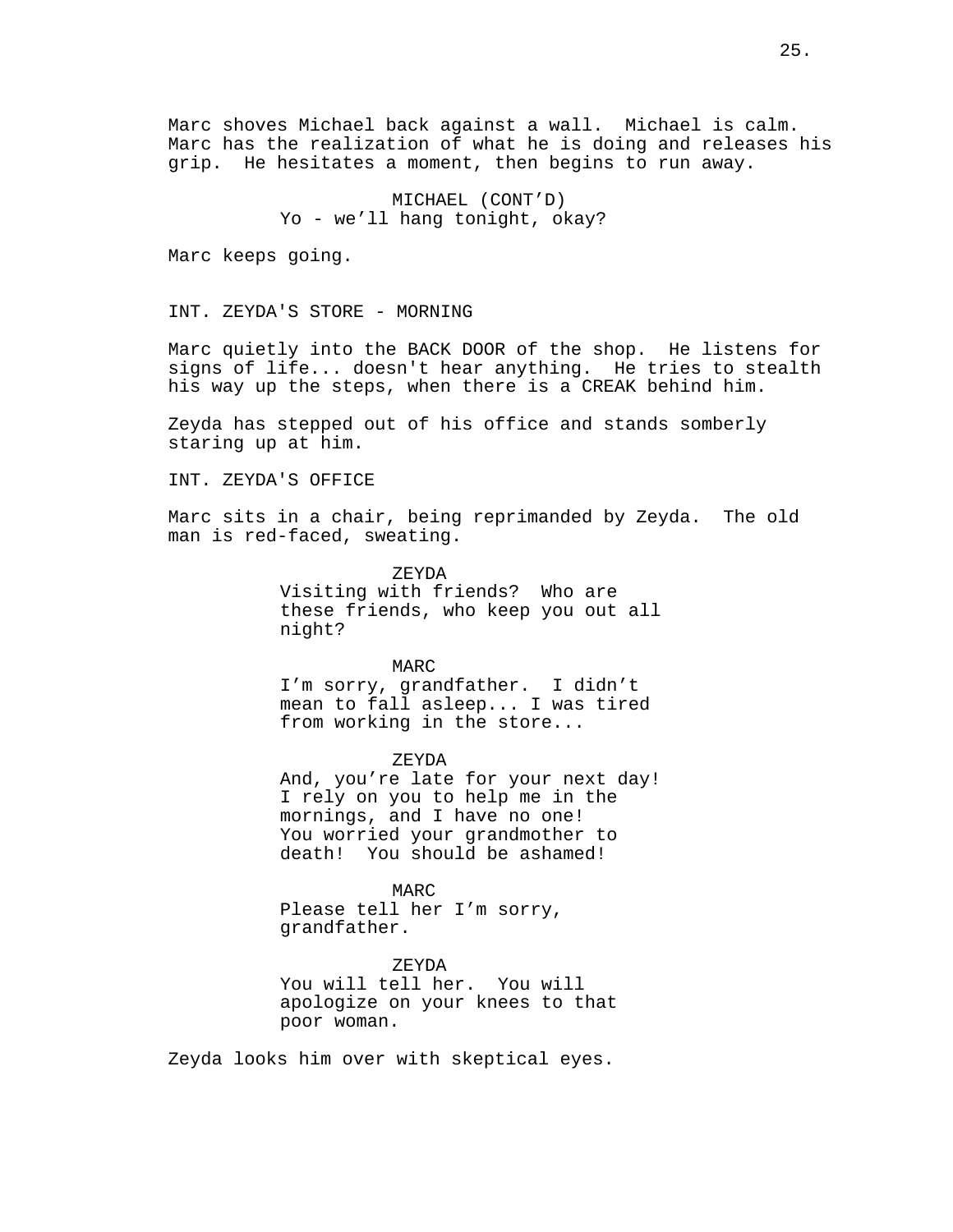ZEYDA (CONT'D) Were you with a girl?

MARC (not meeting his eye) No. I was just hanging out with Michael...

Zeyda nods, considers. He looks out the office window.

### ZEYDA

I am a forgiving man, Moishe. We have to be to get through this life. But I knew Michael was trouble the minute I laid eyes on him. I believed this more after our dinner. This boy may be too far gone to be saved by kindness.

Marc looks up, as Zeyda turns to meet his eyes.

ZEYDA (CONT'D) I do not want you to spend any more time with this boy Michael.

MARC Grandfather --

# ZEYDA

Your mommon is saying she doesn't want you to spend next summer with us, Marc. Do you want that?

Marc is stunned. He shakes his head "no".

ZEYDA You will not associate with this Michael any further. Is that clear? (Marc doesn't reply) Moishe.

INT. (ADULT) MARC'S BEDROOM - NIGHT

Adult Marc lays in bed, wide awake. Zeyda's voice trailing into WHISPERS as he stares at the ceiling. He looks at--

-- Lela, next to him, asleep, her body pulled away. Marc picks up his CELL PHONE. Turns it OFF. Lays back.

DISSOLVE TO: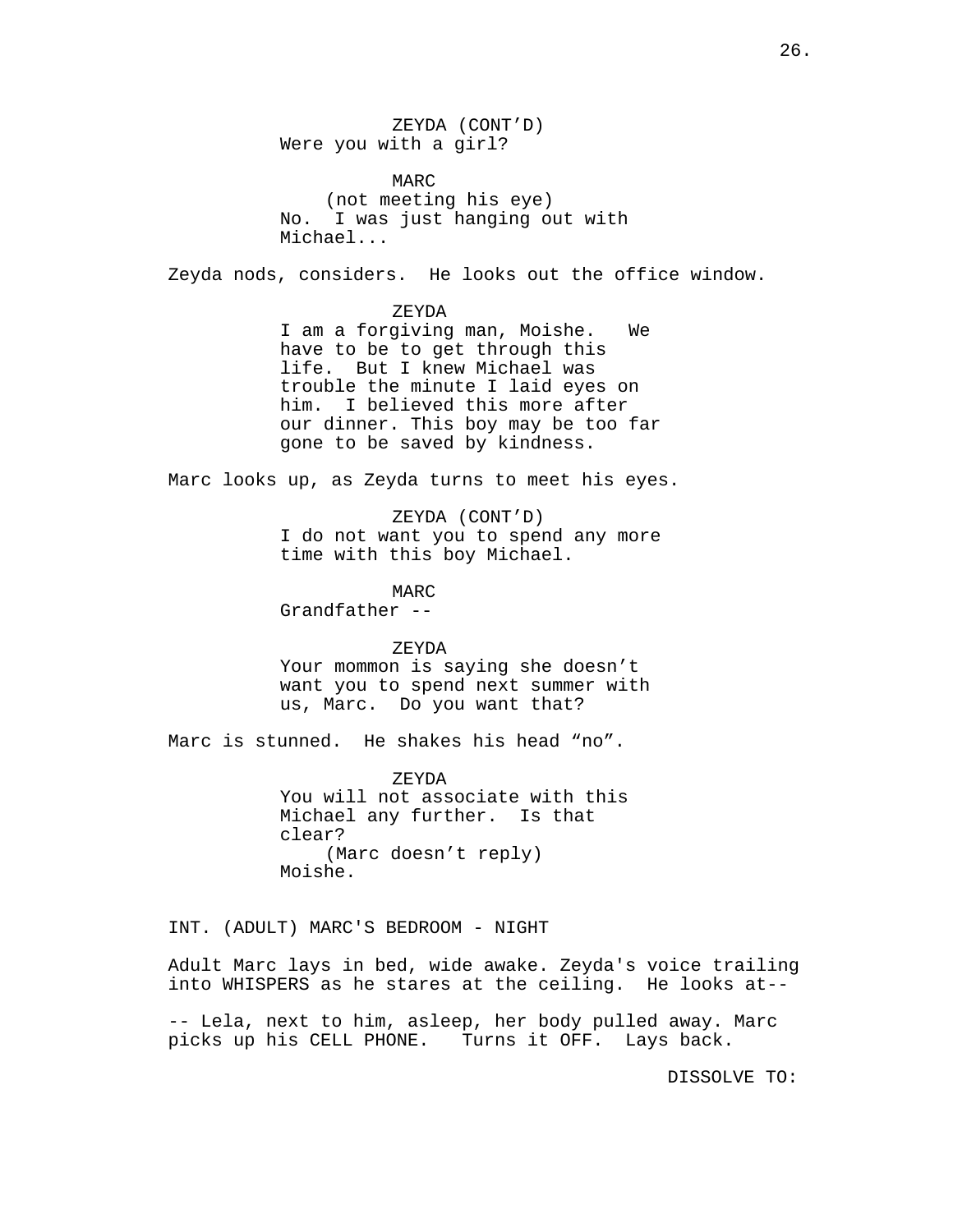INT. (YOUNG) MARC'S ROOM - DAY

Young Marc lays against his pillow, in his bedroom, in the midst of reading a paperback. A lazy summer day. Marc closes the book, gazes out the window at the buzzing city. He gazes around his room, bored.

LATER: Marc removes something hidden deep in a sweater drawer. He removes the shirt he wore the night with Shiona. He presses his nose into the fabric, inhales.

INT. CLOSET - LATER

Marc pulls out a file-box, hidden behind blankets on a high shelf. Inside is a couple of wadded BILLS and lots of change. He scoops it up.

EXT. CITY - DAY

IMAGES: As Marc makes his way along the STREETS, lost in thought... past KIDS playing baseball on the field. He looks toward the LINE OF TREES on the backfield. He keeps walking.

EXT. WATERFRONT - DAY

Marc stares into the glistening surface... the agitated waves on the water seem to echo his own restlessness.

EXT. LUCY'S APARTMENT - DAY

Marc loiters around the entrance, craning to see to the upper window. He ponders the buzzer. Finally, he takes out a pencil. He scribbles his phone number on a notepad paper and stuffs it into a mail slot. He hurries away.

EXT. PALUMBO'S RESTAURANT - DAY

Marc lingers a moment at the entrance, struggling to peer inside. Finally he makes his way in.

INT. PALUMBO'S RESTAURANT

The place is old-world and gloomy. Marc looks around.

MAN'S VOICE (O.S.) Help you?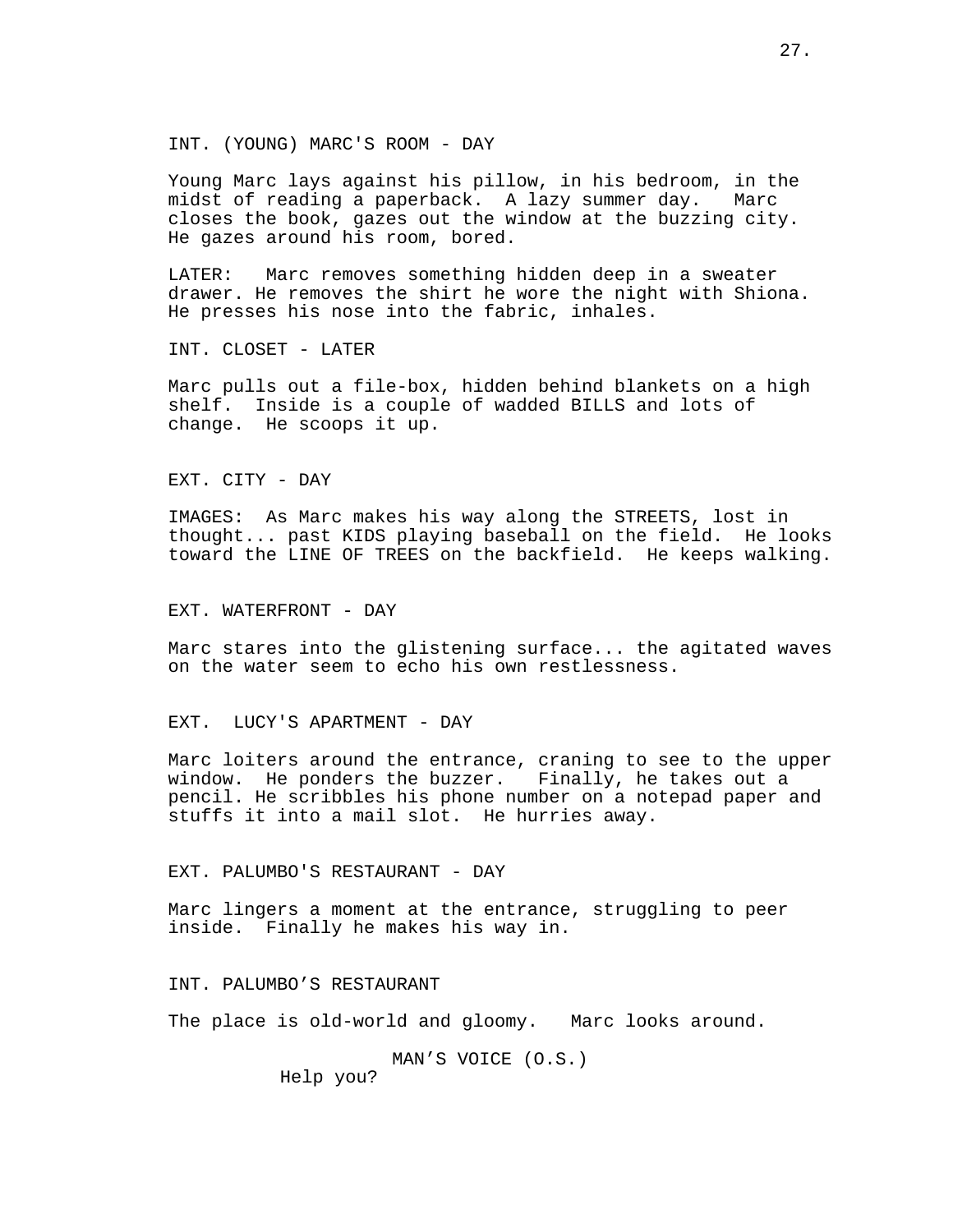Marc spots a beefy counter guy (CARMEN), half-engaged in a paper.

> MARC Yeah... I'll... do you have lemonade?

Carmen raises an eyebrow at him.

CARMEN Just pop, kid. All kinds.

MARC Orange Crush, please.

Carmen pops it for him, pushes it across.

CARMEN

Two bits.

Marc checks the change in his hand. Carmen plucks out two quarters. He throws them inside the register, goes back to his reading. Marc hesitates.

> MARC I was wondering...

Carmen raises his eyes.

MARC (CONT'D) Is Shiona working today?

CARMEN Now how would you know anyone by that name?

MARC She's a friend... of a friend.

CARMEN Friend of friend of who...?

MARC Michael Perelli.

Carmen's expression lightens.

CARMEN So you're a friend of Spiderman's, huh?

Marc is lost a moment for a response. Carmen's gaze is unnerving. After a moment he breaks into a smile.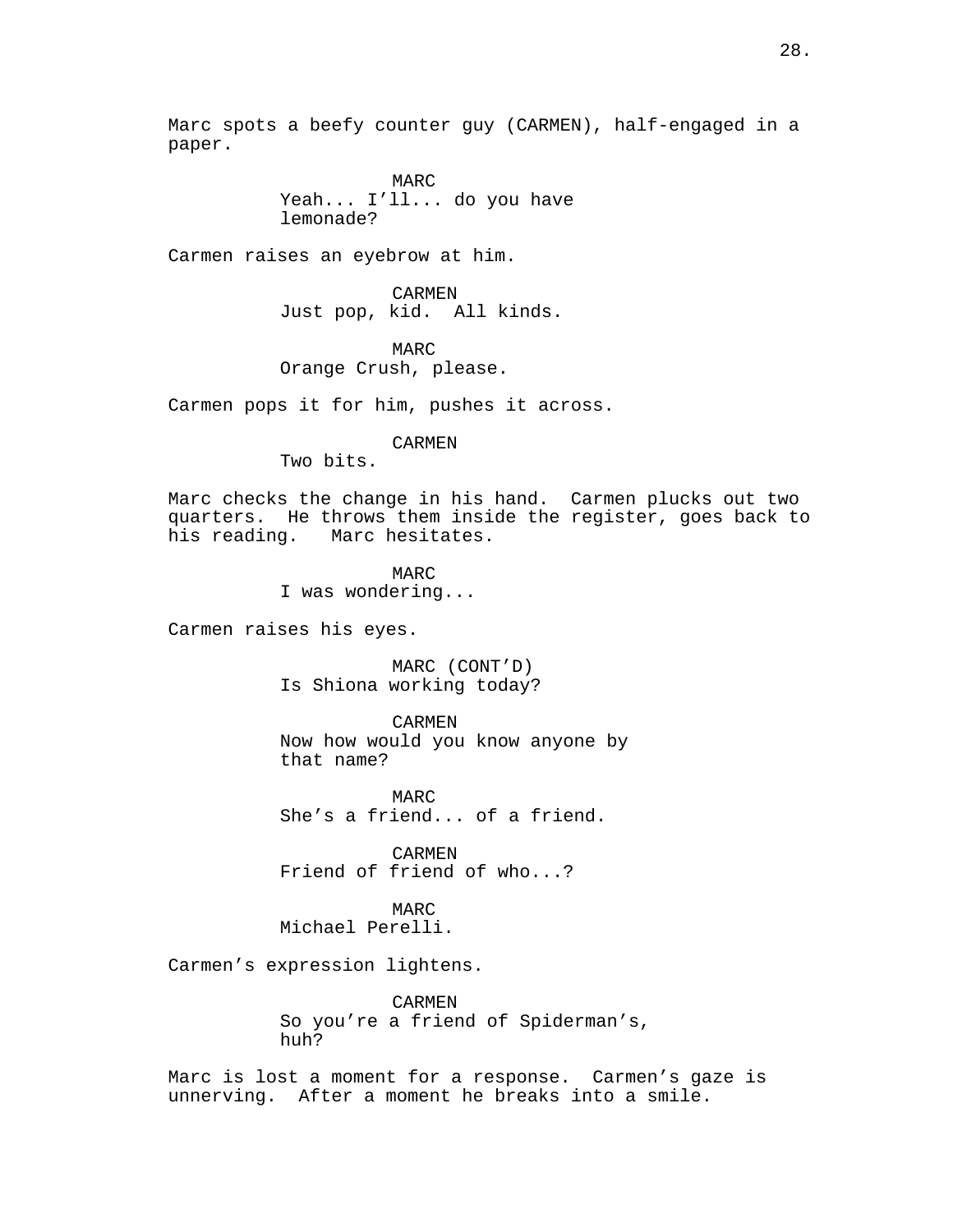CARMEN (CONT'D) Well, if that's the case, you must be my friend, too.

Carmen offers a meaty hand. Marc shakes it.

CARMEN (CONT'D) Sugar works evenings, kid. When the sun goes down. Come back then, okay?

MARC Sugar.... You mean -- ?

Carmen pulls his quarters from the register, hands them back.

CARMEN Here. Don't worry about it.

The PHONE RINGS. Carmen picks it up.

CARMEN (CONT'D) Palumbo's. (beat) Fuck you. Where the hell are you? Do you want this shit or not?

Marc lingers a moment at the door, then heads out.

CARMEN (CONT'D) (after him) Tell Spiderman that Carmen says hi, alright?

MARC You'll probably see him before me.

Carmen's expression darkens as Marc turns his back and leaves Carmen continues his phone business.

EXT. NEIGHBORHOOD - DUSK

Marc strolls, reflecting, regarding --

THE SUN, dipping lower on the horizon. He passes an area closer to the field... looks to the distant TREE LINE. He does a double-take --

A FIGURE moves erratically through the chain-links of the back fence.

Marc edges closer... trying to get a better view.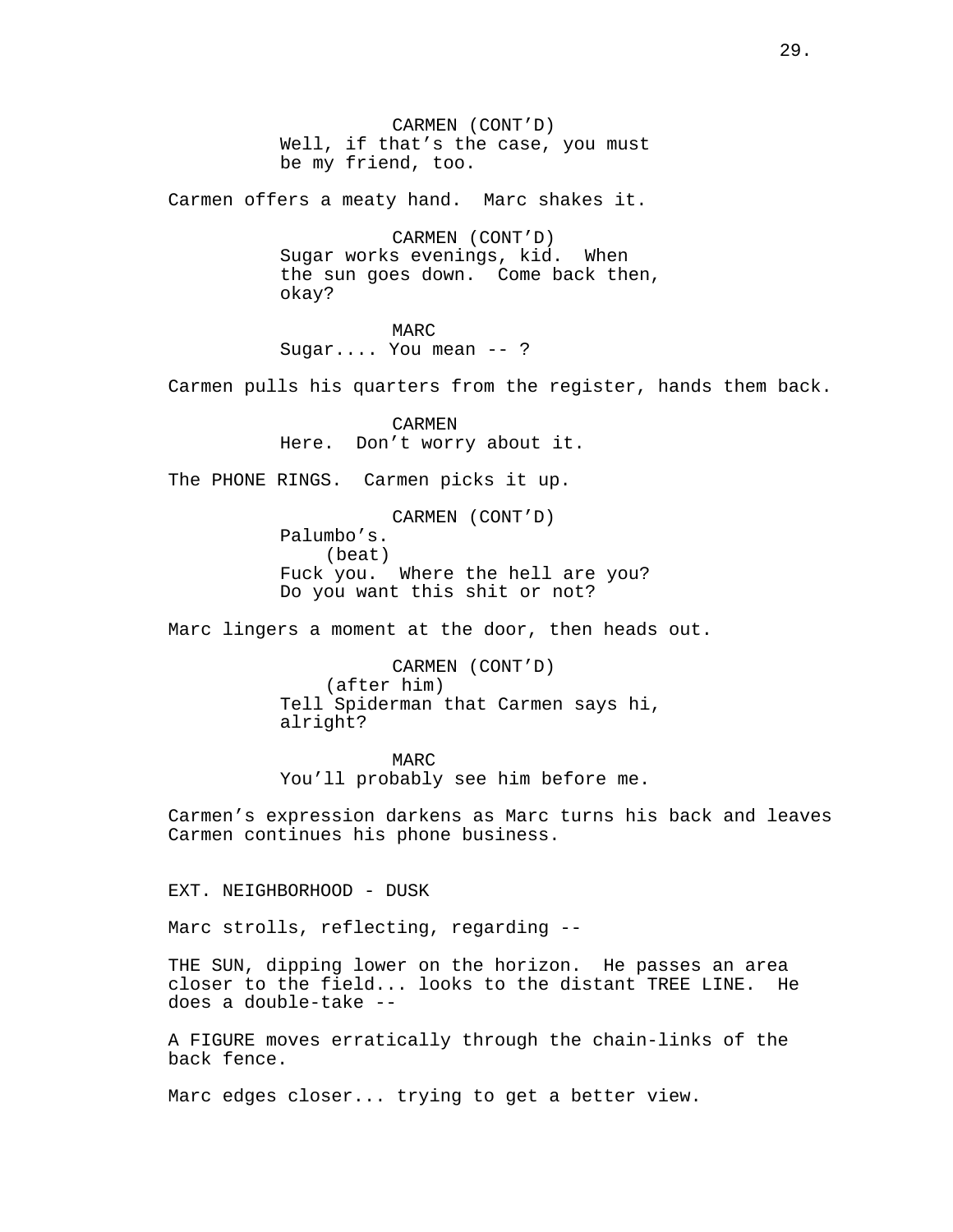The figure turns. It's Michael, waving the Slasher around threateningly at an unseen menace.

Marc gets closer. Michael is in a dreadful state, sleeves rolled up, covered in sweat, jabbing into the air.

> MARC ... Michael?

MICHAEL (whirling) Get back!

Michael struggles to see through his glassy eyes.

MICHAEL (CONT'D) I'll cut you man...! One step closer and I'll do it!

MARC Michael - it's me... it's Marc.

MICHAEL M-marc...? Marc who??!

Michael jumps toward him, stabbing out.

MARC

Goddammit, it's Moishe!

Michael lowers the knife a moment, then his expression darkens again.

MICHAEL

Who put you up to this? Who are you working for? The cops?

MARC I'm not working for anybody! It's me you asshole! Put the blade away!

Michael grows lucid. He drops the knife... shaking uncontrollably. Marc comes closer. Michael folds into him.

> MICHAEL Marc... juc get me to Lou...

> > MARC

... who?

MICHAEL 500... Penn.... Get me there... He'll know what to do... please.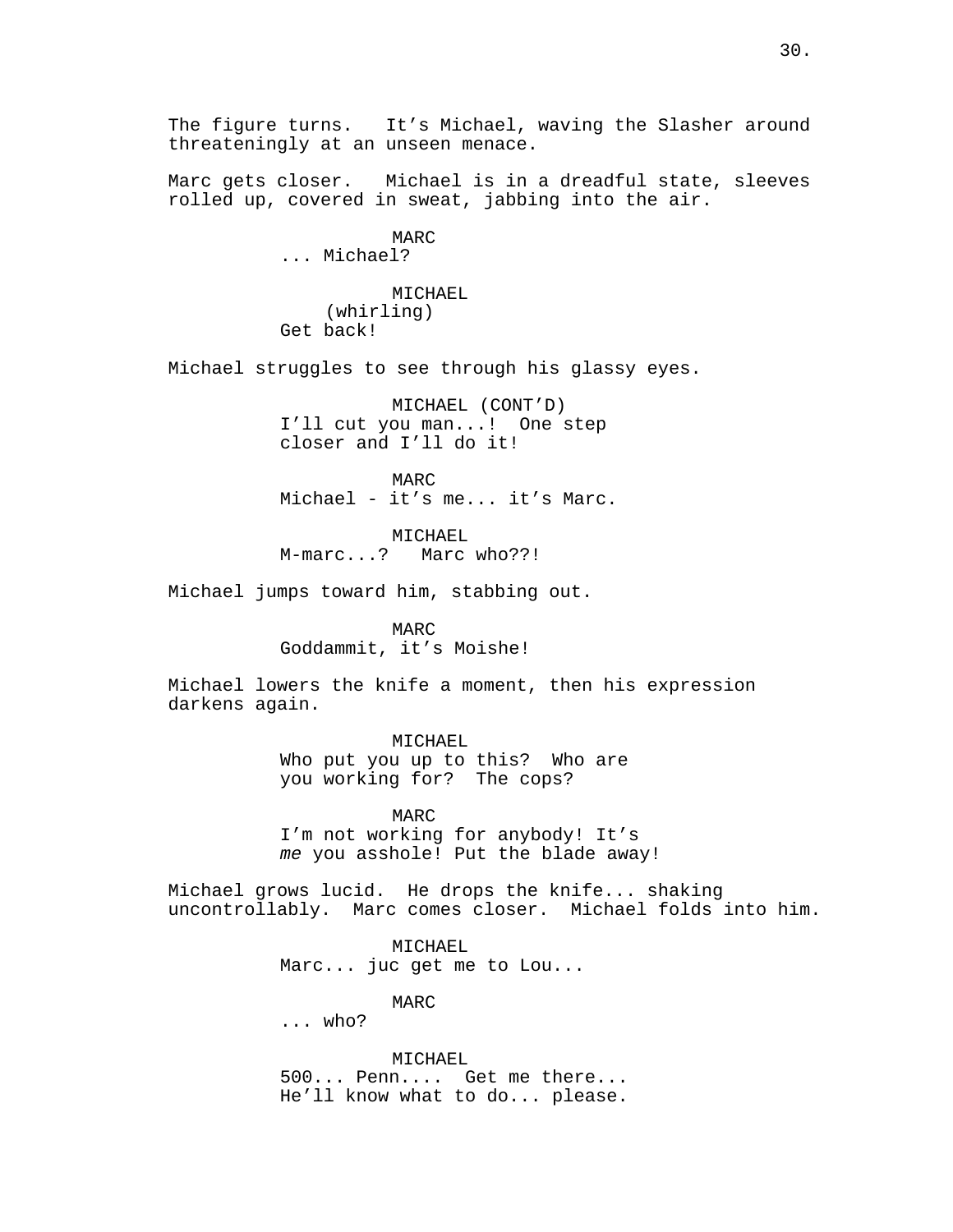Michael buckles, shaking like a leaf, drawing sharp breaths. Marc throw his shoulder around him, helping him along.

EXT. STREET - ROW HOUSES

Marc helps Michael along a block of ROW HOMES. Michael goes from agitation to lethargy... starting to pass out.

> MARC Mike- stay with me. Where is it?

Michael perks up long enough to identify a house.

MICHAEL 522.... 52... 2.... there --

With a shaky finger he points to a particular unit.

EXT. ROW HOUSE - NIGHT

Marc helps Michael hobble up some stairs. He knocks on the door. Michael leans heavily against the railing. After a moment, a sweaty, big man, LOU CUPARELLA, answers the door. He eyes the visitors up and down.

> LOU ... hell's this?

MARC Are you Lou?

LOU

Maybe.

MARC Mike said you'd know what to do.

**LOU** Who the fuck are you?

Michael raises his head, groggy.

MICHAEL He's my brother, goddammit! Let us the fuck inside, Lou!

Lou looks around outside, then waves them in.

INT. HOUSE

Marc helps Michael through the door, stumbling into the gloomy ROOM. Lou eases him into a chair.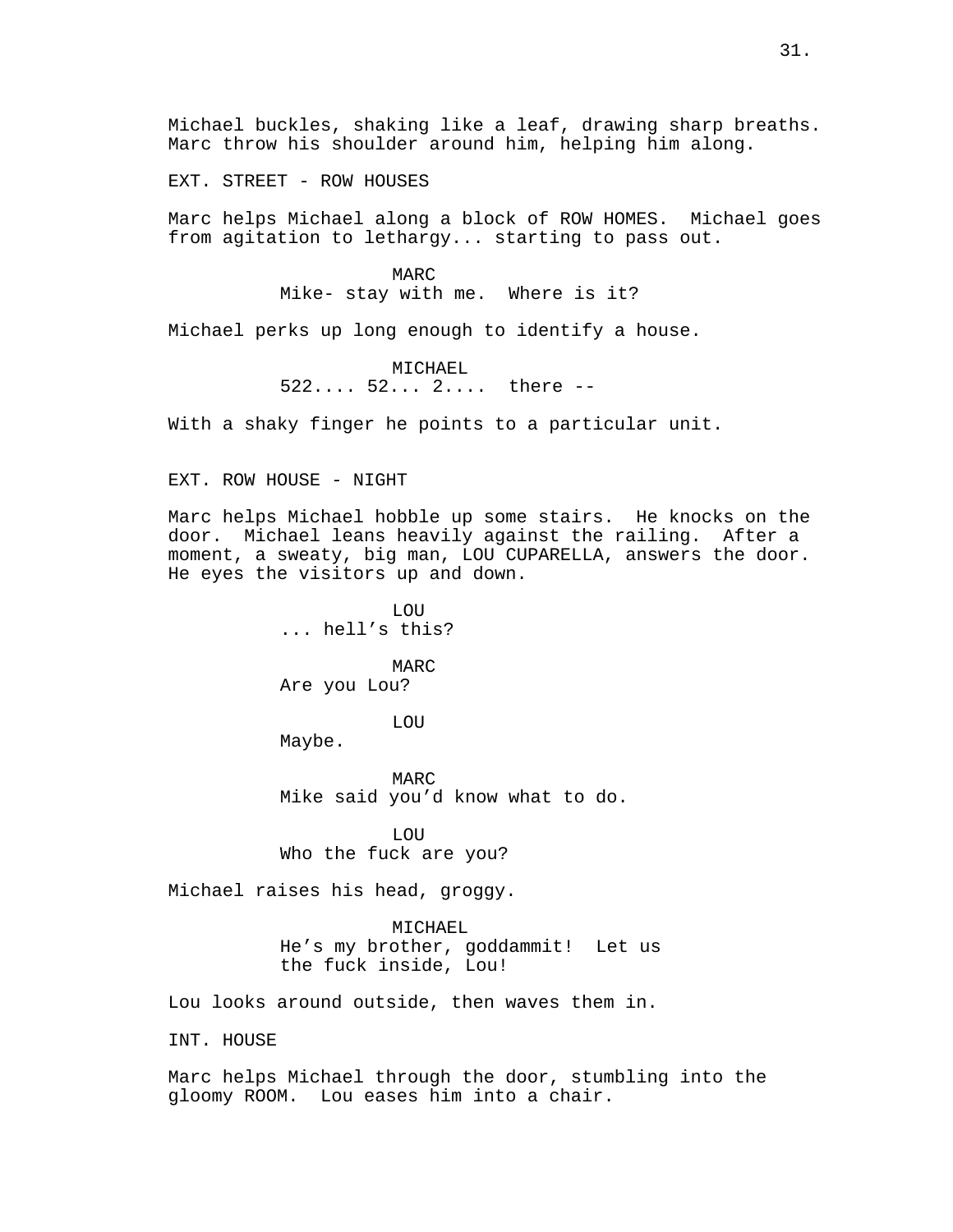Michael drapes himself over it. Lou motions for Marc to follow, continuing through a small kitchen near the back of the house.

> **LOU** Wait for him downstairs.

Lou nods to a descending staircase into a basement room.

LOU (CONT'D) G'head. I'll come find you when he's ready.

Marc stares into the abyss, then heads down.

INT. BASEMENT

Marc makes his way to the bottom of the steps, his eyes adjusting. A haze of smoke fills the room. He peers around, discerning SHAPES of a handful of FIGURES.

> ROYCE Well, now. Look what done got spit outta Lou's toilet.

A SHADOW in a leather recliner near the back sits up.

Marc is grows nervous. Another door swings open, the light illuminating half of Royce's face. A blunt dangles from his lips. Nearby sits Skar, drawing some lines.

> SKAR No way... you here to get fucked up with us Jew boy?

MARC No. I'm not. Thanks.

Marc starts to go back up the steps, but a BIG KID has swung himself over the staircase to sit, blocking him.

BIG KID

Jew boy's already fucked, I say.

Marc freezes. Yet another kid surfaces.

SKAR Seriously, bro... join us. We're having some laughs. Right Torch?

Skar comes over with a bowl filled with what looks like candies. On closer inspection it's a bowl of pills.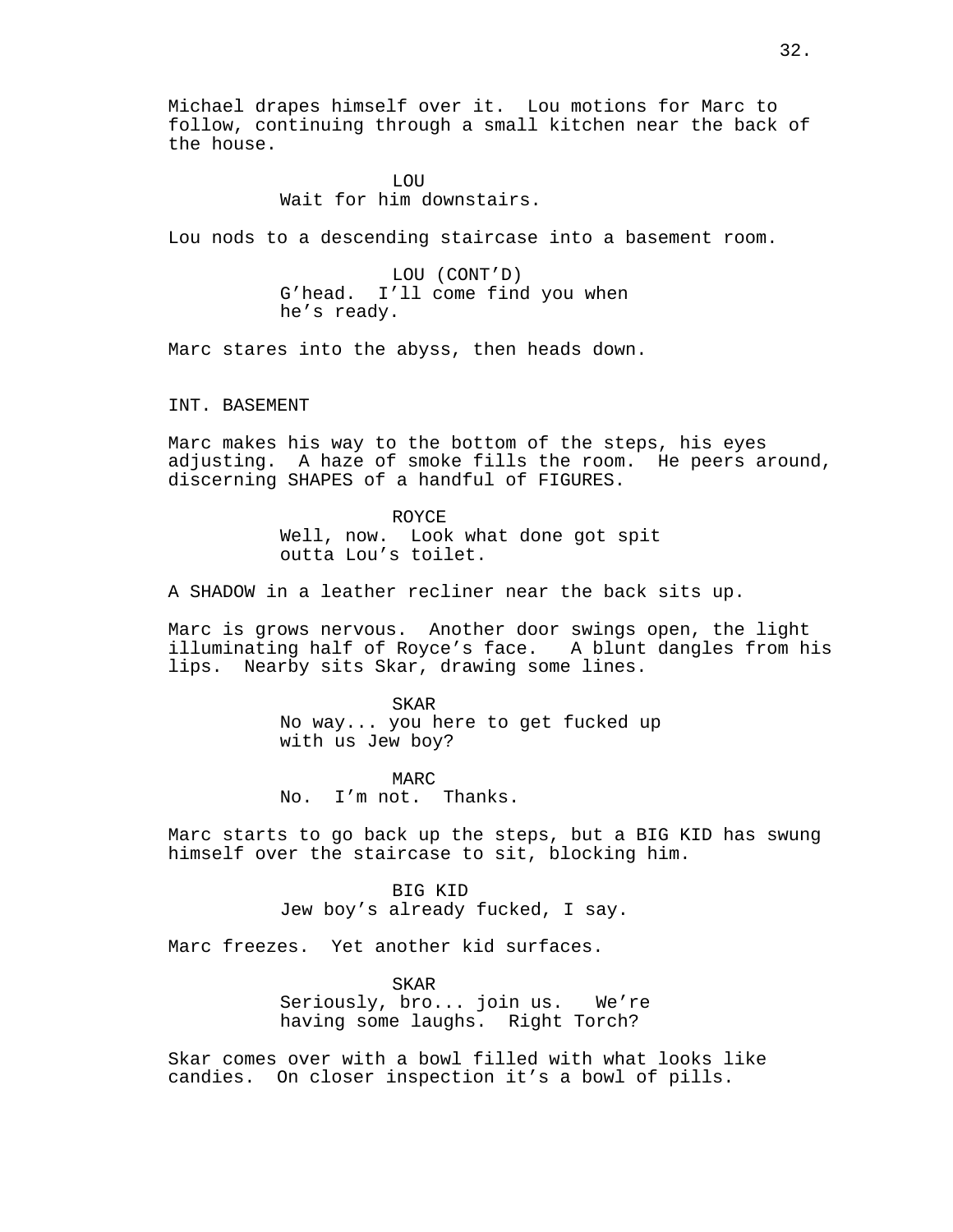Marc looks to Royce, rolling smoke into his nostrils, staring, lifeless. MARC

I'm just here to help Mike Perelli. That's all.

Royce looks at Skar and shares a derisive laugh.

SKAR Man, that motherfucker's beyond help now. He's so loaded with crystal ain't the strongest horse that can take him out anytime soon. I seen him mainline it even.

ROYCE Yo, don't talk to this shit. He's probably a narc.

Royce gets up, moves closer. Marc is frozen.

ROYCE (CONT'D) Well? That who you are? Marc the narc?

Marc is frozen for a moment, thinking fast.

MARC Man, how can you even ask me something like that? Do you think I would stoop as low as to be a cop?

Skar and Royce are stunned. Marc presses his performance.

MARC (V.O.) Serious? Do you know how much money those dumbfucks make?

Skar throws a look to Royce. Royce's grin slowly melts.

MARC (CONT'D) When you average it out, they make less than being a waiter and take ten times the risks. Would I ever be cop? Hell, no, man!

Skar laughs and offers to slap Marc a high five.

ROYCE

Skar!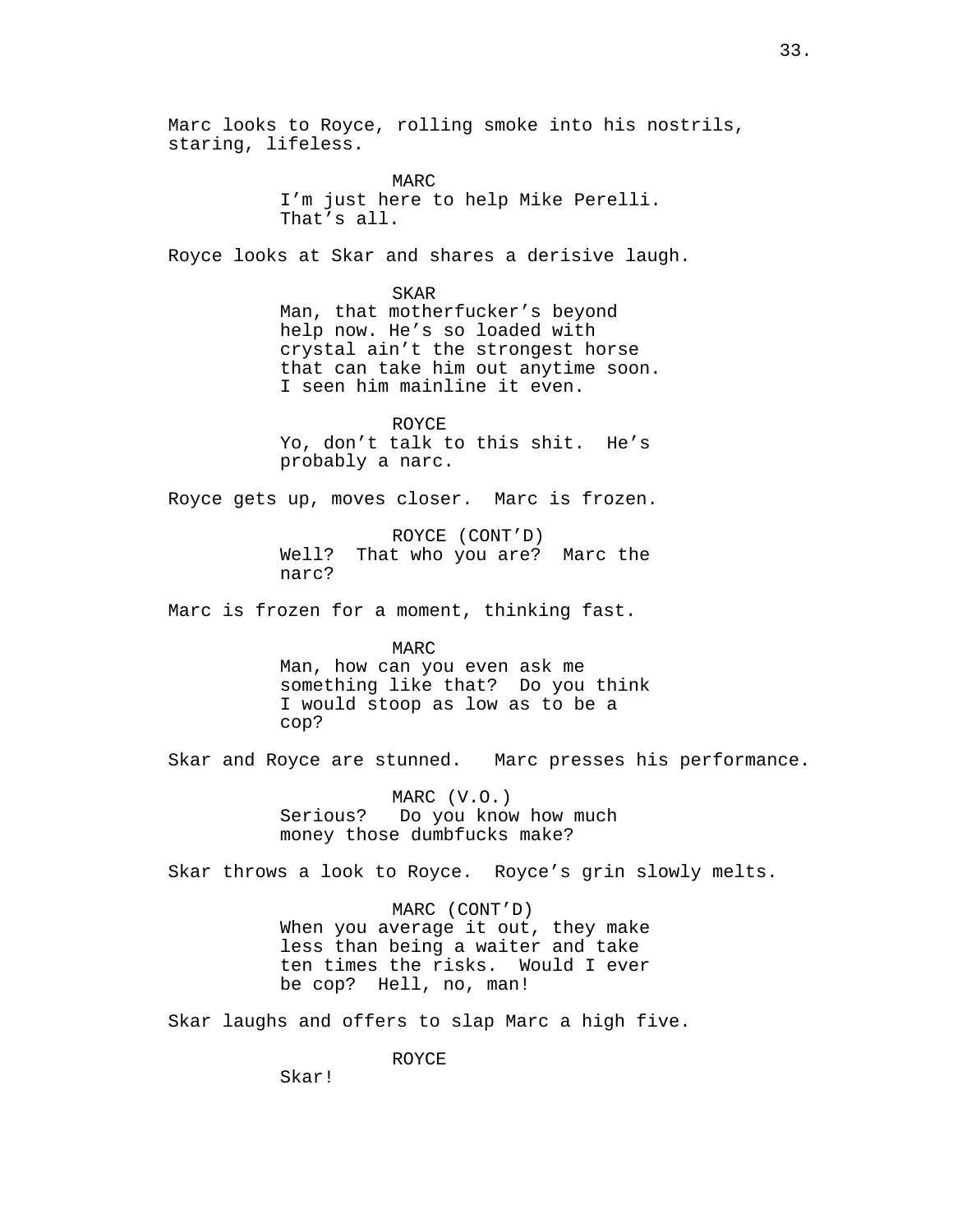Skar lowers his hand. Royce weighs the moment. Finally, he reaches his hand into the bowl. He opens his palm before Marc, displaying several random pills.

> ROYCE Then you're not one of them. So if you're one of us, join us.

Marc hesitates, looks him in the eye. He takes a pill from Royce, lingers with it. They stare at each other.

Then -- Lou swings opens the door, looks downstairs at Marc.

**LOU** He's good to go. And so are you.

Marc eyes Royce a moment longer, then heads up the stairs. They watch him go.

> SKAR Be damned if he didn't take it.

Royce is deadly unamused.

INT. UPSTAIRS ROOM

Marc follows Lou upstairs, not seeing Michael.

MARC Where is he?

**LOU** Upstairs sleeping it off.

Marc looks uncomfortably up a flight of stairs. GROANING emanates from somewhere.

> LOU (CONT'D) Relax. He'll crash for the night here. You don't want him on your hands anyway right now, anyway.

Marc is still hesitant as Lou ushers him to the door.

LOU (CONT'D) Didn't know Spiderman had a brother.

MARC He's my friend. We're not related by blood.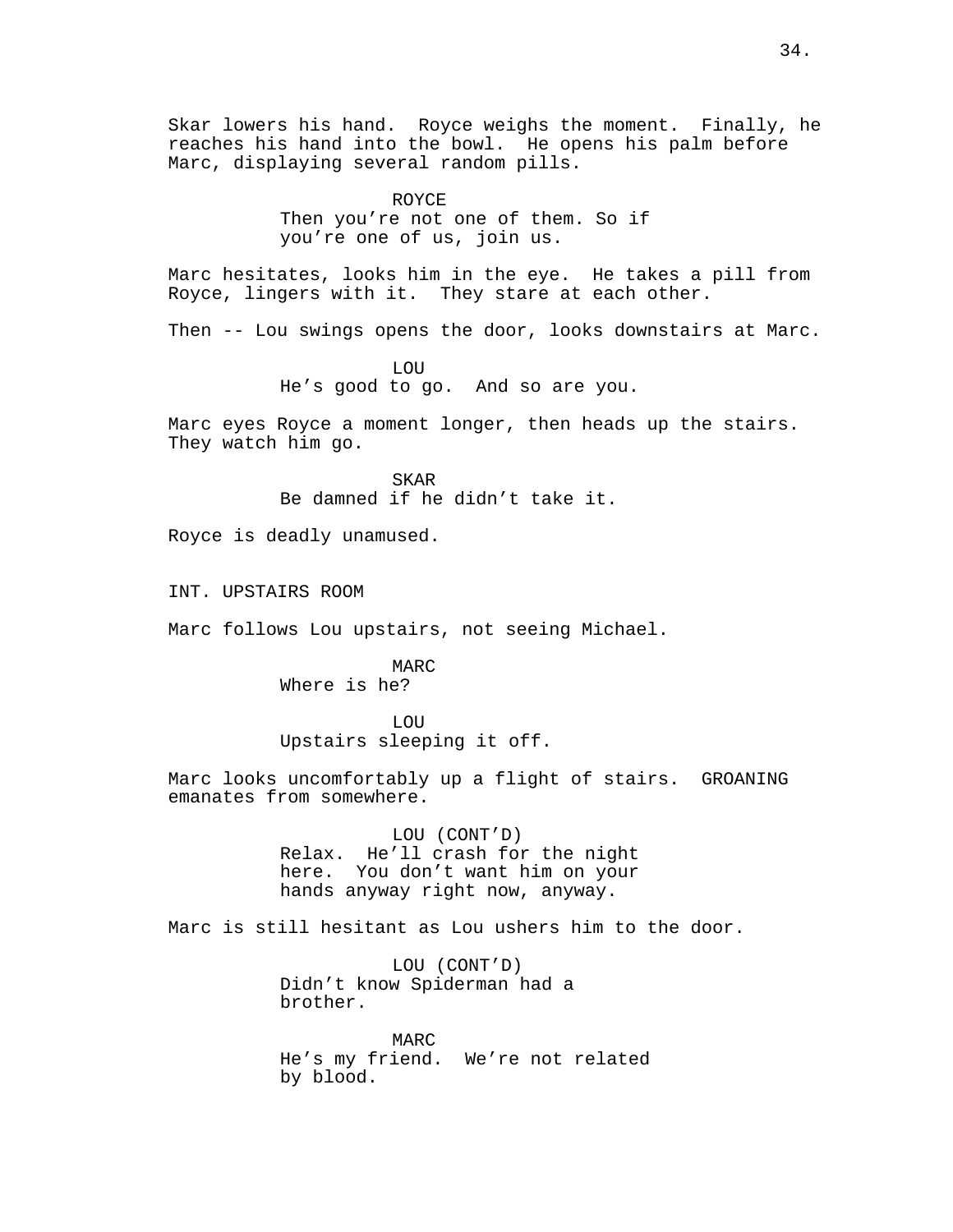LOU Yeah, well... sure wouldn't know that to hear him blab about you.

Marc looks moved. Lou pats him as Marc steps out.

EXT. ROWHOUSE

Marc stands looking at the door a moment, then heads off.

INT. MARC'S ROOM - LATER

Marc sits on the edge of his bed, turning the PILL over and over in his fingers...

DISSOLVE TO:

INT. RUNNER'S WORLD OFFICES - DAY

A busy, Adult Marc turns Michael's card over in his fingers. He's making a call via SPEAKERPHONE. After a moment a tinny voice on the other end answers:

> WOMAN'S VOICE Body Of Fitness.

Marc is momentarily lost for speech.

WOMAN'S VOICE (CONT'D) Hello? Body Of Fitness.

MARC Michael Perelli please.

WOMAN'S VOICE

I'll connect you.

Marc is rigid.

His THUMB dances over the END button. As the RINGING seems to build in volume... a CLICK --

CUT TO: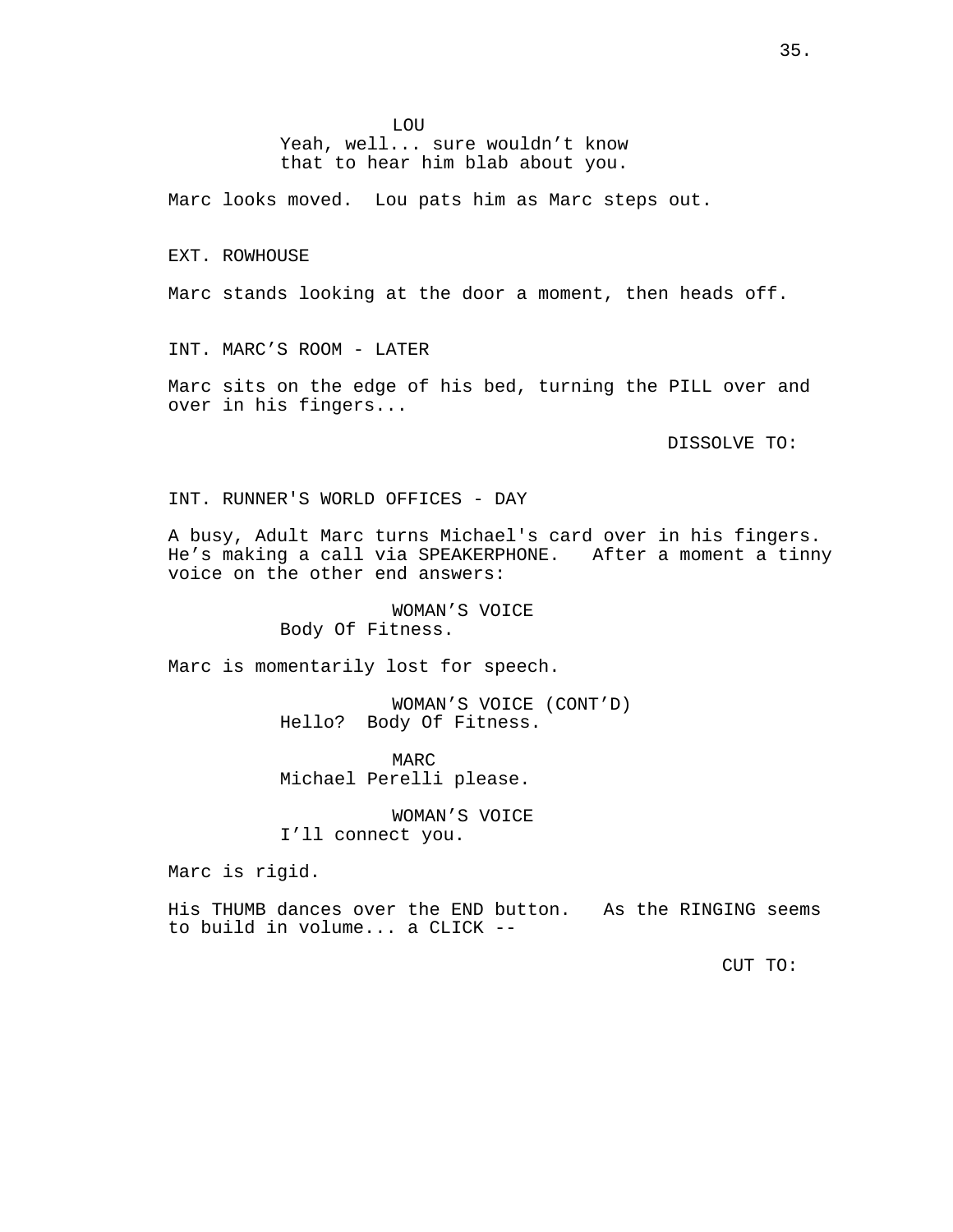INT. FITNESS CLUB - LOBBY/CAFE

Michael, wearing a matching sweat suit, pushes through the door of the club and stands grinning from ear-to-ear.

INT. WORKOUT AREA - LATER

RACQUETBALL PLAYERS smash into each other in a frenzy of friendly competition as Michael leads Marc past the glass courts. Michael spots an associate, LARRY.

> MICHAEL Hey, Lar - want you to meet my best bro in the whole world. Mr. Marc Bednar.

Marc throws Michael a stink-eye as Larry shakes Marc's hand.

LARRY You two really brothers?

> MARC (quickly)

No.

MICHAEL Well, if we were, we'd know the beauty and the beast in this equation, don't we?

Michael pats him, laughing. Marc stiffens. Larry senses the awkwardness and moves on.

> LARRY Nice to meet you, Marc.

# MARC

Likewise.

Michael moves quickly ahead. After a moment, Marc follows.

INT. FITNESS CENTER - CAFE - LATER

Marc and Michael sit across from each other, in the midst of workout junkies and sounds of the gym. Michael is all smiles. Marc seems fidgety, not really looking at him.

> MARC ... then... after graduation, my intent was to return to Philly.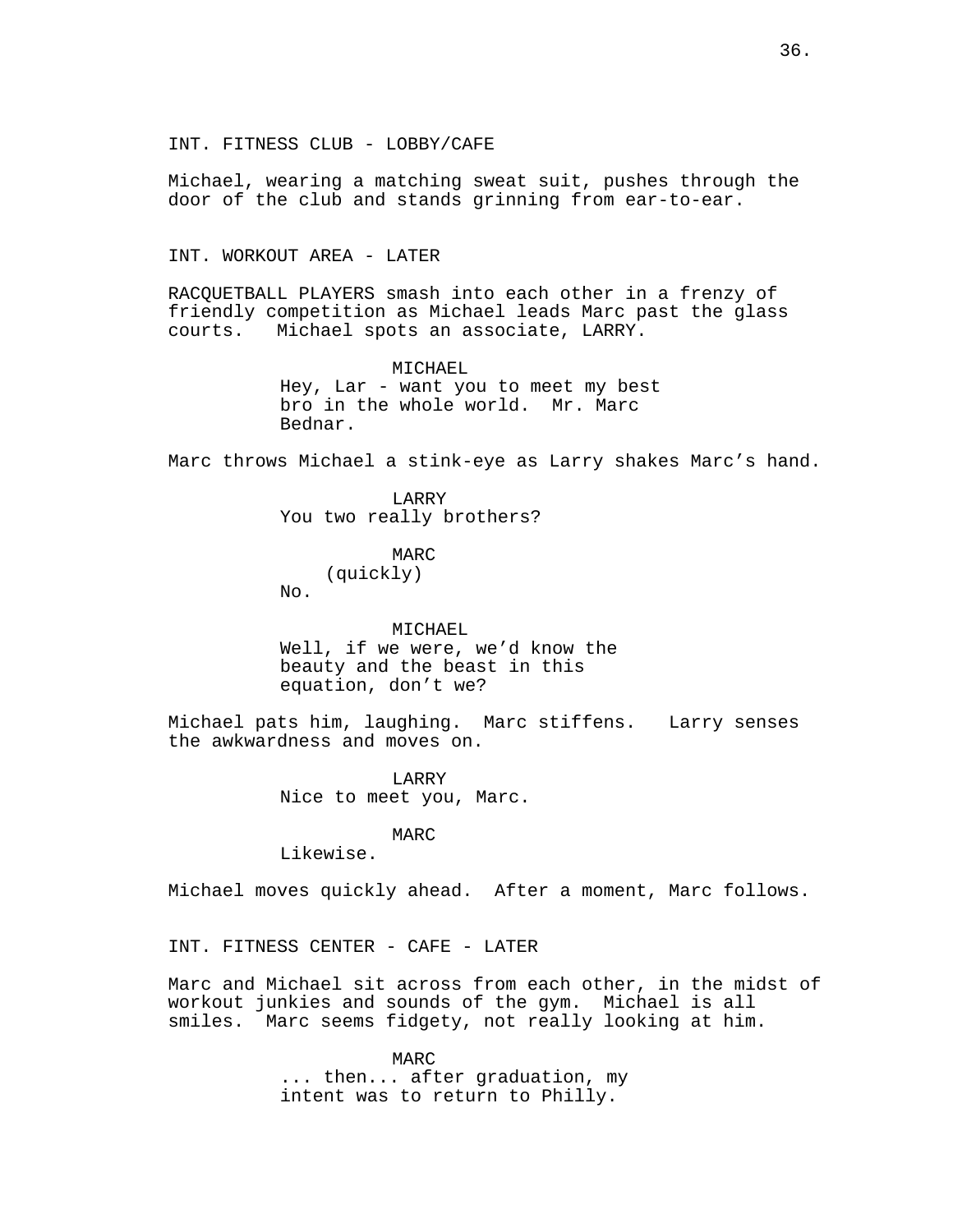Marc notices --

-- a YOUNG OLIVE SKINNED WOMAN, through a misty WINDOW, geting into a pool.

> MARC (CONT'D) But... early in my senior year, I met this girl...

# MICHAEL

Ah, yeah. Here we go.

Marc looks at Michael ominously for a moment. Micheal recoils slightly.

> MARC Her name was Rhona. She was from Pittsburgh. There seemed like a lot of opportunities in Pittsburgh...

### MICHAEL

(leaning forward) Yeah? So where is she now, huh? C'mon, tell me everything.

MARC

(beat) She became my wife.

# MICHAEL

Yeah? Way to go man. That's great, Marky. You got any little one's running around?

MARC

No. No one.

Marc puts his head down a moment.

MARC (CONT'D)

She died.

The color drains from Michael's face as he stares at him. After a moment, Marc looks back up.

> MARC (CONT'D) An accident. It was a freak thing. We never saw any of it coming. She was three weeks pregnant. (beat) But hey. Life happens, right?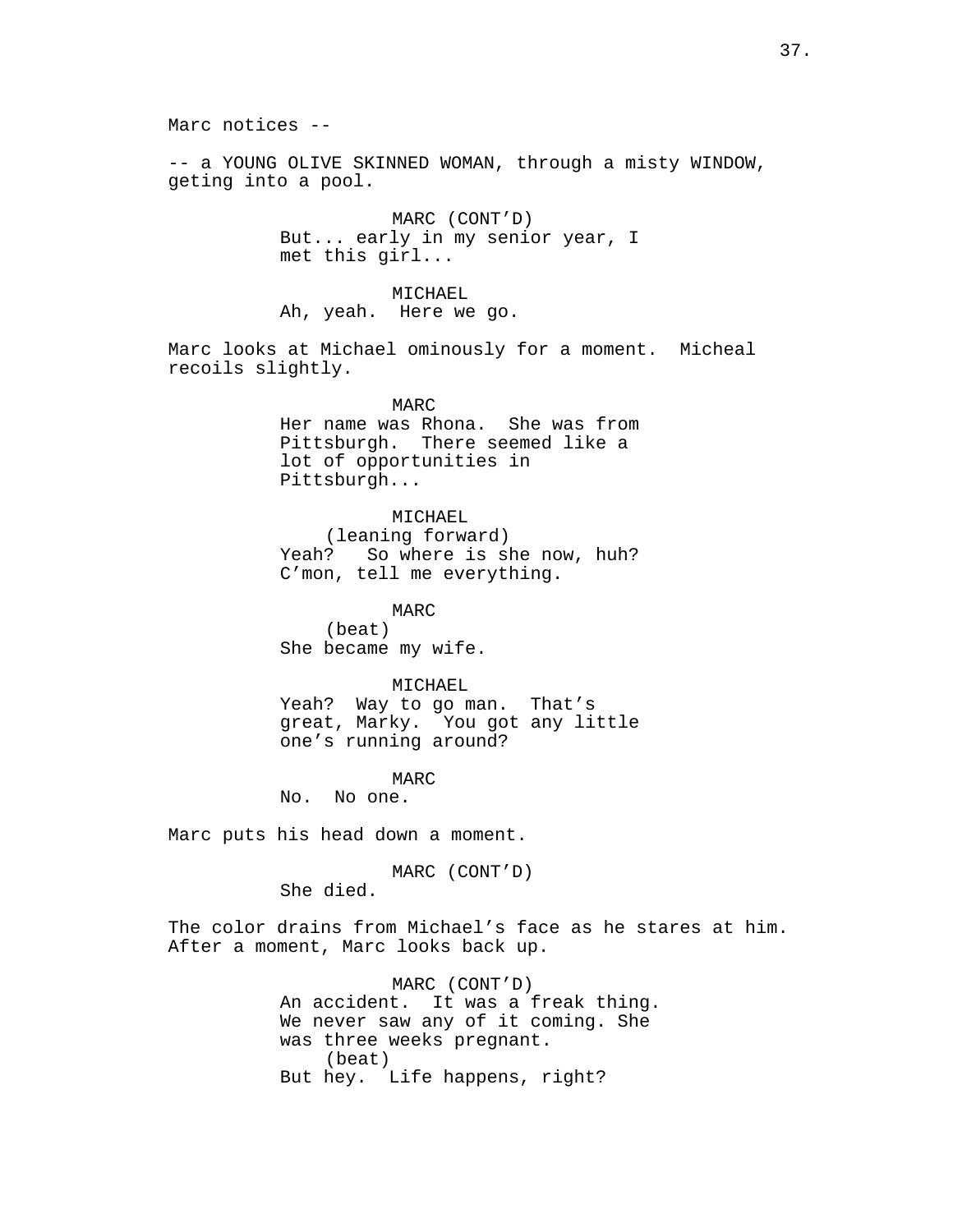MICHAEL Ah, man... I'm real sorry to hear that, Marky. I truly am.

MARC Yeah... Yeah. Wel... It's quite a thing to lose someone you really, truly love. Or do you know about that?

Marc looks into Michael's eyes. Michael is affected.

MICHAEL I know plenty about that brother.

### MARC

And cut it with this 'brother' shit, okay? If you want any kind of contact with me. I mean it. You give people the wrong impression. Okay? Can it.

Michael is thrown.

MICHAEL Jesus man. I just wanted to sit down and share a couple of--

MARC And we did, okay. We did. So. We done, here.

Michael just holds Marc's gaze.

MICHAEL Tell me you don't think I did what some said I did.

Marc says nothing.

MICHAEL (CONT'D) You tell me. Tell me what team you're on, Moishe.

MARC I'm sorry. I guess I wasn't ready as I thought for this.

Marc starts to gather his food remains, getting up to go.

MICHAEL Yeah. It took me a long time, too.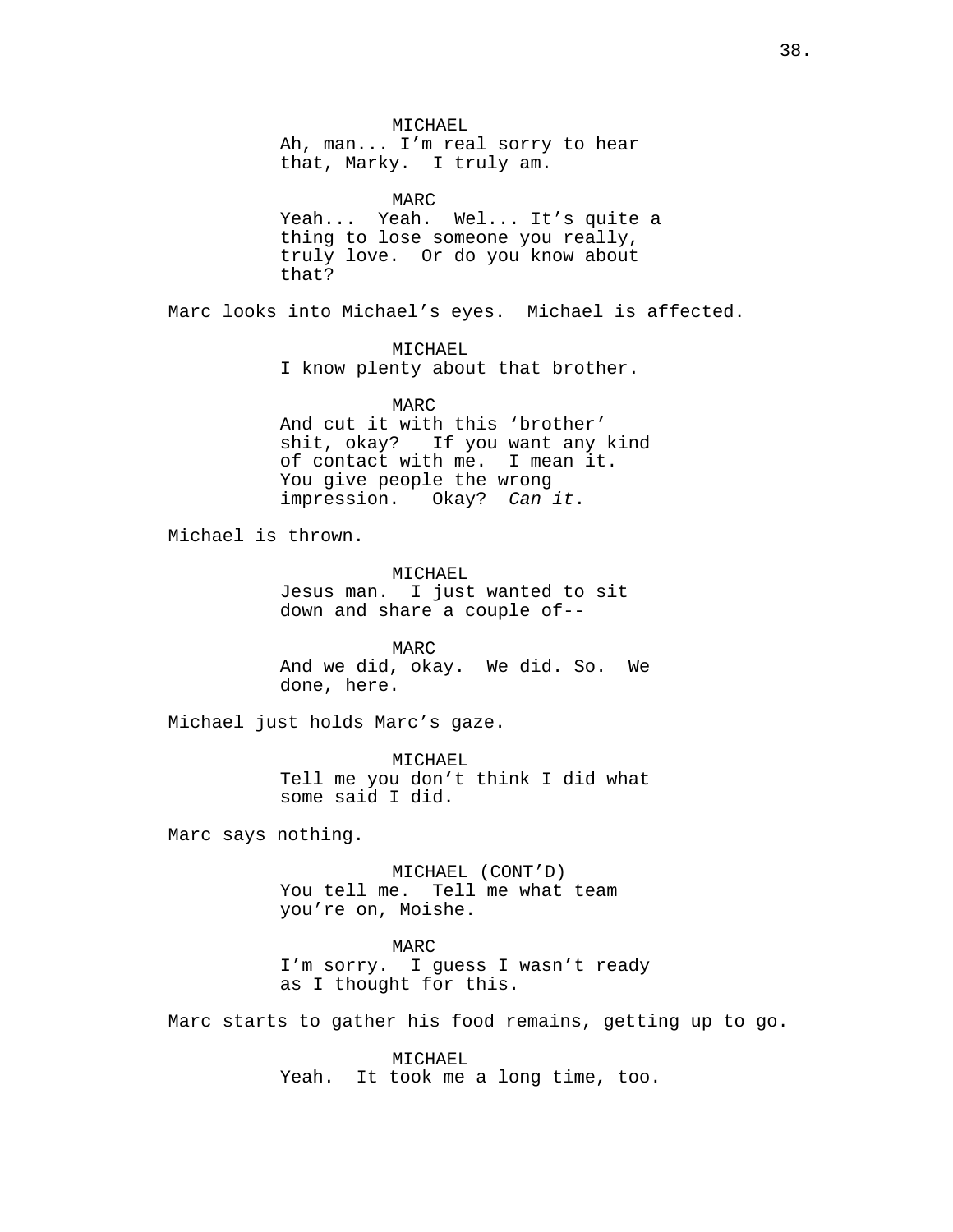Marc heads away. Michael puts a hand on his arm.

# MICHAEL

Wait a second...

Marc yanks away, keeps walking, leaving Michael stunned.

# EXT. FITNESS CLUB - PARKING LOT

Marc reaches his car. He goes to put the key in. His hand shakes. He fumbles it, drops it to the ground. A percussive sound fills his ears, his own heart, as he hyperventilates. He leans heavily on the car, looks --

-- toward a DISTANT TREELINE.

MICHAEL Hey -- Moishe --

He looks up, sees Michael jogging over. He runs in place for a moment, saying nothing. Marc waits for more.

> MICHAEL You still like to run, right?

MARC What the hell's that supposed to mean?

#### MICHAEL

You like to run. So much you like to write about it. You run, you talk. Two things you were always good at.

MARC What do you want, Michael?

MICHAEL (shrugs) How 'bout we go for a run?

Marc stares at him, unmoving.

MICHAEL (CONT'D) Unless you think maybe you can't keep up with me.

EXT. RUNNING TRAIL - LATER

FEET RUNNING... two sets of SHOES pound the trail.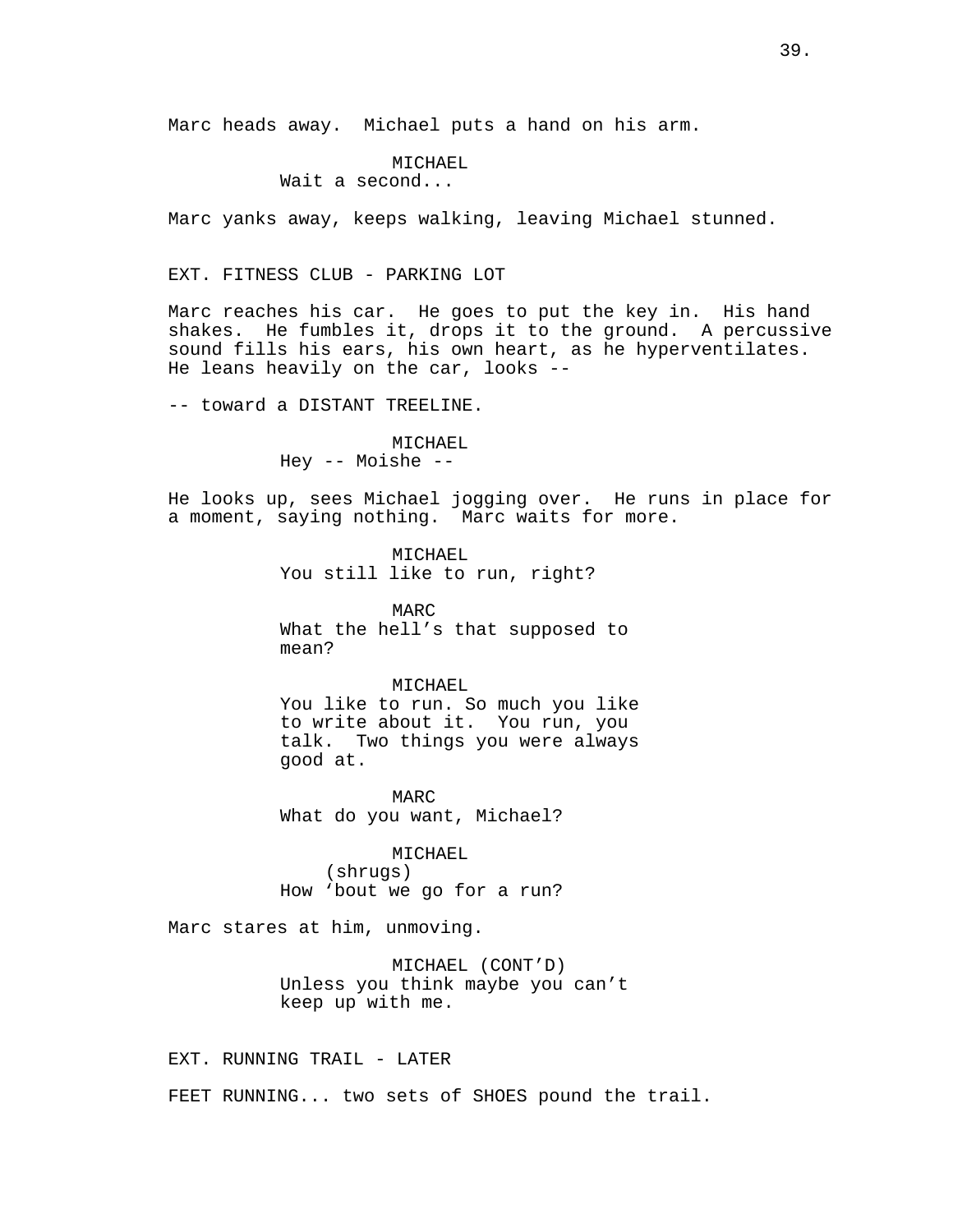Michael and Marc run along the path. Marc not-so-subtly keeps Michael behind a couple of paces For a while, nothing breaks the quiet but their footsteps. Then --

> MICHAEL You ever spend time thinking back, Marc? On how things might have gone with different decisions made?

> > MARC

I try not to...

Marc turns up another path, featuring an abrupt grade. Michael keeps a fee paces behind.

> MICHAEL 'Cause I think about those things... all the time.

Marc picks up his speed slightly. Michael manages to keep up.

MICHAEL (CONT'D) What about you, Marc?

MARC What about me?

MICHAEL. Do you ever regret being part of my life?

MARC I told you - I don't really think about it. It just... it's what is.

MICHAEL (getting winded) I just... shit, I want you back in my life, man. I want you back as my friend...

Marc shakes his head, keeps going, looking agitated, as puts more into his sprint, distancing himself from Michael. Michael sees his dropping back and talks louder.

> MICHAEL (CONT'D) I didn't kill her, Marc. You know that, don't you? I was framed. I would never do a thing like that--!

> MARC -- I really don't want to dredge it up again, okay?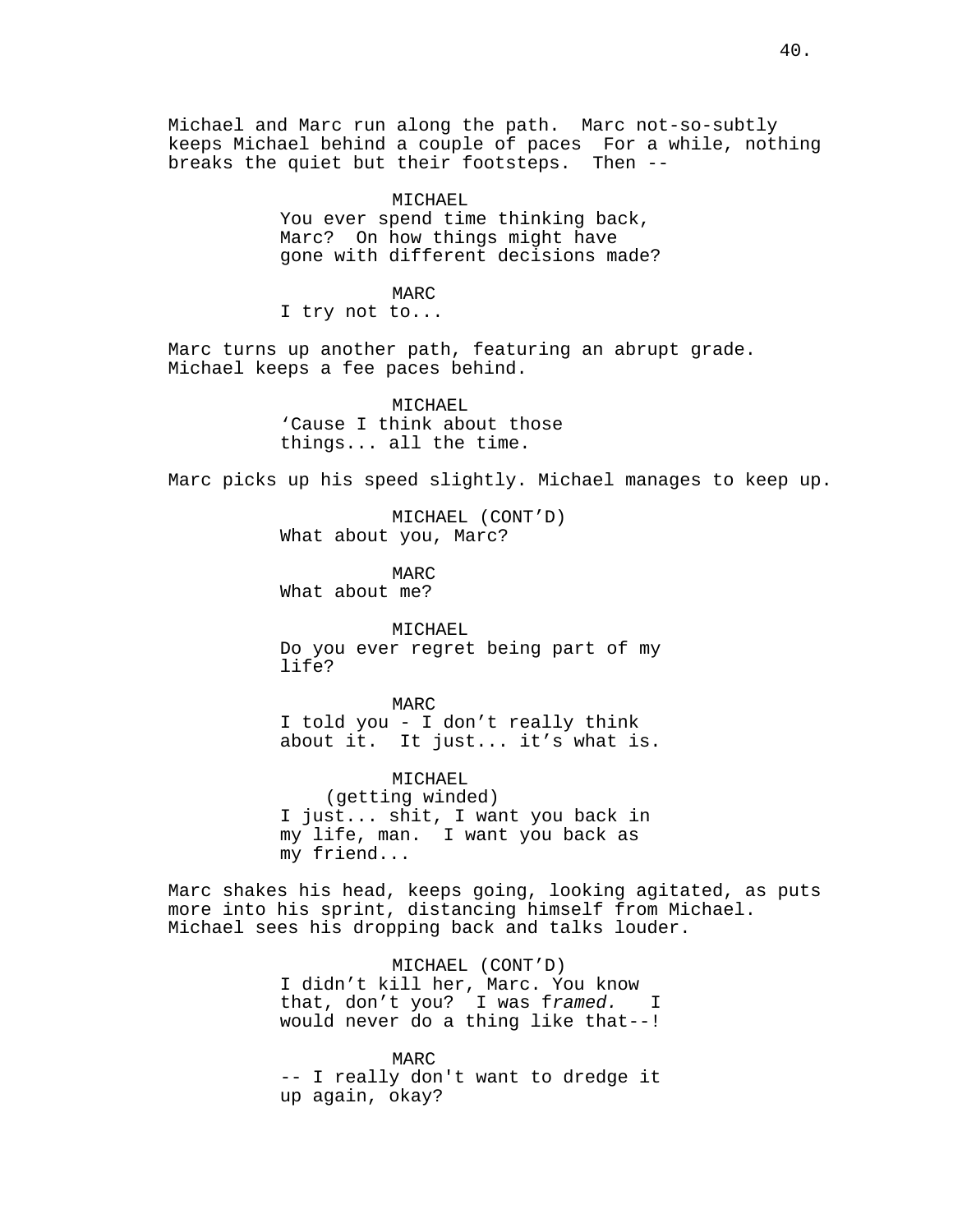Marc keeps running, Michael digs in, keeping up with him. For a second, Marc is surprised.

> MICHAEL Why didn't you come visit me in jail?

MARC Life got in the way. Sorry.

MICHAEL You didn't even come to Abraxas. I never got a chance to discuss anything with you...

MARC Anything like what --

MICHAEL Like what really happened, Marc. That's what  $--$ 

Marc abruptly turns, jogs in place next to him, closing the space.

> MARC Yeah? So why now? Huh? It happened. It's over! Why do you have to bring it up now!

MICHAEL Because we have to!

MARC

How much of I don't give a shit didn't you understand?

Marc turns again, starts to run, Michael bears down, and detains him. Marc, astonished, pulls away. Both men stop moving, staring at each other.

### MICHAEL

I need your help, goddammit! Now I know somebody else was in that room and saw things - or did things - I can't be sure --

MARC -- fucking SHUT UP!

Michael stares. Marc paces, beside himself.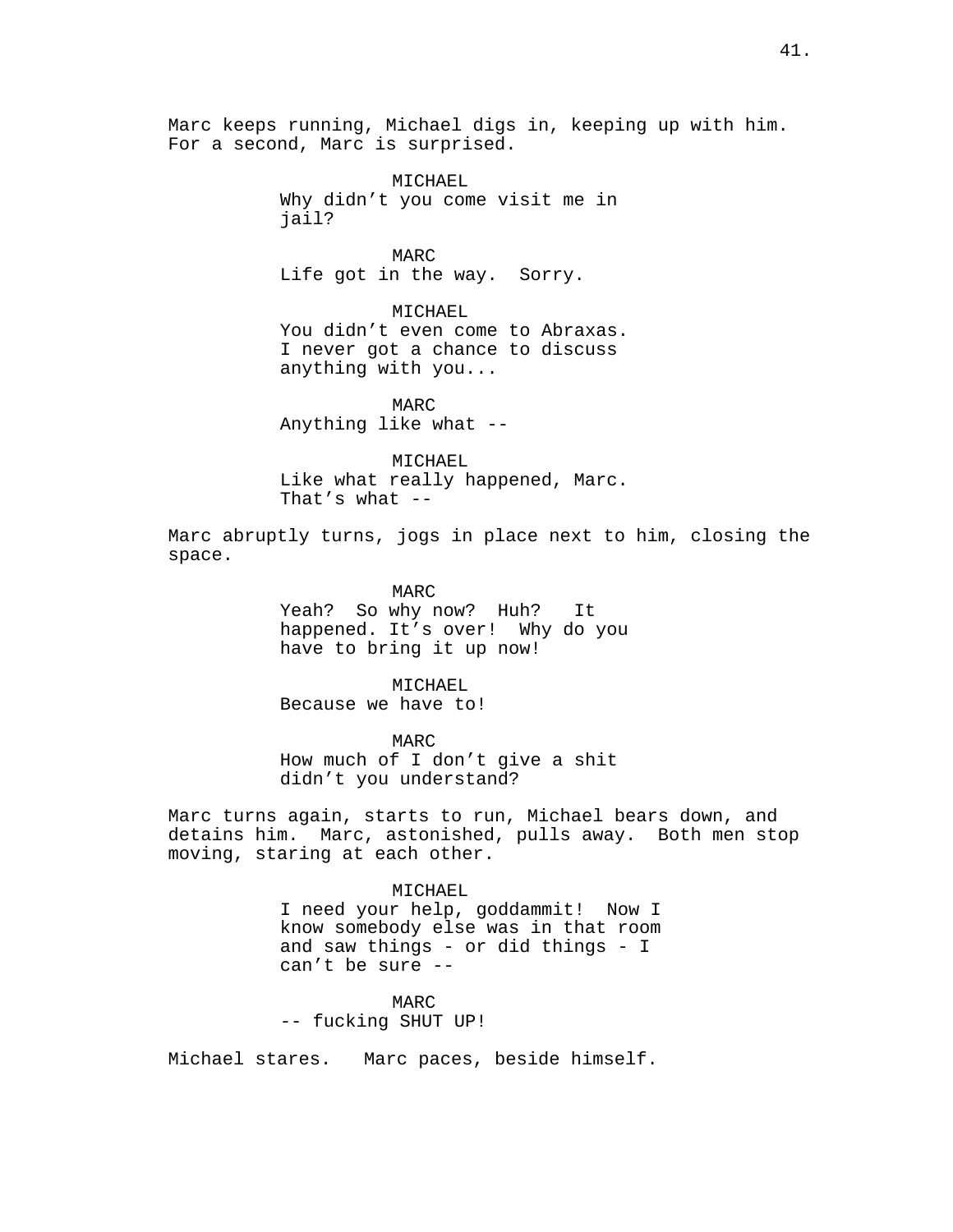MARC That's not my life anymore! Alright? I've got a career, a fiance' - this is my life now!

#### MICHAEL.

This is part of it, too.

Marc, furious, turns to start running again, sprinting straight up the grade. Michael follows... struggles to keep up, but is no match. Marc beats him easily, pounding forward. Michael drops back, catching his breath.

> MICHAEL Yeah, okay... you always did know how to run, Moishe - that's one thing you'll always be good at!

Marc sprints up the grade, leaving Michael far below.

INT. APARTMENT - LATER

Marc steps in, sweating, rattled. He moves like a caged animal around the room. He starts to shed his sweats, then stops short... stares at--

A couple of SUITCASES, near the door. He steps into--

INT. BEDROOM - LATER

Mark moves inside, to see Lela, zipping up a last SUITCASE.

MARC

What's this?

Lela doesn't answer at first, then stops her activity.

LELA I'm sorry, Marc. I need some time and space.

MARC ... time and space.

Marc sighs, sits on the edge of the bed.

LELA I can't handle being kept in a cloud about your past. Something happened and you can't share. Or won't share... or...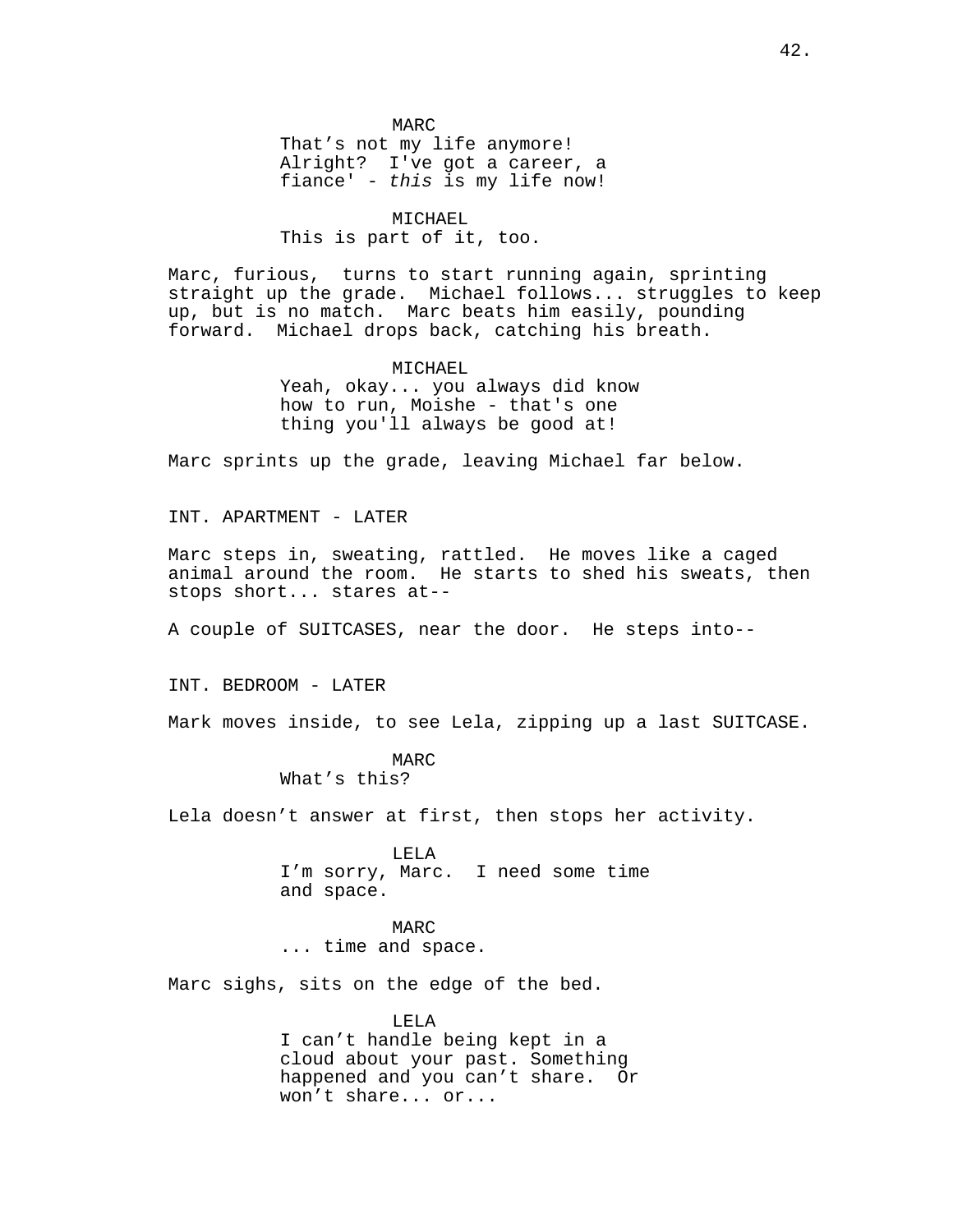MARC

Lela.

LELA Don't say anything. Please. I thought of every possibly response you may have and none of them will work.

She grabs up a bag, looks at him.

LELA (CONT'D) I think you'll have a pretty good idea of where and how to find me if you're ready.

Marc shakes his head. Throws his hands up.

MARC

Fine.

Lela nods, moves for the door, pauses.

LELA We can't move forward, Marc. Not if this is following you.

MARC

(nodding) Hope the time and space thing works out for you, Lela.

Lela nods, moves out the door. Marc sits on the bed, looking lost. After a long moment, he jumps up.

EXT. STAIRWELL

Lela is heading down hall. Marc throws the door open, calls after her --

> MARC Lela -- wait -- please.

Lela hesitates, looking back.

MARC (CONT'D) I'll tell you.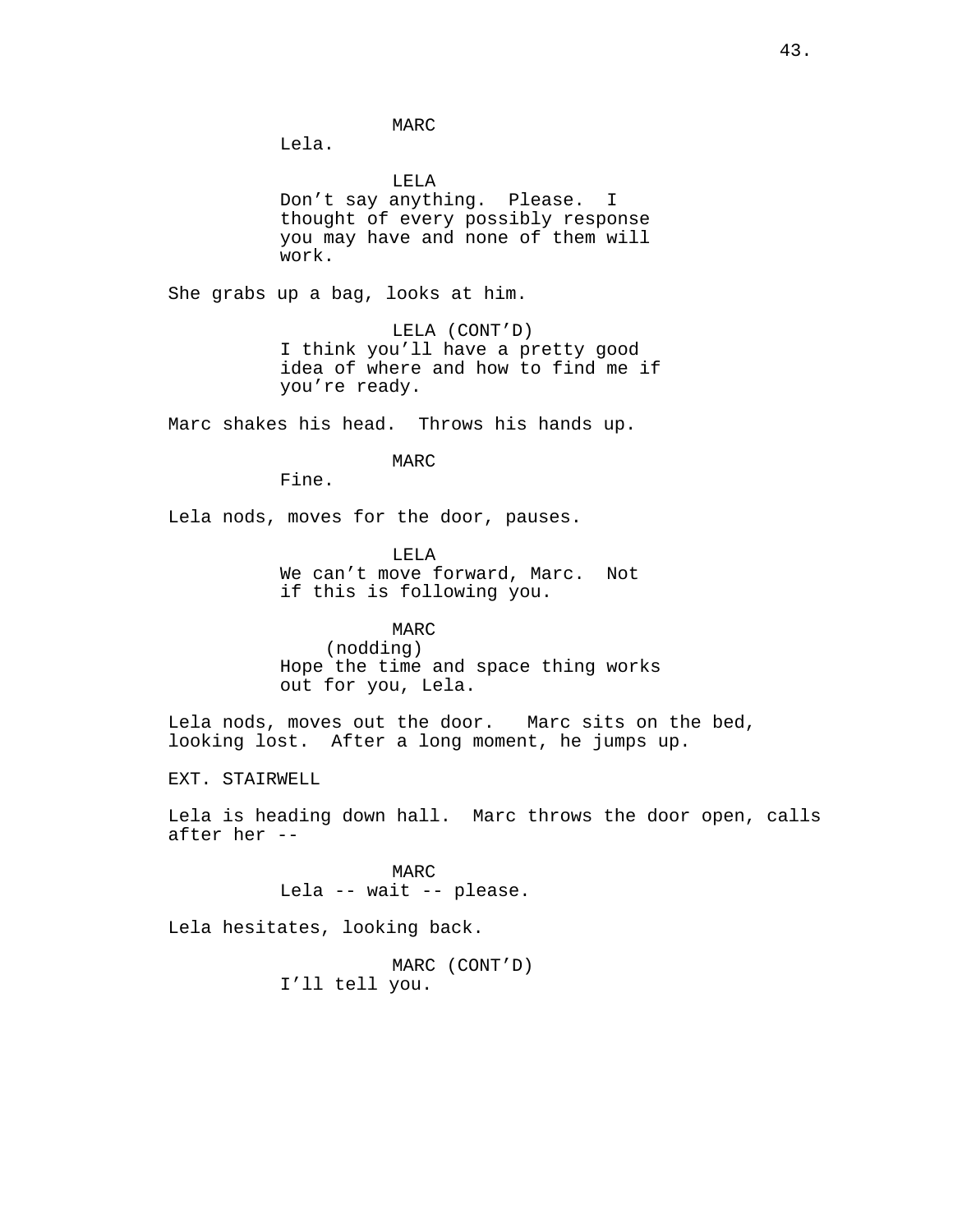EXT. CONDO - ROOFTOP

Marc sits on a wall of the rooftop, smoking, staring into the street below. After a moment, Lela sits beside him, her back against his. Marc readies himself, then begins:

MARC

Michael was tried for a serious crime in the fall of 1979. That's about the time we lost touch.

LELA What kind of crime?

> MARC (beat)

He was charged with the stabbing death of a woman.

Marc has difficulty looking her in the eye.

MARC (CONT'D)

He was sentenced to 8 years in a correctional institute. Because it was drug related, Michael's lawyer argued for a second degree murder charge and a reduced sentence. A few years in, the state offered him the option of enrolling in Abraxas.

LELA

The rehab center?

MARC

(nods)

I never expected to see him again. I knew he'd get out, but... I never thought he would want to face me. I certainly never wanted to face him again.

LELA Who was the woman?

Marc is choked for a response.

LELA (CONT'D) Marc...? Did you know her?

MARC (after a pained beat) No.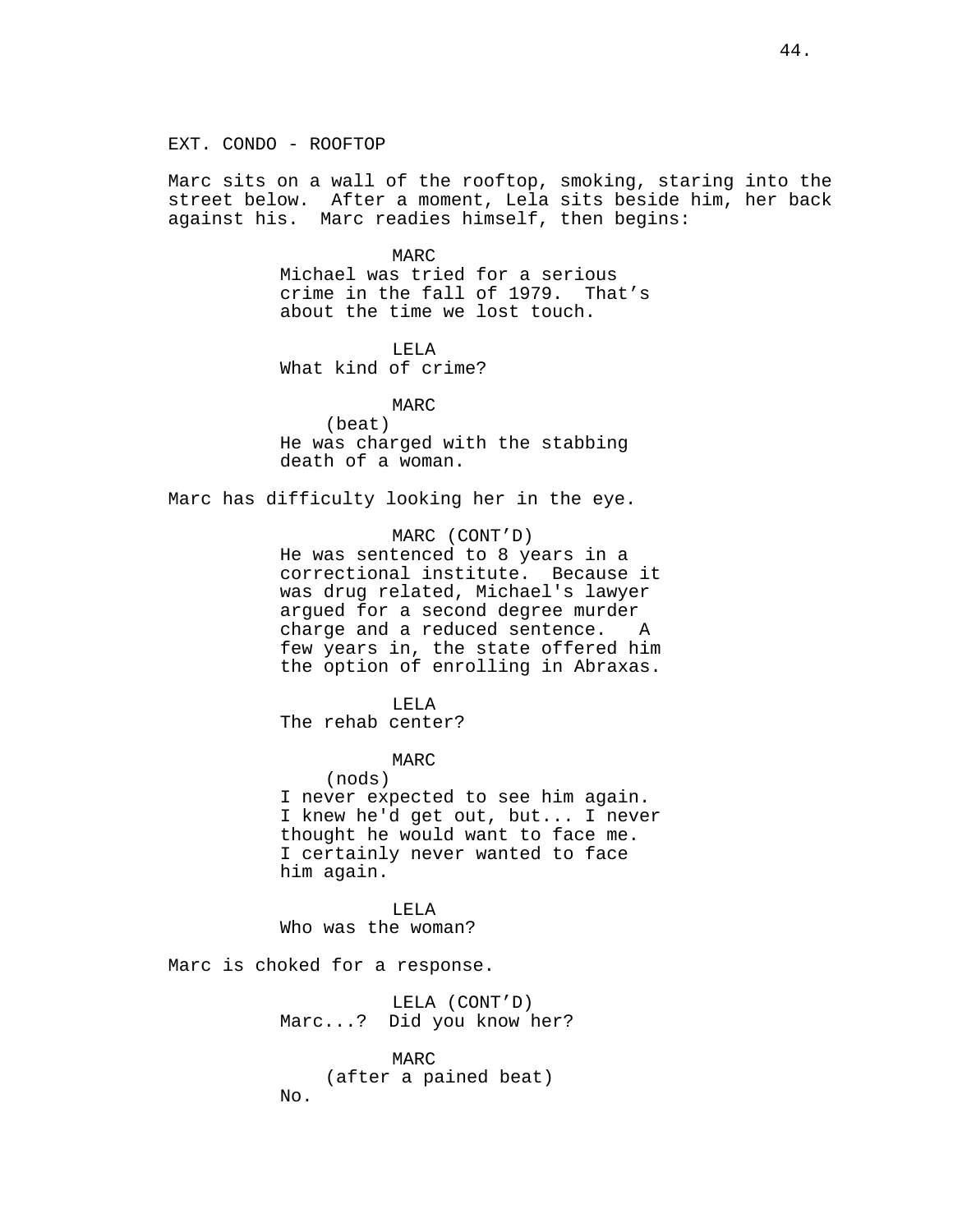Marc looks down into the streets, which --

DISSOLVE TO:

EXT. CITY STREETS - (PAST)

We cruise through the STREETS of Marc's youth. Young Marc is hurrying through the streets, avoiding traffic.

EXT. BASEBALL FIELD - LATER

Marc strolls the perimeter of the FIELD, eyes searching. H He spots something beyond the trees and breaks into a smile.

Shiona is waiting on the bleachers. She spots him and smiles, coming down to meet him and walking with him.

Shiona makes a reach for his hand. He pulls away, selfconscious. She punches him affectionately as they walk.

EXT. PARK - LAWN - LATER

Marc and Shiona head for a boat rental pavilion. He looks over at her. She smiles. He reaches for her hand. She takes it. She watches his face as they make their way across.

EXT. LAKE - DAY

Marc and Shiona float in a small paddle boat near a cordonedoff area. Shiona rests her head on his shoulder.

> SHIONA Don't you wish it could be this forever?

MARC Would be nice.

SHIONA Peaceful. That's what this is. (closing her eyes) I like peaceful.

Marc nods, takes in the scenery. Then, Shiona.

MARC How long have you worked at Palumbo's.

Shiona frowns, opens her eyes again.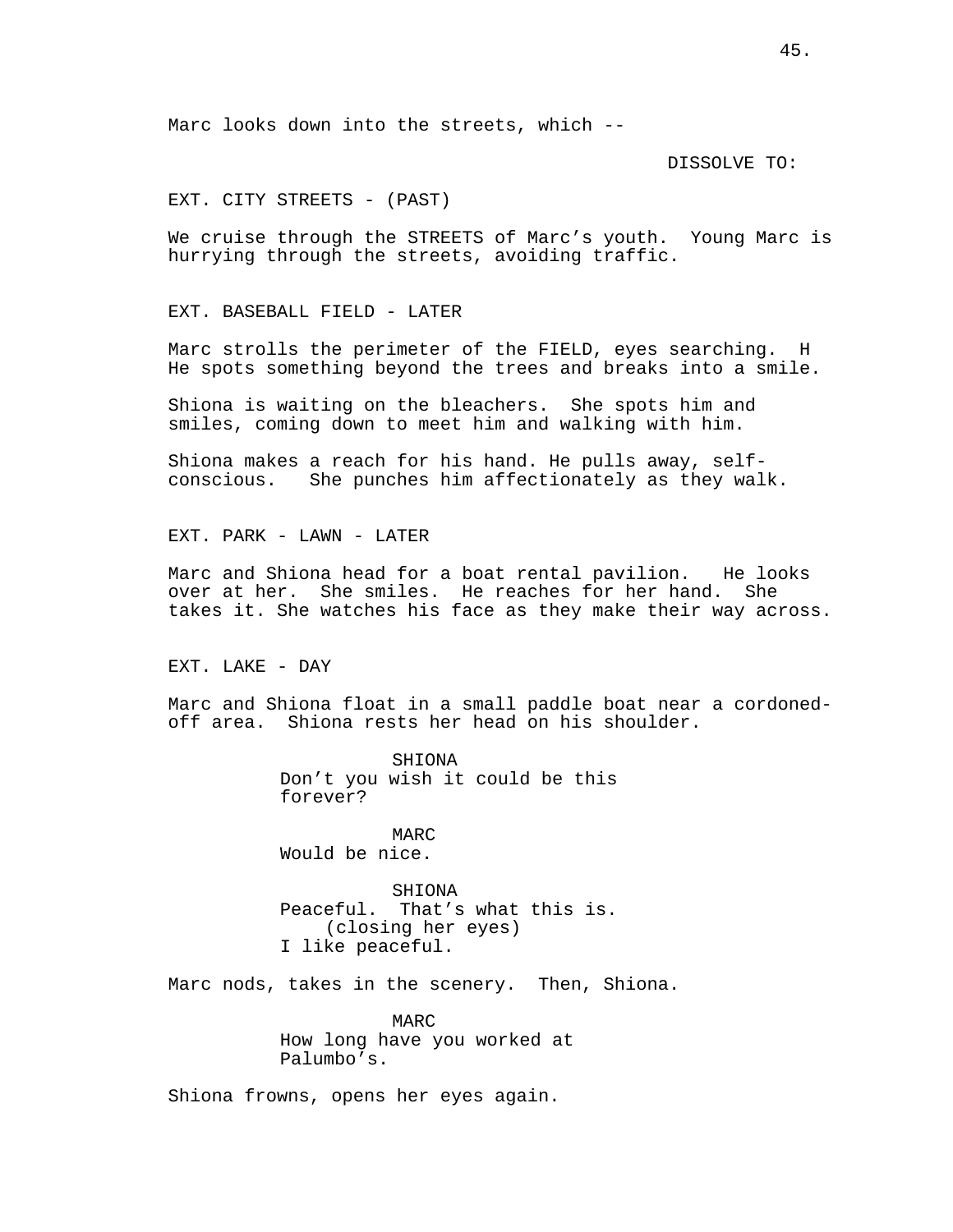SHIONA Well, that's one way to kill the mood.

MARC Sorry. I didn't mean...

#### SHIONA

No biggie. It's just that place is the opposite of peaceful. But I guess I can't complain. Nobody's got a decent job these days... (beat) Lou Cuparella phoned up Carmen and got me that job. Not long after, he said he was comin' over to get his 'fee.' Thought he was entitled to a little nooky for his troubles.

Marc hangs on her words.

# SHIONA (CONT'D)

At first I just tried to say 'no' in a nice way. But he didn't take that answer. He kept comin' on harder, sayin' I was teasin' him. I told him nothing doin' - ever and that pissed him off more. I guess you could say he started playin' rough.

# MARC

How so?

#### SHIONA

When I'd push him away he'd slap me in the face and call me a nigger whore. Then one night, while I was at Lucy's place all alone, he snuck up the fire escape and before I knew what was happening, he's through the window and pinning me down on the couch. He pulls down my pants and tries to rape me.

Marc listens, jaw tightening.

SHIONA (CONT'D) That's when I pulled out my baby.

Shiona pulls back her dress, revealing a KNIFE in a sheathe around her thigh. Marc shakes his head.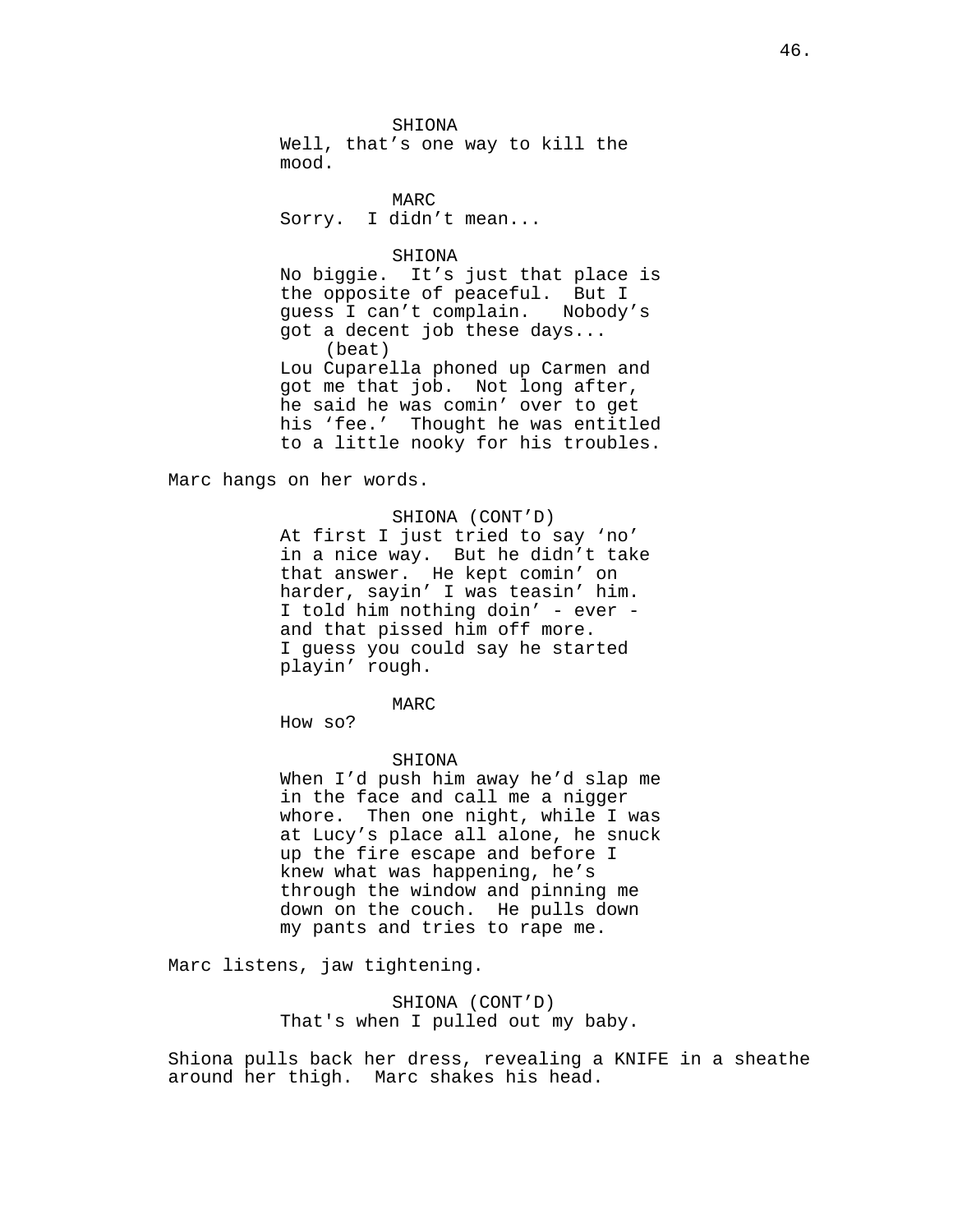MARC

Now I understand why you and Spiderman get along so well.

SHIONA Shit. He'd better hope that my baby doesn't have to take on his 'Slasher.'

Marc looks disturbed. Shiona smiles, rubs his back.

SHIONA (CONT'D)

Hey  $--$ 

He looks over.

# SHIONA (CONT'D)

If you ever see the scar Lou has down his neck? That's his little reminder that this pussy can scratch.

MARC

So, he's never tried anything else?

SHIONA

Hell, no. And if he does, I'll cut him in a worse place.

MARC Why didn't Torch stand up for you?

#### SHIONA

Hell with him. He's worthless, Besides, he knows Lou would stop doing business with him if he did. So he keeps his mouth shut.

Marc considers.

# SHIONA (CONT'D)

Anyway, Lou won't fuck with me again. Not just 'cause he knows he'll lose more skin, but because of something he knows I have...

# MARC

# Something like what?

Shiona studies him, touches his face.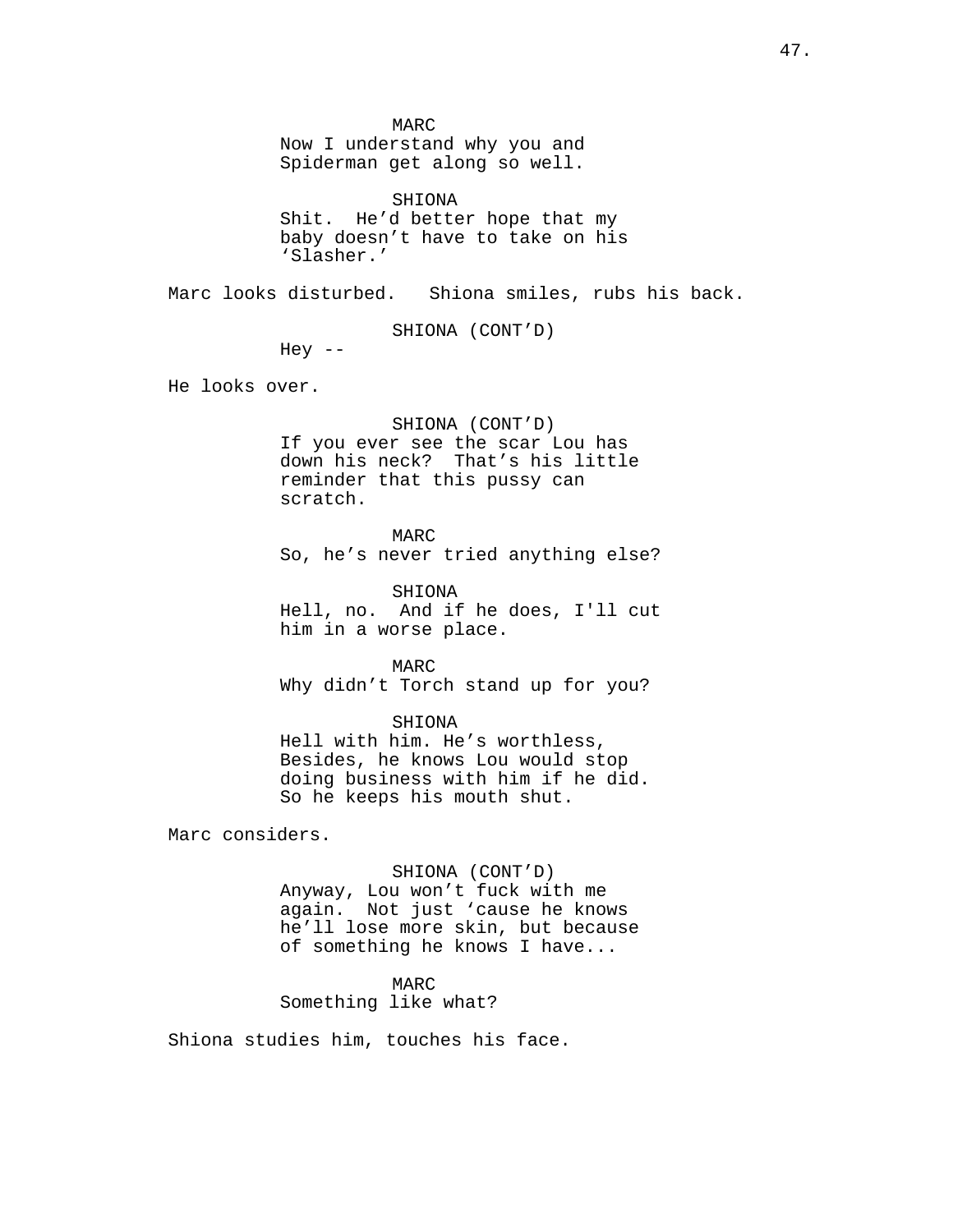SHIONA Better you don't know, sweet darlin'. Let's just say it's a little black book.

She peddles the boat. Marc watches her strong form move.

INT. SHIONA'S APARTMENT - DAY

Marc and Shiona move into the foyer. She glances around, then pulls him into an area under the stairwell. They kiss.

> SHIONA You wanna come up, honey? Lucy's at work.

MARC I'd better just see you later.

Shiona smiles, runs her hand along his inner thigh.

SHIONA Sure I can't change your mind?

Marc starts to succumb, when he becomes aware of someone standing in the shadows. Michael drifts into the light.

> MICHAEL Sorry lovebirds, but I'm gonna have to steal my bro for a while.

SHIONA Hell you are. He's mine.

MICHAEL It can't wait. Besides, Torch is on his way here.

Marc considers, gives Shiona a kiss.

MARC I should see what he wants.

# SHIONA

Baby...

# MARC

Gotta run.

Shiona pulls him in for another kiss, then watches as he leaves with Michael.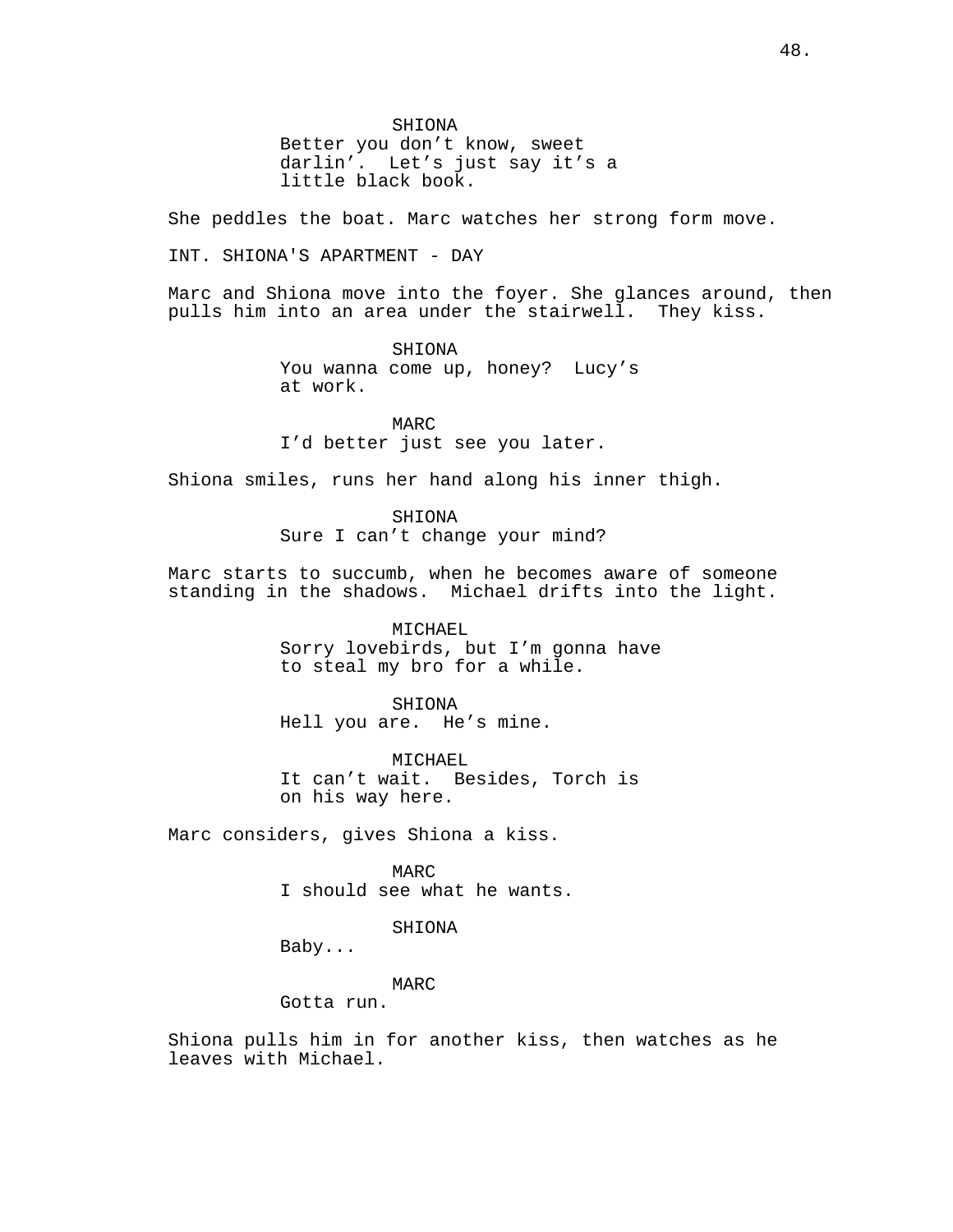EXT. INDUSTRIAL AREA - BACK ALLEY - LATER

Michael leads Marc through the seedy alley, keeping in the shadows, as he nervously shifts a backpack on his shoulders.

> MICHAEL Mikey, relax. I don't think he knows about me and Shiona.

MICHAEL Actually... he kinda does. (beat) I kinda told him.

MARC

You what?!

MICHAEL

Relax, man. It says you have more balls if you know that he knows.

MARC

Shit! Why would you do that?

MICHAEL Calm down, wouldya? He's not going to touch an honorary Perelli.

Marc shakes his head in disbelief.

MICHAEL (CONT'D) Anyway - there's something more important. Lou is in trouble with some a thumb-breaker. He's laying low until he can get the guy his money back.

MARC What does that have to do with me?

MICHAEL Well, it has to do with me. And me needs your help.

MARC I don't like the sound of this.

Michael scouts around before darting into another alley, Marc on his heels.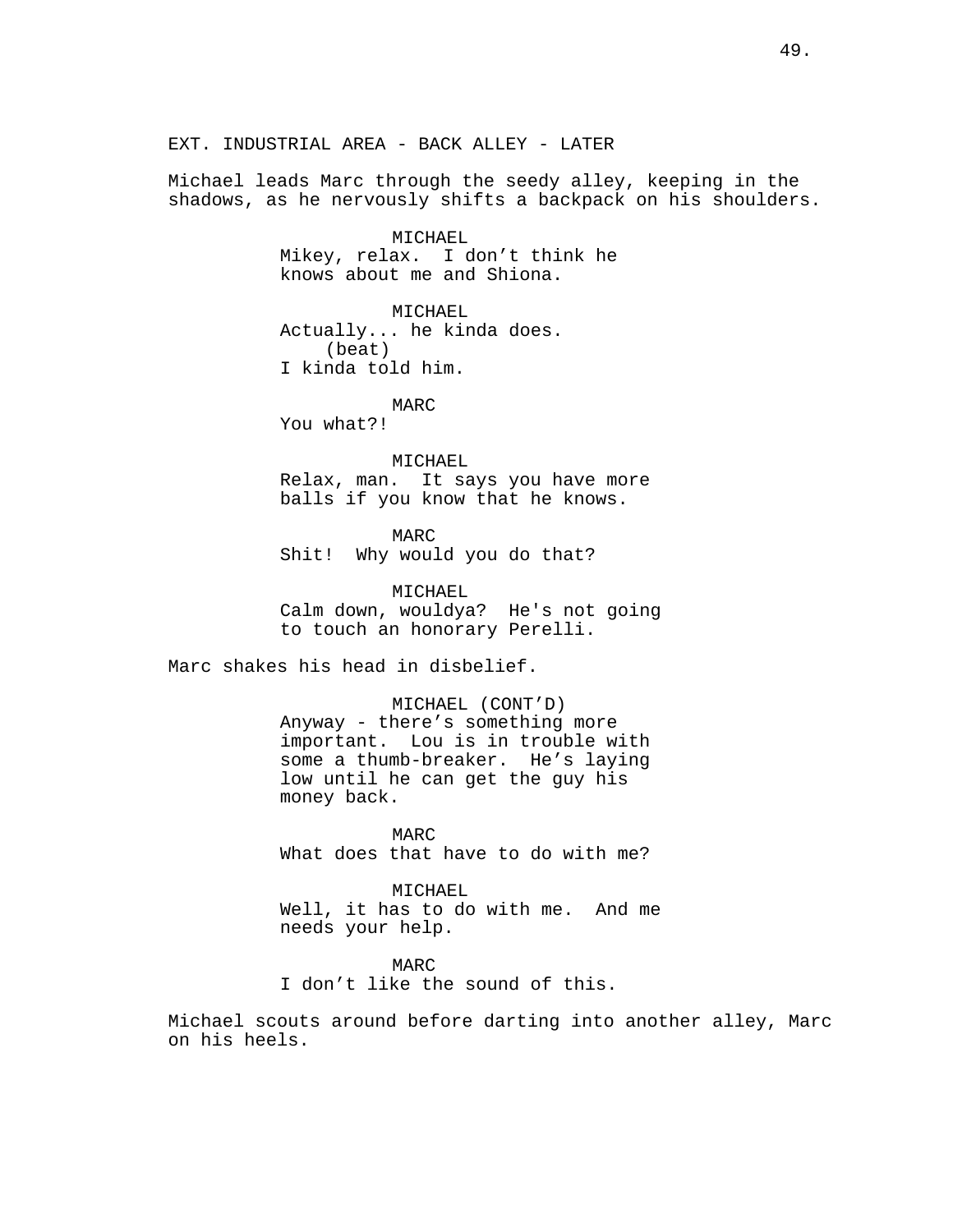50.

MICHAEL All you have to do is simply watch out for cops while I make a

delivery.

# MARC

Delivery of what?

Michael just puts his finger to his lips to shush him, then pats his cheek. He ducks inside a WAREHOUSE DOOR.

MARC

 $M_i$   $-$ 

Marc paces, muttering.

MARC (CONT'D) Dammit, Michael... what have you gotten me into?

Agitated, Marc sinks to a curb and sits, trying to relax.

DISSOLVE TO:

EXT. ALLEY - LATER

Marc is now sitting against a wall, anxious. After a moment, Michael steps out. The backpack looks clearly bulkier.

> MARC Now what are we doing?

MICHAEL Man, you're just all questions, aren't you? Haven't I told you to trust...

Micheal becomes aware that Marc is looking past him. He turns --

Lou looks Marc over with a dark glare.

**LOU** What's he doing here?

MICHAEL He's my lookout, man. I told you.

LOU Yeah. I know this guy. Carmen calls him the Kike.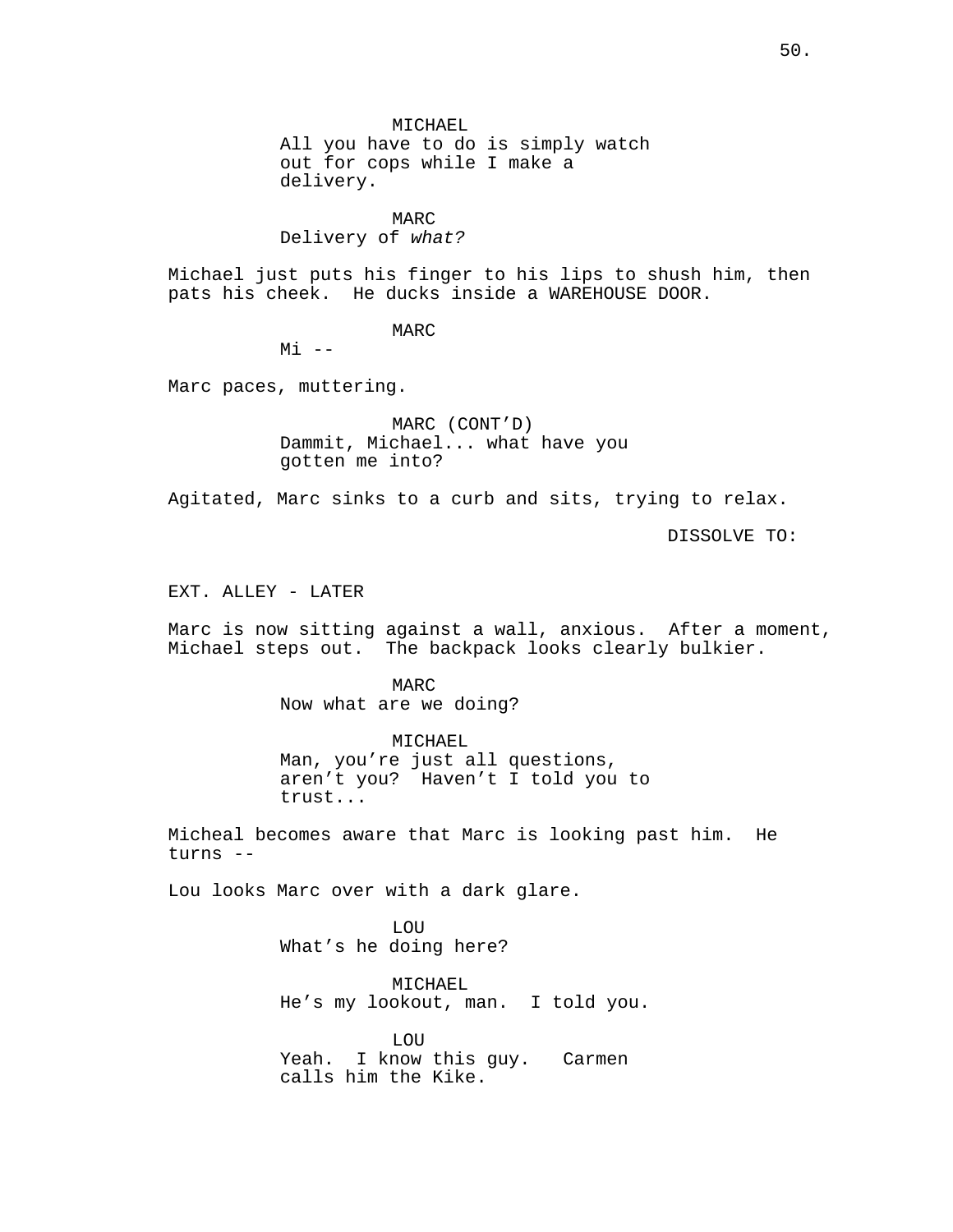LOU (CONT'D) Well, he's a helluva buddy to you, Spiderman. I can vouch for that. Hey, Mikey - gimme a bone for later, wouldya...?

Michael fishes a joint from his jacket pocket. Marc takes a moment to look Lou over... noting a small SCAR running down his neck, disappearing under his shirt. He fixates on it moment, then realizes Lou is looking at him.

> LOU (CONT'D) What the hell's with this kid? He on something, or...

Lou trails off, staring past Marc. Michael and Marc also look that direction.

DOWN THE STREET - a PATROL CAR has paused at the mouth of the alley. A skeptical COP is behind the wheel, eyeing them.

> LOU (CONT'D) What the fuck? You--- you guys get tailed?

MICHAEL. Get inside Lou. I'll distract him.

LOU You do that... If shit comes down, I don't even know you - you understand?

MICHAEL. Yeah -- inside.

**LOU** Ya dumb fuck.

Grumbling, Lou goes in, pulls the shade. Marc watches, as the patrol car turns, heads down the alley.

> MARC Shit. What do we do, Mikey?

MICHAEL Brother... we run.

Michael bolts off. Marc follows closely.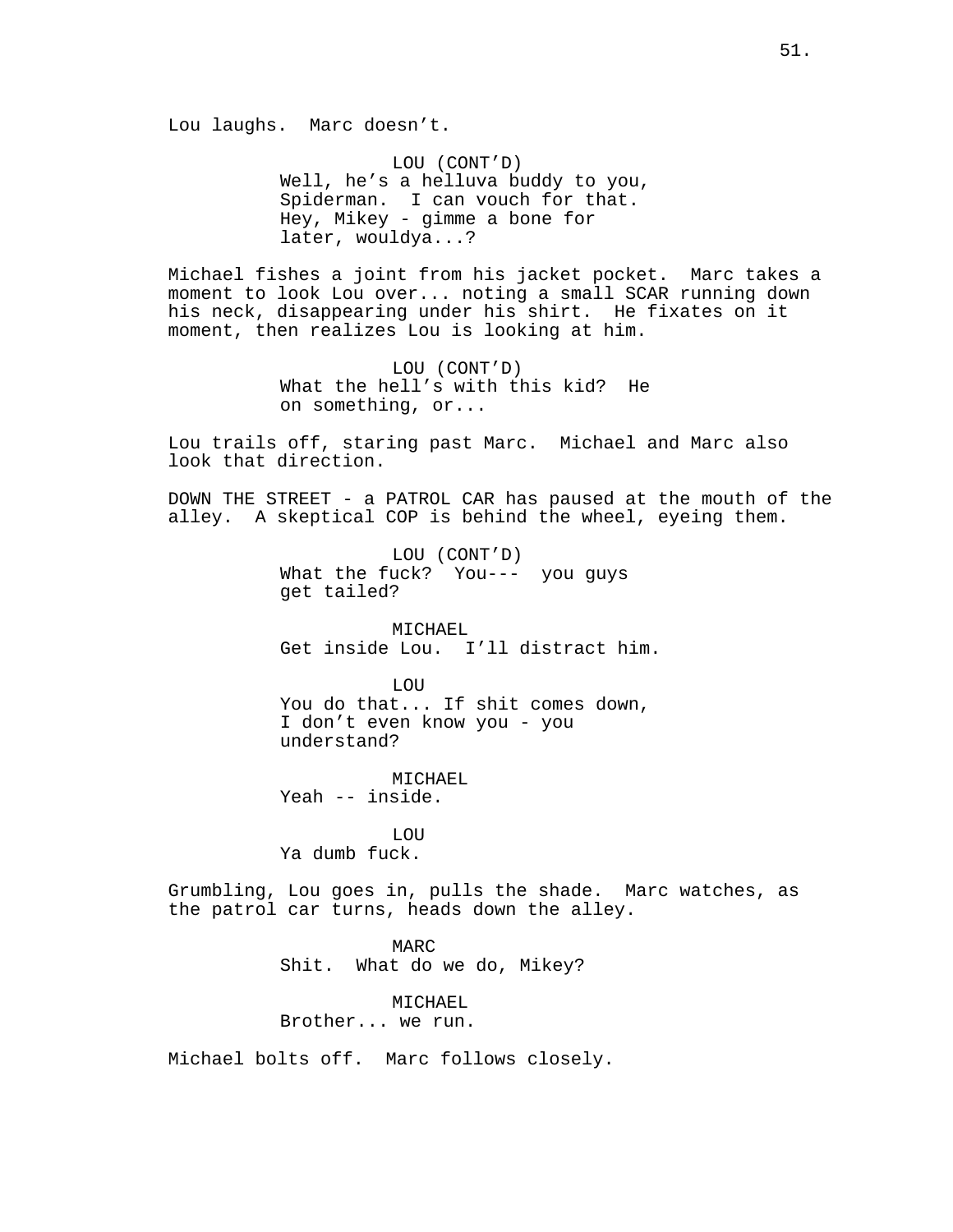Marc and Michael race down the streets, turning in elusive moves... until they distance themselves from the cop...

... before reaching a high DEAD END wall. Michael looks to the top, digging his fingers into the grooves of the brick.

> MICHAEL I'll go up first. Toss up the pack and join me.

MARC (assessing it) ... you're going up there?

Michael winks and grabs onto the wall. He nimbly pulls himself up. He reaches the top and extends his arm.

# MICHAEL

Toss it!

Marc hurls the pack up to Michael and tries to mimic his climb, to no avail. He slips and slides down the wall.

Down the street, the patrol car spots them and starts speeding toward them.

Marc's foot slides on the wall. Michael grabs his wrist at the last minute and yanks him up, as the cop screeches to a stop underneath him.

Marc and Michael drop to the other side of the wall and race away.

EXT. MARC'S NEIGHBORHOOD - DUSK

Marc and Michael down the street, approaching Zeyda's store. Marc is sullen. Michael notes his dour attitude.

> MICHAEL I'm sorry, man. I didn't know it was gonna go down that way.

MARC Why are you looking out for that slimebag anyway?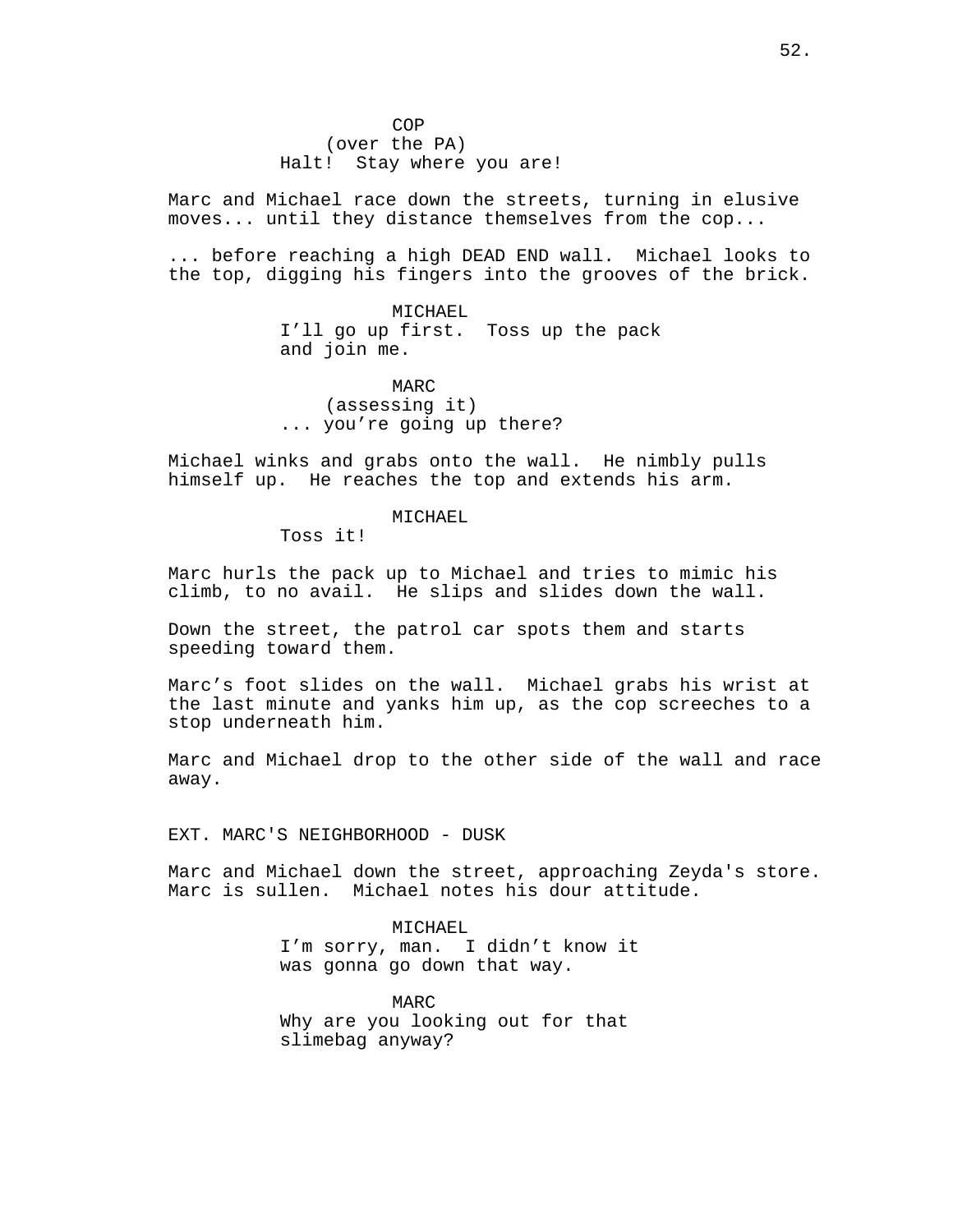MICHAEL Because we're paisan. That's what we do. Just like you and me. You're the only one I trust to get my back, Moishe.

MARC Yeah? Well, maybe I don't want that job.

MICHAEL You're killin' me. You know that?

Marc freezes as he spots Zeyda walking down the sidewalk, up ahead. He presses against the wall. Michael notices.

> MICHAEL How many people aren't supposed to know you're with me again?

MARC You'd better get going, Michael.

MICHAEL (nods) See you tomorrow?

# MARC

I guess.

Marc heads away. Michael detains his arm.

MICHAEL Wait - forgot to give you your cut.

Michael hands Marc a wad of bills. Marc blinks, affected.

MARC I... shouldn't take this.

MICHAEL No. You're right. You should have more.

Michael hands him even more bills.

MICHAEL (CONT'D) There's more where that came from, too.

Marc is lost for a response. Michael pate him.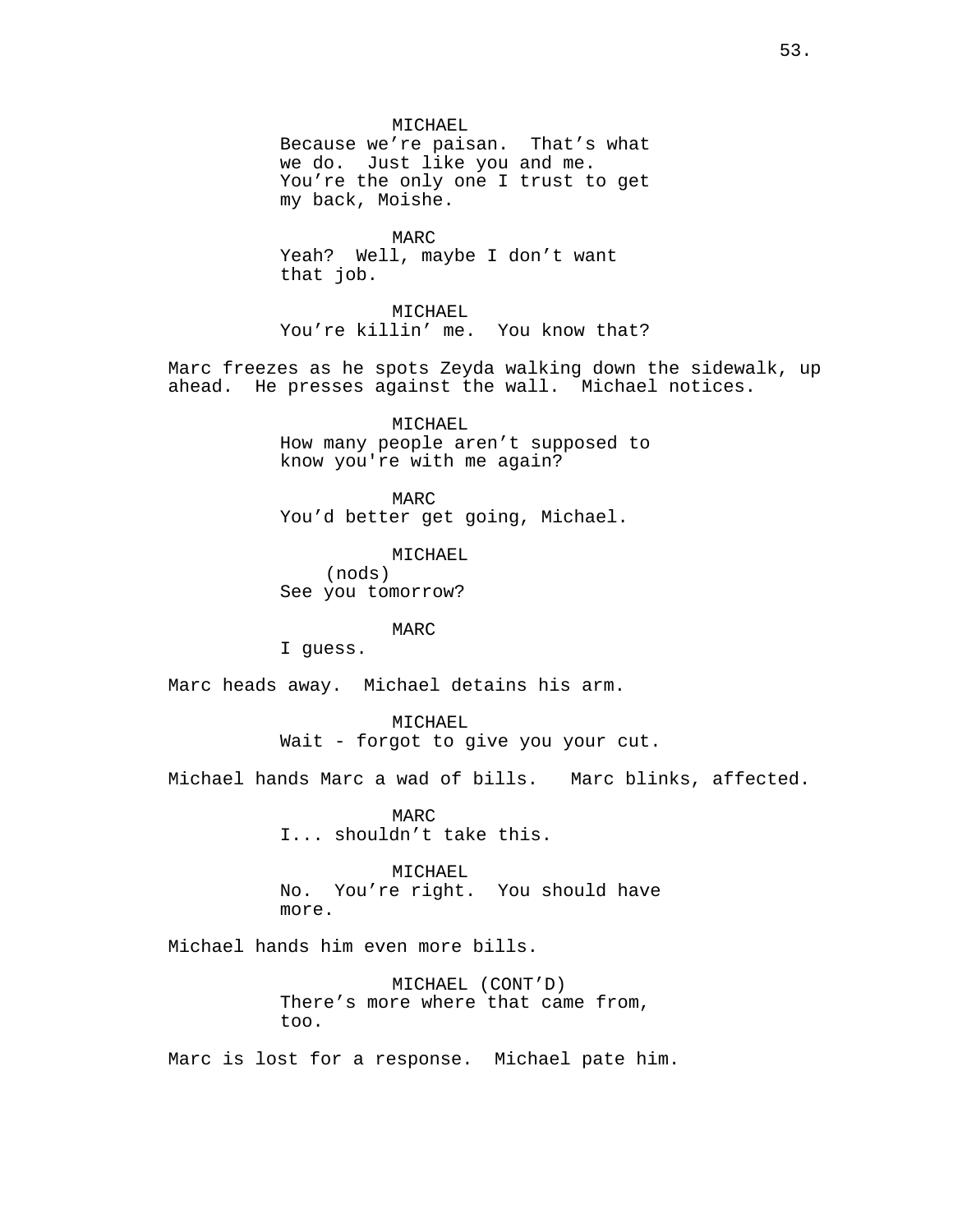MICHAEL You watched out for me today, man. That's all you'll ever have to do.

Marc considers. After a long moment, he pockets the money.

MICHAEL (CONT'D) Seriously, you were a big help. I was real proud of you.

Michael pats him and turns to go, hoisting up the backpack.

MARC Mikey -- (Michael hesitates) What's in the backpack, anyway?

MICHAEL (smiles) Nothing you need to worry your pretty little head about.

Michael winks, heads away. Marc watches him swallowed into the streets. A shrill CELL PHONE jerks us into--

INT. MARC'S APARTMENT (PRESENT) - NIGHT

The CELL PHONE rings on the night stand, next to a CLOCK RADIO reading 2:28. Adult Marc rouses, fumbling for it. He is alone in bed. Marc stares at the readout: UNKNOWN NUMBER. After another ring, he answers.

> MARC ... is this your parent's number?

There is the sound of SNIFFLING on the other end.

MARC (CONT'D) ... Lela?

MICHAEL (distraught) ... it's Mike...

MARC What do you want?

MICHAEL I just.... do you think we can meet? I know a late night joint.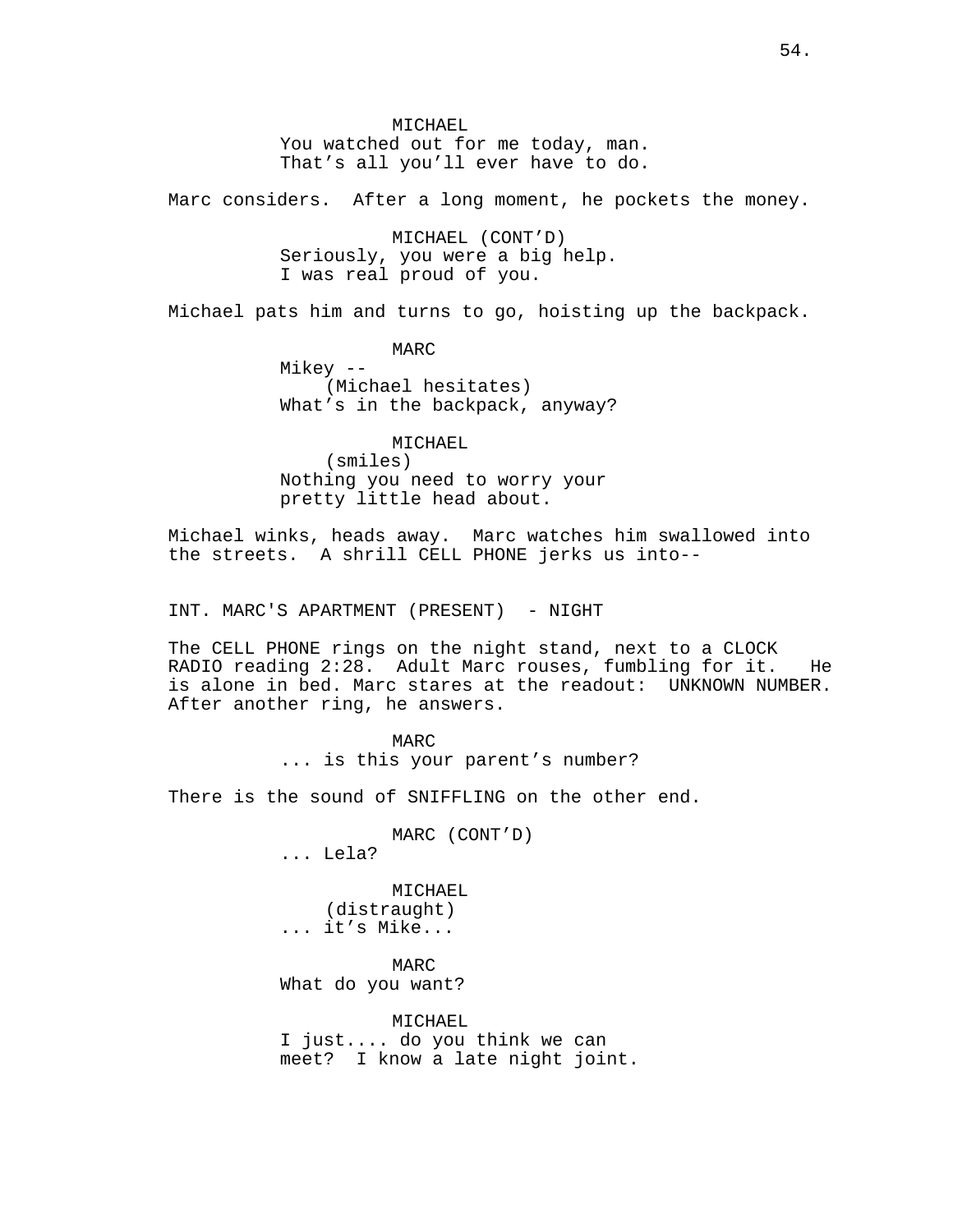MARC

No, Michael. I can't meet you. I'm not getting involved with you any further. Goodnight.

MICHAEL Please... please, man... I haven't told you everything...

Marc wavers.

MICHAEL (CONT'D) Just hear me out. That's all I ask. For old time's sake. (beat) Help me, Marc.

Marc presses the phone to his head, closes his eyes.

INT. BAR - LATER

Marc steps in from a rainy night. He assesses the place, spots Michael, sitting at the end of the bar. He approaches<br>and takes a seat next to him. Michael raises his head. and takes a seat next to him.

> MICHAEL I wasn't sure you would come.

MARC I wasn't sure myself.

MICHAEL I've drunken myself to oblivion here, on many occasion.

MARC Good to see you've found some consistency, Mike.

Michael looks stung, staring at his drink.

## MICHAEL

Yeah, well... I'll tell you another consistency. I have a consistend wish that someone would come along and put a bullet in the back of my head. Then maybe I would stop thinking about how I threw my life away. How I through our friendship away.

Marc stares, unmoving. Michael catches himself, blanches.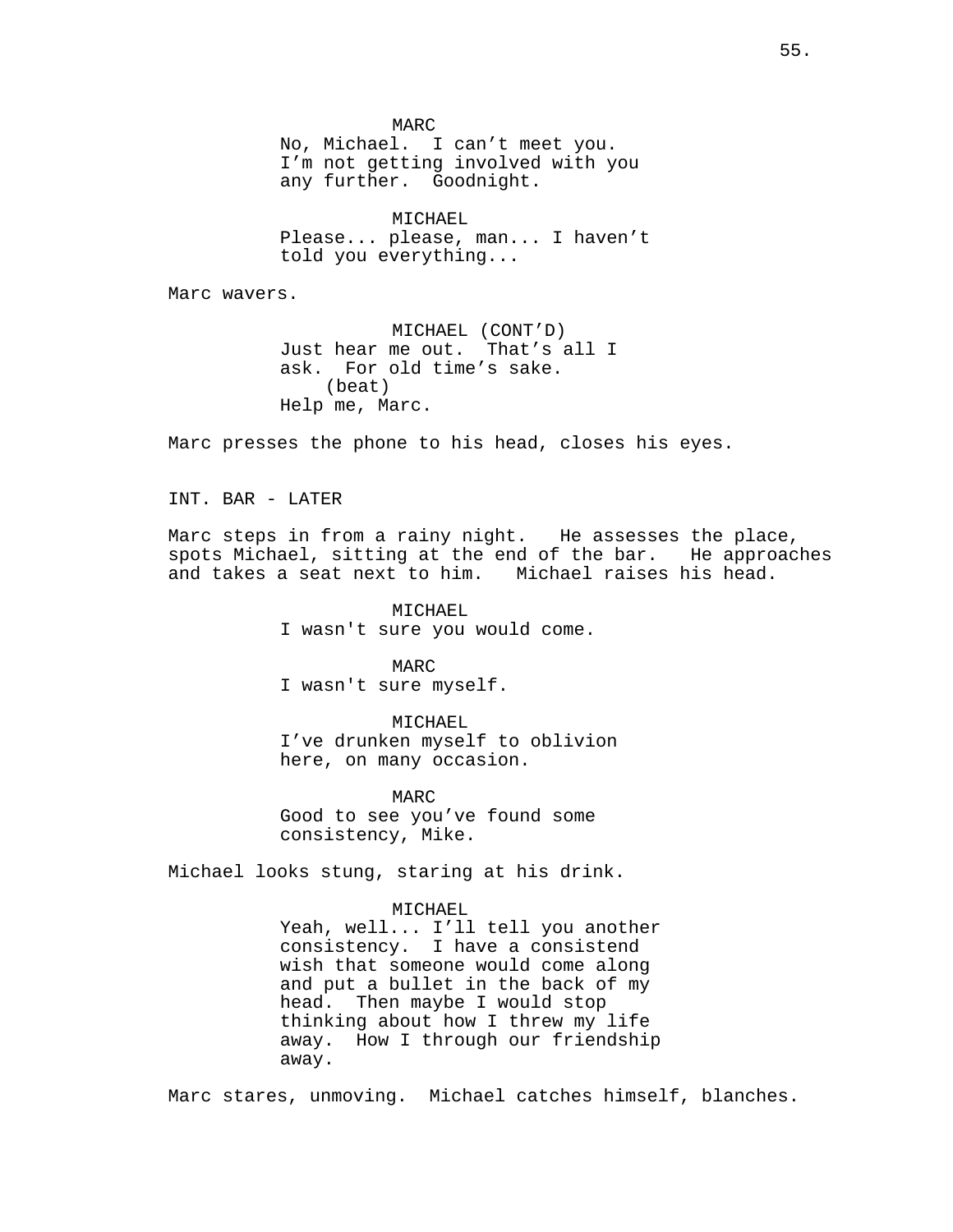MICHAEL (CONT'D) Listen to me. Going on and on with the Mike Perelli show. What about you, my brother? What's the good word in your world? Huh?

Marc regards him in disbelief. Finally, he takes a sip of his drink.

> MARC My world. Well, Michael... ever since you've come back into my world, I have missed several work deadlines, I'm losing sleep and my girlfriend and I have separated.

Michael's smile fades.

# MARC (CONT'D)

Now - do you still want to make small talk? Or tell me why you dragged me into this shithole in the middle of the night?

Michael takes a big drink and turns to him.

MICHAEL There was someone else in the room that night, Marc. The night of the murder.

MARC Oh, for God's sake --

MICHAEL Marc - I believe somebody saw the whole thing!

MARC Really? We're dredging this up?

# MICHAEL

It has to be dredged up! Not just for me, for her - for all of us!

Marc stares at him.

CUT TO: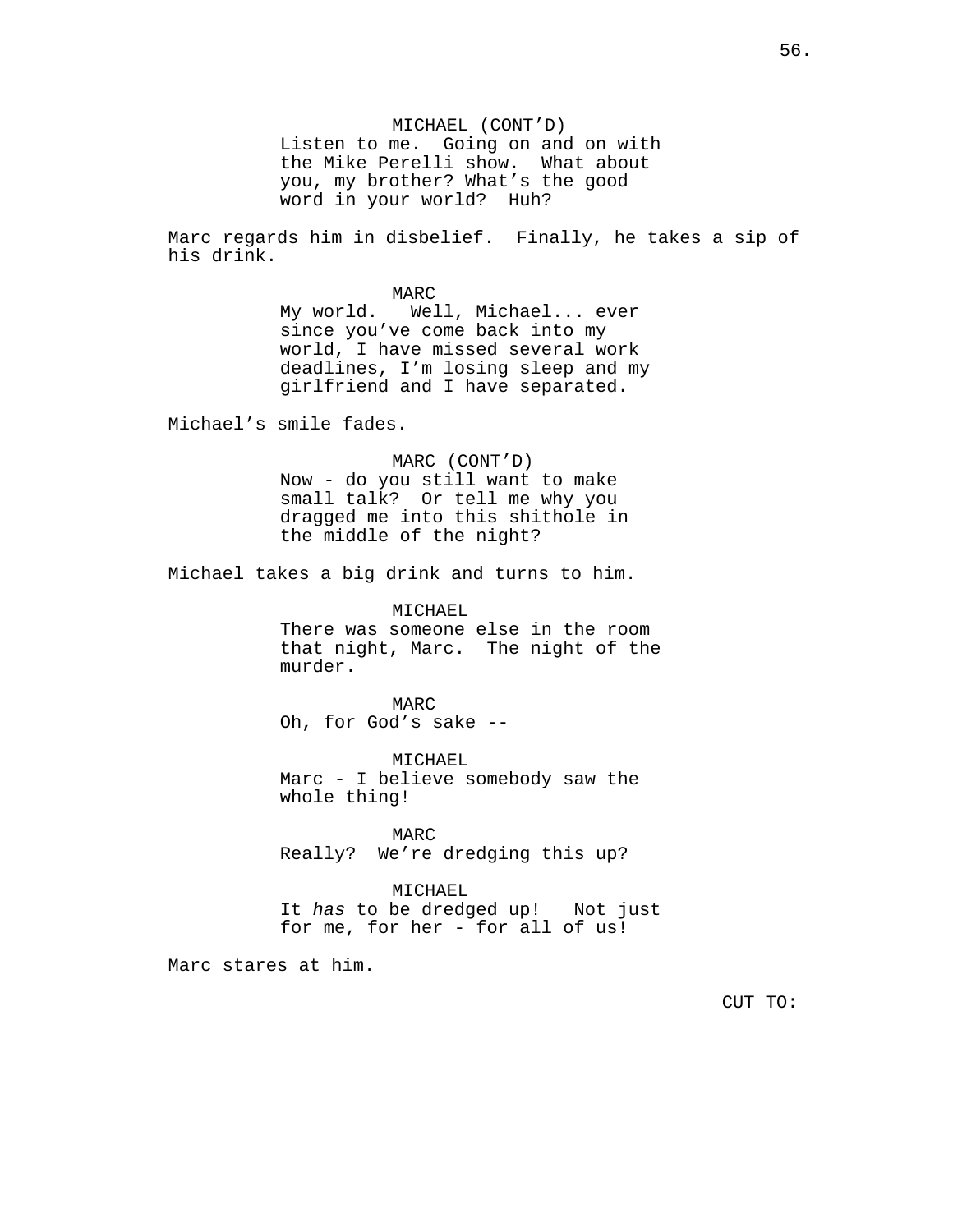INT. APARTMENT - (PAST)

Young Michael and Shiona are arguing, their voices MUDDIED, as everything seems to move like liquid slow motion. She swings at him. He grabs her wrist. Shiona uses her other hand to pull his knife out of his belt. She swipes it at him. He keeps the blade distanced from his face.

PULLING BACK... into another room... someone watches like a voyeur from the deep shadows...

INT. BAR - (PRESENT)

Marc listens, seemingly disinterested.

MARC What's your point?

# MICHAEL

That there was a witness. Maybe someone different from the one who killed her.

MARC Michael - you did your time. You can't take it back. Period. What difference will it make now to open it all up?

MICHAEL It makes a difference to my name.

Michael grabs for his drink, knocking it over. Agitated, he grabs a handful of napkins, starts sopping it up, as Marc watches, noting the sweat on Michael's brow.

# MARC

Are you strung out?

Michael avoids answering, keeping focused on his task.

### MICHAEL

Don't you want the person who really killed her to pay for it? 'Cause I do.

Marc's hand juts out, as he stops Michael's arm. Michael looks him in the eye.

> MARC It wasn't you. Right, Michael?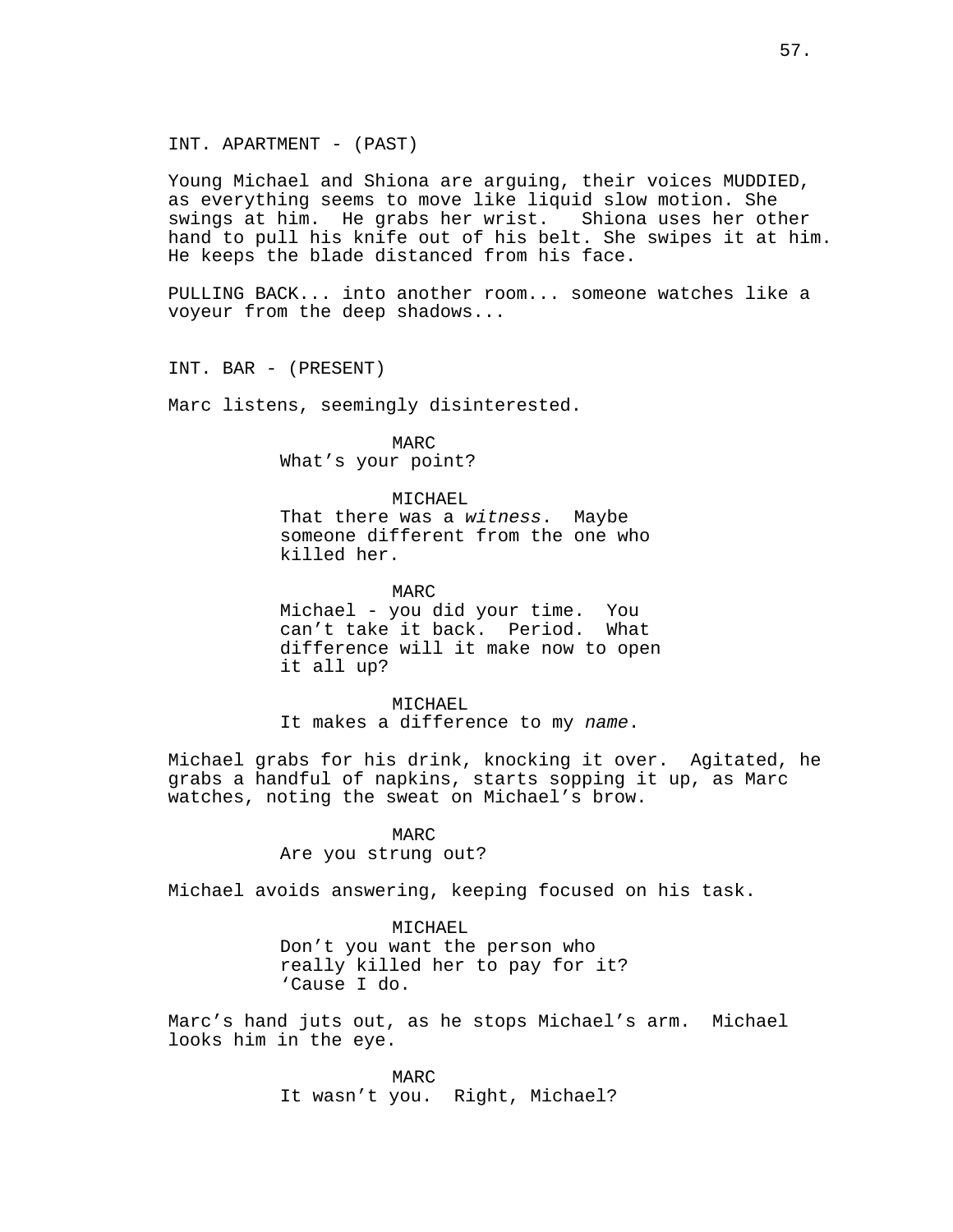MICHAEL (hesitates) I smacked her down Marc. I testified to that. But I did not kill that girl.

FLASH TO:

EXT. SHIONA'S BEDROOM (PAST)

Young Michael stands watching, sweating, desperate --

Shiona, on the floor, her chest rising and falling...

INT. BAR - (PRESENT)

Michael gives in to some tears. He turns away, wiping. Marc signals to the bartender to get Michael a new drink.

> MARC So, who did you think you saw?

MICHAEL I didn't see anyone... but I did catch a whiff of a familiar cologne when I came in...

INT. APARTMENT - (PAST)

From the shadows, Carmen drifts into the light. He walks around Shiona. His mind races. He uses a handkerchief to pick up a PHONE.

INT. BAR - (PRESENT)

MARC So why didn't you bring this up in the trial?

MICHAEL Why do you think? If I ratted out anybody there would be retribution. On my family...on my friends. (then) Will you support me if I reopen this case, Marc? Will you stand with me as your brother?

Marc considers, rubs his face.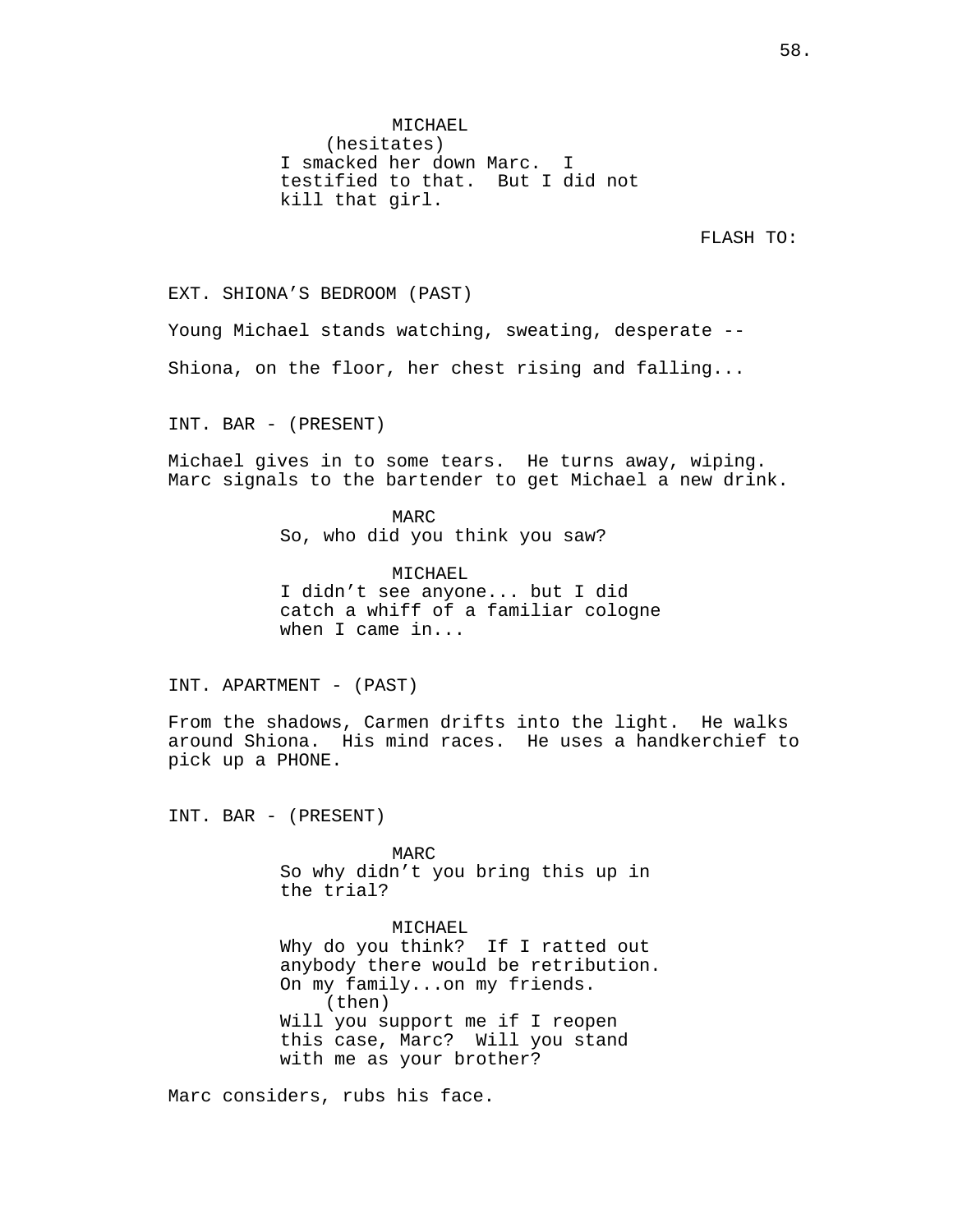MARC I spent my whole life distancing<br>myself from you, Michael. Don't myself from you, Michael. try to rope me back in.

MICHAEL You're not hearing me.

MARC

Oh, I'm hearing you. Loud and clear. And this is what you need to hear: You will leave me alone. You will make no more contact. I don't want anything to do with you now - or ever. Are you listening?

MICHAEL (swallowing) Since when does my brother say no to me?

Marc throws a bill on the bar, moving for the door.

MARC I'm not your brother! And I should have said no all along!

Michael watches, helpless, as Marc heads out the door.

YOUNG MARC (V.O.)

No.

CUT TO:

INT. ZEYDA'S STORE - OFFICE - DAY

Young Marc sits before Zeyda, getting reprimanded.

MARC No, alright? I am not hanging out with Michael Perelli!

ZEYDA

Do not lie to me, Moishe! Milton Katz said he saw you around the neighborhood with this boy.

MARC It's a small neighborhood, grandfather. We wind up in the same places. I say hello.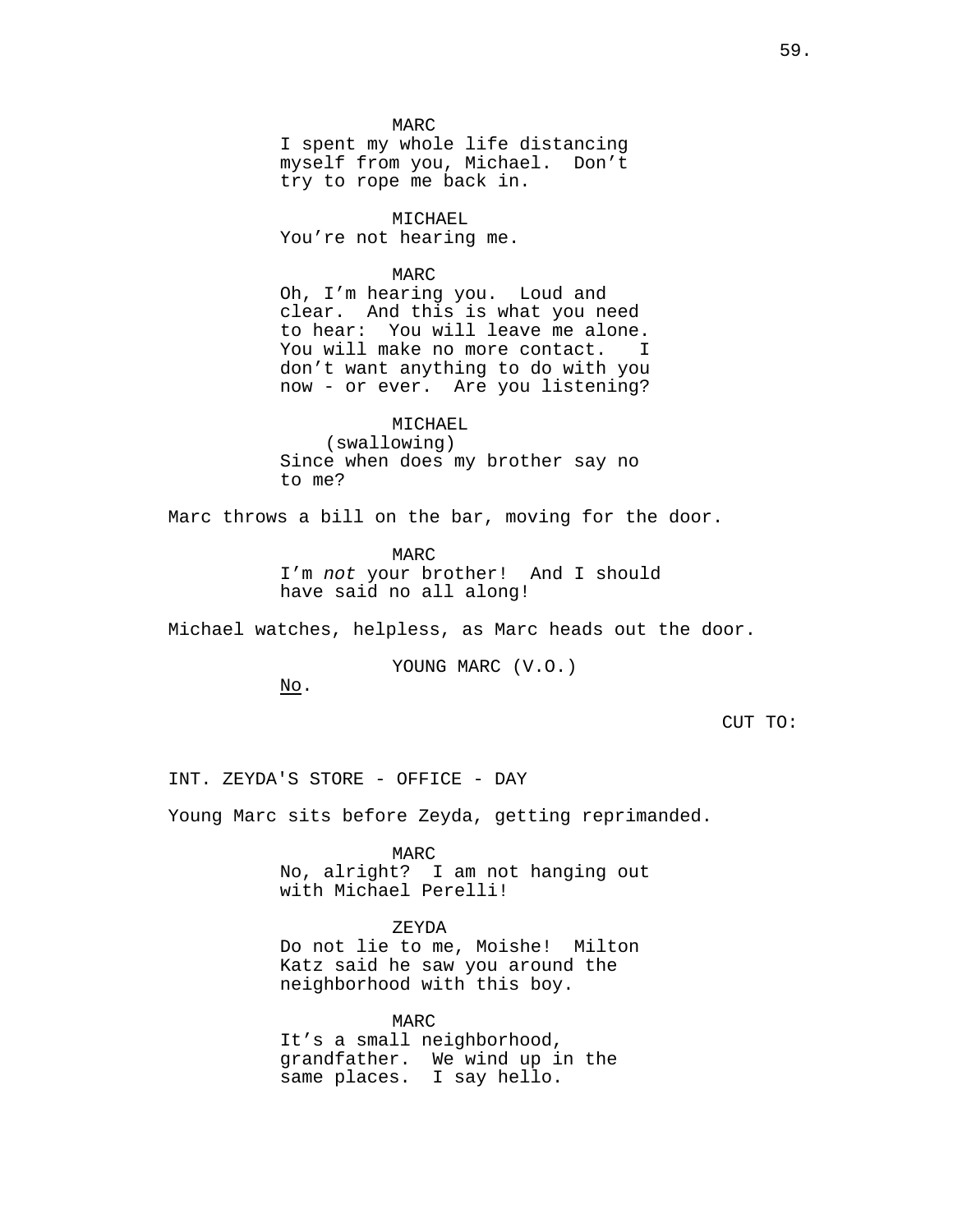ZEYDA And what do you do after these hellos?

MARC We visit. We talk about stuff.

ZEYDA You are not telling the truth, Moishe!

MARC Yes I am! (flustered) And what if I do spend time with Michael. So what? You're not my parents!

ZEYDA Don't you disrespect me!

MARC -- he's my friend! He's been like a brother to me! He's looked out for me!

ZEYDA He is trouble! He runs in a dangerous crowd. Your mommon and I don't want you to be his friend!

MARC Well -- that's not your choice!

ZEYDA Don't you dare raise your voice to me, young man!

Zeyda rises, stands towering over Marc. They both notice that someone has come to the window.

Mommon stands there, eyeing Marc with conviction.

MOMMON (IN HEBREW) If you will not do as we say, you must leave our home!

Mommon stalks away. Zeyda sighs, looks to Marc.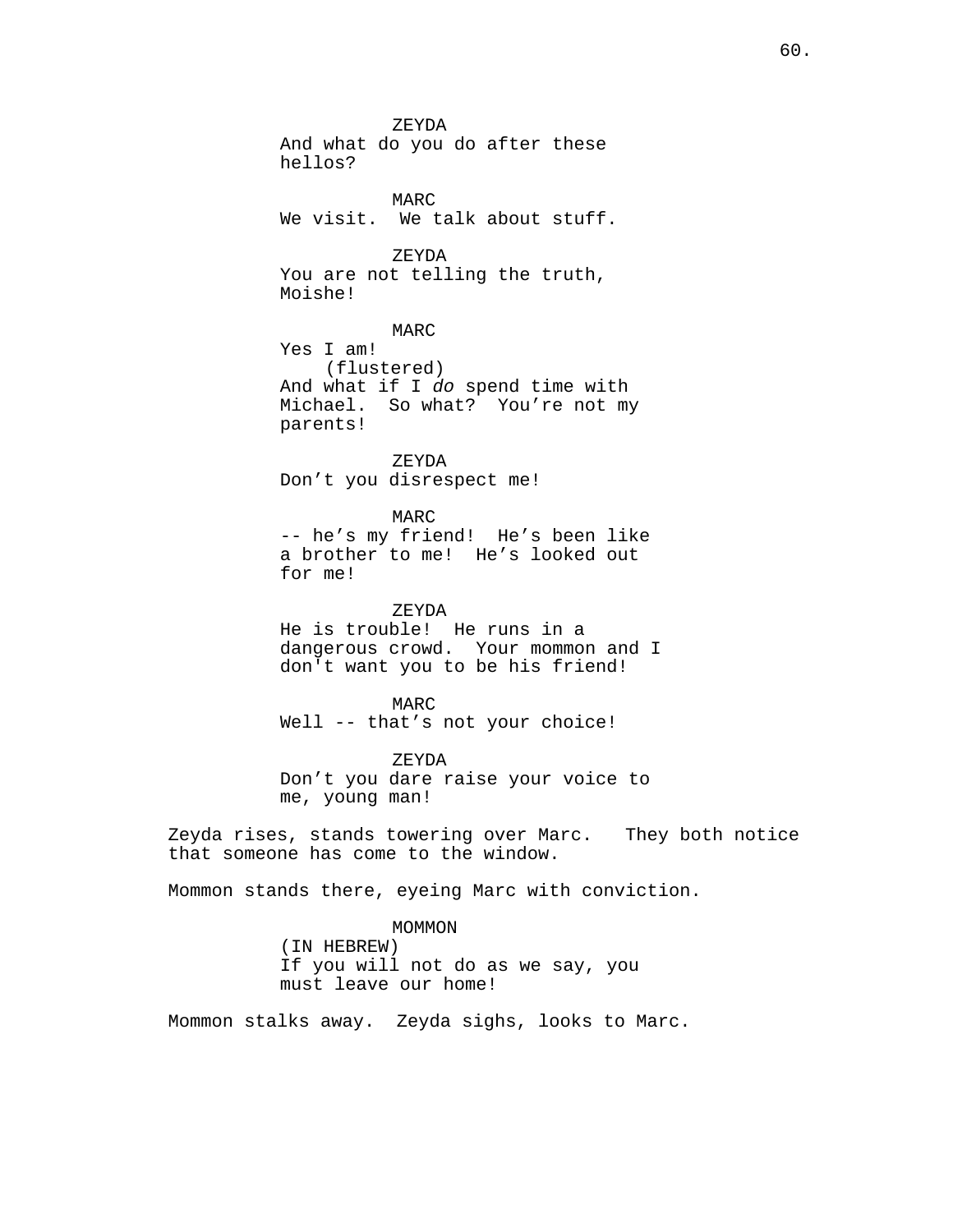ZEYDA I'm sorry, Marc. But if you can't abide by our rules, I will have to take you back to your parents.

MARC (muttering) All because of my choice of friends.

ZEYDA No. It's because of our choice.

Zeyda returns to his desk, picks up a phone, extends it.

ZEYDA (CONT'D) You can call them and let them know what's happening. I'll drive you to the bus station tonight.

MARC

Don't bother.

Marc rises, starts to head out of the room.

MARC (CONT'D) I'll get there myself!

ZEYDA

Come back here.

Marc ignores him, storming out.

ZEYDA (CONT'D)

Moishe!

INT. MARC'S ROOM - CLOSET

Marc digs the filebox from out of the blankets on the shelf. He pulls out a sizable wad of bills, pockets them.

INT. BUS TERMINAL - DAY

Marc sits at a bench, a duffel bag beside him, staring off.

```
MICHAEL (O.S.)
Hey - Moishe!
```
Marc looks up, to see Michael striding over.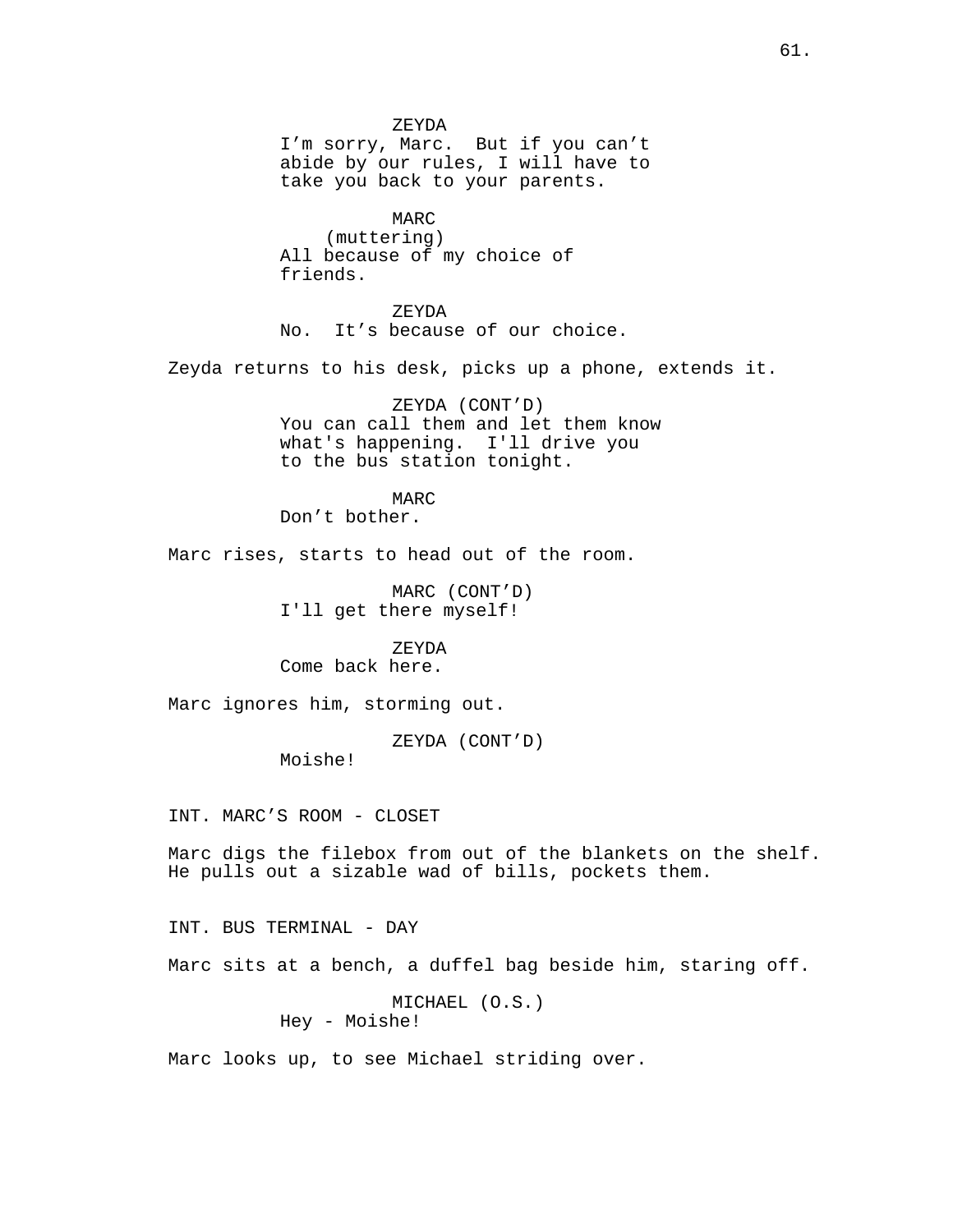MICHAEL (CONT'D) What the hell? Where you going?

MARC My grandparents kicked me out. I have to go back to my folks for the rest of the summer.

MICHAEL The hell you do.

Marc doesn't respond, staring at the ground.

MICHAEL (CONT'D) You weren't gonna even say goodbye? Not to me? Not to Shiona?

MARC I was gonna write... I dunno. (off his look) I'm sorry, Mikey. I'm a little rattled right now.

Marc looks ready to cry. Michael sits with him, giving him the once over.

> MICHAEL So it's just a matter of not having a place to stay? Is that it?

MARC No way I'm gonna stay with you.

MICHAEL Naw, naw. Who said anything about that? You need to be independent, anyway. A man needs his own place. (standing up) So let's get you one.

MARC (smiles, sardonic) My own place? How?

MICHAEL Buddy, with the right magic, anything is possible.

Michael whips out a chunk of bills, smiling.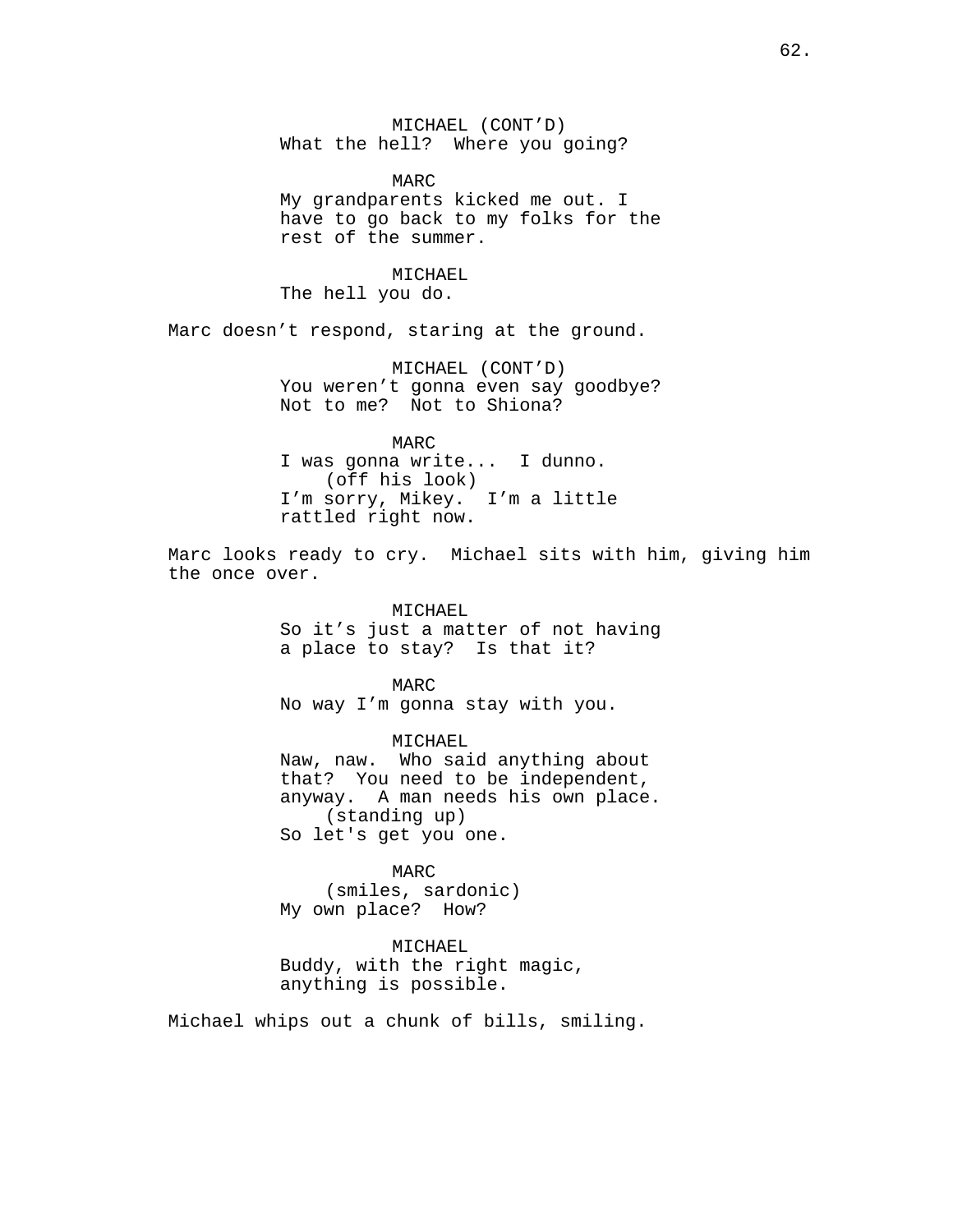INT. APARTMENT - DAY An older man, AL, walks Marc and Michael into a two room apartment. Marc takes in the space as Al hands him the keys. AL Here ya go. Just give me a couple weeks notice if you're gonna split. MARC Don't I need to fill out any papers, or...? Al trades a look with Michael, then turns back to Marc.  $\Delta T$ . A Perelli's word is good enough for me. Al heads for the door, Michael clapping him on the back. MICHAEL Thanks, Al. Sure appreciate it. Marc notes that Michael hands him a few bills and a little bag of something. He turns his attention to a window. After a moment, Michael comes up to join him. MARC What am I gonna owe you for this? MICHAEL Just your promise that you won't let anyone tell you what to do ever again. MARC Deal. MICHAEL And that we're brothers. For all of time. Michael pulls out The Slasher. Marc is confused. Michael turns the knife to his palm and makes a small cut. Blood

MARC

suit, making an incision. He puts his hand out.

oozes. He hands the knife to Marc. Solemn, Marc follows

Brothers.

Michael smiles and clasps Marc's hand.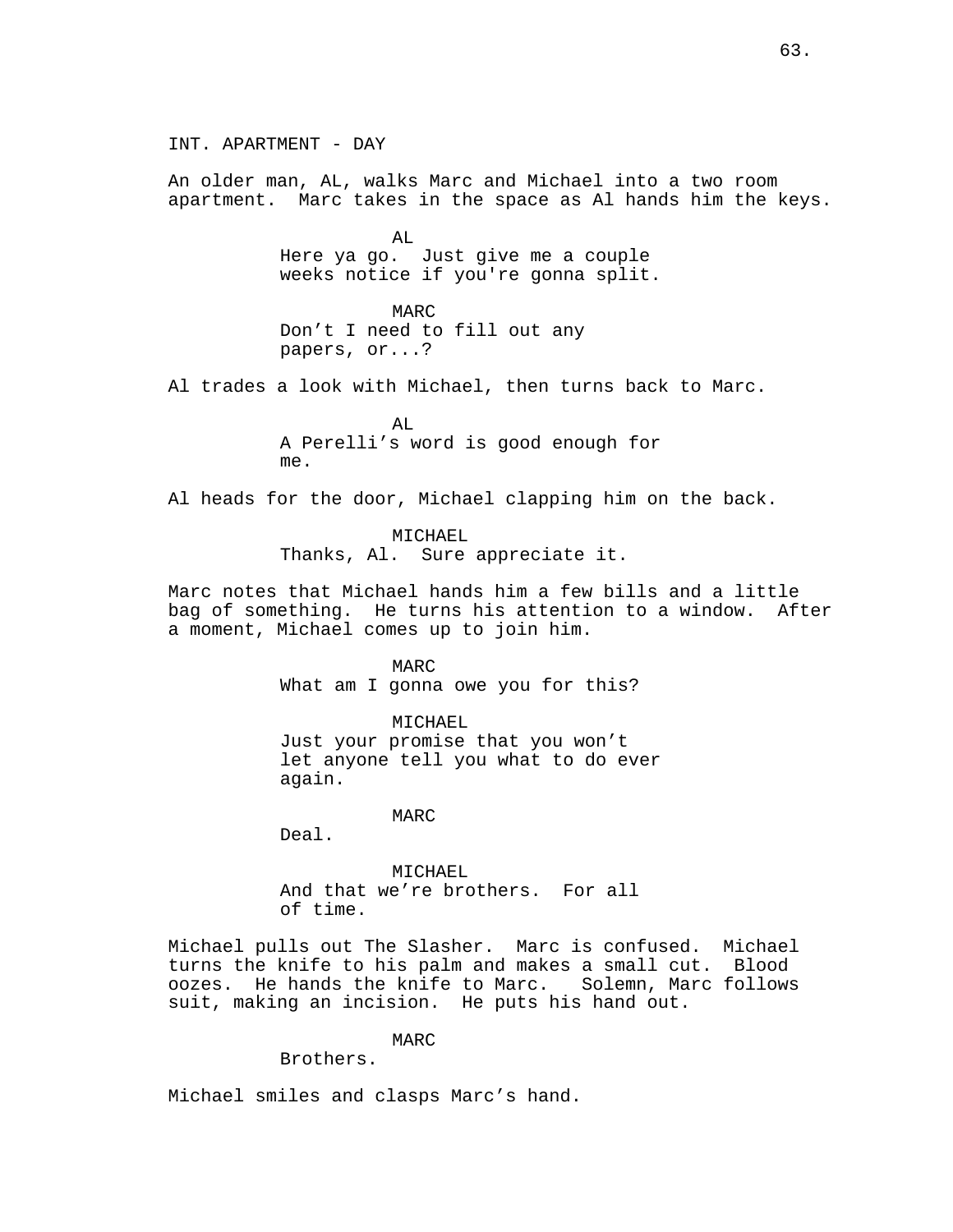MICHAEL We're family, now. Paisan. You understand? We stick together, no matter what.

After a moment, Marc nods. Michael smiles.

MICHAEL (CONT'D) Welcome to my world, Moishe.

DISSOLVE TO:

INT. ADULT MARC'S APARTMENT - NIGHT

Adult Marc lays in bed, puts his forearm over his eyes, tries to get to sleep... to no avail.

INT. LIVING ROOM -NIGHT

Marc stands looking out. Behind him, his COMPUTER SCREEN glows.

Marc takes a seat at his computer. His fingers tickle the keys... but he can't get started.

EXT. ROOFTOP

Marc sits on the roof, alone, staring into the city.

DISSOLVE TO:

EXT. STREET/VAN - NIGHT

Michael and Marc wait on a corner. A grimy grey VAN pulls up before them. Michael opens the door and Marc crawls in.

# INT. VAN

Carmen is driving. Lou rides shotgun. Skar and Royce are sitting in the van, on crates. Marc looks instantly nervous as they take seats on the opposite side.

> MICHAEL Evening boys.

ROYCE Whoa, whoa-- what the fuck is he doing here?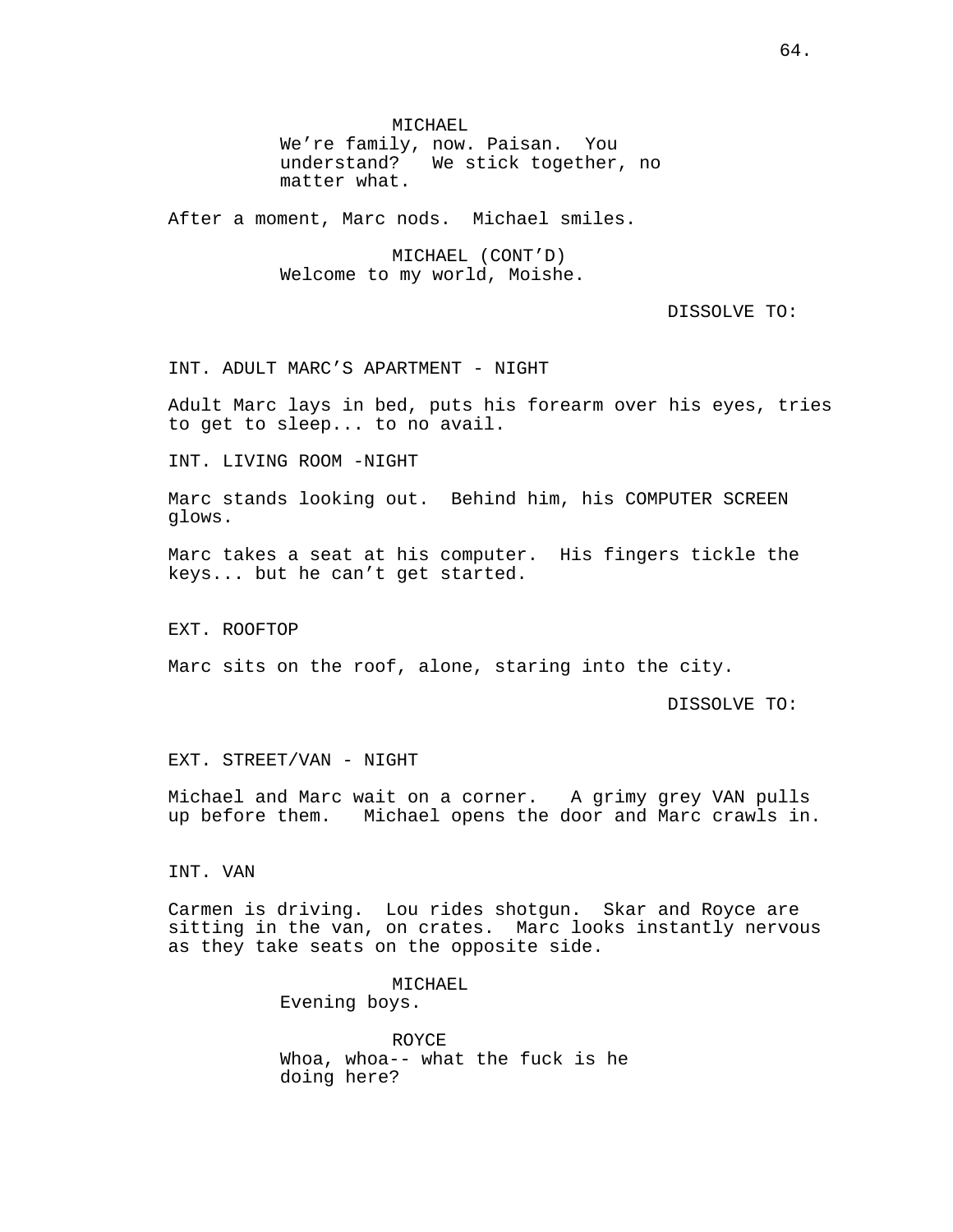MICHAEL He's my partner. We do everything together.

SKAR Oh, really... everything?

Michael fixes him with a cold eye. He calmly pushes his shirt aside, revealing the sheathed Slasher.

> MICHAEL Could you ask me that again, Skar? Don't think I heard you.

**LOU** (chiming in) He asked why the kike, Mike? Couldn't find a man we can trust?

MICHAEL Are you kiddin'? I trust this guy with my life. He's family.

ROYCE Yeah, well. I can't say I trust him with my sister.

Michael turns his attention to Royce. He unsheathes the knife, begins to pick his nails with the Slasher. Marc is looking very claustrophobic.

> MICHAEL I don't trust you with shit, Torch. Yet I put money into your hands again and again. Now what's that all about?

LOU Yeah, c'mon, Torch. Would you rather know Sugar is banging some stranger at Belle Isle or that she's in the safety of an honorary Perelli?

Marc looks to Michael, who continues to stare down Royce. Royce finally grumbles, diverts his attention.

> MICHAEL Hey Carmen - how 'bout some tunes? It's like a hearse in here.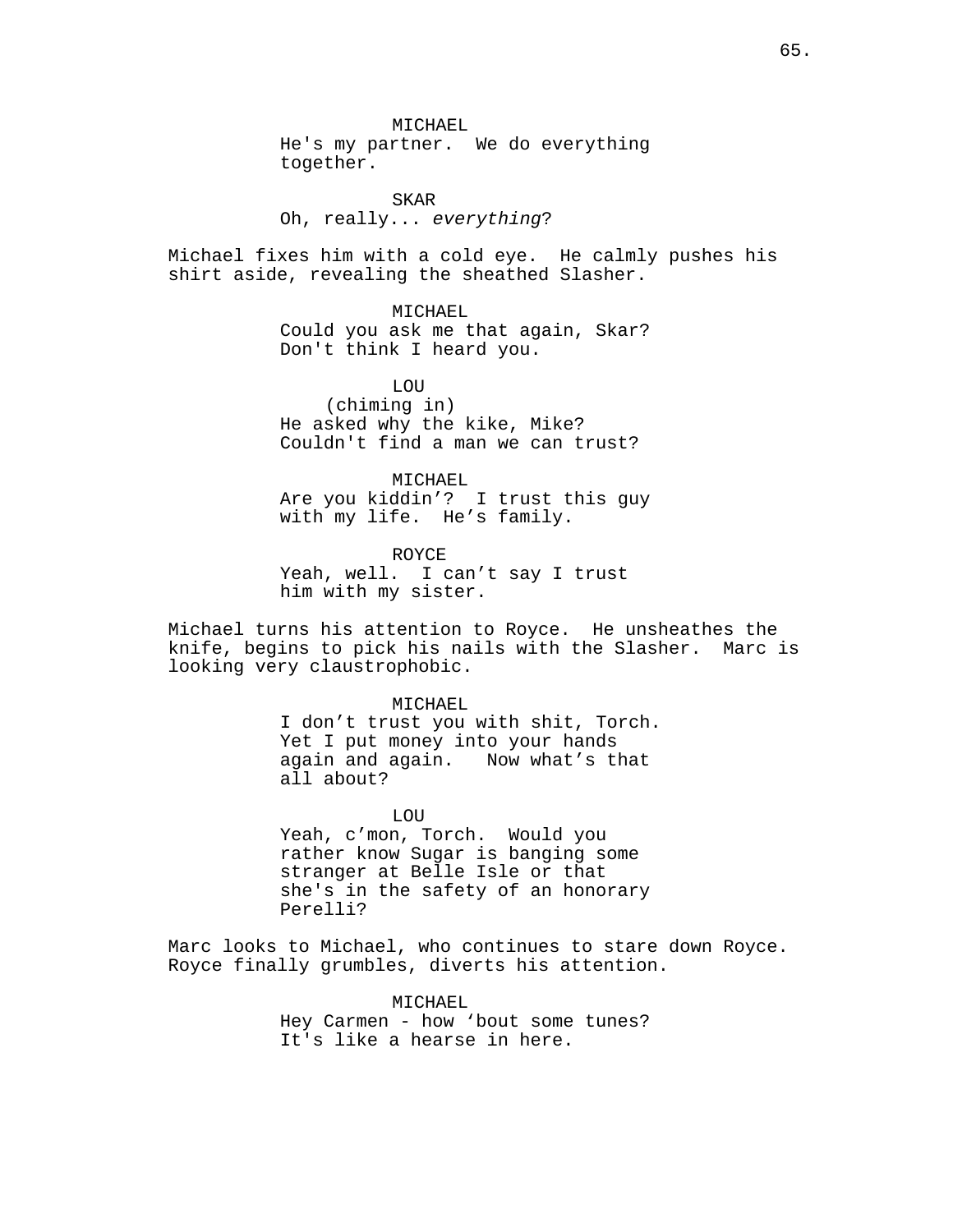Carmen looks to Lou, who shrugs. He pushes in a cassette. Strains of "Dirty Deeds Done Dirt Cheap" by AC/DC pound out. They ride along. Marc is gnawed with thought.

### EXT. HIGHWAY INTERCHANGE

Lou's VAN turns onto a freeway interchange.

EXT. AFFLUENT NEIGHBORHOOD - NIGHT

The VAN cruises a a tree-lined road. It slows and approaches a wrought-iron GATE. Beyond the bars, a striking MANSION.

Marc is confused, as the van backs up to the wall, pulling<br>behind a blind of thick bushes. The others start exiting behind a blind of thick bushes. from the vehicle. Marc detains Michael.

> MARC Hey, man - where are we? What are we doing here?

MICHAEL (shrugs) Visiting the 'burbs.

Michael starts to go. Marc grabs him again.

MARC You said you just needed a few guys to move.

MICHAEL That's right. We're a few guys and we're moving. Everybody but you.

Marc notices that the others are putting on camouflage jumpsuits. Michael is stepping into his own.

> MICHAEL (CONT'D) Sorry we don't have one for you, bro. You're just staying with the van. Don't leave the cover unless you have to.

MARC Just tell me what this is all about.

Lou looks at Michael. Michael takes Marc aside.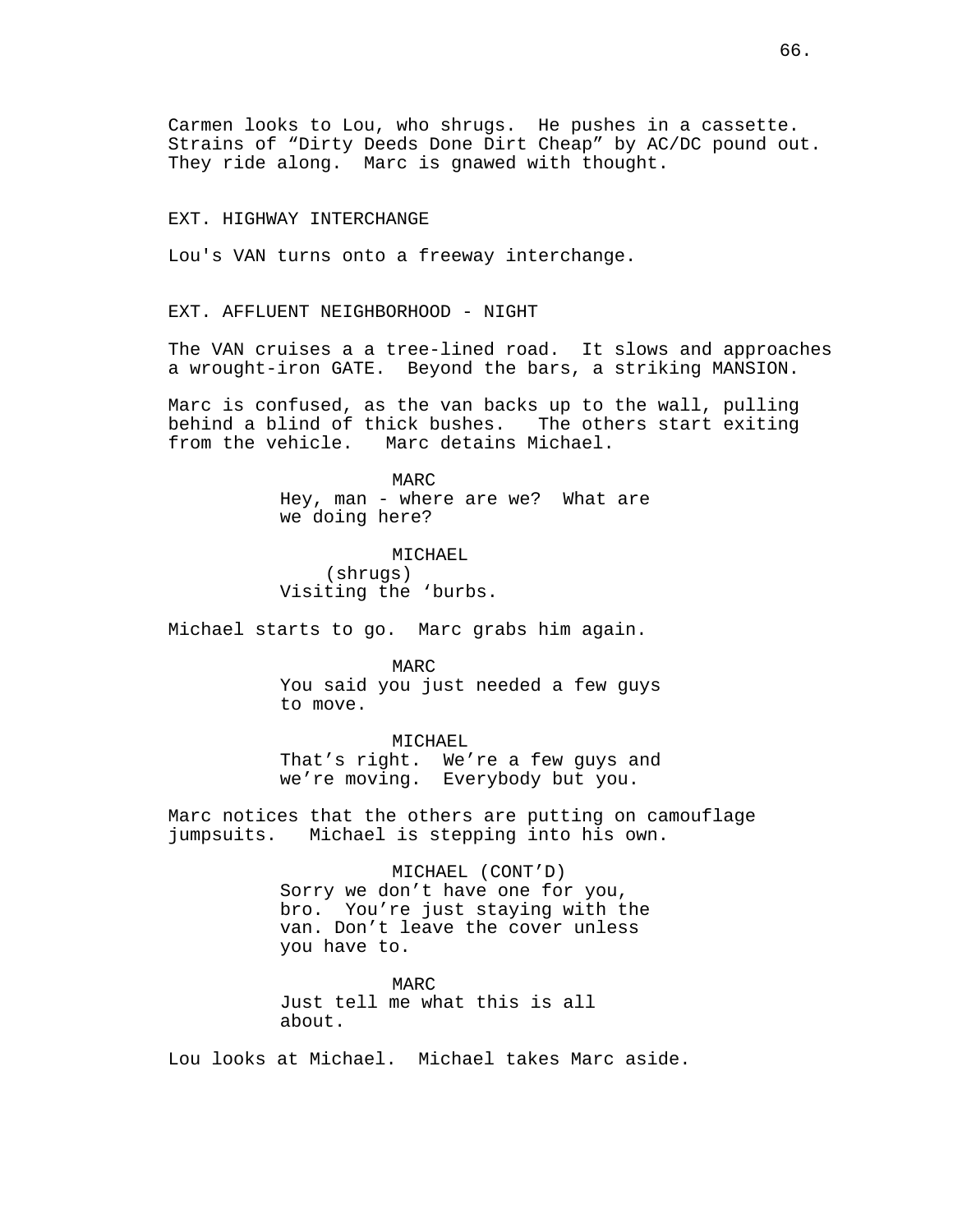### MICHAEL

Look - yonder is the home of some rich dude, okay? Lou found out they're gone all summer. And Carmen knows his way around the alarm. End of story.

MARC You're robbing the place? And making me a part of it?

MICHAEL You're not a part of it. You're just a guy sitting in a van looking out for uninvited visitors. And getting paid for your trouble.

LOU What the fuck, Spiderman? You didn't brief him on what he was doing?

MICHAEL I told you to trust me.

Michael looks back at Marc, intently.

MICHAEL (CONT'D) Don't let us down, brother. There's a lot more in this for you on the other side.

Michael pushes off. The men start climbing out, climbing up onto the van, then hoisting themselves over the wall, hooking a rope ladder around the upper edge to descend.

Marc, about to jump out of his skin, gets behind the wheel.

DISSOLVE TO:

INT. VAN - NIGHT

All is deathly quiet. Marc looks around, nervous. His eyes fall to the SCAR on his palm. He presses his thumb into it.

His attention is snagged by the SOUND of an approaching vehicle, the sweep of HEADLIGHTS. He spots a SECURITY vehicle, the sweep of HEADLIGHTS. VEHICLE, slowly cruising. Marc hunkers into the seat.

The vehicle continues like a slow shark around the curve. Marc breathes a sigh of relief.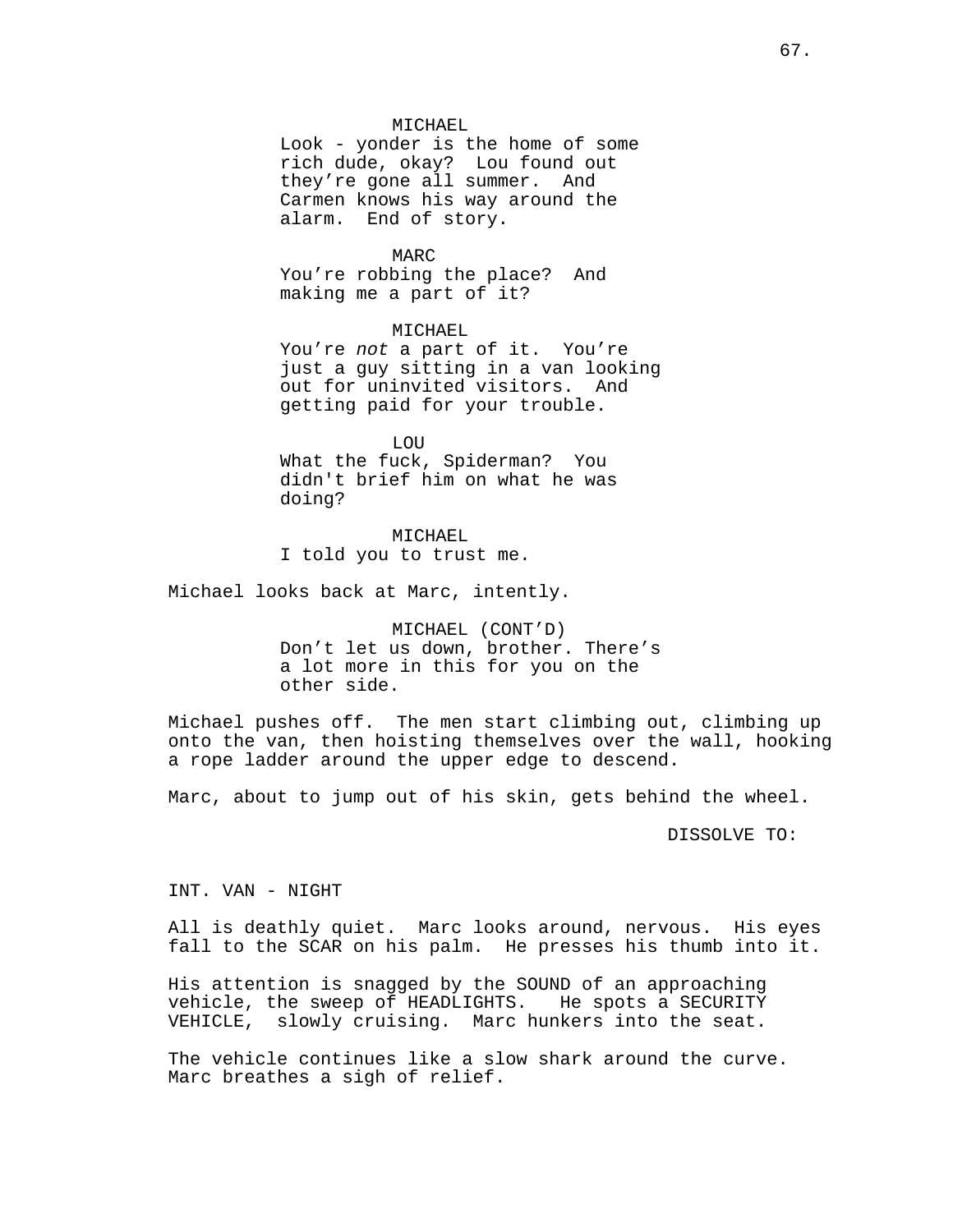Suddenly there is a THUMP on the van roof, just over his head. More THUMPS. Suddenly Lou is throwing open the door, practically shoving Marc aside, getting behind the wheel. Marc jumps into the back, as the rest of the gang piles in.

> MARC There's a security guy. He just went past.

MICHAEL We know. He came up the driveway and did a loop. We were all staring out the windows, shaking to our nutsacks. But then he just cruised right out.

#### CARMEN

Dumbass rent-a-cops.

SKAR

It was beautiful, baby.

More THUMPS, as more men and items land on the roof. The gang starts scooping them up, throwing them in the back. Marc watches it all happen, overwhelmed.

He meets Michael's eyes a moment. Michael avoids it, keeps occupied.

INT. GARAGE/STREETS - LATER

The VAN pulls into a garage. The guys start to climb out. Marc is one of the first. He instantly heads back out the garage door, straight for the streets. Michael emerges, calling after him.

> MICHAEL Marc... hey, Moishe...

Marc keeps going. Lou comes up to Michael.

LOU What the fuck's going on with him?

MICHAEL I dunno. But I'll take of it.

LOU Yeah. You take care of it. (handing him some bills) You take care of him, too, huh?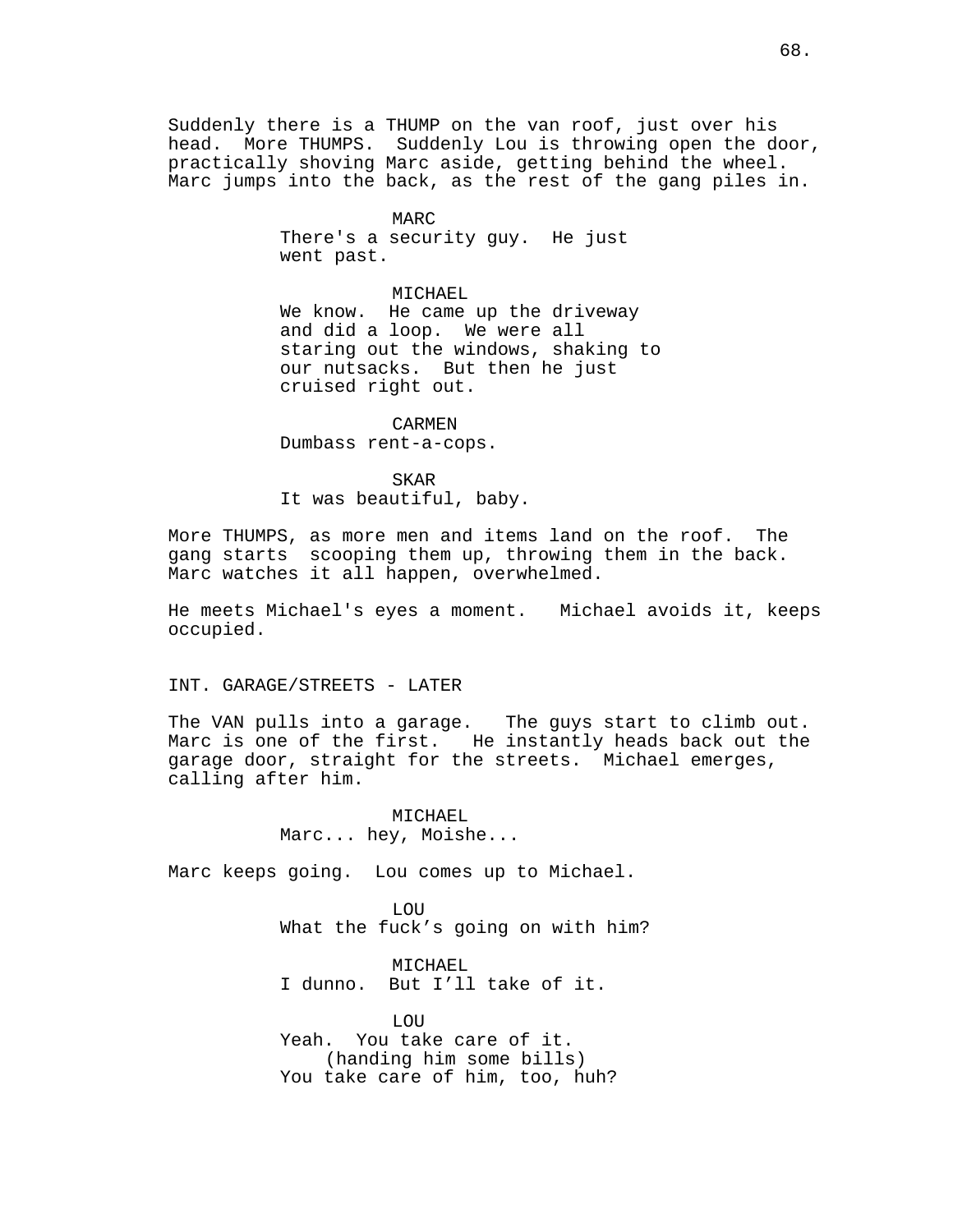EXT. STREET - NIGHT

Michael spots Marc, jogging up the street, and runs toward him. When he starts to get near Marc, Marc speeds up, losing him. Michael keeps pace, then cuts up through an alley.

INT. ALLEY

Marc loses Michael for a moment, then Michael suddenly emerges from a side entrance, keeping pace with him.

> MICHAEL Wait-- will you just wait one second?

Marc starts to pick up his speed. Michael growls and accelerates, tackling Marc. They fall into some garbage cans. Marc fights to push him off, but Michael pins him down. Marc swings, but Michael angrily stops his punch.

> MICHAEL (CONT'D) What the hell is wrong with you?

MARC What's wrong with you? You put me into the line of fire, you son of a bitch!

Michael digs in his pocket, pulls out Lou's extra bills.

MICHAEL Here - here, alright? A bonus, for your high-risk.

MARC I don't want it!

MICHAEL Yeah? How you supposed to pay rent?

Marc stops fighting. He doesn't protest as Michael stuffs the bills into his pocket. He climbs off of him, as Marc sits up, dazed. Michael slumps next to him. After a silence:

> MARC I want you to promise me. That you'll never pull me into something like that again.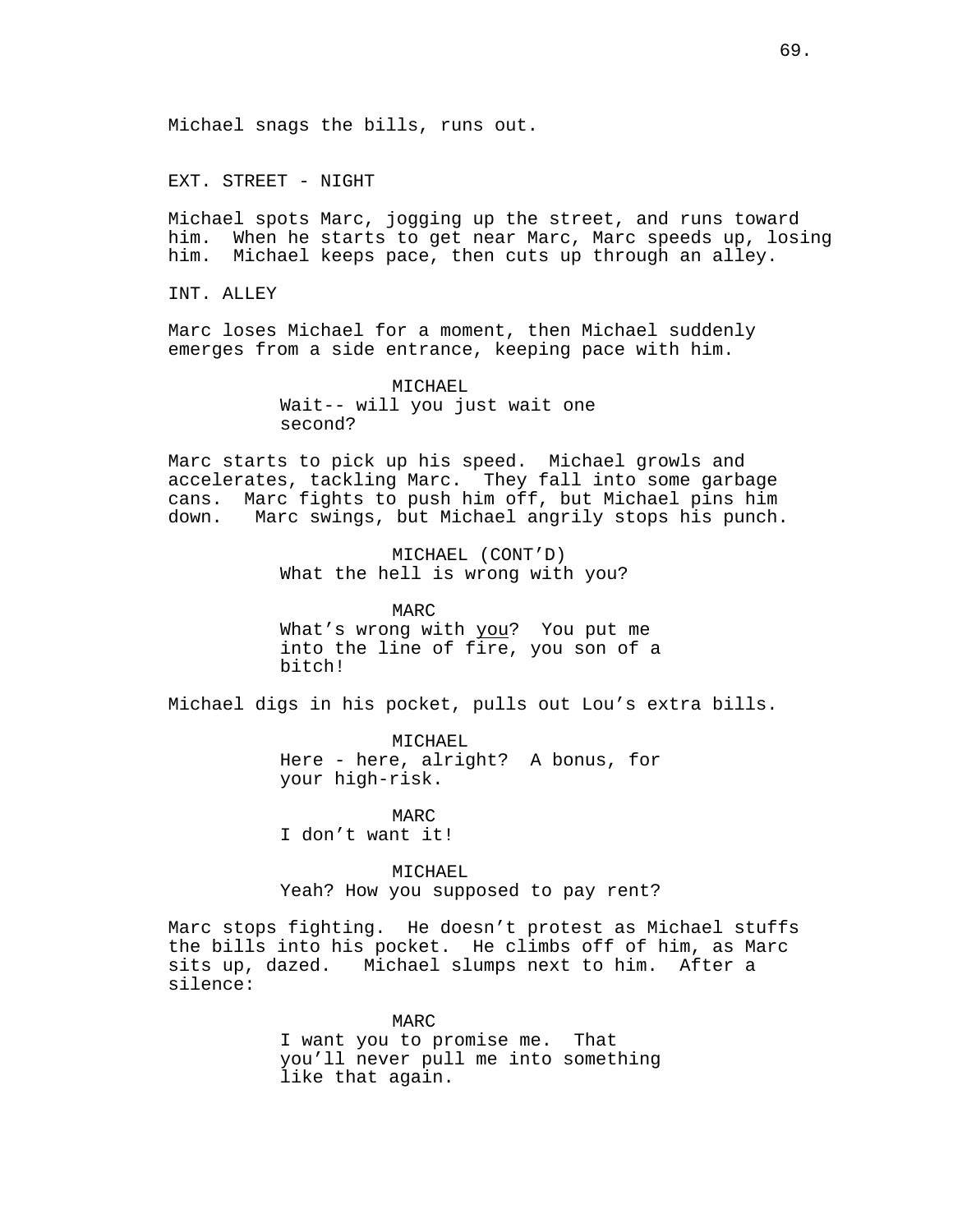MICHAEL Fine, fina -- I promise. From now on, I give you the lowdown and you can choose if you want in.

MARC No - I don't want "in" anything! Okay? Not ever!

MICHAEL

(stung) My intentions were good, Moishe. I just want to see you stay independent... that's all.

MARC

Promise me.

Michael nods, holds out his hand.

MICHAEL

Deal.

After a long moment, they clasp their scarred hands.

EXT. STREET - LATER

Marc and Michael are walking home. Marc gnawed by something.

MARC What was Lou talking about? With that whole "Sugar" thing?

MICHAEL I dunno... probably just yappin' out his ass...

Michael looks at Marc, and sees that this answer doesn't fly.

MICHAEL (CONT'D) It's no big deal. Shiona... who goes by "Sugar"... she sometimes works at this Belle Isle place. It's a big time floating poker game. Happens a lot of Palumbo's.

Marc listens, troubled.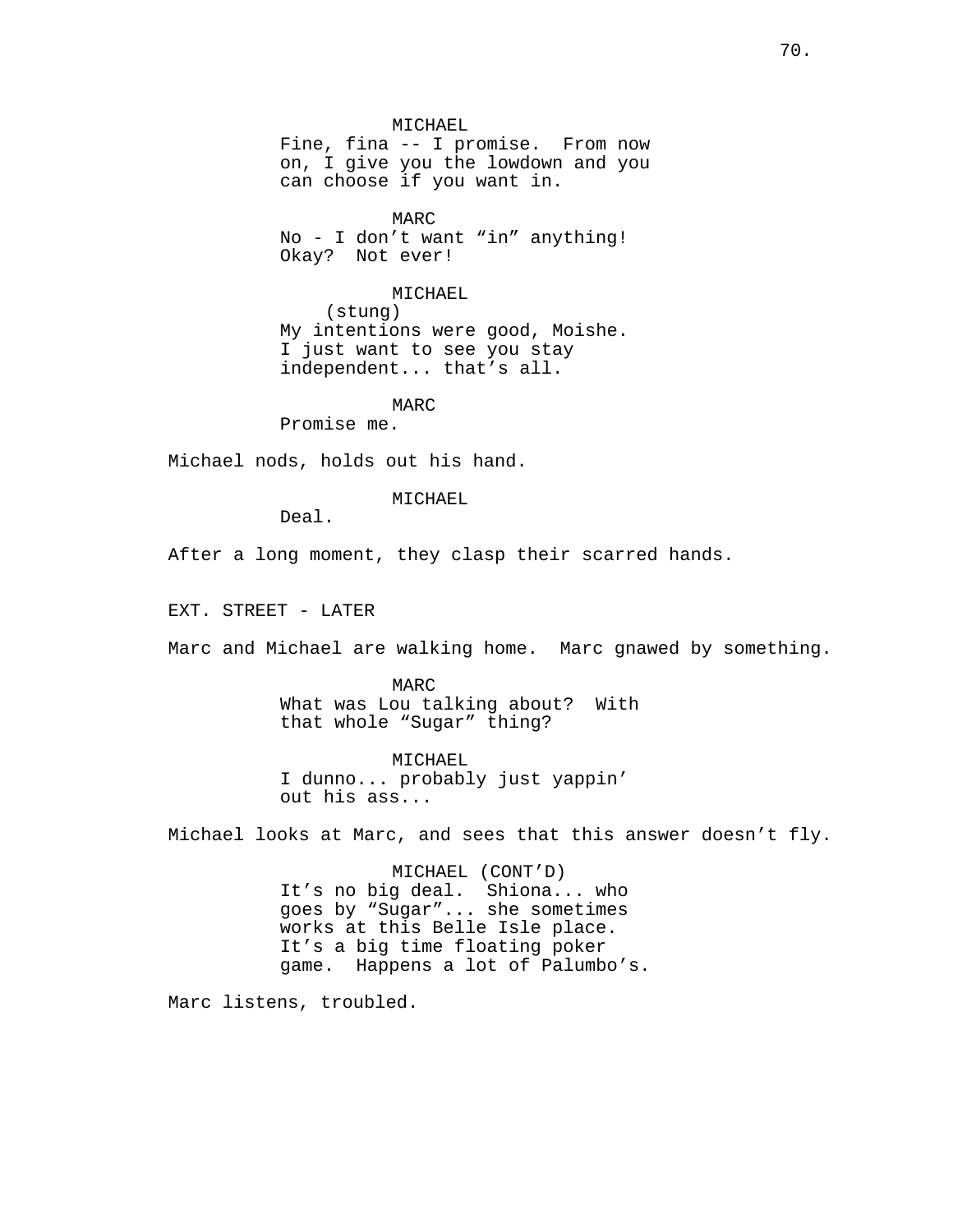# MICHAEL (CONT'D)

It's no biggie. The bluebloods like havin' a good-lookin' chick around to serve food, keep their glasses full. That's all.

### MARC

... that's all?

# MICHAEL

I know that some of the girls do more... on occasion. But Shiona is a good girl. She's quiet. Melts into the background. That's how she's able to pull things off.

### MARC

Things like what?

# MICHAEL

Well... for instance.... it was Shiona who overheard one of the players say his house was going to be empty for the summer. She told me... I told Carmen... Carmen told Lou... that kinda thing.

#### MARC

Jesus...

Marc stops walking, stunned.

MICHAEL

Look. You just gotta have fun with this girl and that's it. Get laid, smoke her pot, stay on her good side. But don't put too much into it. (beat) And don't fall in love, brother. Trust me on that.

DISSOLVE TO:

INT. OLDER MARC'S APARTMENT - NIGHT

Adult Marc lays in bed, his arms outstretched. HEADLIGHT PATTERNS playing on the ceiling. He looks to his LEFT...

... where he sees LELA, her back to him, her head resting against his arm.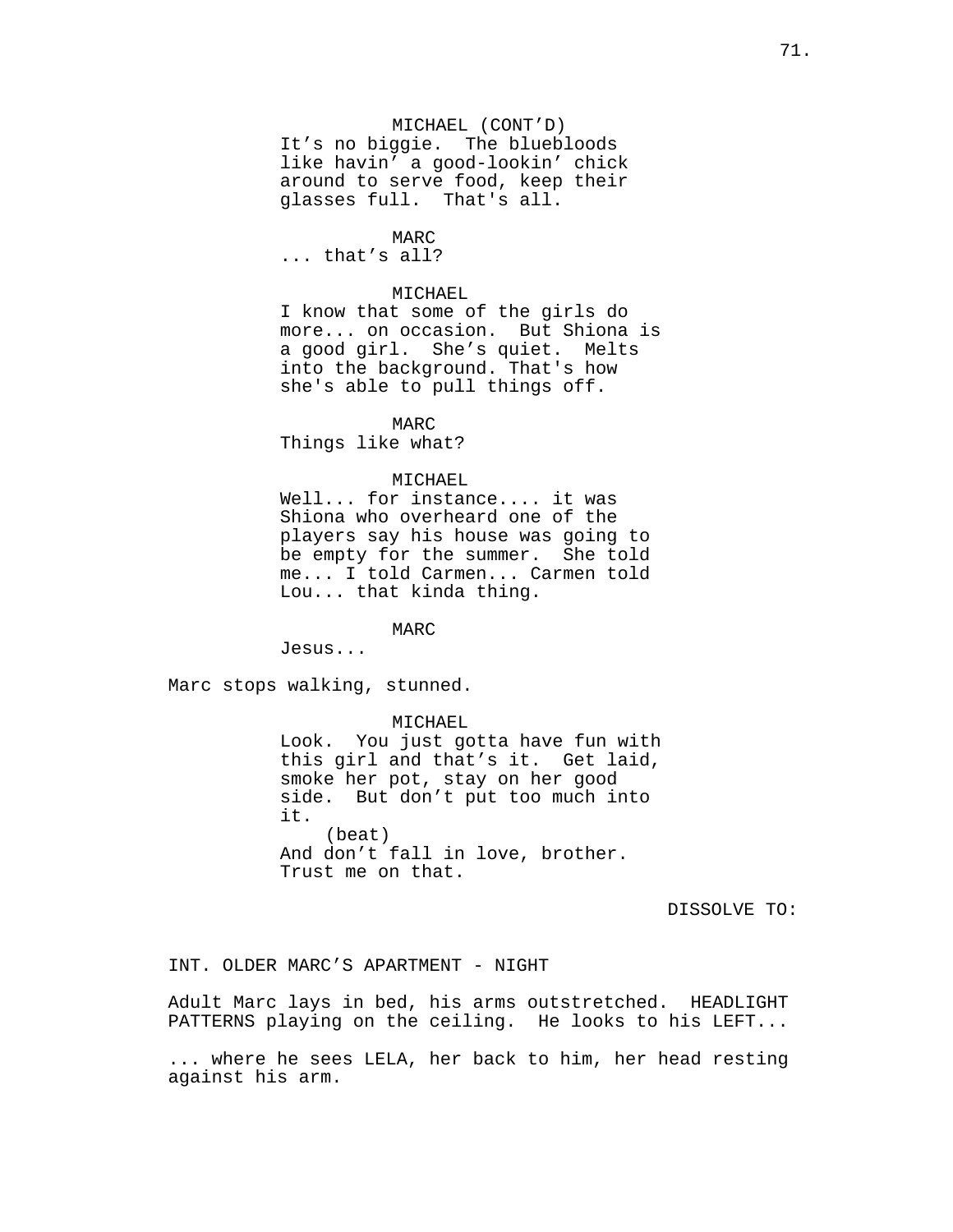Marc opens his eyes, as if from a dream. He blinks, staring down the length of his arm.

There is no one against his arm. Realization sinks in. Then, on the other side, Shiona raises her head, her head resting on his RIGHT ARM.

> SHIONA Whatcha thinking about, sugar?

Marc looks to his RIGHT--

INT. MARC'S ROOM - AFTERNOON

Shiona's face greets him. Young Marc and Shiona are laying in bed, in the aftermath of lovemaking.

> MARC "Sugar." Now there's a nickname. Doncha think?

> > SHIONA

... 'spose so.

MARC I mean, it's supposed to mean something sweet, I guess. Right? Isn't that the idea.

Shiona shifts her attention to a nightstand, finds a joint in her glass ashtray, lights it. He studies her back.

> MARC (CONT'D) I heard through the grapevine you were working at Belle Isle.

Shiona meets his eyes. She shrugs.

SHIONA

Sometimes I do. Yeah. Everybody needs a second job these days.

MARC What exactly kind of job is it? (off her look) I mean is it waiting tables, or...?

(MORE) SHIONA I do a little bit of everything. When I was first hired, they just told me to serve drinks and food.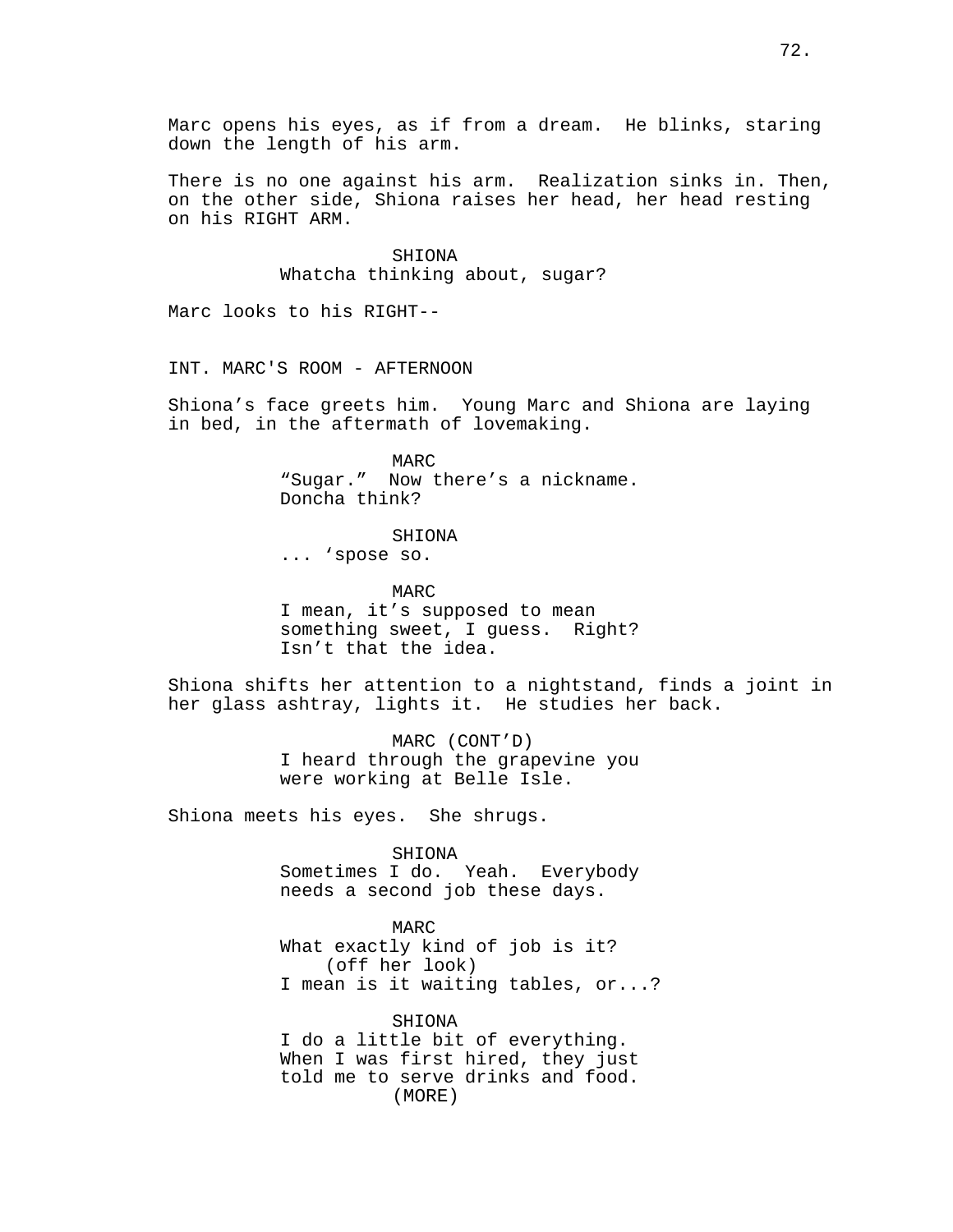SHIONA(cont'd) If I stayed all night, I'd pick up the early racing forms.

MARC Ah, yeah? Does it pay well?

#### SHIONA

Well enough. (then) But not as good as the nights things would get slow and I'd have to do a trick or two. Now that was good cash. Tax free, too.

Marc sits up, playing along.

MARC Tricks? What you mean like magic?

SHIONA No, honey. Ain't nothing magic about it...

Marc nods. He gets to his feet, starts to put on his shirt.

SHIONA (CONT'D) What are you doing?

Marc shrugs, goes for his pants.

SHIONA (CONT'D) Oh baby... c'mon. It's nothing like when I'm with you. (touching his) Hey. I've never felt this way before. I'm serious. This - you and me - is two people loving on each other. It's not like screwing in some room behind a bar.

MARC

Ah, Jesus.

Marc pulls away from her, putting on his socks.

MARC (CONT'D) I'm sorry... I just... I gotta go walk around, or something...

SHIONA

Hey  $--$ 

Shiona pulls him back down to the bed.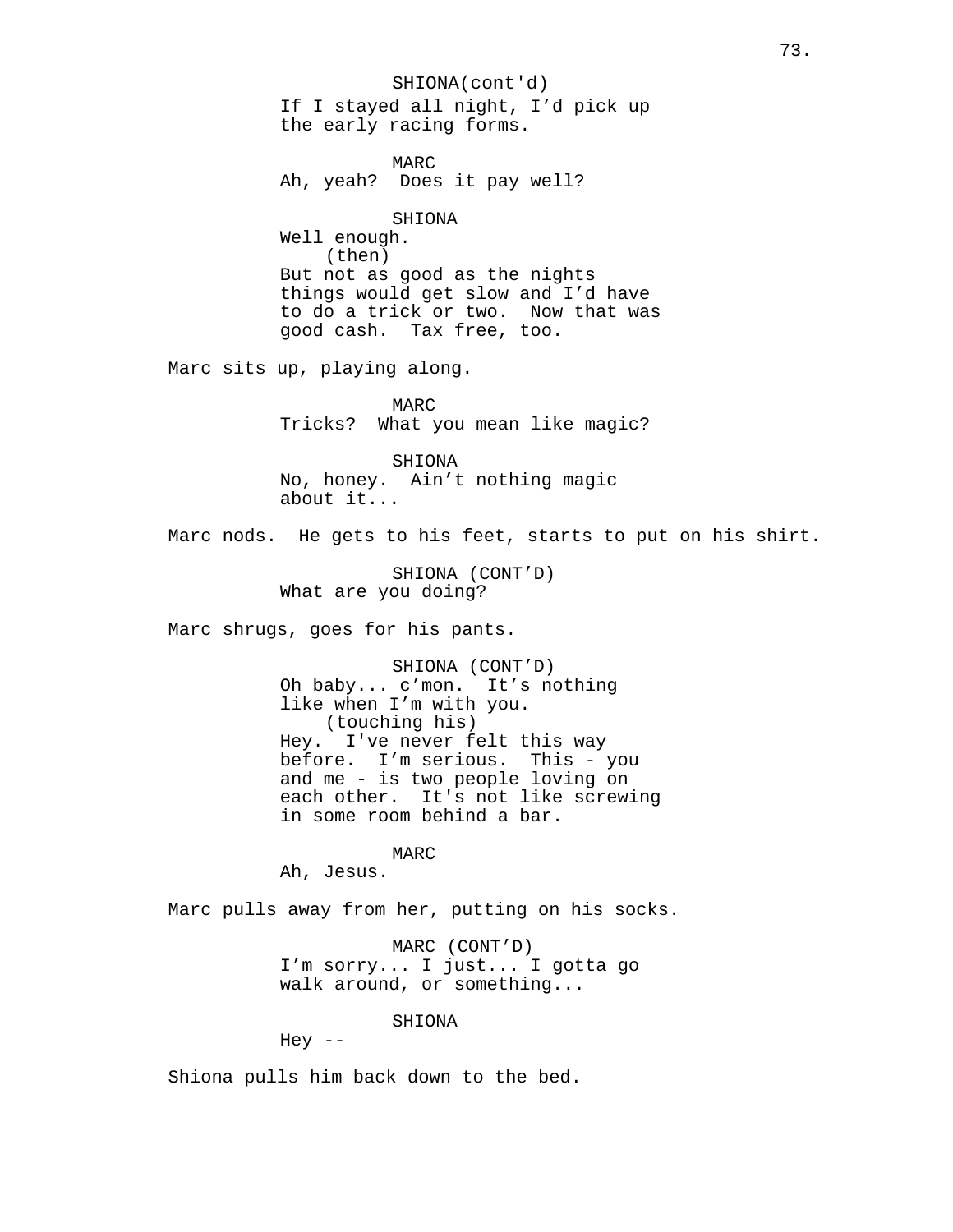SHIONA (CONT'D) That was then. It's all different now. I feel different.

He looks deeply into her eyes.

MARC No more tricks?

SHIONA

No more.

MARC (beat) Promise me.

Shiona says nothing. Then --

A RAPPING at the door, startles them both. Shiona goes for her robe.

Marc gets up, stares through the peephole.

POV - Michael stands there, shifting his weight, agitated.

MICHAEL Hey, bro - you in there? Lemme in it's an emergency.

Marc opens the door. Michael, harried and scuffed, pushes in, begins to pace, cagey.

> MARC ... what is it?

MICHAEL We're fucked man, that's what it is. I'm fucked... (looking to Shiona) You're fucked.

SHIONA The hell you talking about?

Michael goes to the window, peers through the shades.

(MORE) MICHAEL That mansion we robbed? It wasn't some run-of-the mill old fart's. They guy had mob connections. Nobody knew... He got in touch with Lou, Lou played dumb, denied everything.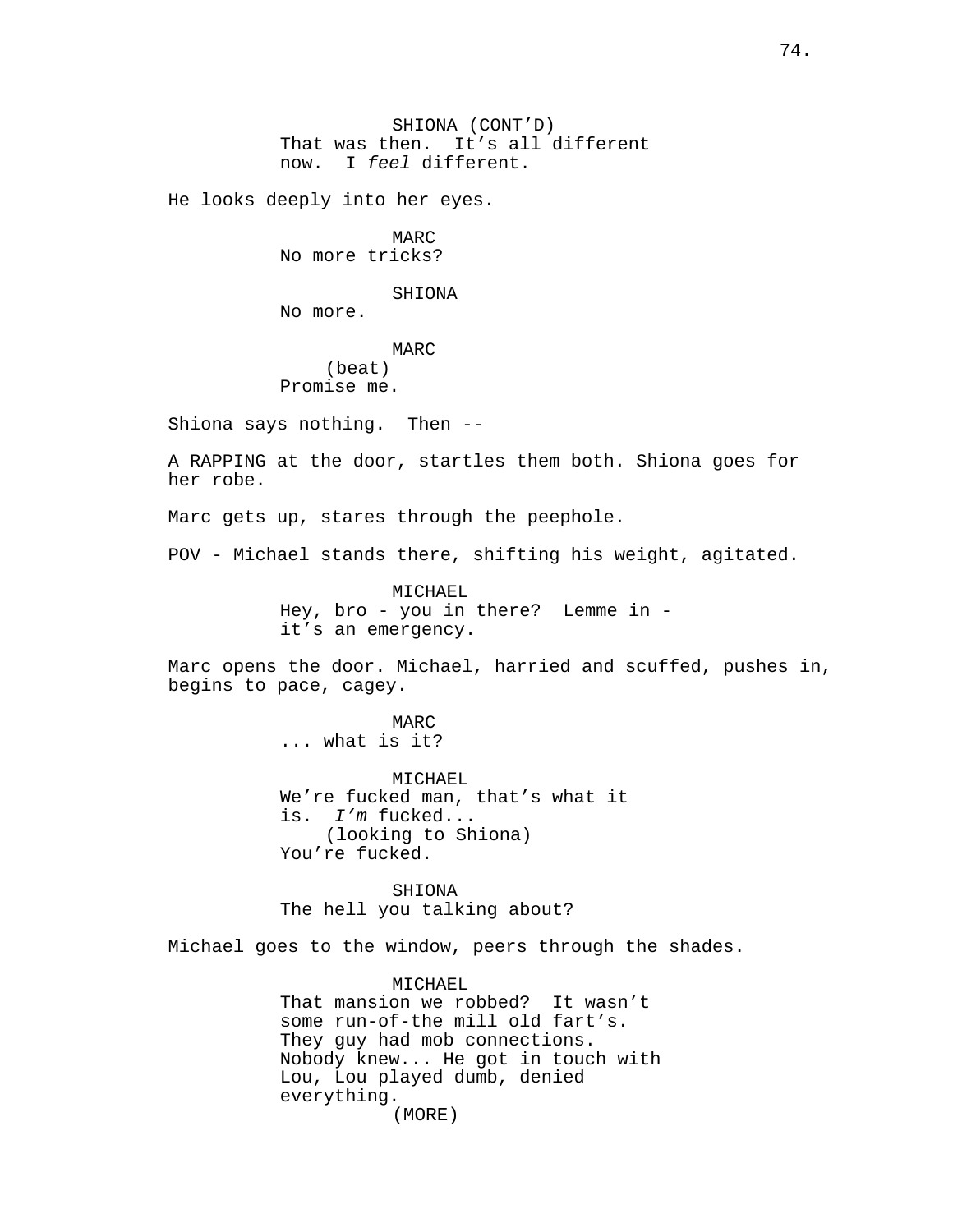MICHAEL(cont'd) But now he's mad as fuck that we gave him rotten info. End of the day: He threw us to the lions, Shi. He told 'em we pulled off the whole thing!

# SHIONA

Oh, shit.

MICHAEL Yeah - and his gumbas backed up the story. (jabbing a finger at her) Along with your traitor brother!

Shiona sinks to a chair, as Marc watches the exchange, helpless. Michael looks ready to rip out his hair, clearly strung out.

# MICHAEL (CONT'D) How the fuck could you not know who we were dealing with, Shiona? Huh?!

SHIONA Hey - I just told your ass a conversation I overheard. Ain't my fault if you didn't check it out...

Marc notices the Slasher, half-hanging out of Michael's belt. Michale suddenly whirls on Shiona.

> MICHAEL I need the book.

SHIONA Shit. Ain't no way.

MICHAEL It's the only chance we have of saving our hides!

MARC

What book?

### MICHAEL

Your girlfriend here once showed me a guest book she stole from Belle Isle. It has a shitload of names in it and could be real interesting to the cops, to wives, to ex-wives. Most of all, it would take Lou down for good.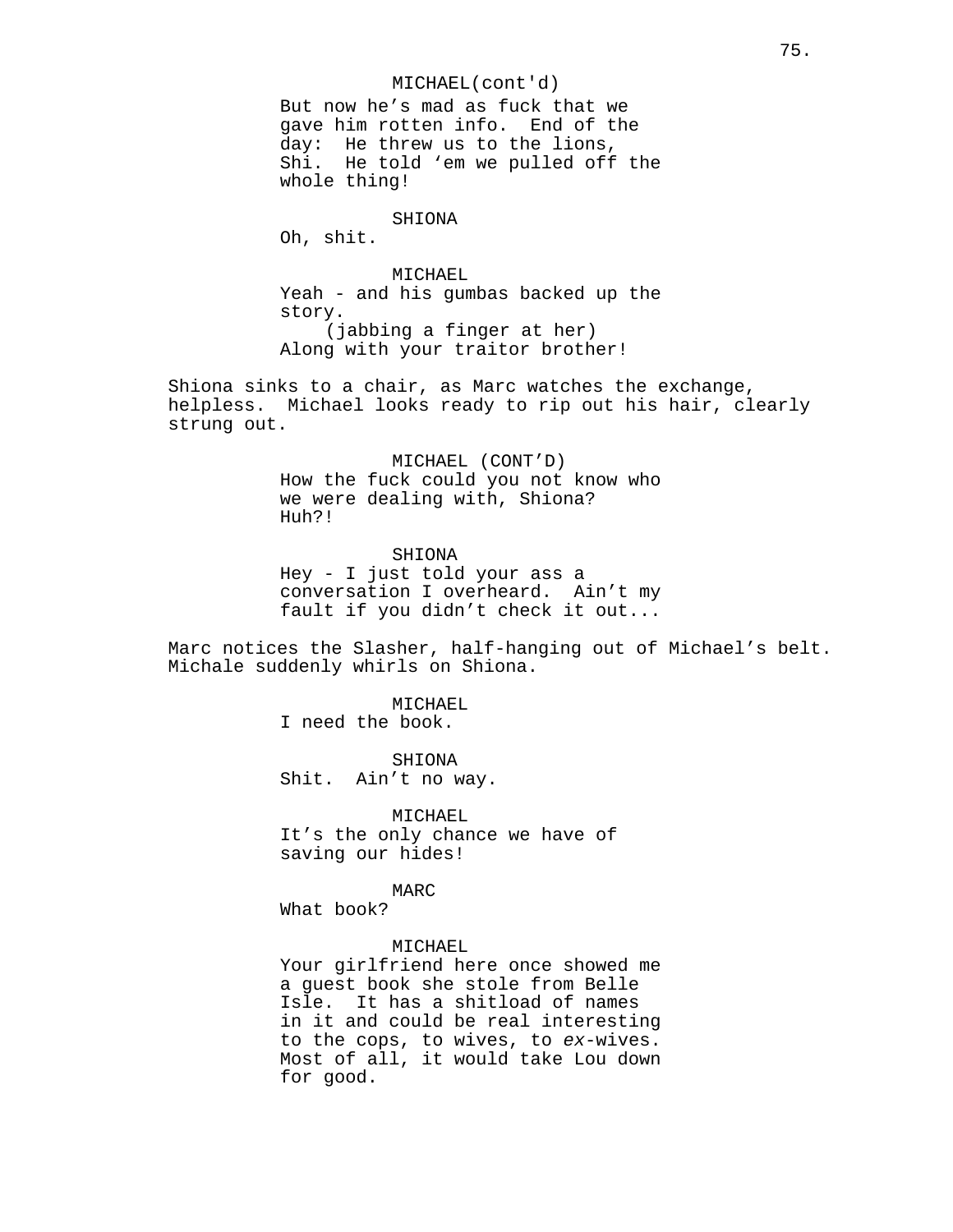SHIONA

Damn right. That's why it's in a safe place.

MICHAEL No place is safe! If he comes looking for you and finds it --

SHIONA Let him come! He's gonna love seeing where I cut him next.

MICHAEL I want that book, goddammit!

SHIONA

You keep your fuckin' paws off it! It may be the only way I can save my hide!

Shiona heads for the bathroom. Michael grabs her wrist.

MARC

-- DON'T!

Michael and Shiona are halted by Marc's outburst. Shiona yanks away and ducks inside the bathroom, slamming the door. Michael crosses to Marc, keeping his temper.

MICHAEL

You said you wanted to stay out of this, bro. Now might be a good time.

MARC Whattya gonna do, "bro"? Use the Slasher on me?

Michael looks ready to do just that. Finally he drains. He sinks to the bed, running his hands through his hair.

MICHAEL

Will you come out for a walk with me? Lemme talk to you...

Marc hesitates... unmoving. Michael looks up, pleading with him. Over this we hear ADULT MARC:

> ADULT MARC (V.O.) Would you just talk to me?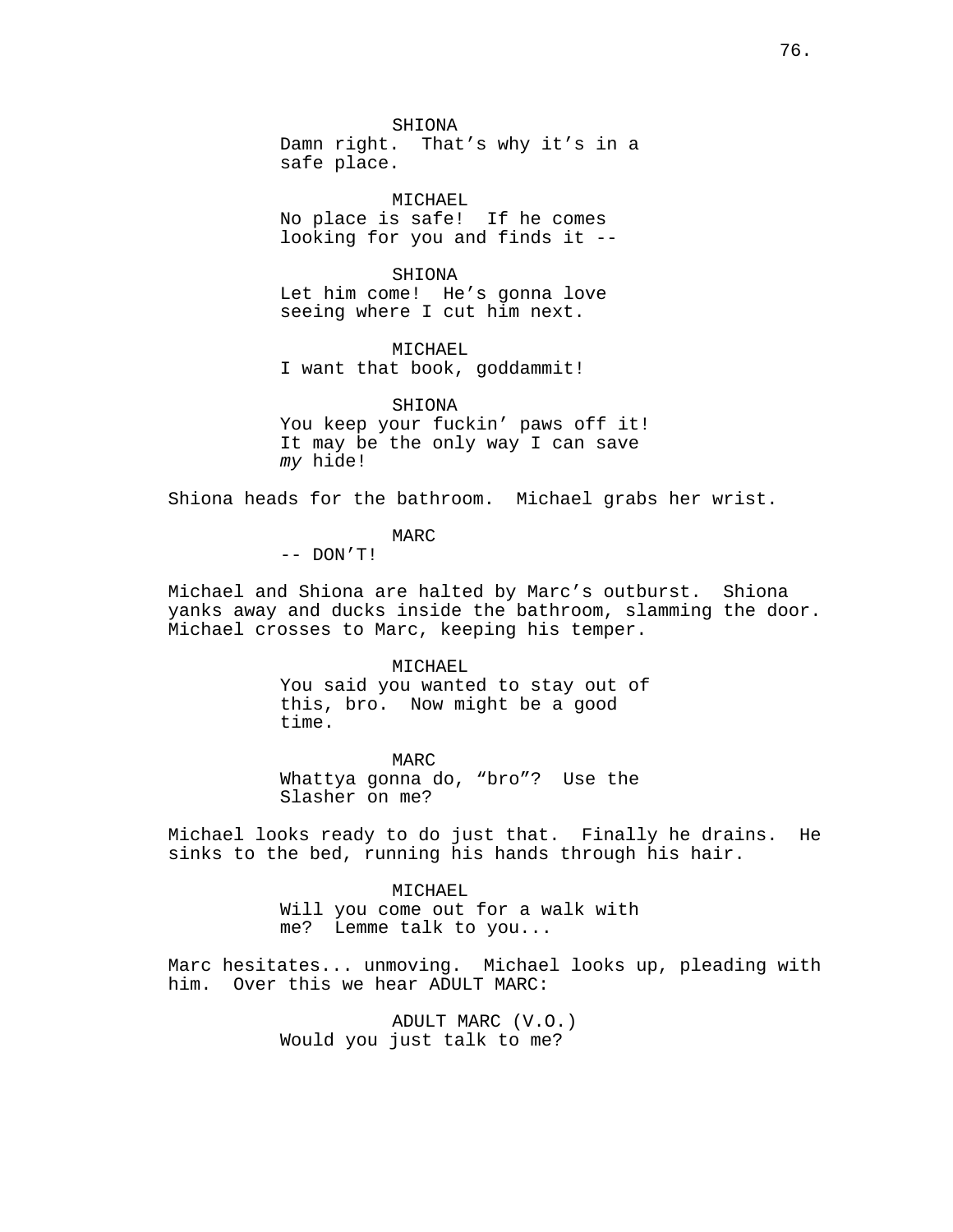INT. RUNNER'S WORLD OFFICES - DAY

Adult Marc is on his phone, leaving a message.

ADULT MARC That's all I ask, Lela. I'm... sorry I couldn't before. But, I will... we can't have this distance between us… so... I really just... want to talk.

Marc hangs up. He tries to go back to work. His FINGERS hover over the keyboards. He looks around his desk, at the random DETRITUS: SHOES promo CALENDAR, a photo with a FAMOUS RUNNER...

His eyes are absolutely lost, as he stares at the screen.

The BLINKING CURSOR waits for a touch of the keys....

There is COMMOTION down the hall. Marc glances up --

Michael appears around a cubicle, searching around. He looks like he's been drinking. A RECEPTIONIST follows him.

> RECEPTIONIST Sir... you can't go back there.  $Sir --!$

Michael spots Marc at his desk and comes over. Marc stands, indicates to the receptionist it's okay. She fades back.

> MICHAEL Why won't you talk to me? Huh? Why?

MARC This is totally inappropriate, Michael.

MICHAEL

I didn't take that rap to protect those scumbags, Marc. I took it to protect you! Do you ever think about that?

REED'S VOICE (O.S.)

Marc  $--?$ 

REED, Marc's EDITOR, stands a few feet away, concerned.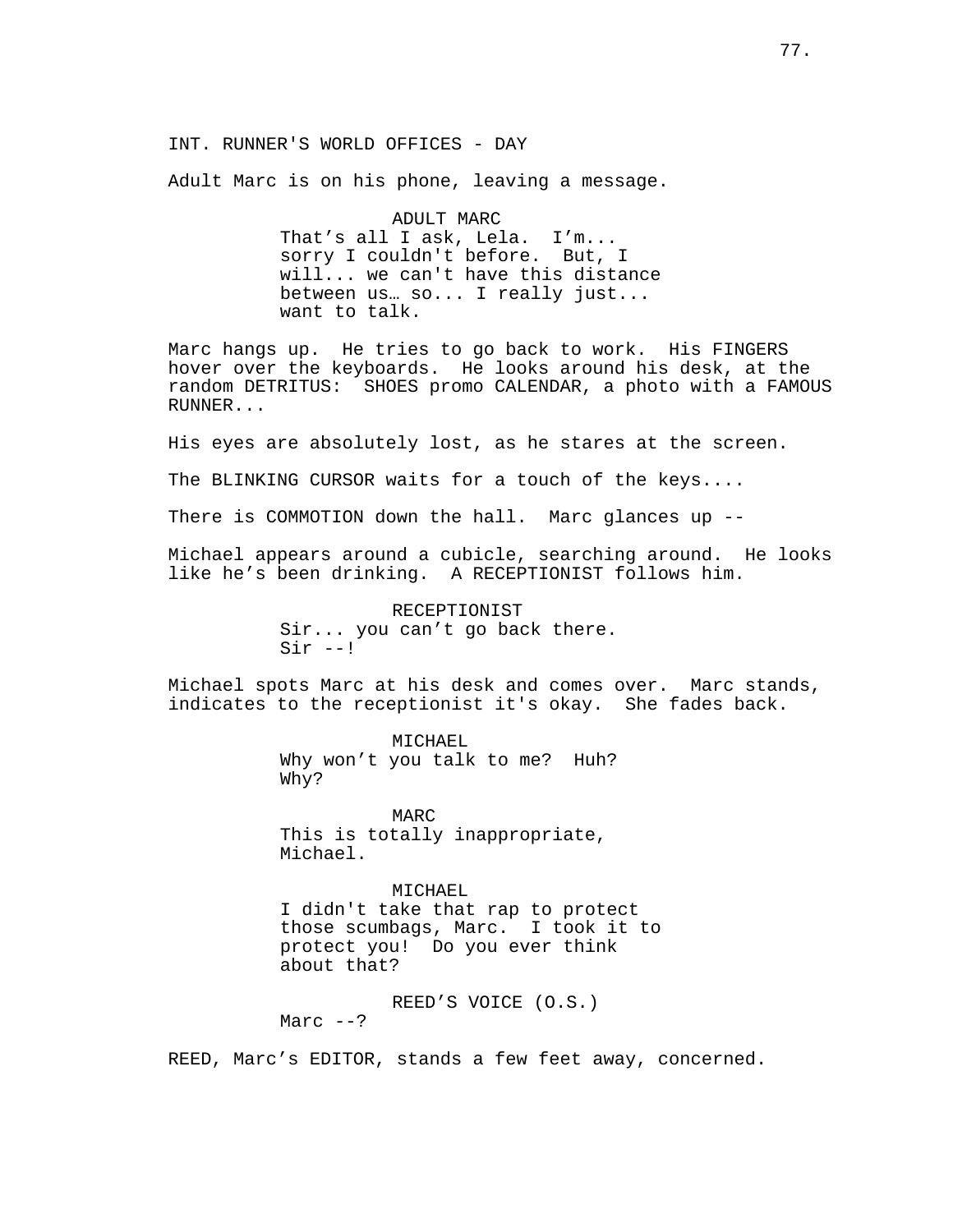REED We good here, or what...?

MARC We're okay, Reed. Thanks.

Reed gives Michael a once-over and heads off.

MARC This isn't the time. Please go.

MICHAEL When is the time? Hmm. I did it for you. So your life wouldn't be ruined, like mine. And now you won't help me? Why?

MARC Get out. Or I call security.

Marc lifts his phone. Michael stares through him. Finally, he turns and walks out. Marc hangs up. He breathes, rattled to the core.

DISSOLVE TO:

## EXT. NEIGHBORHOOD - ALLEY

Young Marc and Michael are moving through the back-alleys. Michael is nervous, rubbernecking. Marc is lost in thought.

> MICHAEL You have to find out where she keeps that book. I have to get it in my hands.

MARC You said you wouldn't involve me in anything anymore.

MICHAEL Yeah, well, sorry pal, but you're in this with the rest of us!

# MARC

No I'm not!

Marc looks at him in disbelief. Michael is beside himself with junkie anxiety.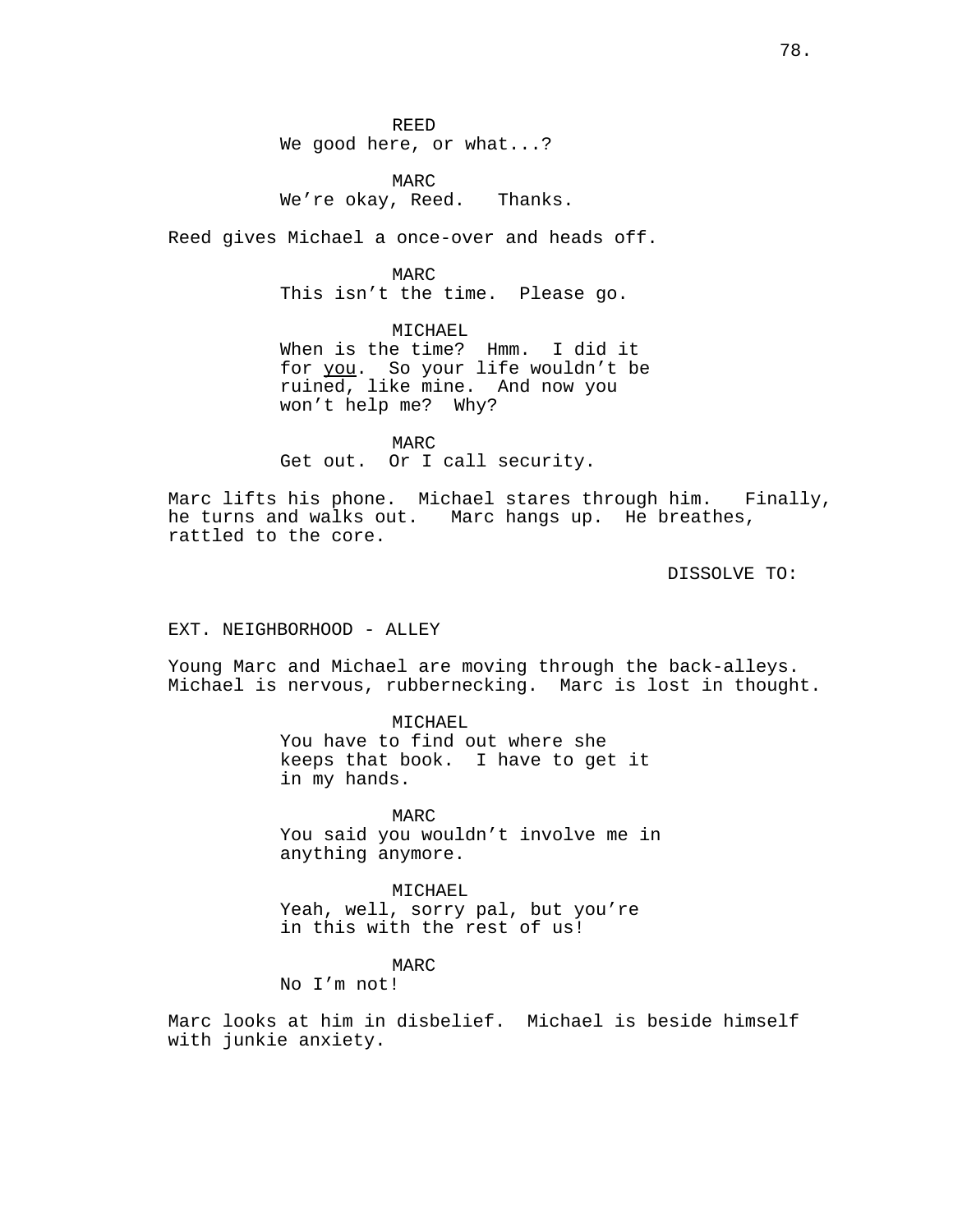MICHAEL

No? I keep you in the place you're living. I keep food on your plate, green in your pocket. You are involved!

MARC (stopping in his tracks) Then don't help out anymore. I'm going back to my folks. I'm sick of this shit.

Marc turns and heads away.

MICHAEL Wait -- Marc -- Moishe!

Marc hesitates. Michael approaches him.

MICHAEL (CONT'D) I'm scared to my shit, man. The Perelli name used to mean everything on the streets... now it's like wearing a target. I'm a wanted man. I don't even have control over Torch anymore.

Marc's color drains. Michael looks suddenly past him, down the alley.

A TRIO of YOUNG THUGS have appeared around the corner, stopping in their tracks, spotting Michael. They talk among themselves, then fan out and start to approach. Michael and Marc turn and start walking the other direction.

> MICHAEL Okay... we can handle this.

They spot two more YOUTHS, closing in on them from far ahead.

MICHAEL (CONT'D) There's a side alley ahead. When we get there, turn and run like hell. I'll handle these guys.

MARC No way. I'm not leaving you.

MICHAEL Don't worry. Some will go after you. But you can lose them on Jackson. I'll find you later.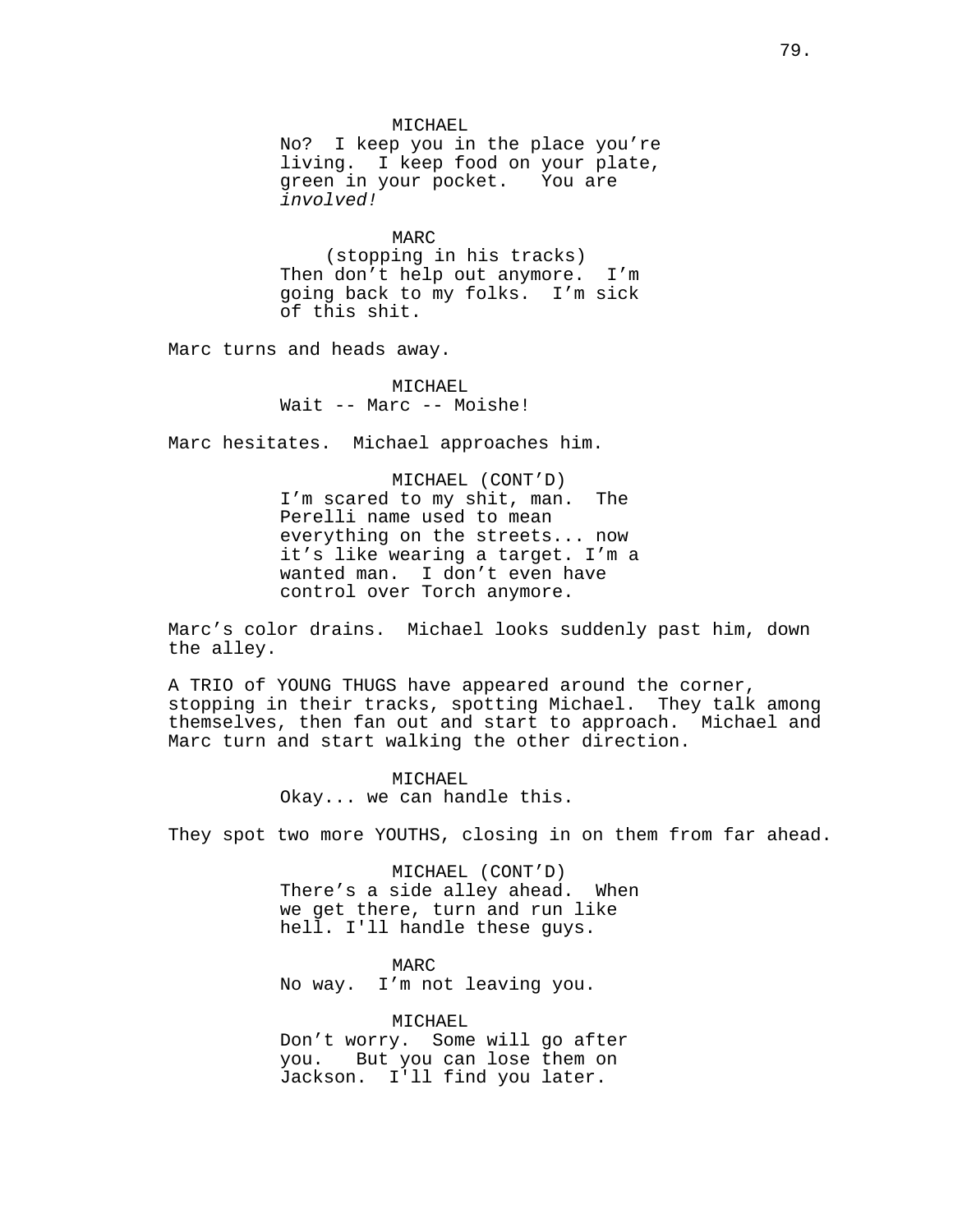The YOUTHS are closing in. Michael suddenly taps Marc.

MICHAEL (V.O.)

Go!

Marc bolts forward as Michael heads down another alley. A couple of the rear flank of the YOUTHS peel off and chase Marc, but he easily loses them in a fast sprint. They drop back, start running back into the alley.

Marc slows his gait and cuts suddenly down another alley, heading back toward the first.

ANOTHER ALLEYWAY

Marc emerges to see Michael backed against a wall, swiping with the Slasher, keeping the tormenters at bay.

Across the street, Marc grabs onto a fire escape ladder, pulling himself up.

The YOUTHS unsheathe their own knives... one pulls out a chain. They form a ringlet around Michael.

Michael spots Marc, reaching the rooftop. He grins, puts the knife between his teeth and leaps up onto the building, grabbing the niches in the brick and pulling himself skyward.

The YOUTHS are too stunned to react. A couple try vainly to follow, but slide back down. Another throws a GARBAGE PAIL lid, narrowly missing Michael, who continues to climb.

Marc shakes his head, grinning, watching him scale all the way up to the rooftop. Michael reaches the opposite building, steps back and waves to Marc.

There is a moment as they make eye contact across the chasm. Michael has a strange look in his eyes, then, he turns and runs, hopping rooftops, heading the opposite direction.

The Youths disperse, trying to follow.

OLDER MARC (V.O.) That was the last I saw of Michael Perelli as a boy.

INT. COFFEE SHOP - DAY

Adult Marc and Lela are having coffee together.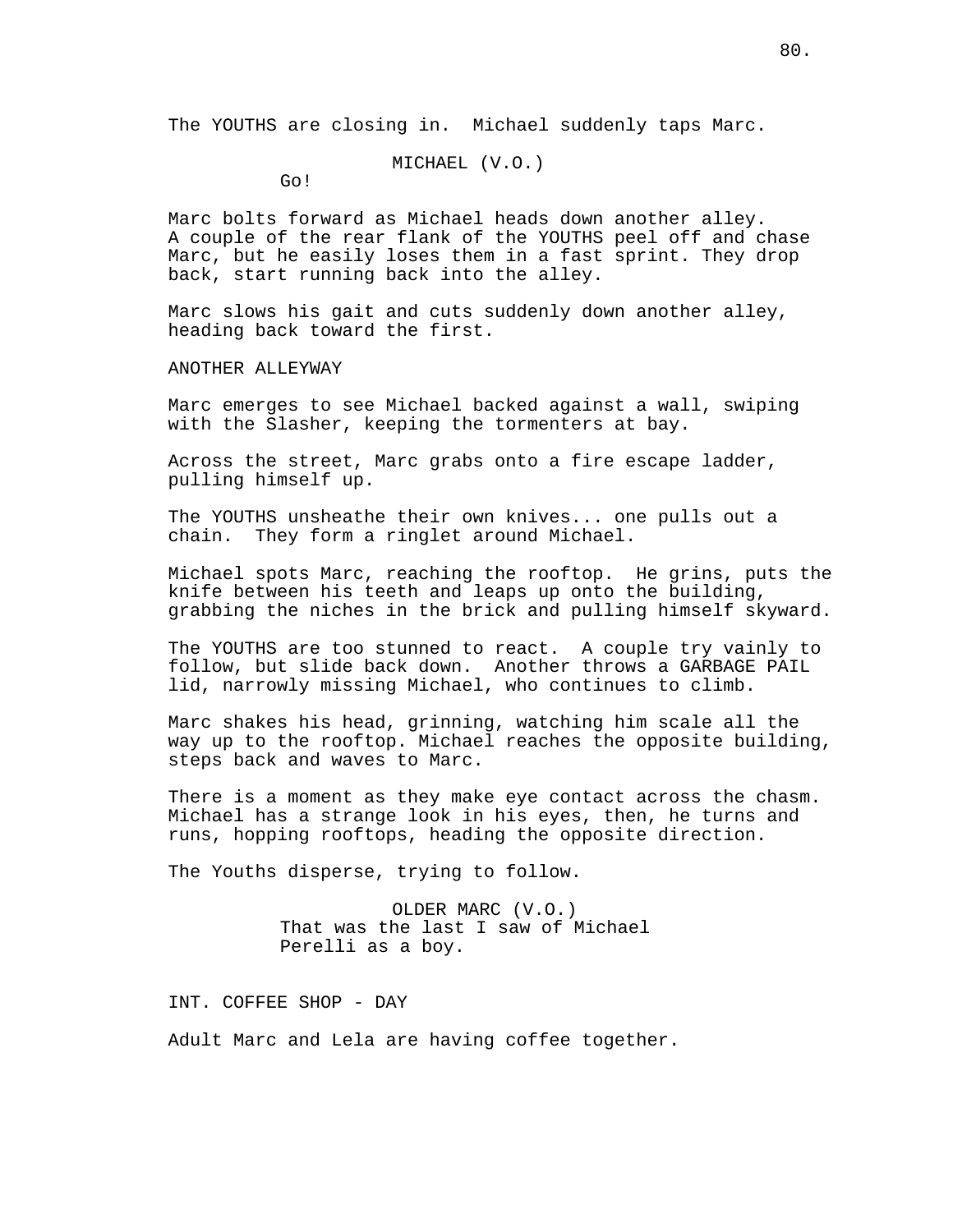MARC The cops picked him up the next day. He was the number one suspect in the murder. She had his skin under her fingernails. Lela reflects, sipping her coffee. LELA ... what about this girl? Shiona? Did you love her? Marc is lost a moment for a response. Then, he nods. MARC It might be said it was the first time I felt real love. (looking up) But not the last. Lela is moved, but still looks uneasy. MARC (CONT'D) I understand if you need to leave me, Lela. Michael Perelli is my curse. Not yours. LELA No. You not completing things with him is your curse. You need to either avoid him your whole life or go closer. For both your sakes. MARC Why is it my responsibility to help him? LELA It's not. But it is a relationship you started and something you need to finish, or you can't move forward. And neither can I. Lela checks her cellphone, gets up to leave.

> LELA (CONT'D) Help his clear his name. If that's even possible.

Lela looks him over a moment, then gives him a kiss, kneeling beside him to look into his eyes.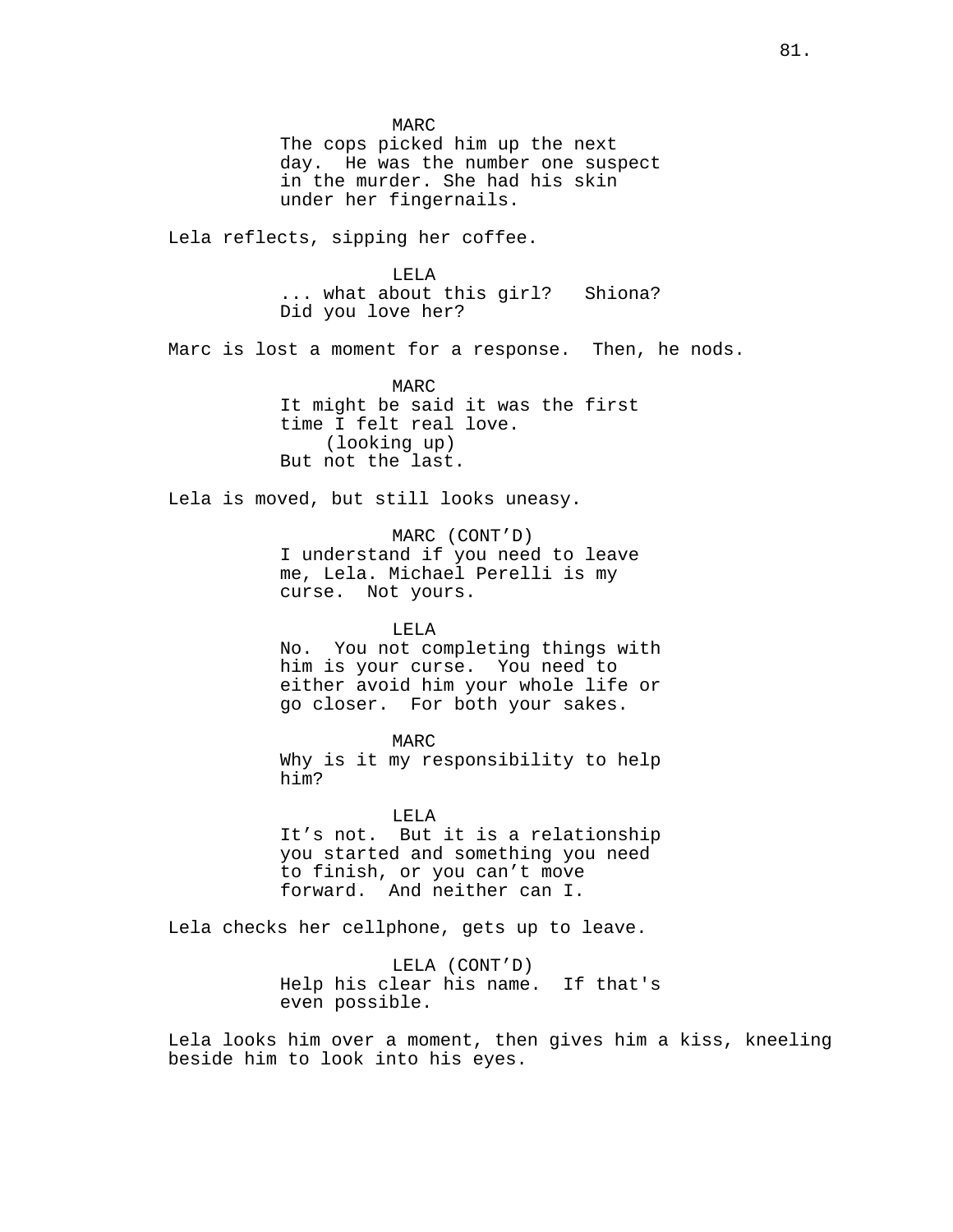LELA (CONT'D) I'm not leaving you, Marc. But I am going away. For the duration it takes for you to deal with this.

With that, she turns and leaves. He watches as she vanishes into the sidewalk traffic.

DISSOLVE TO:

INT. STREETS - EVENING

Young Marc is slinking through the shadows, uneasy. He turns a corner and freezes, looking down the street --

Where Zeyda is haggling with a NEIGHBOR.

Marc bites his lip... takes a few steps that direction, then stops himself. He loiters in the mouth of an alley a moment, pondering, then turns and starts jogging the other direction.

EXT. PALUMBO'S - NIGHT

Marc hesitates before the building entrance, before heading inside.

INT. PALUMBO'S

No one is out front. Marc peers through a door into--

-- DINING AREA. There are only a couple of people sitting around. One of them is an elder MOB ACCOUNTANT type, calculating on a pad and an adding machine.

Marc looks around. He spots a DOOR behind the COUNTER. He moves around it, pushing through.

## INT. LARGE WAREHOUSE ROOM

GAMBLING TABLES are set up around the space. It is filled with smoke and HAGGARD PLAYERS. Marc spots--

-- a scantily clad SERVER GIRL moving around the tables. Another is getting her ass pinched by a bulldog faced PLAYER.

LOU (O.S.)

--hey!

Marc looks around, to see Lou fastly approaching.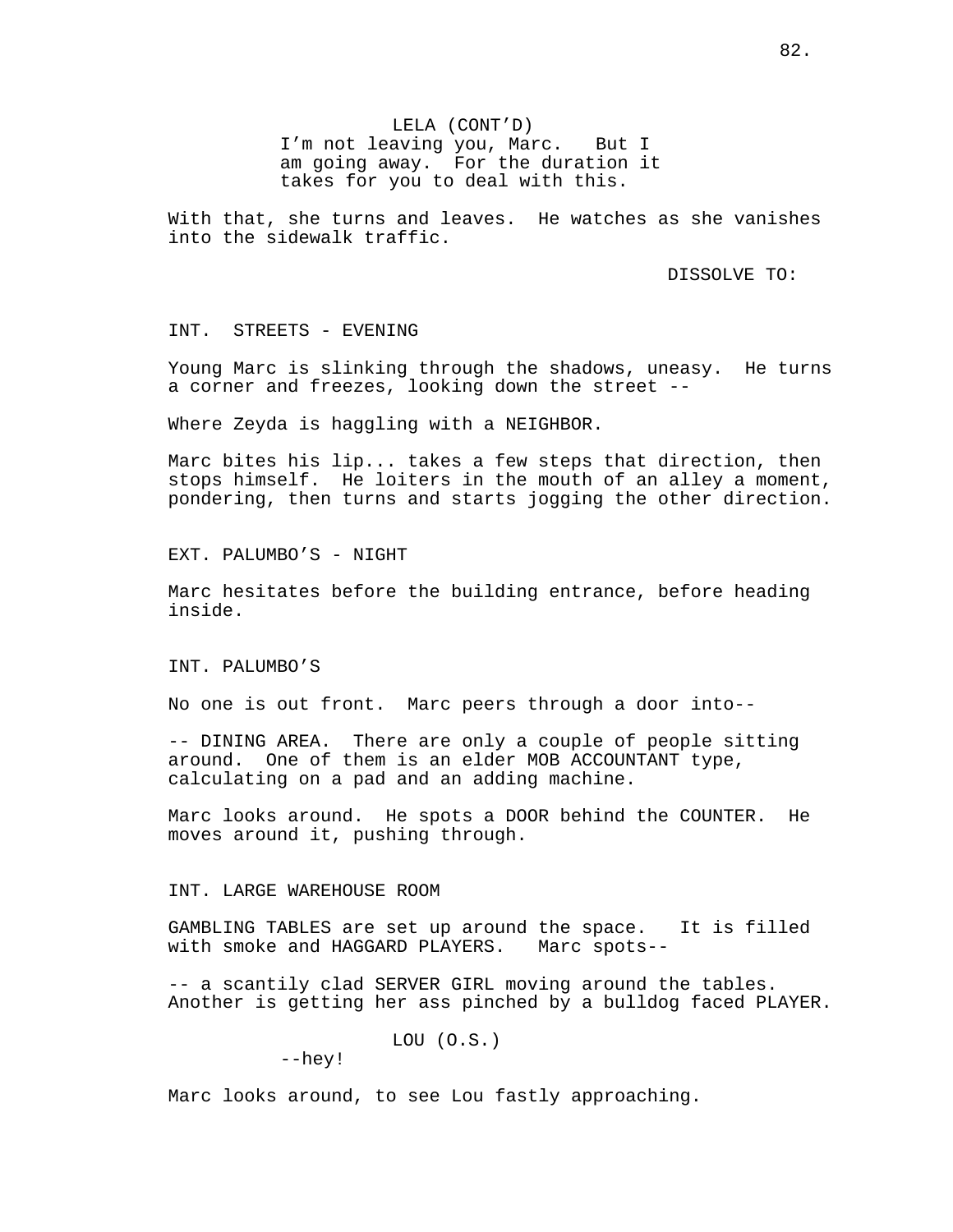LOU (CONT'D) Well, whattya say Kike? You here to get in on the action?

MARC (wavers, then) I'm looking for Shiona.

Lou's features darken.

**LOU** That bitch don't work here anymore. In fact, she won't work again in this town. Guaranteed.

Marc's eyes drop to Lou's arm.

There is a bandage around on of his bicep, the soak of blood visible.

> LOU (CONT'D) You seen her?

MARC I told you, I'm looking for her.

LOU Yeah, well, you find her, I want to know about it. I owe her a little re-payment.

Fuming, Lou turns and heads off. Marc swallows.

INT. HALLWAY

Marc emerges into a paneled corridor. Nobody is around. But he becomes aware of distant VOICES.

EXT. SHIONA'S APARTMENT BUILDING

Marc approaches. He fishes out a hidden key from a crack between the mailbox and lets himself in.

INT. SHIONA'S APARTMENT - NIGHT

Marc steps inside.

MARC

Shiona?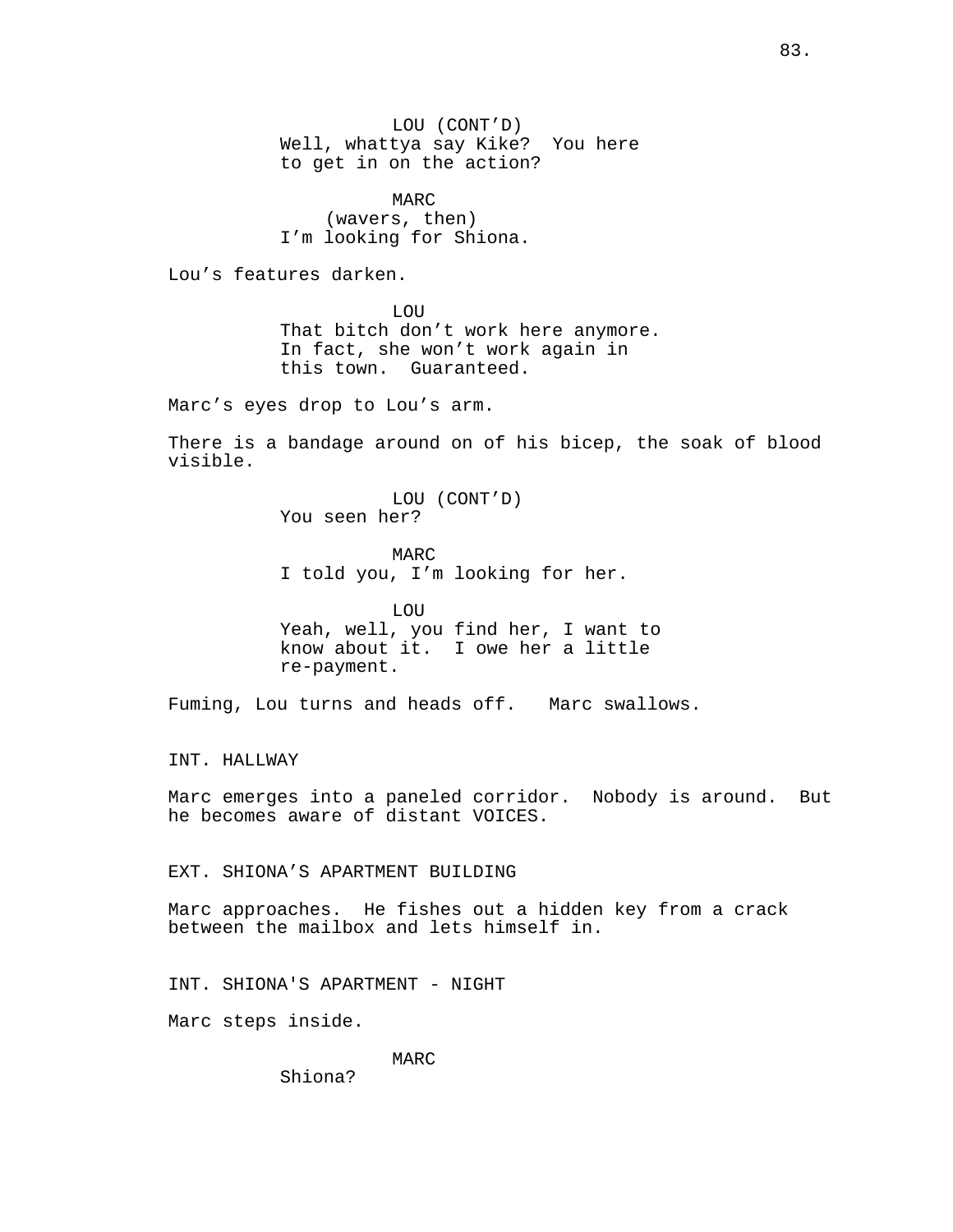Marc freezes. The place has been ransacked. The MATTRESS is slashed and thrown aside. A CLOSET DOOR is half open, the contents strewn onto the floor.

> MARC (CONT'D) ... hey...? Shiona?

Marc stops in his tracks, as something foul seems to hit his nostrils. He looks down--

-- he's stepped into a puddle of BLOOD.

Marc pushes the ripped mattress aside, revealing Shiona's crumpled, bloodied body underneath. He buckles.

> MARC (CONT'D) Oh, Jesus... no... NO!

Marc cries in chocking sobs. We PULL BACK into the darkness of another room.

> OLDER MICHAEL (V.O.) You weren't the first one in the apartment, Marc. I think someone was there even before me...

INT. SHIONA'S APARTMENT - EARLY EVENING

Carmen is frantically searching drawers. He pulls the final one out of a dresser, looks around, frustrated.

He pries open a buck knife, starts cutting into the MATTRESS. He becomes aware of VOICES approaching in the hallway. He quickly ducks into the darkness of the bedroom.

Shiona charges inside, Michael on her heels. He is clearly strung out, eyes-wild, pouring sweat.

> MICHAEL Goddammit, Shi, where is it?! You fucking tell me!

> SHIONA Fuck you! I don't got to do nothin'! It doesn't belong to you and you ain't gettin' it!

MICHAEL It doesn't belong to you either!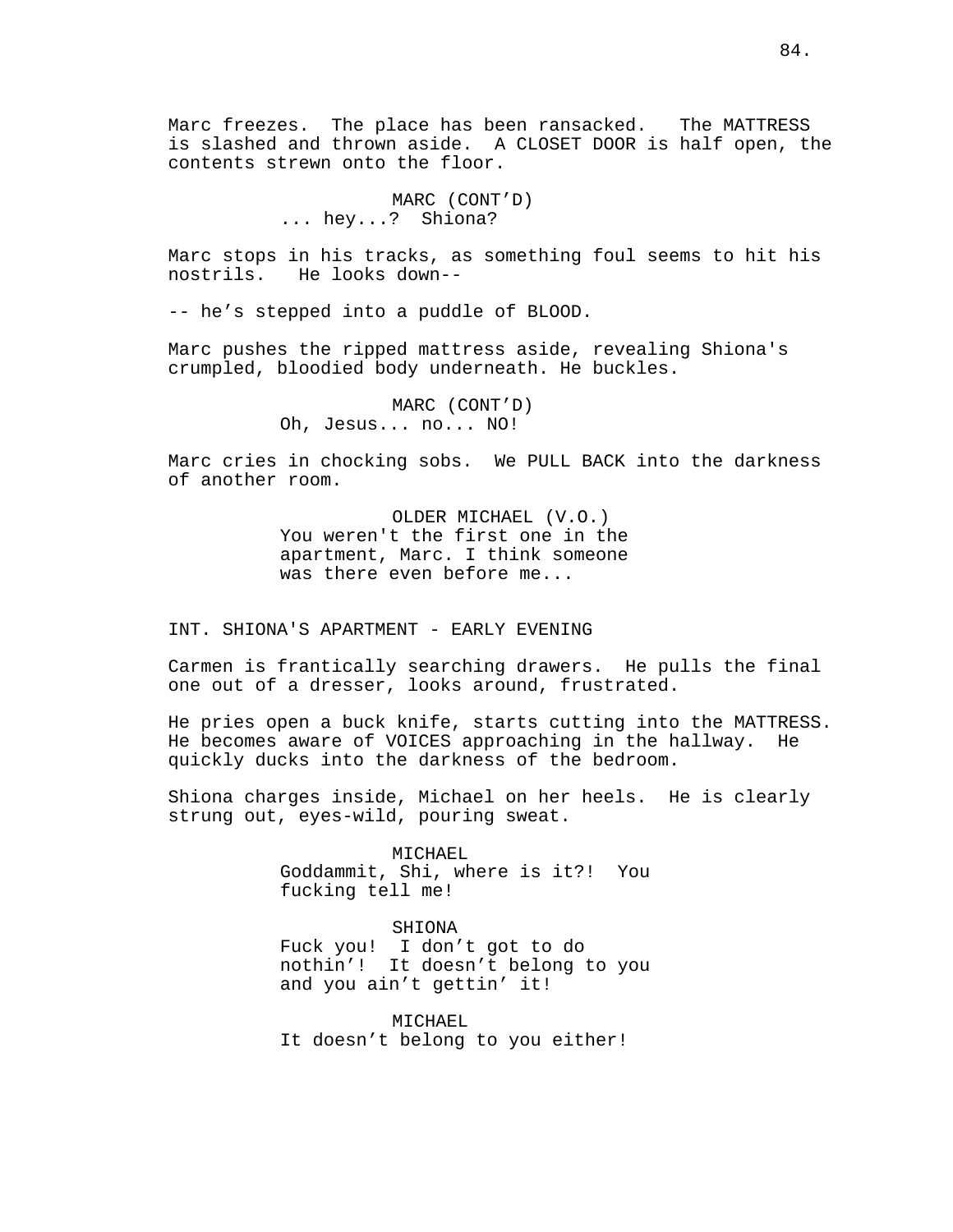SHIONA

That book is the only thing standing between me and dyin'! And I am going to use it to bury Lou's ass in the ground!

Shiona stops in her tracks, spotting the first of the strew.

### SHIONA

Ah, shit...

But Michael is amped. He still comes at her, grabs her wrist.

### MICHAEL

Get it! Right now!

Shiona slaps at him -- her fingernails scratch across his face. He staggers back, touching the wound.

Shiona steps back, deftly draws her knife.

SHIONA C'mon, motherfucker. Try me.

Michael shakes his head, coming toward her. He wipes sweat from his crazed sneer.

> MICHAEL You... selfish... ungrateful... bitch!

Shiona backs away, into --

INT. BEDROOM

No sign of Carmen. Michael gets close enough for Shiona to take s slash at him. But Michael sidesteps and pulls out his Slasher.

> MICHAEL (CONT'D) You wanna play? Let's play.

Shiona growls, steps back and grabs the ashtray. She hurls it at him, catching in the side of the temple. He staggers, dropping the knife, falling back.

> MICHAEL (CONT'D) Ahhh - fuck!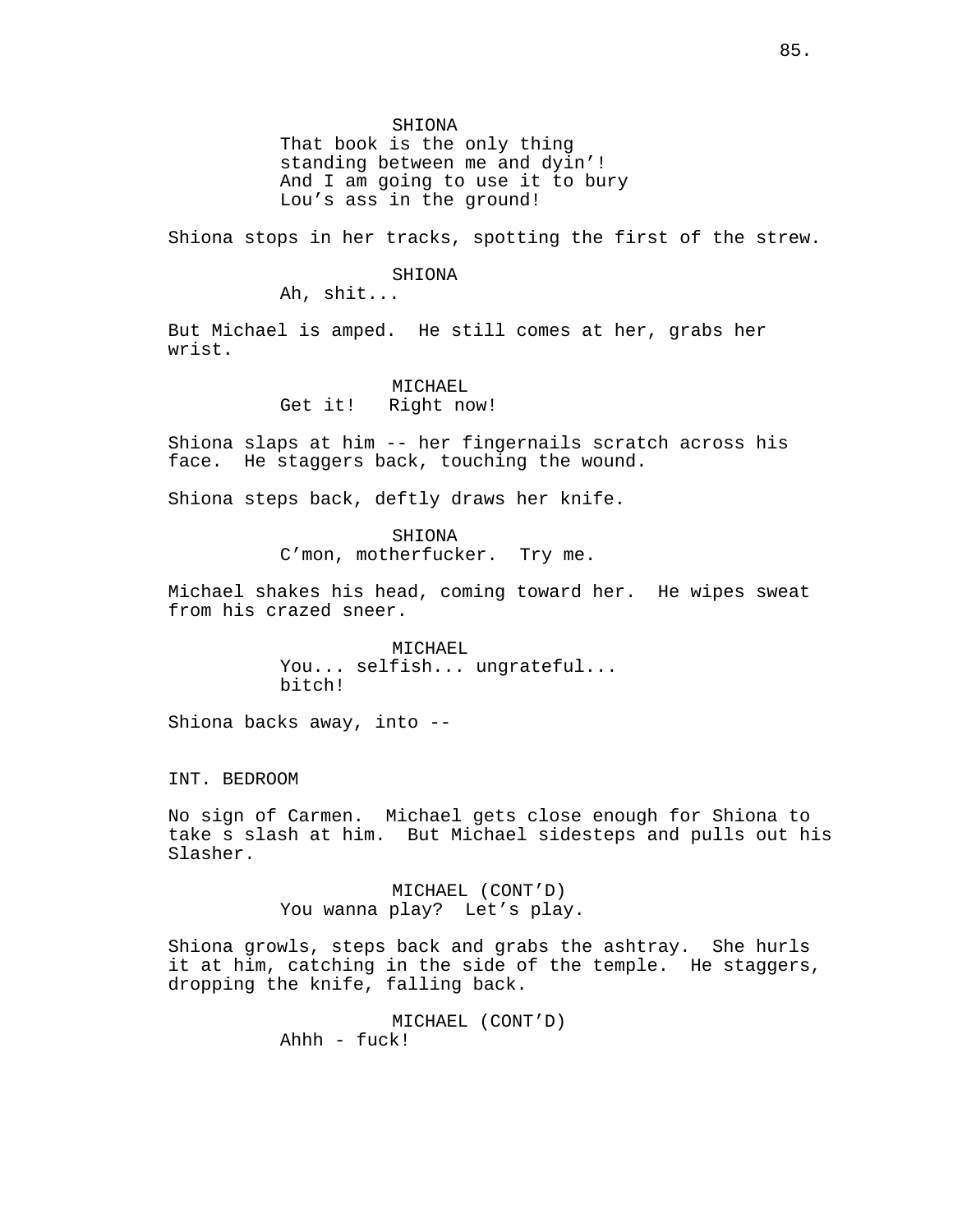Michael rushes her. She stabs but misses. He grabs her wrist and punches her in the face. Shiona drops to the<br>floor. Michael steps back, breathing heavily. He notices--Michael steps back, breathing heavily.

The RIPPED MATTRESS... the ransacked room. Then --

-- there's a noise from inside the CLOSET. The door is open slightly. A CREAKING noise.

Michael, paranoid, throws open the window and climbs out onto the fire escape. He takes a last look back, then descends.

After a long moment, Carmen slinks out of the closet. He regards Shiona's prone form.

INT. SHIONA'S APARTMENT - A MINUTE LATER

Carmen uses a handkerchief to pick up the phone. He dials a number. After a beat:

> CARMEN Lou? Think we got a situation here.

INT. BAR - NIGHT

Adult Michael sits looking at the bar. After a moment, he reaches for his drink. He looks over.

Adult Marc, still in his jacket, is here too. He is far away in thought.

> MARC What it's only something you imagined?

MICHAEL (takes a drink) What if it's not?

INT. SHIONA'S APARTMENT - (PAST)

Lou is let into the apartment by Carmen.

LOU You looked everywhere?

CARMEN Everywhere I could think of.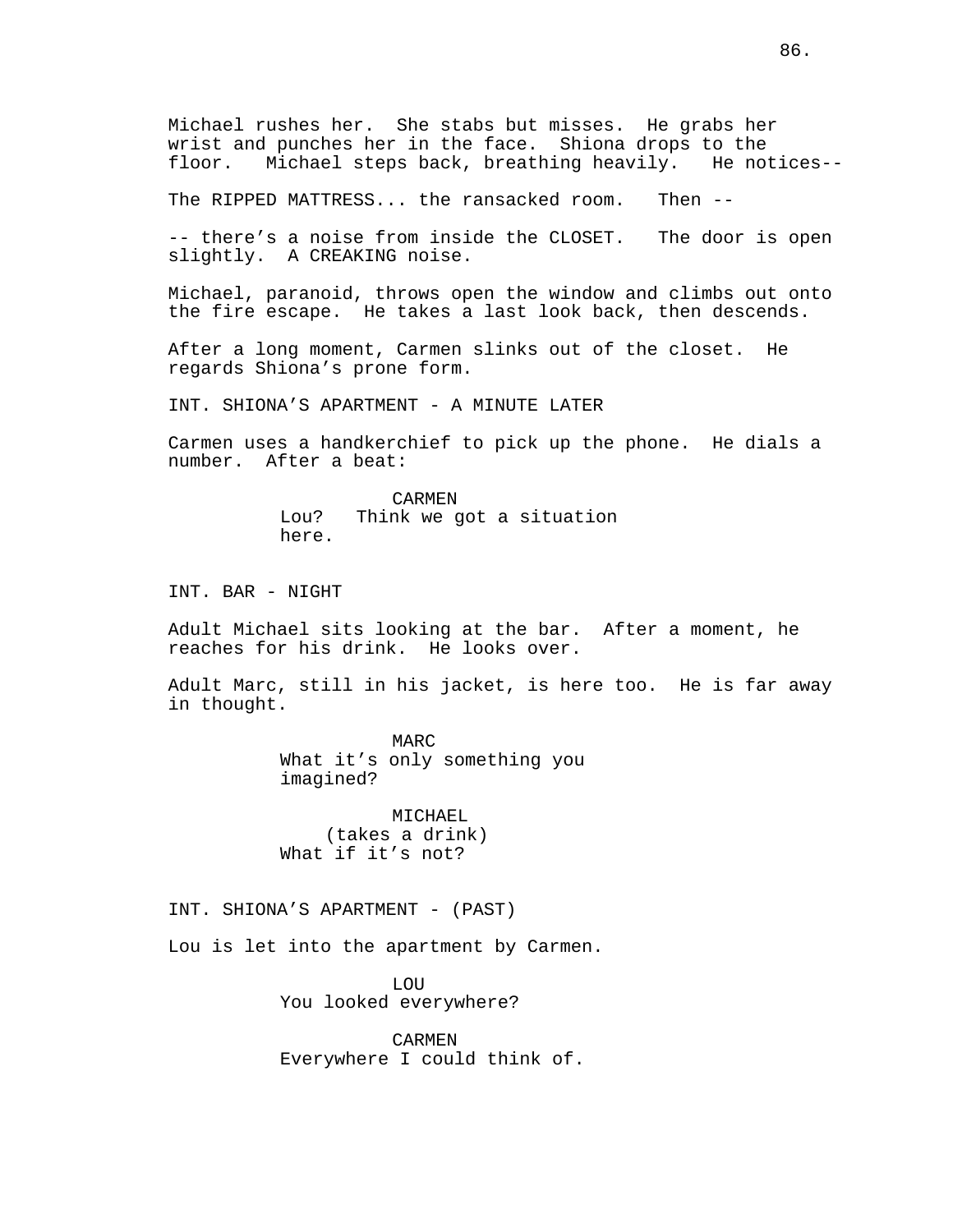LOU Then you didn't look hard enough, dipshit.

Lou starts perusing the place. He begins to feel around the gutted dresser, groping the inside layers.

> CARMEN What are we gonna do about her?

LOU Shit, I dunno... where is she?

CARMEN

In here.

Carmen leads Lou into the bedroom.

INT. BEDROOM

Lou looks around the floor.

**LOU** You sure the fuck tore up the place.

CARMEN What the hell was I supposed to do?

**LOU** Maybe not let everybody know something was this worth looking for--?

Lou cuffs the back of his head. Carmen scowls and pulls the mattress aside, steps back.

Shiona's body is not there.

LOU (CONT'D) What the fuck, Carmen?

CARMEN She was right there, goddammit --

Lou looks up, into the mirror of a vanity.... as a reflection catches his eye. Carmen points --

CARMEN

Lou!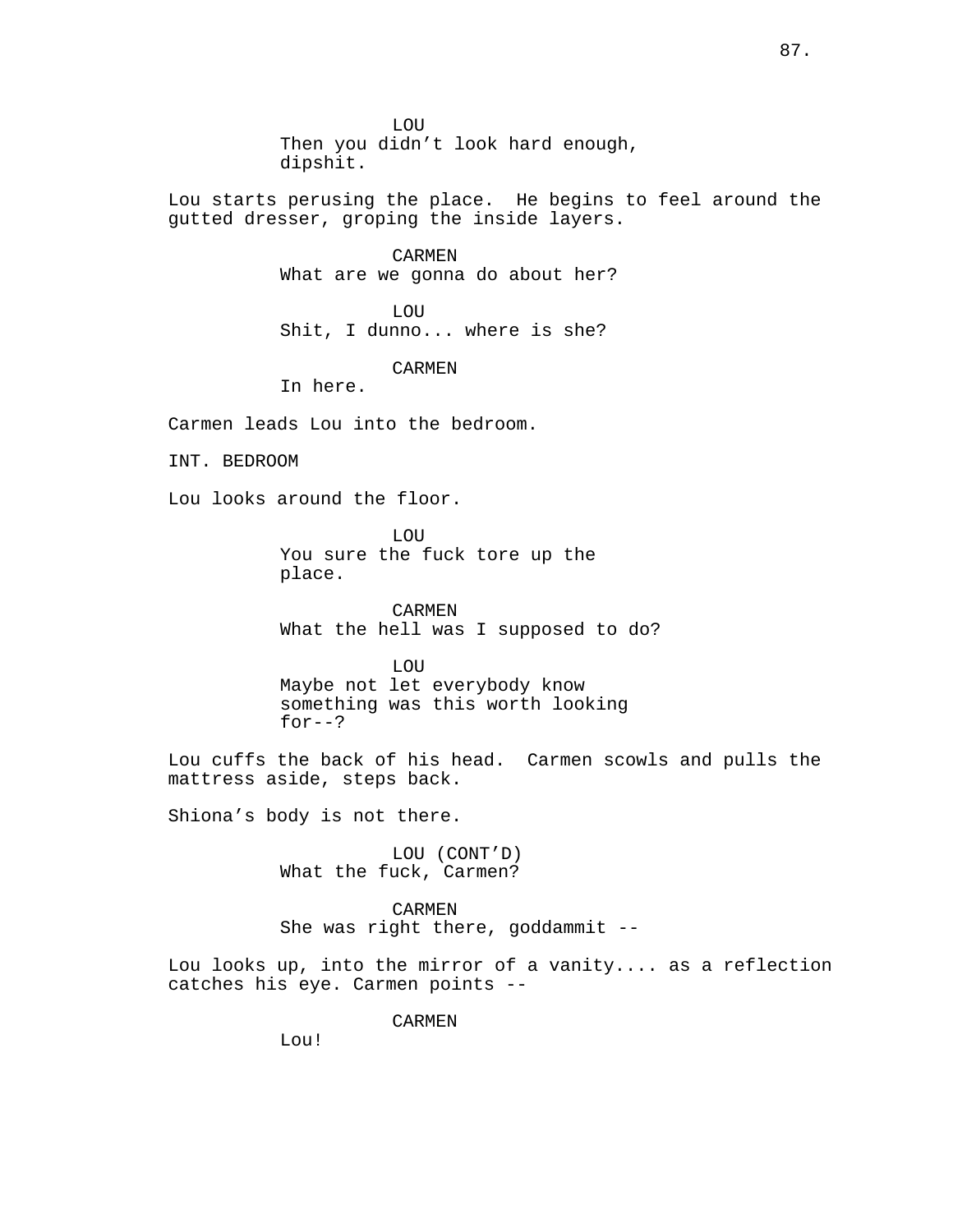Lou turns, in time to see Shiona coming toward him, holding her bleeding jaw. She swipes at Carmen, coming up behind him, swiping with her blade. She catches him in the ear.

> LOU Ah  $--$  what the  $--$  !?

Lou steps forth, kicking Shiona in the stomach. She curls and goes to her knees. Lou further kicks her in the face with his boot. She crashes into the dresser.

> LOU (CONT'D) Crazy bitch!

Shiona is out cold, slumped against the dresser.

CARMEN Holy shit, Lou! I didn't know she was still kickin'.

LOU

Fuck me.

Lou sits on the bed, rubbing his hands through his hair.

LOU (CONT'D) Well... I doubt she's gonna tell us where it is, no matter how we try to shake it out of her. (beat) She's as good as dead.

Carmen looks at him solemnly. Lou is staring off. His eyes fall upon something--

-- a knife handle, half-under a pillow. Lou kicks it aside, revealing the Slasher knife.

Lou trades a look with Carmen. He pulls the case from the pillow and wraps his covered hand around the knife handle, turns his attention back to the unconscious Shiona.

Carmen sees what's about to happen, his eyes going wide.

CARMEN No, Lou... ah, jesus... !

Lou stands over Shiona, plunges the knife into her body. Carmen stumbles back, watching in horror.

EXT. APARTMENT BUILDING

We PULL BACK through the window, as the killing continues...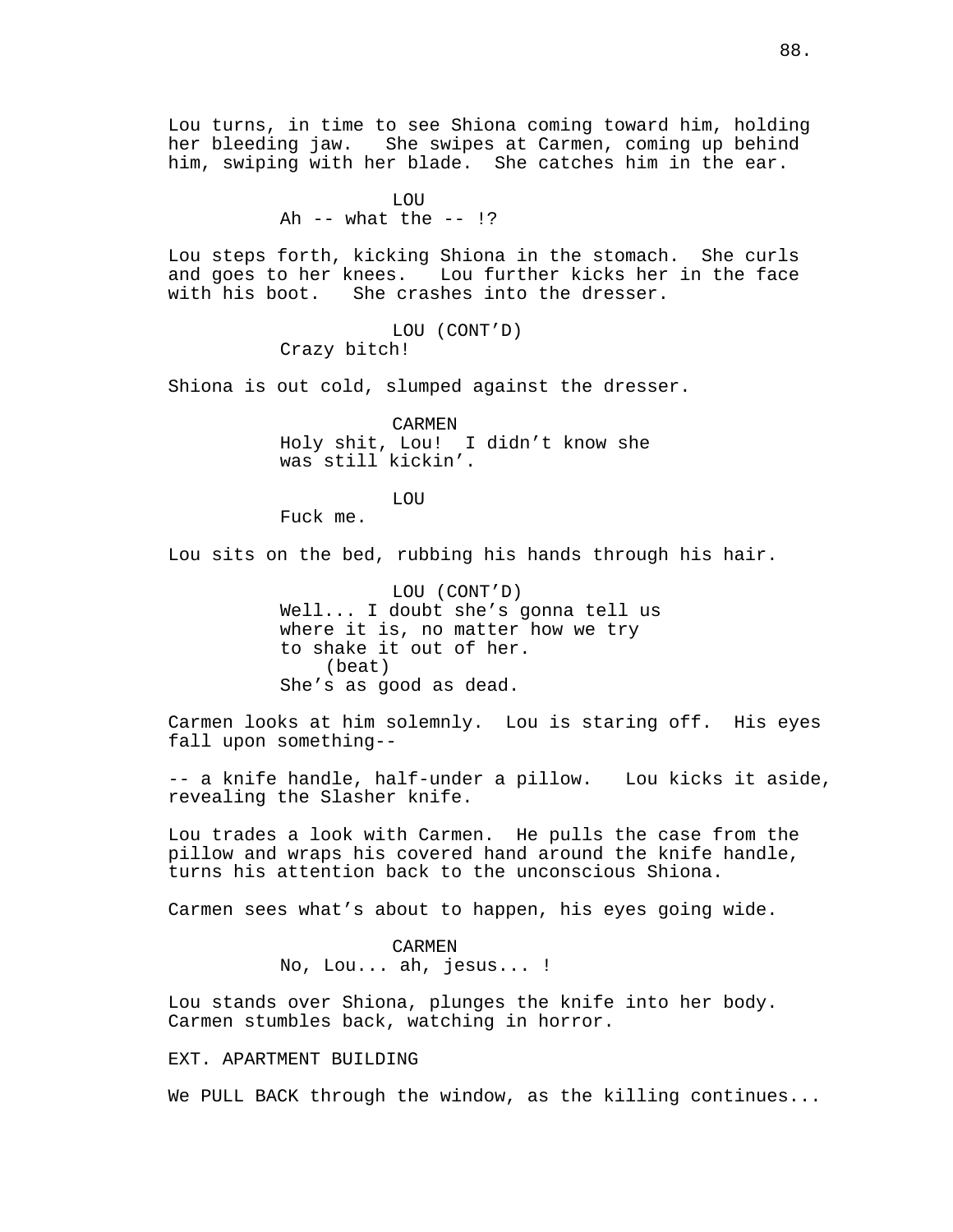INT. TAVERN - NIGHT

Marc, a drained drink before him, listens, stoic.

MARC You can't be sure.

Michael sits beside him, hunched over.

MICHAEL Carmen could be sure. And he's alive and can be brought under subpoena.

MARC It's too late.

## MICHAEL

No. It's just the right time. Because we have nothing to lose anymore. I can't be damaged any more than I am. And they can't kill your grandparents.

Marc looks at him.

MARC

That's what they said they would do, y'know. If I'd ratted on them.

Marc nods a long time, then looks up.

MARC (CONT'D) Hey Mike... back then... Did you tell Lou where my parents lived?

MICHAEL Hell no. Why would I ever do that? Are you out of your mind?

Michael drinks avoiding his eyes.

MARC

Did you tell anybody? Carmen?

MICHAEL Shit man, I'm sitting here telling you how much I wanted to protect you and you think I'd give up your home town?

Marc continues to study him. Michael picks at the bar top.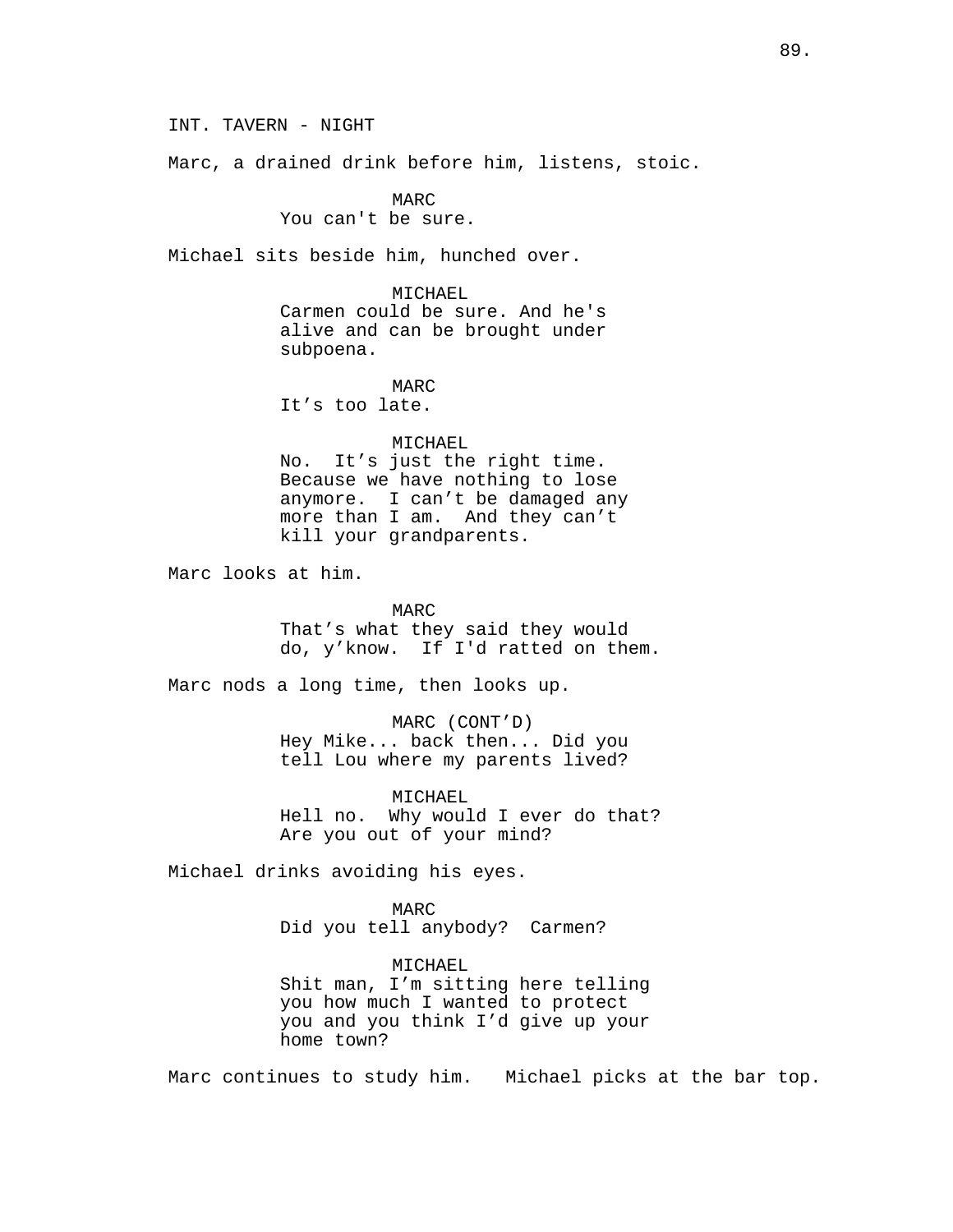MICHAEL (CONT'D) My life was ruined already, Moishe... so I pled guilty to something I didn't do. Telling the truth would have hurt people I loved. So it was better to lie...

Marc is staring into his REFLECTION in the BAR MIRROR... lost in thought...

DISSOLVE TO:

INT. BUS - (PAST) - DAY

Young Marc rides solemnly along, staring out the window.

EXT. SUBURBAN CENTER - DAY

The BUS pulls alongside a curb at an intersection. A few passengers step off, Marc the last of them. He is greeted by his MOTHER... led to a STATION WAGON.

INT. STATION WAGON - DAY

Marc rides along, staring through the window. His mother is talking but he is elsewhere, watching the SUBURBAN LANDSCAPE pass by...

EXT. HOUSE - DAY

The STATION WAGON pulls into a circular driveway. Marc steps off, as his mother opens the trunk. His DAD steps out to the front entry, smoking a pipe, eyeing his arrival.

INT. HOUSE - DINING ROOM

Marc eats with his MOTHER and FATHER and OLDER SISTER. The conversation flows, but Marc hears it only as MURMURS.

INT. LIVING ROOM - LATER

Marc moves through the room. MOTHER and FATHER have fallen asleep in front of a flickering TELEVISION. Marc passes through like a spectre, continuing up some stairs--

### INT. ROOM

Marc goes inside his, quietly closes the door behind him. He crosses the room, turns on a lamp. He jumps, as he becomes aware of someone in the room with him.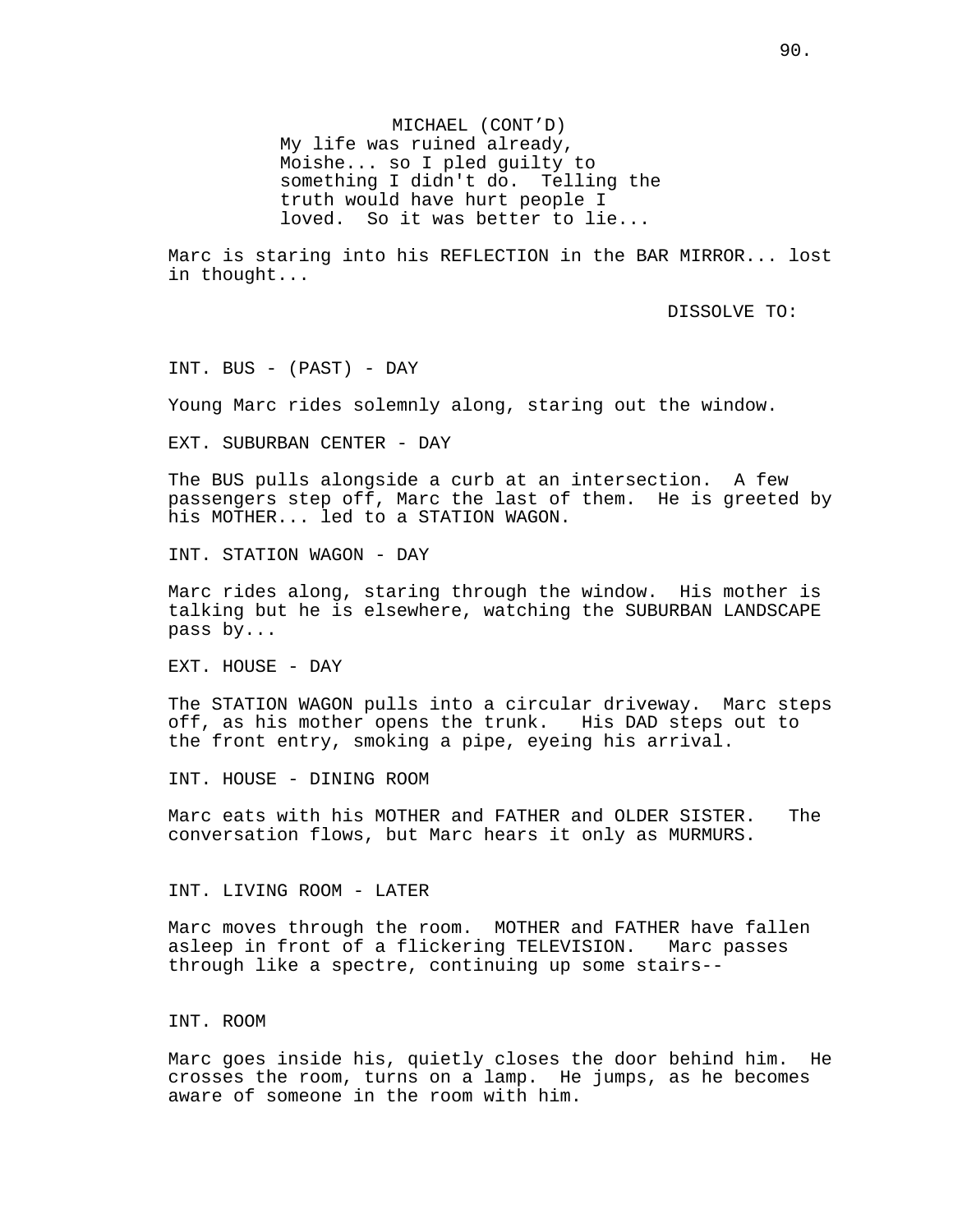Lou is sitting in a corner chair. Carmen sits on the bed, reading from an Esquire magazine.

> LOU Hey, Carmen. Look who's here.

CARMEN Yo, hey - whattya say, Kike?

MARC What are you doing here?

LOU (shrugs) Visiting. Isn't that what friends do?

MARC How did you get in?

**LOU** 

C'mon. Don't insult me We got past the alarms of a million dollar mansion. You don't think we can figure out a way into this dump?

CARMEN Besides, the kicker of it is all the doors in this place are unlocked.

Lou and Carmen chuckle. Marc is looking cagey.

There is a RUSTLE in Marc's closet. Royce steps out, closing the door behind him. He sucks on a toothpick.

> ROYCE Motherfucker needs to get him a new style, man.

Carmen and Lou laugh. Marc is ashen.

**LOU** Yeah, kid. You might wanna listen to Torch on that. He has a way with the ladies.

ROYCE Speakin' of, how old is your sister, man?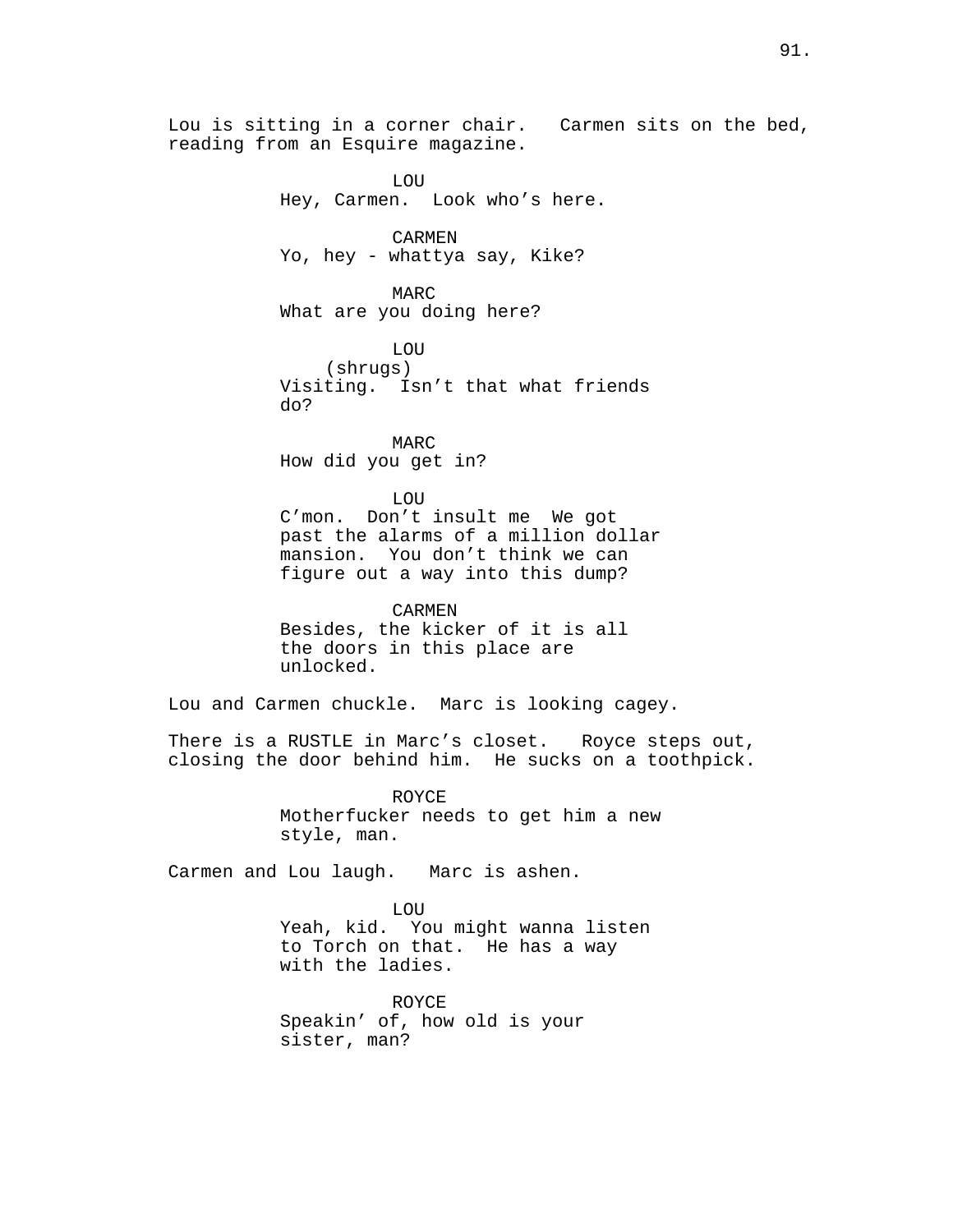CARMEN Yeah - we saw her leave for a date or somethin'. Is she legal?

MARC You guys need to leave right now.

LOU

Oh. Okay. Wow. How rude. I let you come into my house, I can't be in yours? I see...

Lou stands, taps Carmen to go.

LOU (CONT'D) We'll be going, then.

He walks up close to Marc.

LOU (CONT'D) But I do want to go with that which belongs to me.

MARC (swallows) I don't know what you mean.

LOU Don't you fuckin' lie to me. She gave you something to take care of. Didn't she?

Marc blinks. Lou stares through him.

MARC Look - I saw from the beginning that she was trouble, alright? She was just a trick... that I hired a lot.

Royce tightens, steps toward him. Lou holds him back.

MARC (CONT'D) I swear to god. I didn't get any closer to her than that. And she didn't tell me shit.

Lou is wavering. Royce stares daggers into him.

ROYCE Cut him, Lou.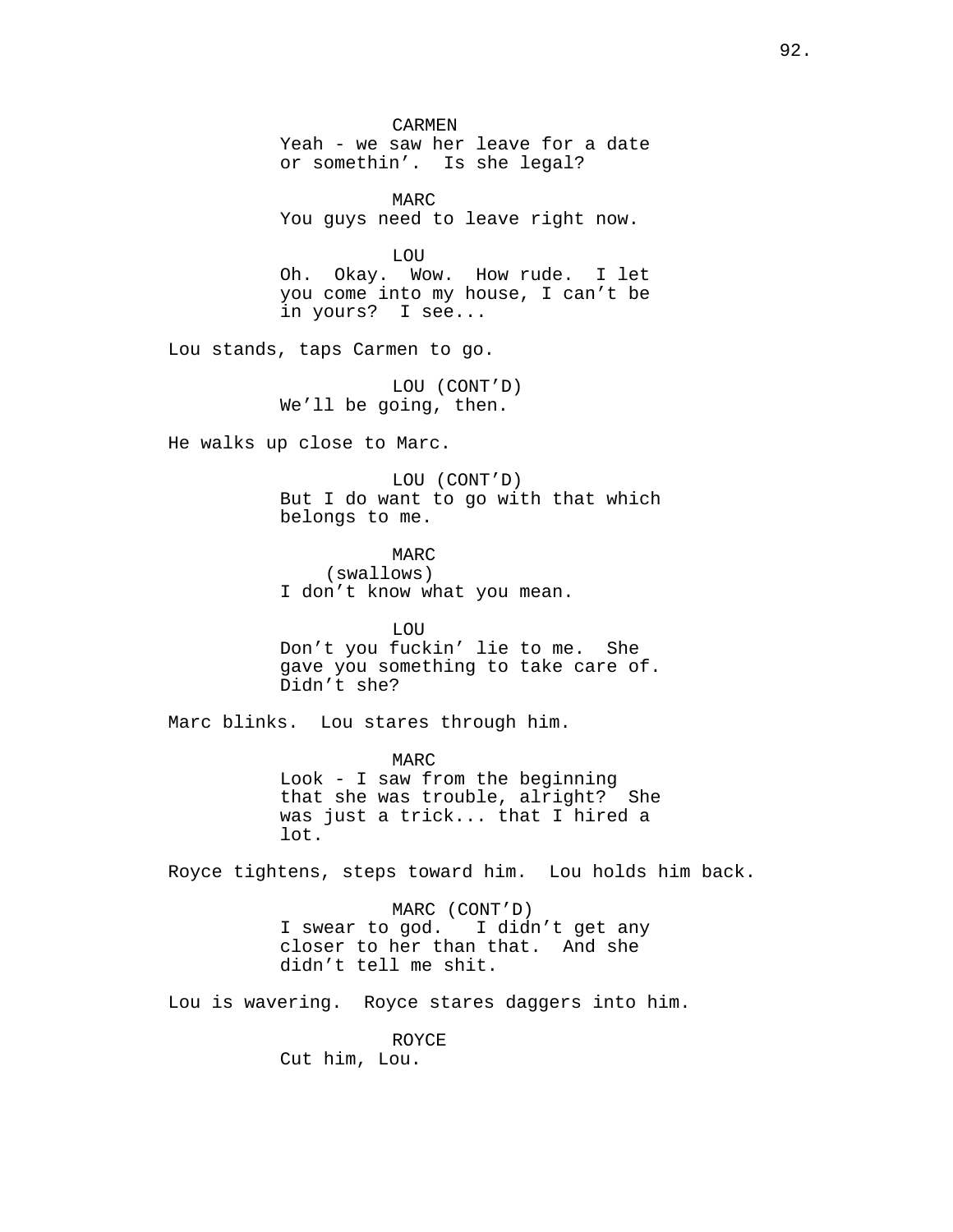**LOU** Shut your fuckin' hole.

Lou looks back at him, eyes boring into him.

MARC I don't want any part of any of it, okay? I just wanna go back to my life. I don't give a shit about what happens to Perelli or anyone else... I swear.

Lou looks him over, then grins. He taps his face.

LOU You do that. You go back to your cozy world of mowed lawns and lemonade and we'll crawl back into the sewers. And never shall we meet... (beat) Unless you fuck up and do something stupid. In which case, you're gonna start having a lot of dead You hearin' me?

After a moment, Marc nods. Lou looks to Carmen. They head toward the door. Royce lingers.

> LOU (CONT'D) Nice place your folks got here, kid. They must do all right.

MARC Please be quiet on your way out.

**LOU** Oh. Certainly.

Marc follows them as they head out the door. Suddenly Royce's hand snaps out, clenching his hand around Marc's neck. Royce smashes him back into the closet, crushing him into the hangers. Marc struggles. Royce gets into his face.

> ROYCE And if I find out you had anything to do with my Shi dyin'... anything... at all...

Royce's eyes are anguished. He sees something deep in Marc's eyes. For a moment he has a lucidity. Lou steps in.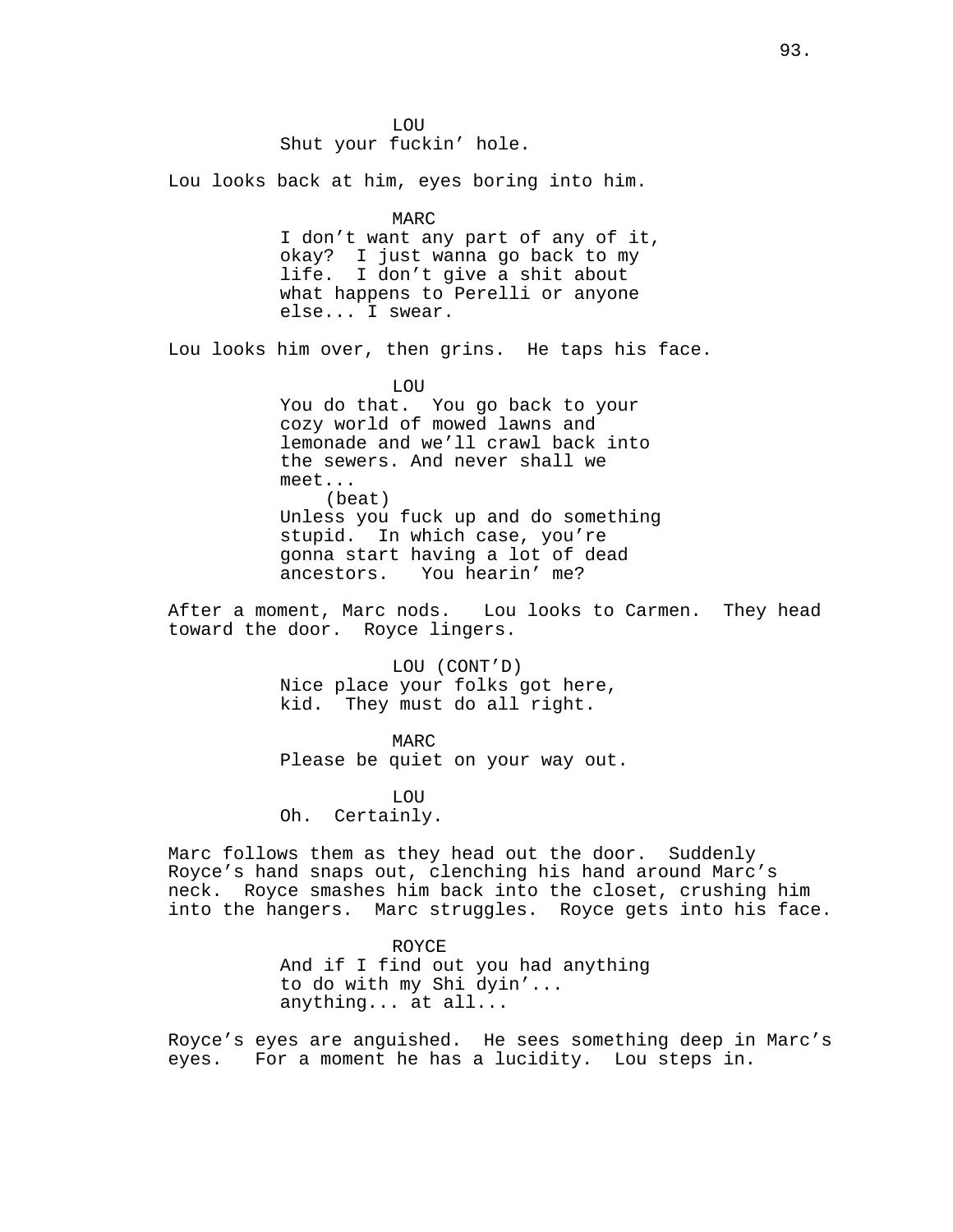## Let him go, Torch. C'mon--

Royce releases his grip. Marc falls back, gasping.

LOU (CONT'D) No way to treat your host.

Lou pats Marc, nudges Royce out the door.

INT. STAIRWELL

Lou, Carmen and Royce head down the steps. They pass the LIVING ROOM, the sleeping parents, and matter-of-factly exit.

Marc, at the top of the stairs, stands watching. After a moment, he sinks to his knees, grabs the railing, shaking. After a moment, he begins to weep, in uncontrollable release... as the EVENING TV PROGRAM plays in the distance--

MICHAEL (V.O.)

Help me.

INT. BAR

Adult Marc is coming out of his reflection. He looks over. Michael is looking at him, imploring.

> MICHAEL (CONT'D) Help me get those cockroaches, Marc. We can drag them into the light.

MARC What happened to the book?

MICHAEL.

Never found it. I went back a couple hours later but the cops were there. One of them spotted me. I climbed up a building but they actually snagged me. Can you believe that?

EXT. CEMETARY - DAY

Young Marc is watching Shiona's funeral rites. He looks around...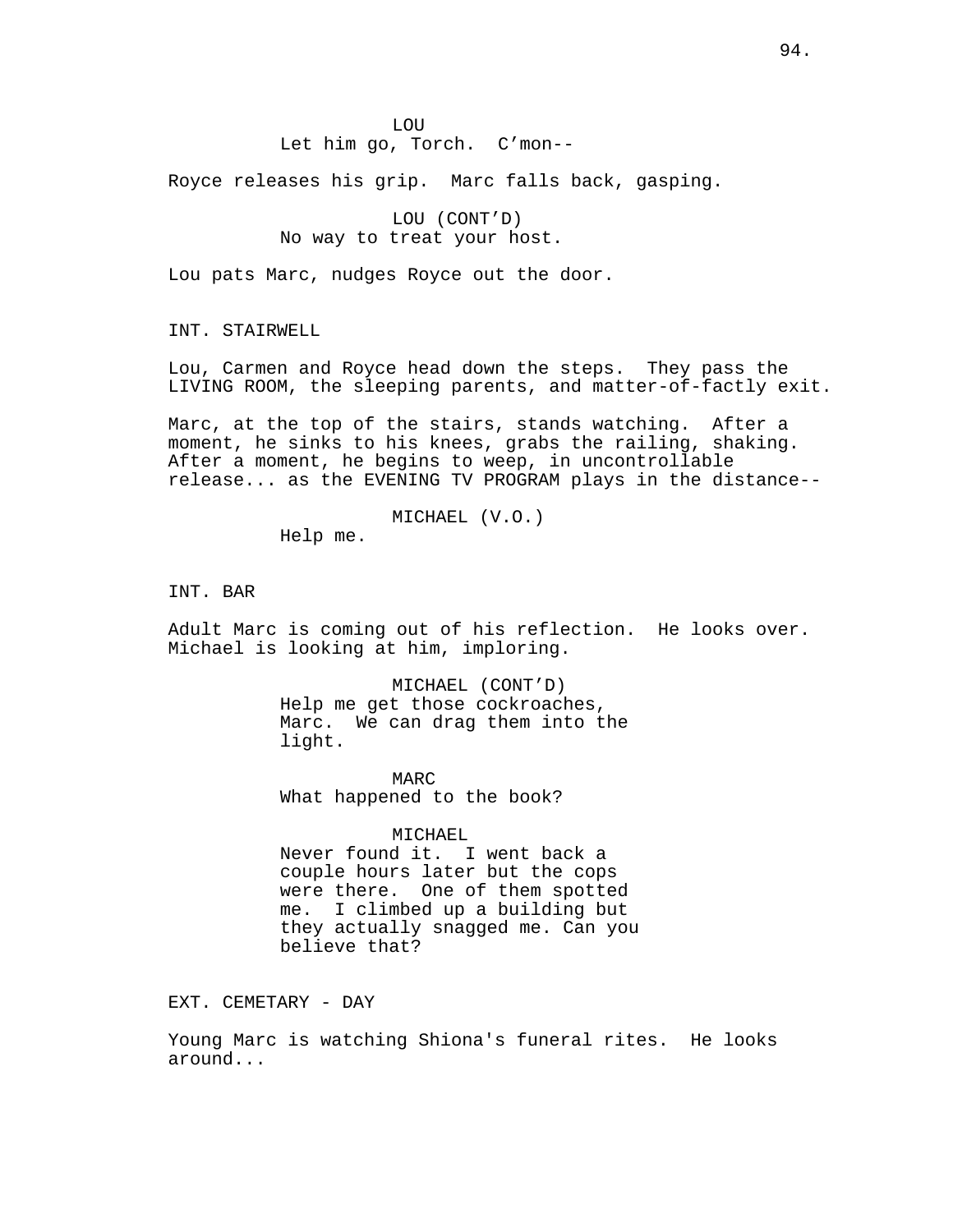Lucy is here, her eyes wet and puffy, as she cries, comforted by her MOTHER.

Marc looks to the other faces.

Royce stares, like a statue, as the CASKET is being lowered.

Down the line of faces -- Lou and Carmen stand together. Lou whispers something to Carmen, who stifles a laugh.

Marc eyes them, boiling. He looks toward the SUN, beaming down... polarizing everything... He looks back to --

-- the casket, lowering. But now the upper lid is open. Shiona is sitting up slightly, looking straight toward us, as she disappears into the MAW...

# INT. MARC'S APARTMENT

Marc starts awake. He sits up, on the edge of the bed. He rubs his face, his eyes darting.

INT. OFFICE AREA

Marc fires up his computer, tries to work. He watches as the WHITE SCREEN begins to emerge on the monitor...

Marc stares at the screen, his face a blank.

INT. RUNNERS WORLD - REED'S OFFICE

Reed, Marc's editor, is kicked back behind his desk, tossing a stress ball into the air.

> REED Well. I think this might be a first...

MARC Hopefully a last. I'm just... blocked, Reed. I need to clear for a few days, then come back, have a fresh perspective, and...I dunno...

REED Hit the ground running?

MARC Something like that.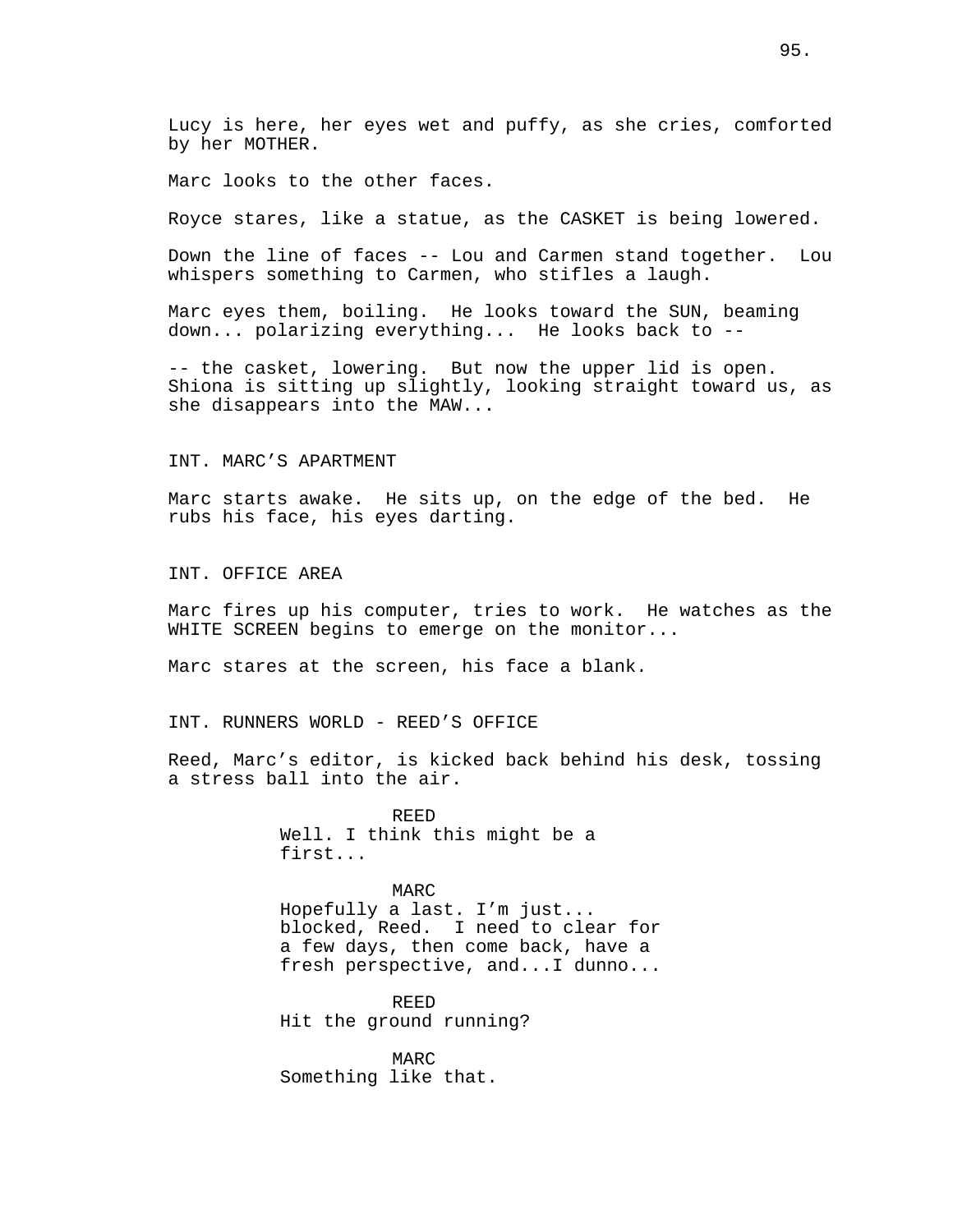REED

Do what you need to do. We'll run a disclaimer saying our most popular columnist will be back soon. (tossing the ball) Which I hope is not false advertising.

MARC

No.

Hey  $--$ 

Marc, distracted, starts out the door.

REED

Marc pauses.

REED (CONT'D) Are you in any kind of trouble?

MARC What do you mean?

REED Anything to do with that unannounced visit the other day?

MARC Nothing. I'm telling you, I just need some fresh air.

REED Yeah, well - make it a few fast breaths, willya?

EXT. MARC'S CAR - DAY

Marc drives out of the CITY... heading along the HIGHWAY...

EXT. FREEWAY - DAY

Marc turns onto an INTERCHANGE... heading further out of town....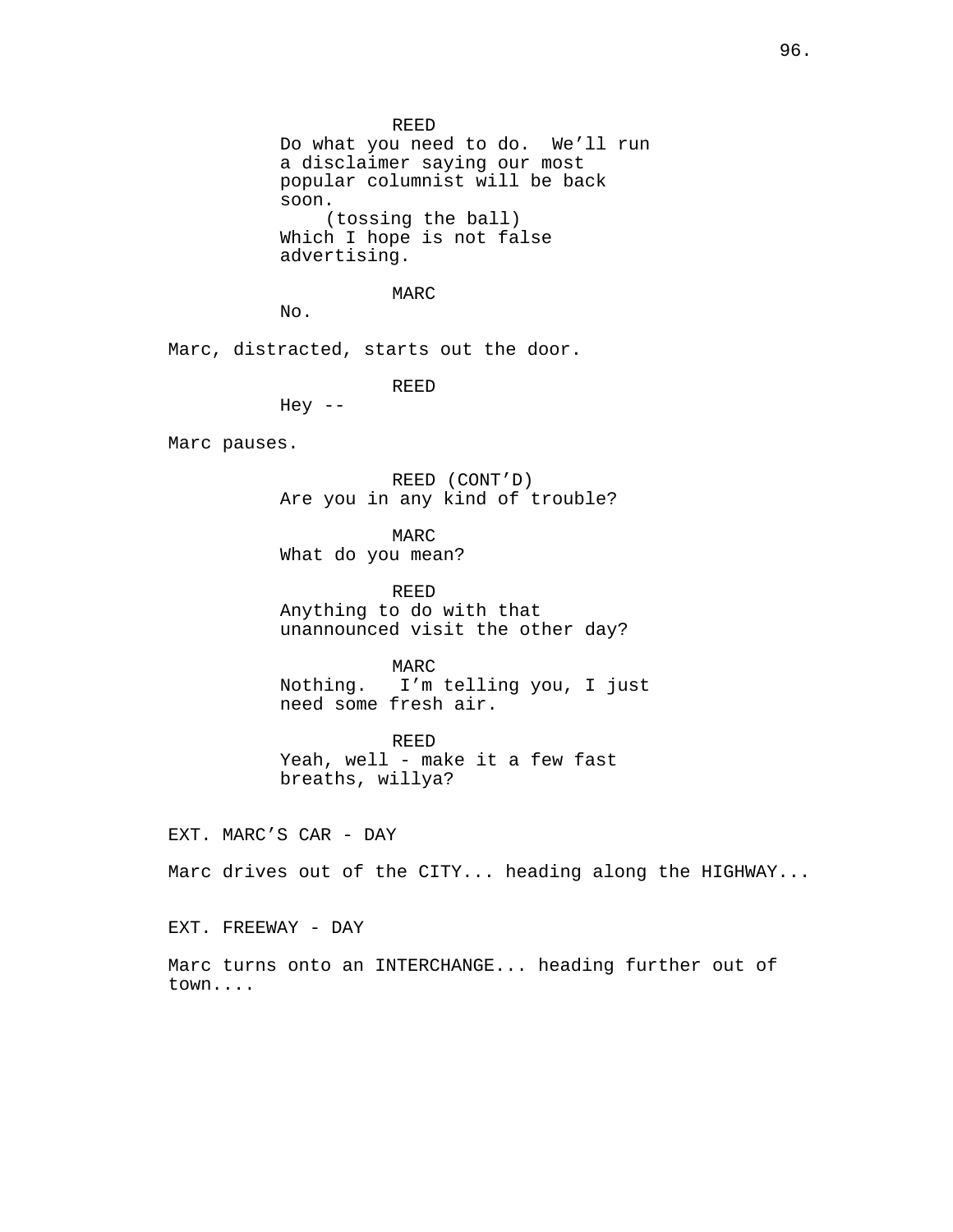EXT. MARC'S OLD NEIGHBORHOOD - DAY

Marc cruises through the streets of his YOUTH... passing the area where Zeyda's STORE once stood... he slows, looking. A CVS PHARMACY is now in it's place.

EXT. LOT/TREELINE - DAY

Marc is on-foot, moving through an empty lot, approaching the TREELINE where he first encountered Royce as a youth. He parts the TREES, stepping out onto--

A PARKING LOT, behind an OFFICE BUILDING. The field is gone.

EXT. STREETS - LATER

Marc strolls up to a familiar block. He stands, looking at--

PALUMBO'S RESTAURANT - one thing that hasn't seemed to change a bit in all the years. Marc heads inside.

INT. PALUMBO'S - LATER

Marc steps in. There is no one at the front. He idly glances inside the RESTAURANT.

There is a smattering of CUSTOMERS. A gangly teen WAITRESS is too busy to notice Marc.

Marc heads the other direction, going behind the counter and into the back entrance.

INT. WAREHOUSE AREA

Marc steps inside. The once floating gambling area is now a musty place full of boxes and stacked furniture. He hears a tinny SPORTS BROADCAST and keeps moving through the gloom.

EXT. BACK OFFICE

Marc approaches an office entrance. He pauses in the doorway.

An OLDER MAN sits behind a desk, doing calculations, his back to Marc.

Marc taps on the doorframe. The man swivels around. It is CARMEN, now aged with thin wisps of fleeting white hair.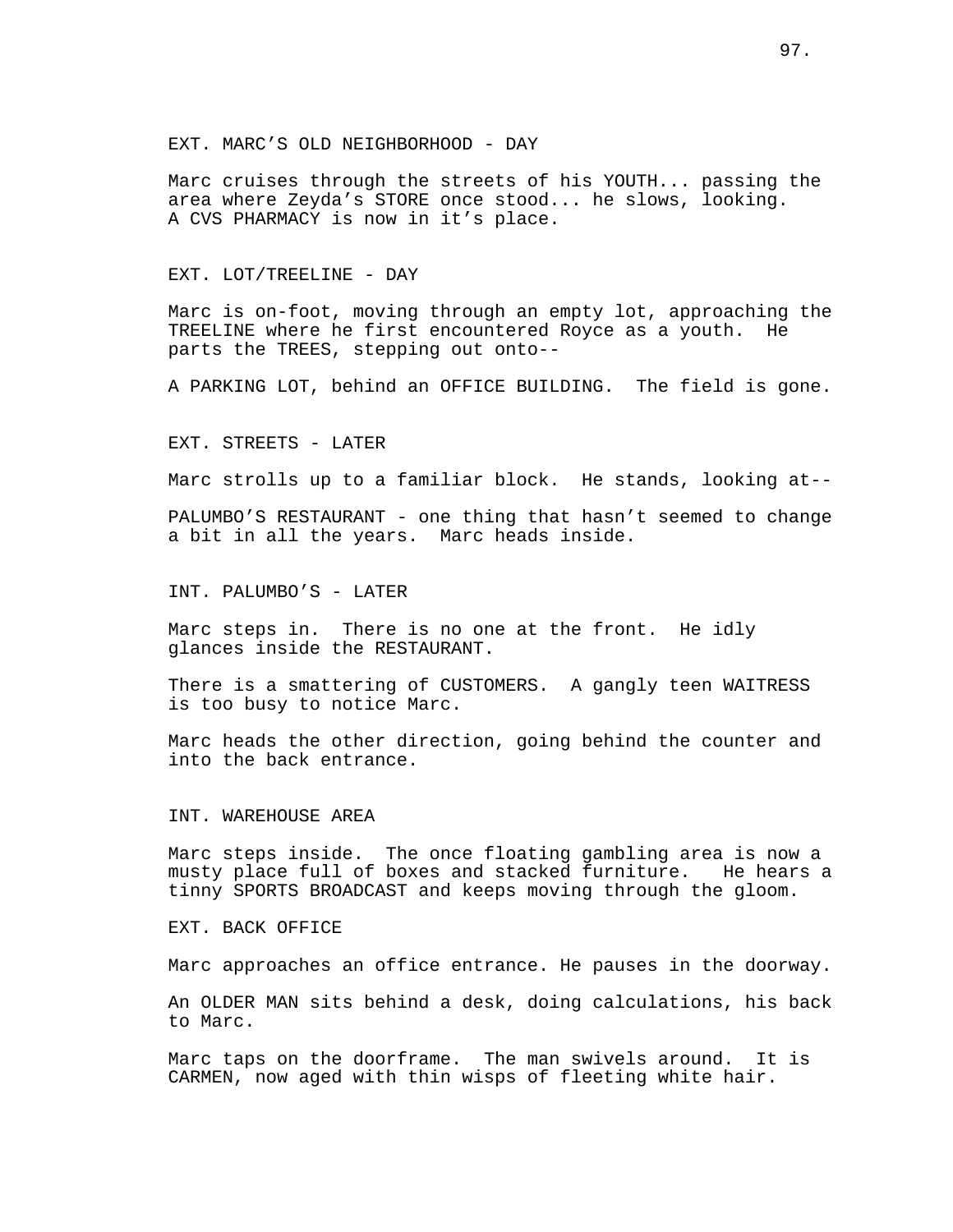CARMEN ... help you?

MARC It's me, Carmen. Don't you remember?

Carmen is still puzzled.

MARC (CONT'D)

The Kike.

Slow realization grows on Carmen's face.

CARMEN You look different.

MARC This place doesn't. Some things don't change, huh?

CARMEN What do you want?

MARC I want to see Lou Cuparella.

CARMEN Good luck with that. He's dead.

Carmen goes back to work, trying to ignore him.

MARC Just like Shiona Edwards.

Carmen pauses, looks up, as if struck in the face.

CARMEN Just like... yeah. 'Cept his was 10 years ago. They're probably chattin' it up in heaven now.

MARC You really think Lou ended up there, huh?

CARMEN (shrugs) I'm Italian. I have to.

MARC What do you think they must be saying to each other, Carmen?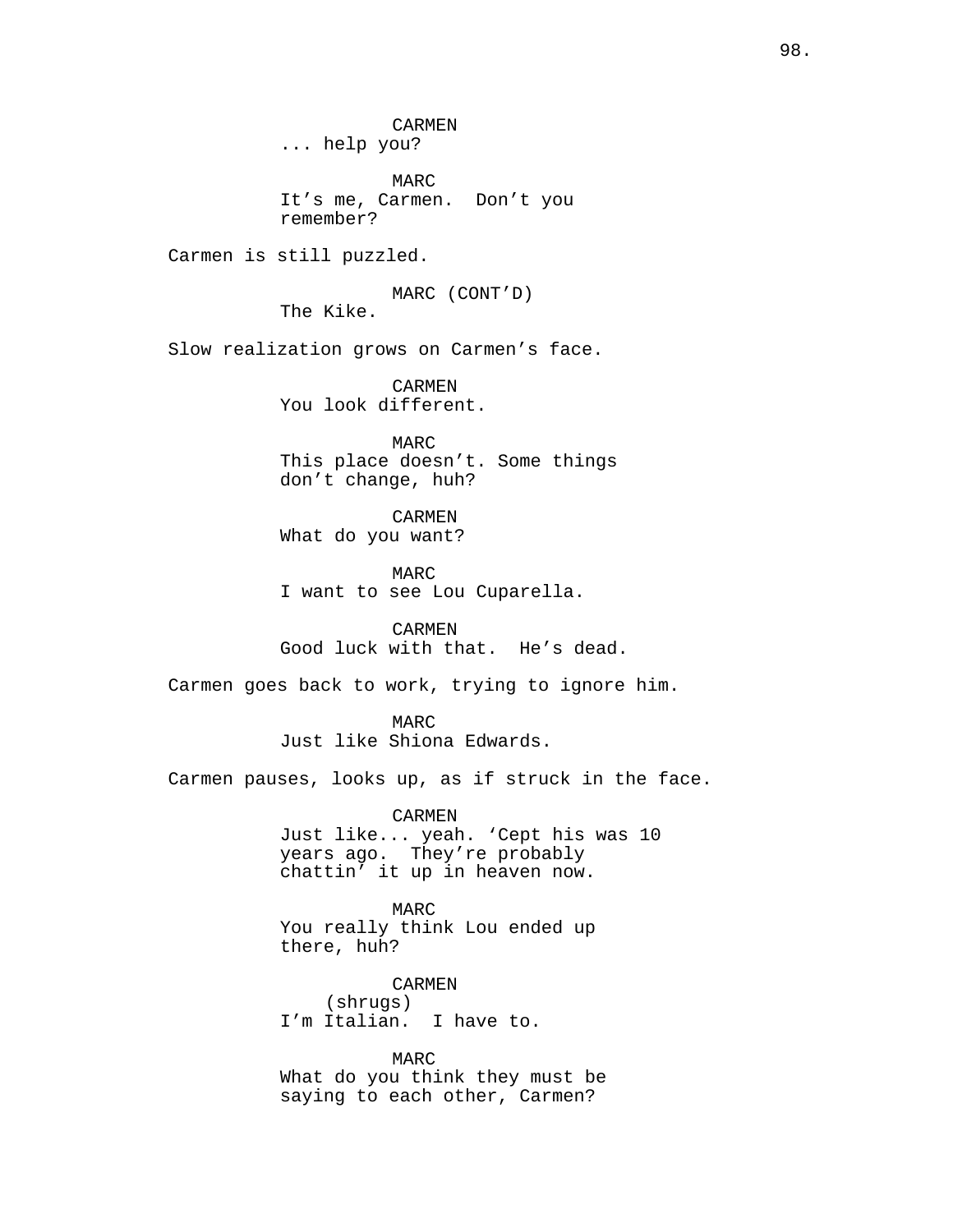Carmen doesn't respond.

MARC (CONT'D) Do you think Shiona's asking Lou why he murdered her?

MARC You get the hell out.

Carmen again attempts to return to his task.

MARC (CONT'D) Ever find the book you were looking for?

CARMEN (stopping short) We thought you were sittin' on it. We couldn't figure out who else she might trust enough with it...

MARC Nope. Still looking for it.

Carmen looks Marc in the eye, disturbed.

CARMEN You were warned about what would happen if you made any noise.

MARC I remember. But I've been quiet a long time, Carmen. Much like yourself... Besides, Lou's dead. What harm can it do him now if it happens to surface?

Carmen doesn't answer, just holding him in his gaze.

MARC (CONT'D) Or is it maybe that it could still do you harm?

CARMEN What the fuck are you after?

Marc shakes his head, turns to leave.

MARC Just the knowledge that the book still holds power over you. Be seeing you, Carmen.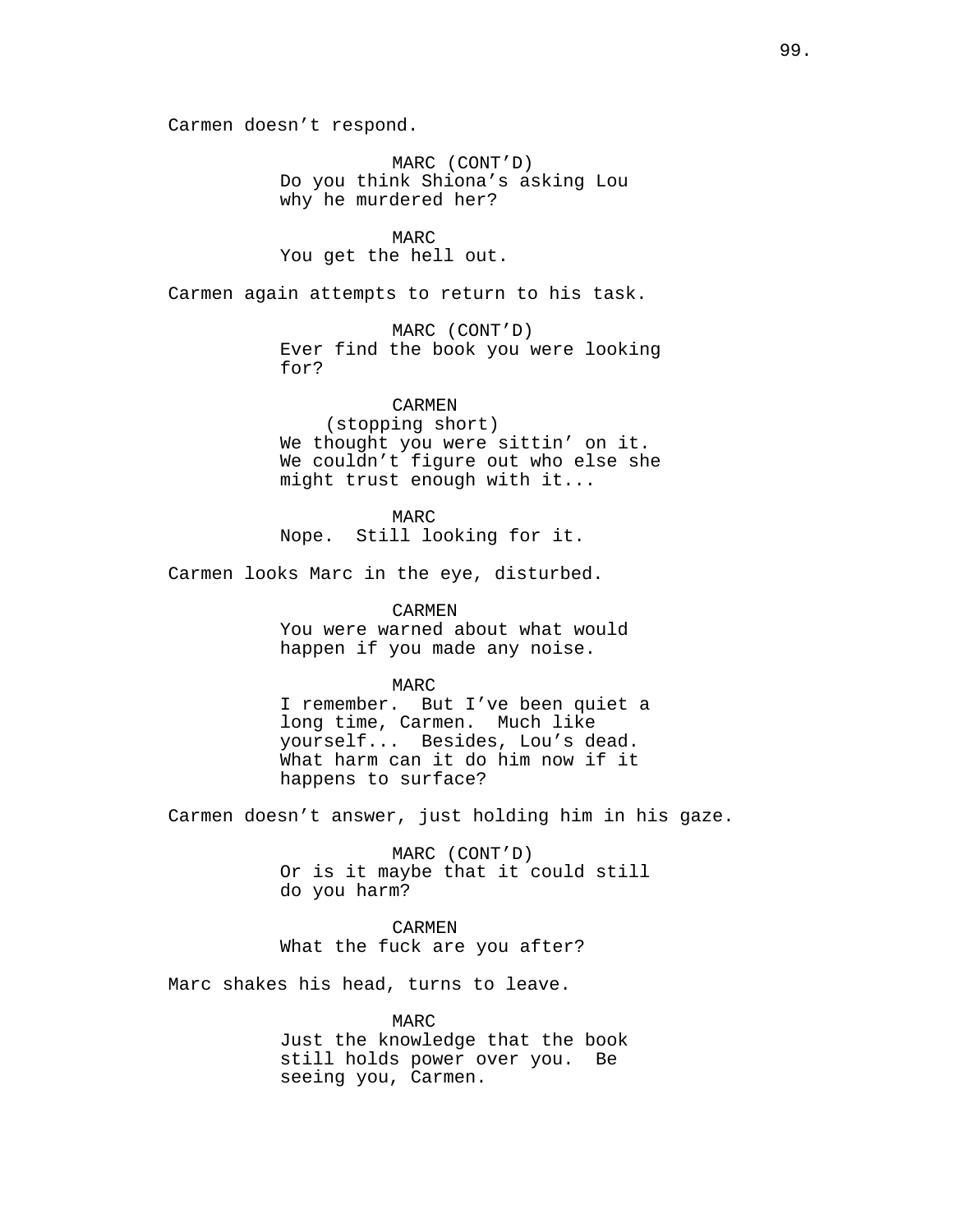Marc walks out. Carmen struggles to turn his chair around.

CARMEN Hey... HEY --! Get back here!

INT. WAREHOUSE AREA

Marc moves through the space, toward the door, as Carmen's calls echoes through the gloom.

EXT. SHIONA'S OLD BUILDING - DUSK

Marc's car pulls up before the building. He steps out.

He walks up familiar steps. The building is now CONDEMNED,. He approaches the dilapidated entrance. He squeezes through the hanging door --

INT. APARTMENT - FOYER

Marc crunches across glass and debris, making his way up the ragged flight of stairs.

INT. SHIONA'S OLD APARTMENT - LIVING ROOM

Marc moves inside, taking in the wreck that was once a living spacen. The room is gutted to the bare walls, the floors ripped up. Marc walks around, remembering... he looks toward the adjacent room. A smile drifts over his face --

POV - the other room for a moment looks like it once did. In the smokey shadows, Shiona moves, lithe and unabashed.

Marc stands looking... the VOICE of Carmen drifting in:

CARMEN (V.O.) Couldn't figure out who else she might trust enough to give it to.

Something dawns on Marc's face. He looks back --

-- the room behind his has transformed to the scene from the PAST. Michael is on the couch with Lucy. Lucy looks up and takes in Shiona with fondness.

Adult Marc blinks, thinking.

There is a CREAK on the floorboards. Marc is snapped from his daydream --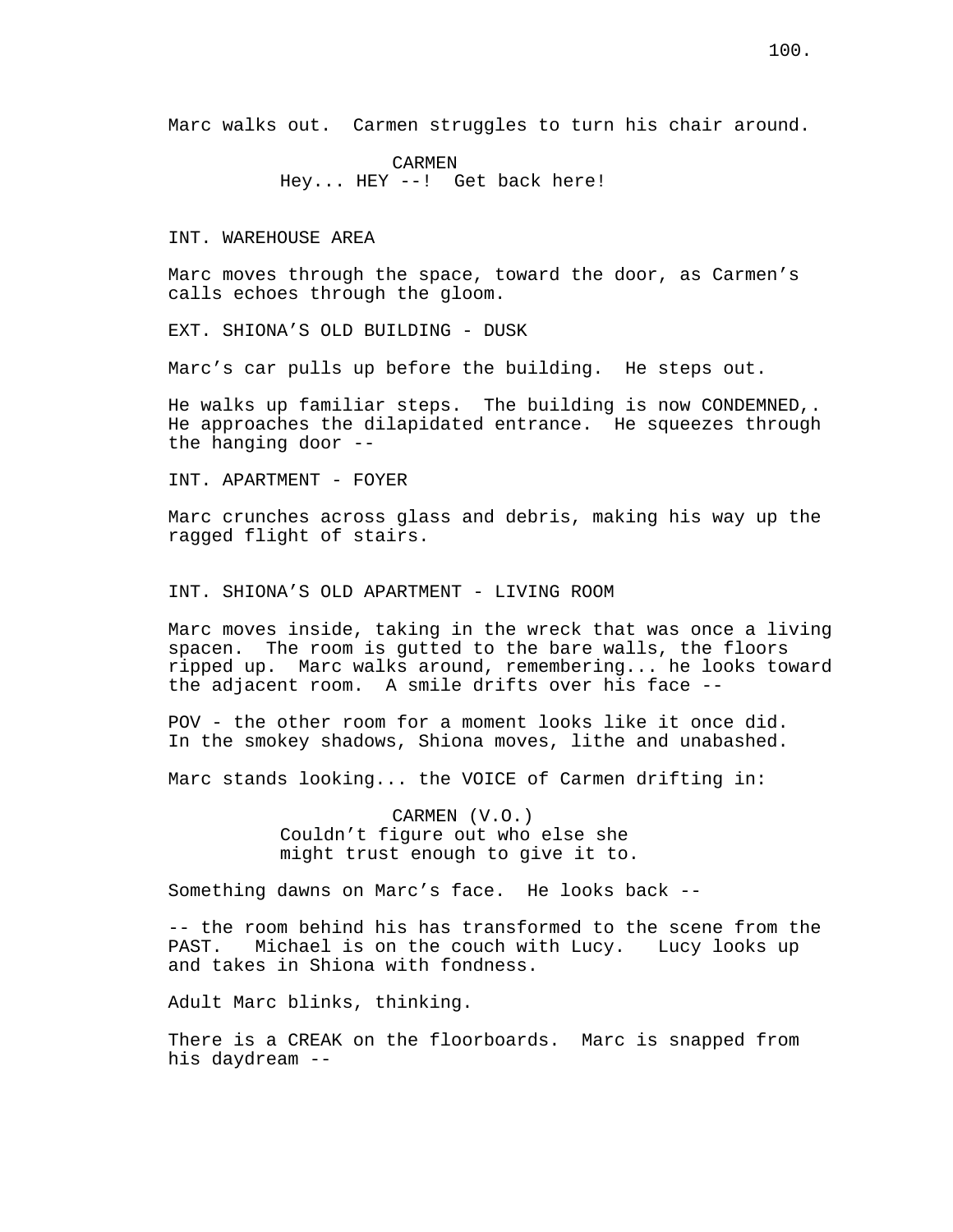-- a JUNKIE has drifted out of another ROOM, stands looking at him... another JUNKIE drifts up behind him.

Marc takes them in a moment, then turns and slowly starts heading out.

EXT. SHIONA'S - OLD BUILDING

Marc comes walking out, shaken... in deep thought.

INT. RUNNERS JOURNAL OFFICES - REED'S OFFICE

Reed steps in to a ringing phone.

REED Reed Fleming. (beat) Marc? Didn't expect to hear from you, buddy.

INT. MARC'S CAR

Marc is on his cell, driving away from the building.

MARC I need you to go back to your early days, Reed.

#### REED

... 'kay?

MARC When you were the best at finding a source by any means necessary. When I first met you. You remember?

REED (FILTERED) I thought you were on a break.

MARC I was. Then I got a break. I need to find a source, yesterday.

INT. REED'S OFFICE

Reed sighs, puts down the stress ball, whirls to his computer.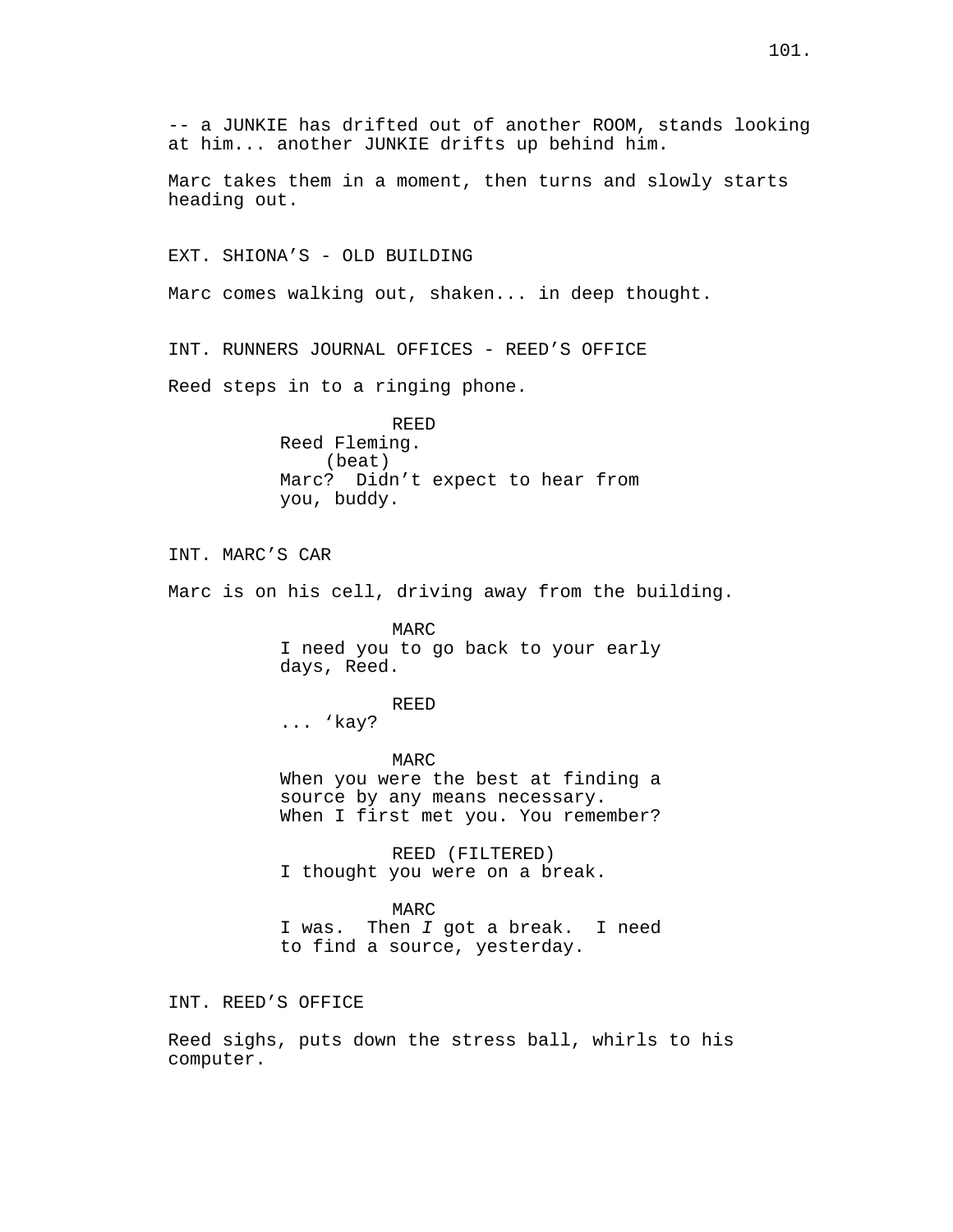REED Okay - what's the name? ... de la Garza... First name?

### INT. BOWLING ALLEY - LATER

Marc moves along a line of ALLEYS... mustering courage as he approaches a counter. A plump, bespectacled WOMAN looks up. Lucy, aged by 20+ years. She blinks at him.

MARC

Hello, Lucy.

Lucy looks at him, suspect. Then, something dawns.

EXT. BOWLING ALLEY - LATER

Lucy stands outside the entrance, in the alcove, smoking. Rain comes down around them.

**LUCY** 

Naw. She never gave me anything.

MARC Are you sure?

LUCY Hell, yeah. I'd remember. And what makes you think I would tell you anyway?

MARC (shrugs) Because you miss her. Like I miss her.

LUCY (halted a moment) What good's missing her gonna do? Ain't gonna bring her back.

MARC No. And it's not going to give Michael back his jail time, either.

Lucy nods, looking off.

MARC (CONT'D) Do you think he deserved that time, Lucy?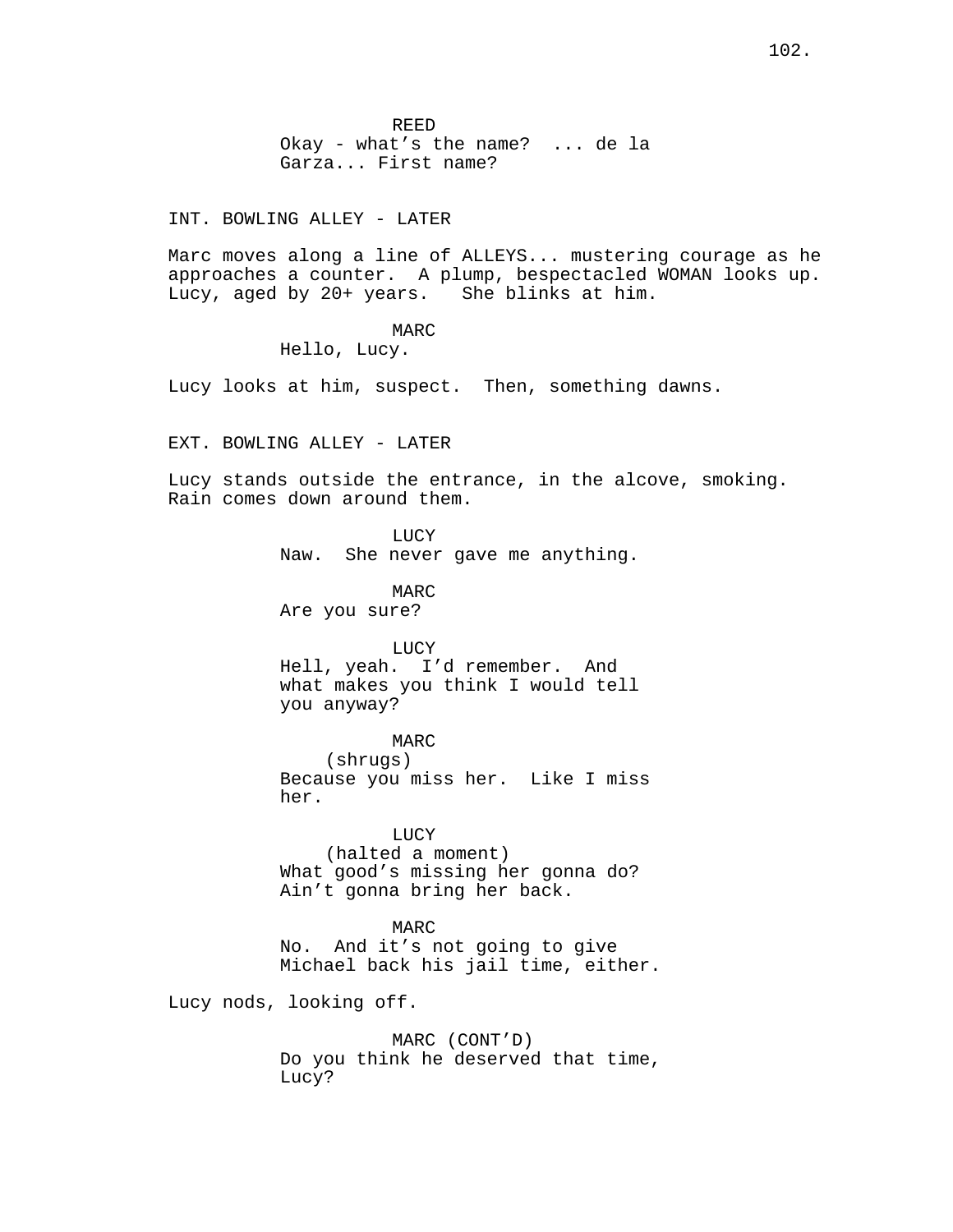LUCY Hell, no. He didn't do it. Couldn't do it. Everybody knows that.

MARC (nodding) Then why won't anybody come forward and say who really did it.

LUCY 'Cause some people know better than to be a shit disturber.

She grinds out her cigarette.

LUCY (CONT'D) Doesn't matter. What's past is past.

MARC What if there was a way to re-open the case? Clear Michael's name. Would it be worth it to you?

**LUCY** Look, mister. I got three kids and a house I'm losing. I don't need anything extra to worry about.

MARC (nods) Are you sleeping okay?

LUCY Sure. Sleep just fine.

#### MARC

'Cause I haven't been able to since I started thinking about it all. It won't let me go. Too many questions to wrap my mind around. Like who really killed Shiona, what happened to the book... (off her reaction) And why any person who has it isn't using it to find out the truth?

Lucy has had enough. She reaches for the door. Marc detains her a moment.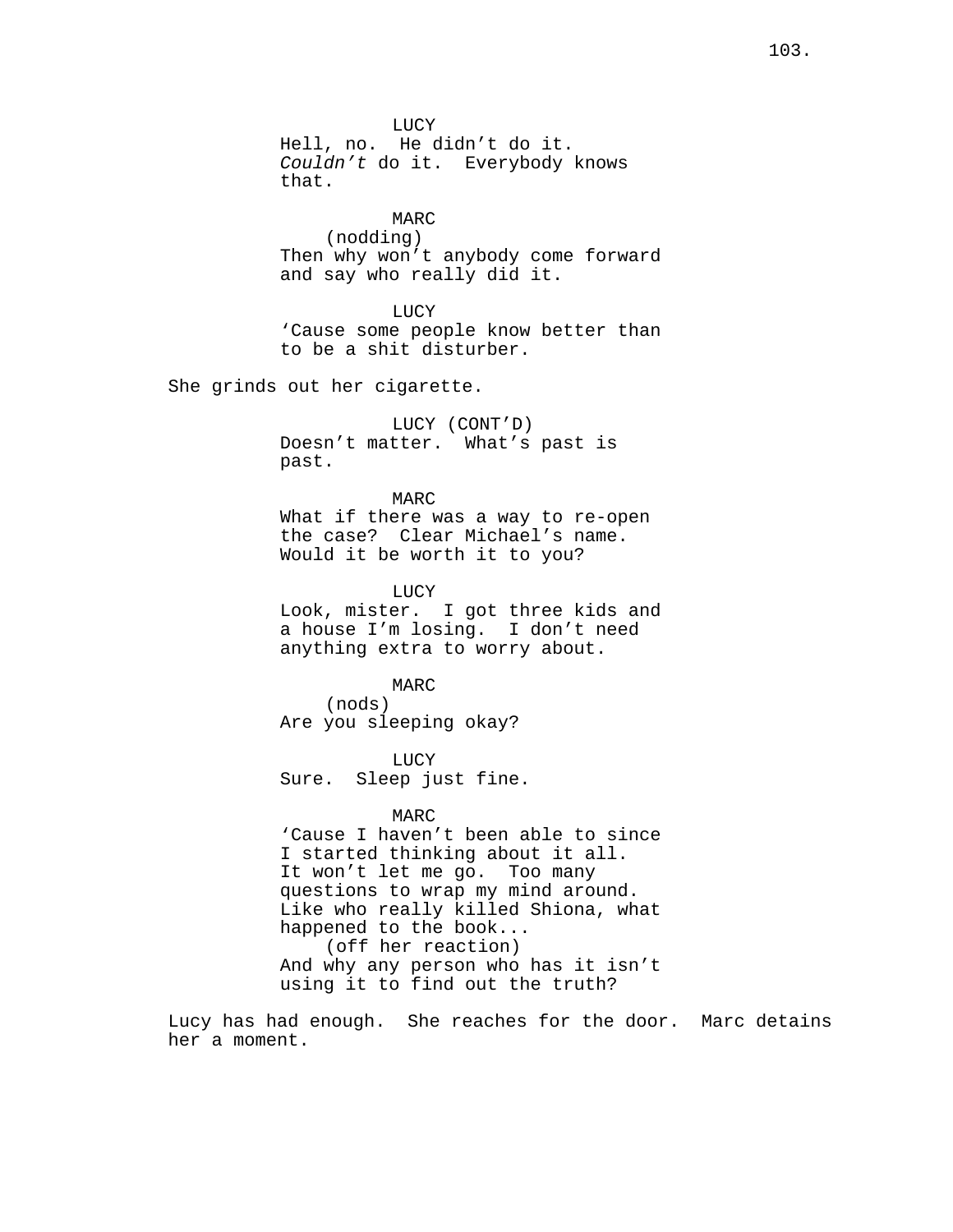MARC (CONT'D) We both loved her, Lucy. And you're right, we're not gonna bring her back. But we could still do justice to her memory.

Marc extends his business card toward her.

MARC (CONT'D) If you ever find yourself awake and wanna talk - this is me.

Lucy pockets it and heads inside. Marc looks defeated.

INT. MARC'S CAR - NIGHT

Marc drives, in deep reflection.

MARC (V.O.) It is these interims, these times of assessment... which are perhaps the most important to listen to...

INT. MARC'S APARTMENT - NIGHT

Marc is still dressed as if he has just gotten in. He is typing away at his keyboard, as the article materializes:

> MARC (V.O.) The space between each breath... each heartbeat... each step... must be just as revered - if not more so - than the action itself.

EXT. TRAIL - DAY

Marc is running along the trail, FEET pounding into the path.

MARC (V.O.) CONT') In this space, the fact comes shining through: The heartbeat and blood are vitally dependent upon one another. One is form, one is fluid. They are related, yet made up of different types of cells, separate DNA code...

Marc slows down... coming to a standstill... as he stands there, breathing heavily...